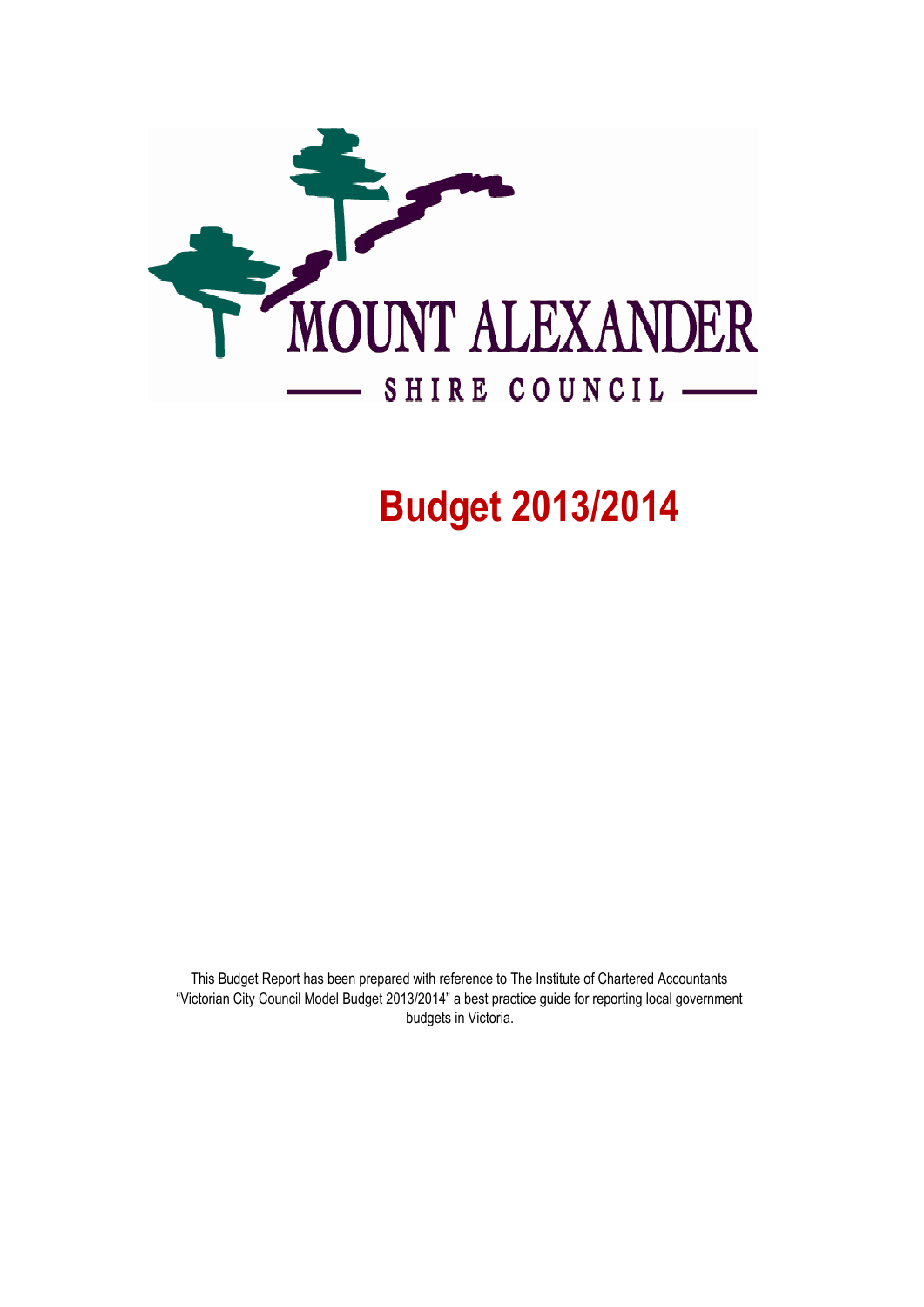# **Contents** Page

|    | Mayor's introduction                                 |    |
|----|------------------------------------------------------|----|
|    | Chief Executive Officer's summary                    |    |
|    | <b>Budget processes</b>                              | 8  |
|    | <b>Overview</b>                                      |    |
|    | 1. Linkage to the Council Plan                       | 9  |
| 2. | Activities, initiatives and key strategic activities | 11 |
| 3. | <b>Budget influences</b>                             | 20 |
|    | <b>Budget analysis</b>                               |    |
| 4  | Analysis of operating budget                         | 24 |
|    | 5. Analysis of budgeted cash position                | 30 |
|    | 6. Analysis of capital budget                        | 33 |
|    | 7. Analysis of budgeted financial position           | 37 |
|    | Long term strategies                                 |    |
| 8. | Strategic resource plan and key financial indicators | 40 |
| 9. | Rating information                                   | 43 |
|    | 10. Other strategies                                 | 45 |
|    | <b>Appendices</b>                                    |    |
|    | A Budgeted standard statements                       | 49 |
| B  | Statutory disclosures                                | 54 |
| С  | Capital works program                                | 58 |
| D  | Key strategic activities                             | 61 |
|    | E Fees and charges schedule                          | 64 |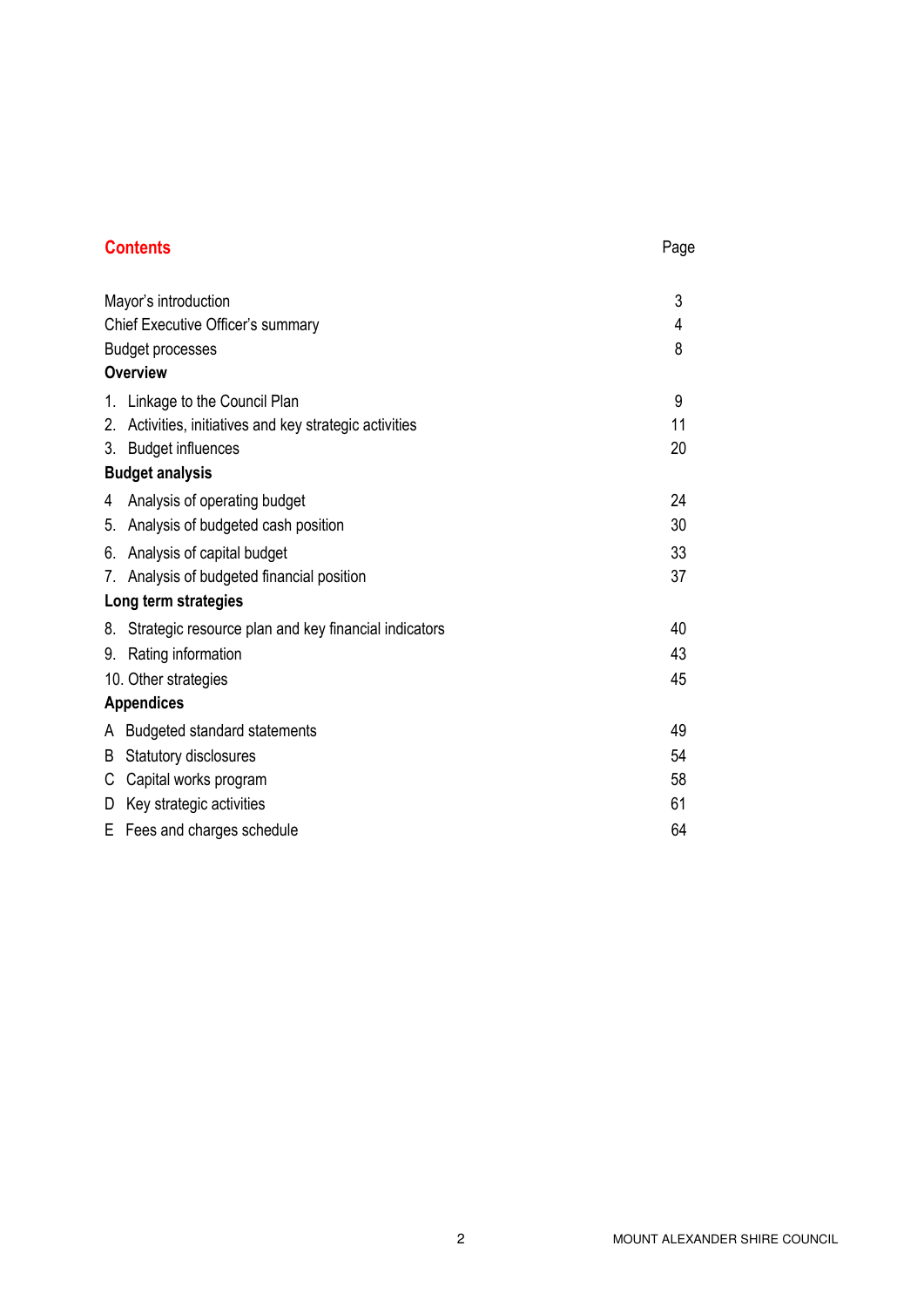# Mayor's introduction

The Proposed Budget 2013/2014 has been prepared in conjunction with the new four year Council Plan 2013-2017 and reflects the priorities and aspirations set out in that Plan.

Revenue raised by rates and charges will be increased by 6.5 precent in line with Council's Long Term Financial Plan. This level allows us to maintain existing levels of service delivery across Council's operations, fund new initiatives and continue to allocate additional funds to renew the Shire's ageing infrastructure.

Waste charges will be increased by 7.5%, this is higher than proposed in previous versions of the Long Term Financial Plan and reflects the rising costs of waste management and the cost of rehabilitating current cells in the landfill and the cost of building a new cell.

The total Capital Works Program will be \$10.2 million, of which \$1.2 million relates to projects carried over from the 2012/2013 year.

Highlights of the Capital Works Program include:

- · Roads (\$1.7 million) including \$700,000 Roads to Recovery funding and \$600,000 Country Roads and Bridges Initiative
- · Buildings (\$2.6million) Including the new Sporting Pavilion at Newstead (\$1.1 million) and solar panels on the Town Hall (\$70,000)
- · Walking and Cycling (\$1.1 million) including Stage 1 of the Castlemaine to Maldon bike trail, connecting the Campbell's Creek and Forest Creek trails and new footpaths in Blakely Road, Walker Street and Bull Street in Castlemaine.
- Investing in Sport (\$1.3 million) Including design of netball courts and a multi purpose pavilion and velodrome resurfacing at Wesley Hill, netball court reconstructions at Bill Woodfull and Campbell's Creek Reserves and replacement of the playground in the Maldon Public Gardens.
- · Bridges (\$600,000) Including reconstruction of bridges at Sutton Grange to Redesdale Rd, Johnstone St footbridge Castlemaine, Cemetery Road Newstead, and Fryers Road Elphinstone.
- Landfill (\$1.4 million) To develop a new cell at the Castlemaine Landfill.

The proposed budget includes a number of new initiatives:

- Development of a strategy for Minor Recreation Reserves across the Shire (\$50,000).
- Review of the Domestic Wastewater Management Plan (\$60,000)
- Implementation initiatives identified in the Economic Development Strategy (\$30,000)
- Implementation initiatives identified in the Heritage Strategy (\$75,840)
- Improvement to Statutory Planning service provision (\$55,000)
- · Review of the Planning Scheme (\$40,000) and Rural Land Study (\$45,072)
- Improved provision of on-line information on Council's website and through the implementation of social media tools (\$75,000)
- · Initiatives outlined in the Roadside Conservation Management Plan (\$62,500)

The budget delivers on the key themes set in the Council Plan and maintains current services whilst continuing to deliver an extensive program of capital works.

Cr Michael Redden Mayor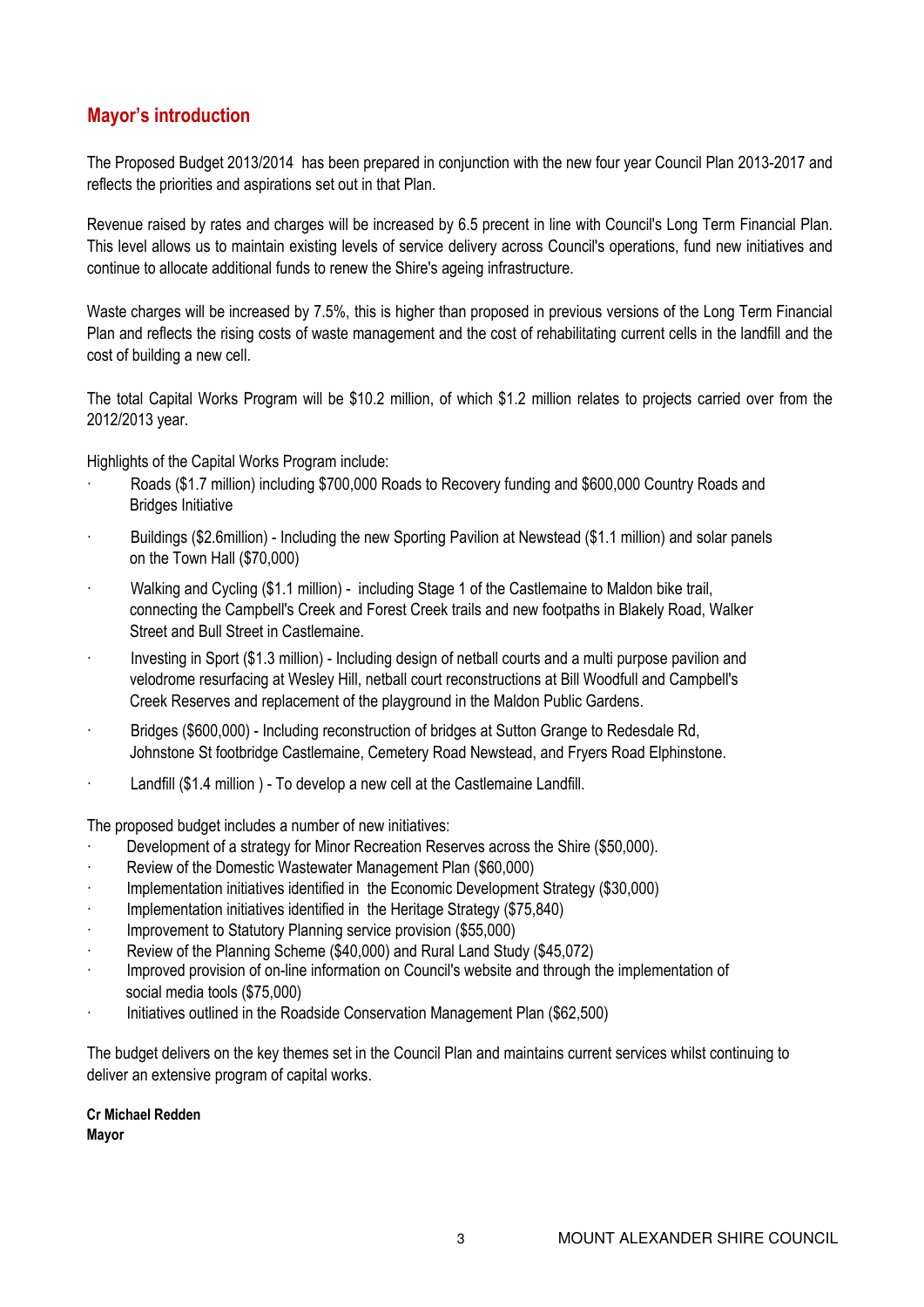# Chief Executive Officer's summary

Council has prepared a Budget for the 2013/2014 financial year which seeks to balance the demand for services and infrastructure with the community's capacity to pay. Key budget information is provided below about the rate increase, operating result, service levels, cash and investments, capital works, financial position, financial sustainability and key strategic activities of the Council.



1. Rates

It is proposed that revenue raised by Rates and the Municipal Charge be increased by 6.5 % for the 2013/2014 year, raising a total of \$15.0 million. This rate increase is in line with Council's Long Term Financial Plan. (The rate increase for the 2012/2013 year was 6.8%).



# 2. Operating result

The expected operating result for the 2013/2014 year is a surplus of \$3.21 million, which is a decrease of \$1.6 million from 2012/2013. The decrease from the previous years is mainly due to reduced grant revenue as grant funded flood recovery works from the January 2011 and February 2012 floods are now finalised. The underlying result, which excludes items such as capital grants and non-cash contributions is a small surplus of \$13,000 - refer to section 4 of this summary for further information.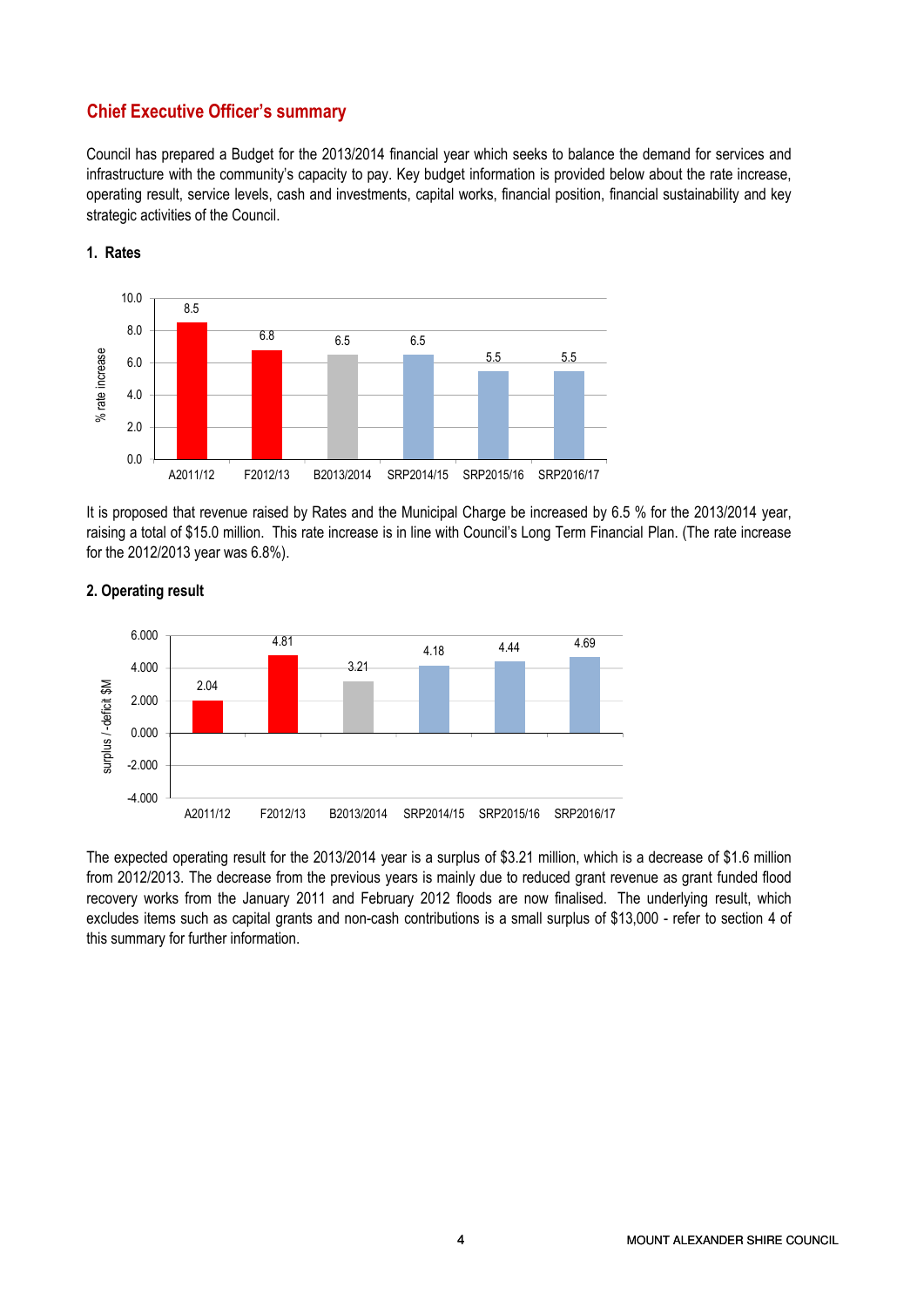## 3. Services



The cost of services delivered to the community for the 2013/2014 year is expected to be \$28.58 million which is a decrease of \$7.66 million from 2012/2013. This is mainly due to additional flood recovery works incurred by Council in 2012/2013 totalling \$7.5 million. The majority of these costs were recovered through flood recovery grants. For the 2013/2014 year, service levels have been maintained and a number of new activities and initiatives proposed as outlined in Section 1.3. (The forecast cost for the 2012/2013 year is \$36.24 million).



## 4. Cash and investments

Cash and investments are expected to decrease by \$1.12 million during the year to \$7.91 million as at 30 June 2014. This is mainly due to the carried forward component of the 2012/2013 capital works program and a reduction in unspent grants. (Cash and investments are forecast to be \$9.03 million as at 30 June 2013).



# 5. Capital works

The capital works program for the 2013/2014 year is expected to be \$10.19 million of which \$1.16 million relates to projects which will be carried forward from the 2012/2013 year. The carried forward component is fully funded from the 2012/2013 Budget. The capital expenditure program has been set and prioritised based on the new Council Plan 2013- 2017. (Capital works is forecast to be \$14.24 million for the 2012/2013 year).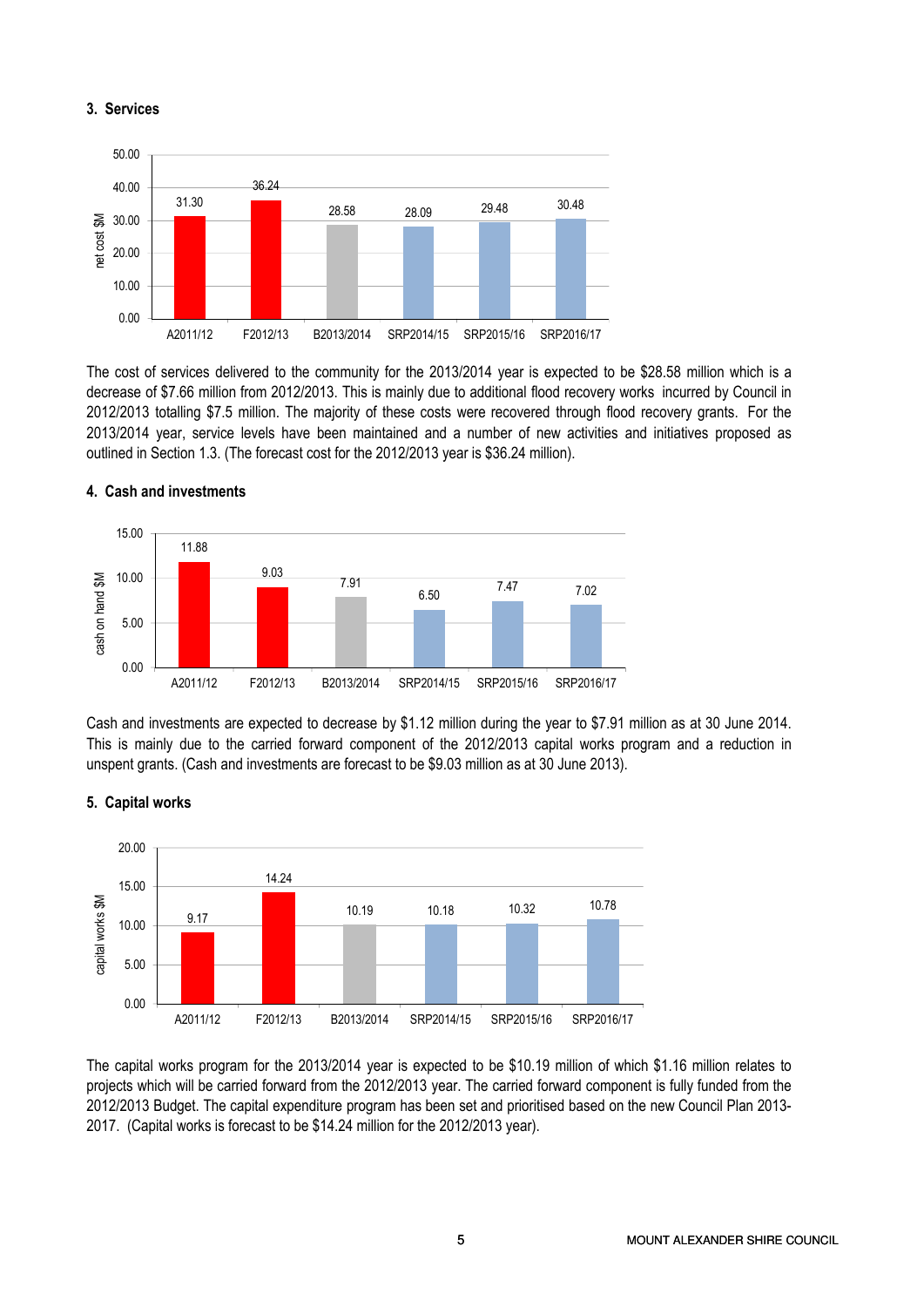# 6. Financial position



Net current assets (working capital ) will decrease by \$616,000 to \$5.9 million while the working capital ratio is stable at 1:77 though net current assets (working capital) will reduce slightly. This is mainly due to the use of cash reserves to fund the capital works program. Net assets or total equity is forecast to increase to \$212 million at 30 June 2014. (Total equity is forecast to be \$ 208 million as at 30 June 2013).



## 7. Financial sustainability

A high level Strategic Resource Plan for the years 2013/2014 to 2016/17 has been developed to assist Council in adopting a budget within a longer term prudent financial framework. The key objective of the Plan is financial sustainability in the medium to long term, while still achieving Council's strategic objectives as specified in the Council Plan. The underlying result, which excludes capital grant income is a measure of financial sustainability. The 2013/2014 budget improves the underlying result to \$12,500 while the Plan projects that Council's operating result will improve further in 2014/2015 and the next three year period.



#### 8. Strategic objectives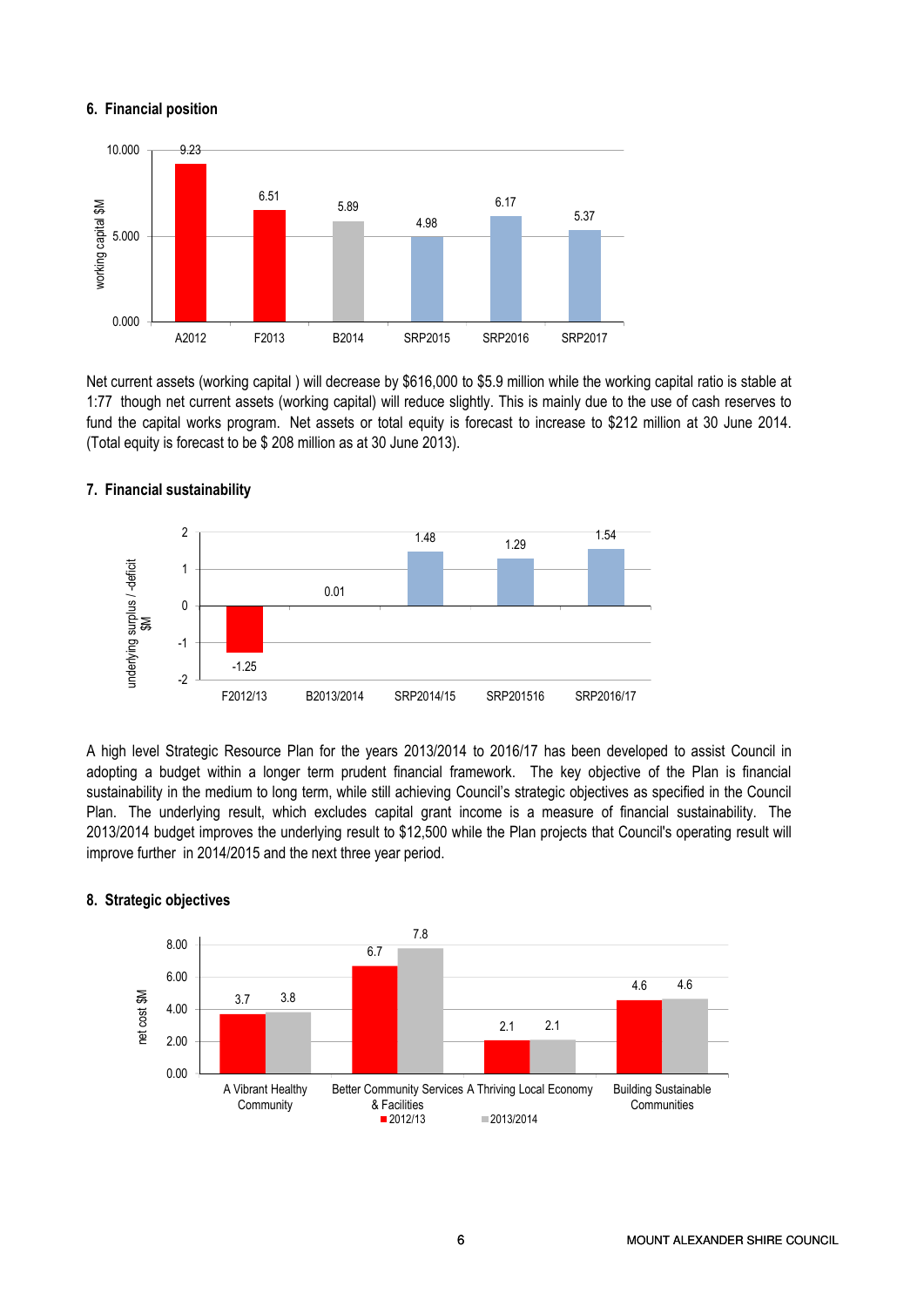The Annual Budget includes a range of activities and initiatives to be funded that will contribute to achieving the strategic objectives specified in the Council Plan. The above graph shows the level of funding allocated in the budget to achieve the strategic objectives as set out in the Council Plan for the 2013/2014 year. Rates and Municipal charge, VCG grant and capital grants are excluded. The graph demonstrates Council's strong cost containment with only minor increases in the cost of service delivery. The increase in Better Community Services and Facilities represents increased road and infrastructure maintenance.



# 9. Council expenditure allocations

The above chart provides an indication of how Council allocates its rates and charges to net expenditure across the main services that it delivers. It shows how much is allocated to each service area for every \$100 that Council spends.

This budget has been developed through a rigorous process of consultation and review and management endorses it as financially responsible. More detailed budget information is available throughout this document.

Phil Rowland Chief Executive Officer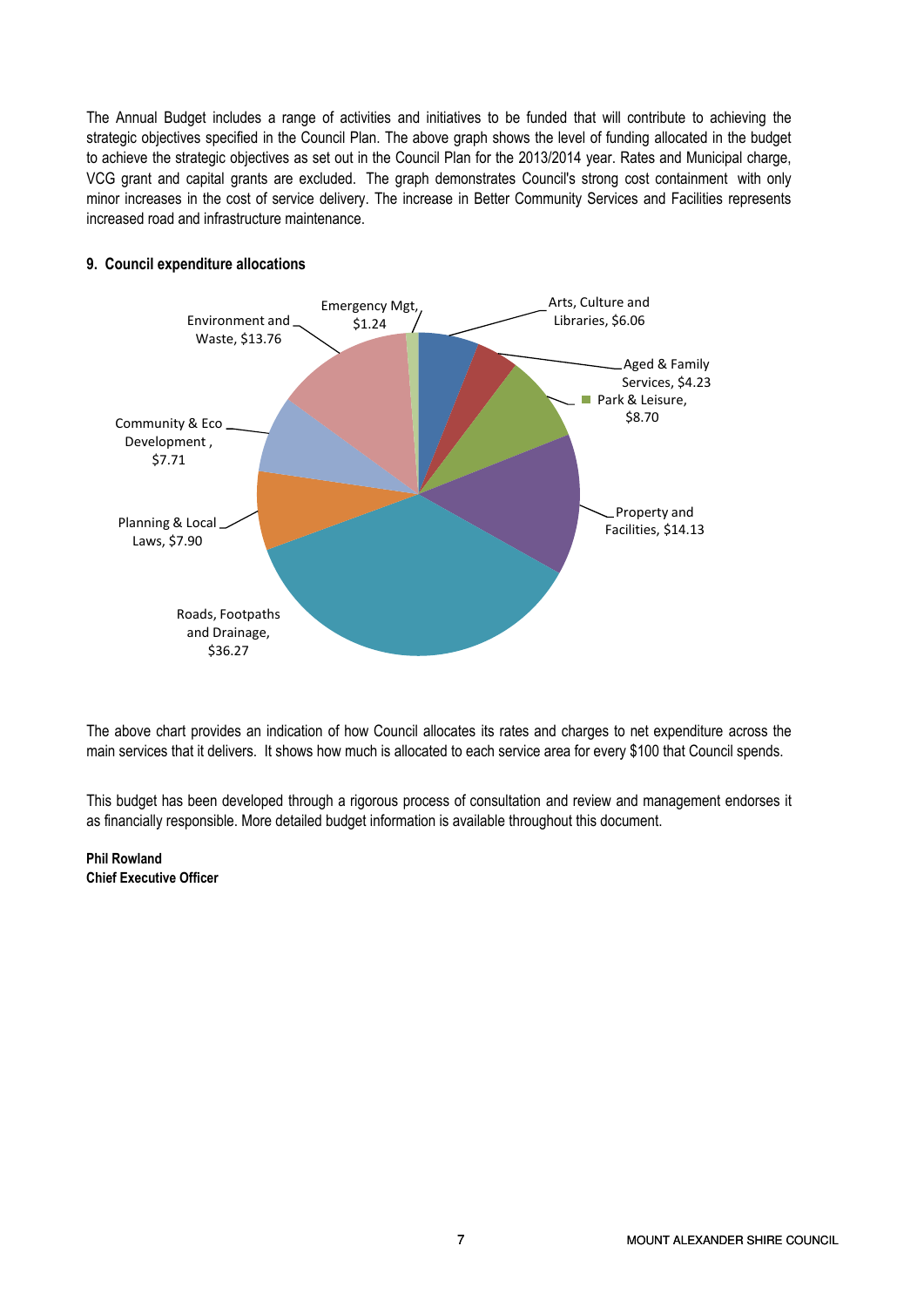# Budget processes

Under the Act, Council is required to prepare and adopt an annual Budget for each financial year. The Budget is required to include certain information about the rates and charges that Council intends to levy as well as a range of other information required by the Regulations which support the Act.

The Proposed Budget 2013/2014 , which is included in this report, is for the year 1 July 2013 to 30 June 2014 and is prepared in accordance with the Act and Regulations. The Budget includes standard statements being a Budgeted Income Statement, Balance Sheet, Cash Flows and Capital Works. These statements have been prepared for the year ended 30 June 2014 in accordance with the Act and Regulations, and consistent with the annual financial statements which are prepared in accordance with Accounting Standards. The Budget also includes detailed information about the rates and charges to be levied, the capital works program to be undertaken and other financial information, which Council requires in order to make an informed decision about the adoption of the Budget.

In advance of preparing the Budget, Officers firstly review and update Council's long term financial projections. The preparation of the Budget, within this longer term context, begins with Officers preparing the operating and capital components of the annual Budget during February and March. A draft consolidated Budget is then prepared and various iterations are considered by Councillors at informal briefings during March and April. A 'proposed' Budget is prepared in accordance with the Act and submitted to Council in April for approval 'in principle'. Council is then required to give 'public notice' that it intends to 'adopt' the Budget. It must give 28 days notice of its intention to adopt the Proposed Budget and make the Budget available for inspection at its offices and on its web site. A person has a right to make a submission on any proposal contained in the Budget and any submission must be considered before adoption of the Budget by Council.

The final step is for Council to adopt the Budget after receiving and considering any submissions from interested parties. The Budget is required to be adopted and a copy submitted to the Minister by 31 August each year. It is intended to submit the Budget to the Minister on 30 June with the new Council Plan and Strategic Resource Plan.

The key dates for the Budget process are summarised below:

|             | <b>Budget process</b>                                        | <b>Timing</b>      |
|-------------|--------------------------------------------------------------|--------------------|
| $1_{\cdot}$ | Officers update Council's long term financial projections    | Mar/Apr            |
| 2.          | Officers prepare operating and capital Budgets               | Jan/Mar            |
| 3.          | Councillors consider draft Budgets at informal briefings     | Mar/Apr            |
|             | 4. Mount Alexander Shire Council Budget Report - 2013/2014   | 23-Apr             |
|             | 5. Public notice advising intention to adopt Budget          | April              |
| 6.          | Budget available for public inspection and comment           | April              |
|             | 7. Public submission process undertaken                      | 30 April to 29 May |
| 8.          | Submissions period closes (28 days)                          | 29-May             |
|             | 9. Submissions considered by Council/Committee               | 4-Jun              |
|             | 10. Special Council Meeting to hear from submitters          | $11$ -Jun          |
|             | 11. Budget and submissions presented to Council for adoption | $25 - Jun$         |
|             | 12. Copy of adopted Budget submitted to the Minister         | 30-Jun             |
|             | 13. Revised Budget where a material change has arisen        | Sep-Jun            |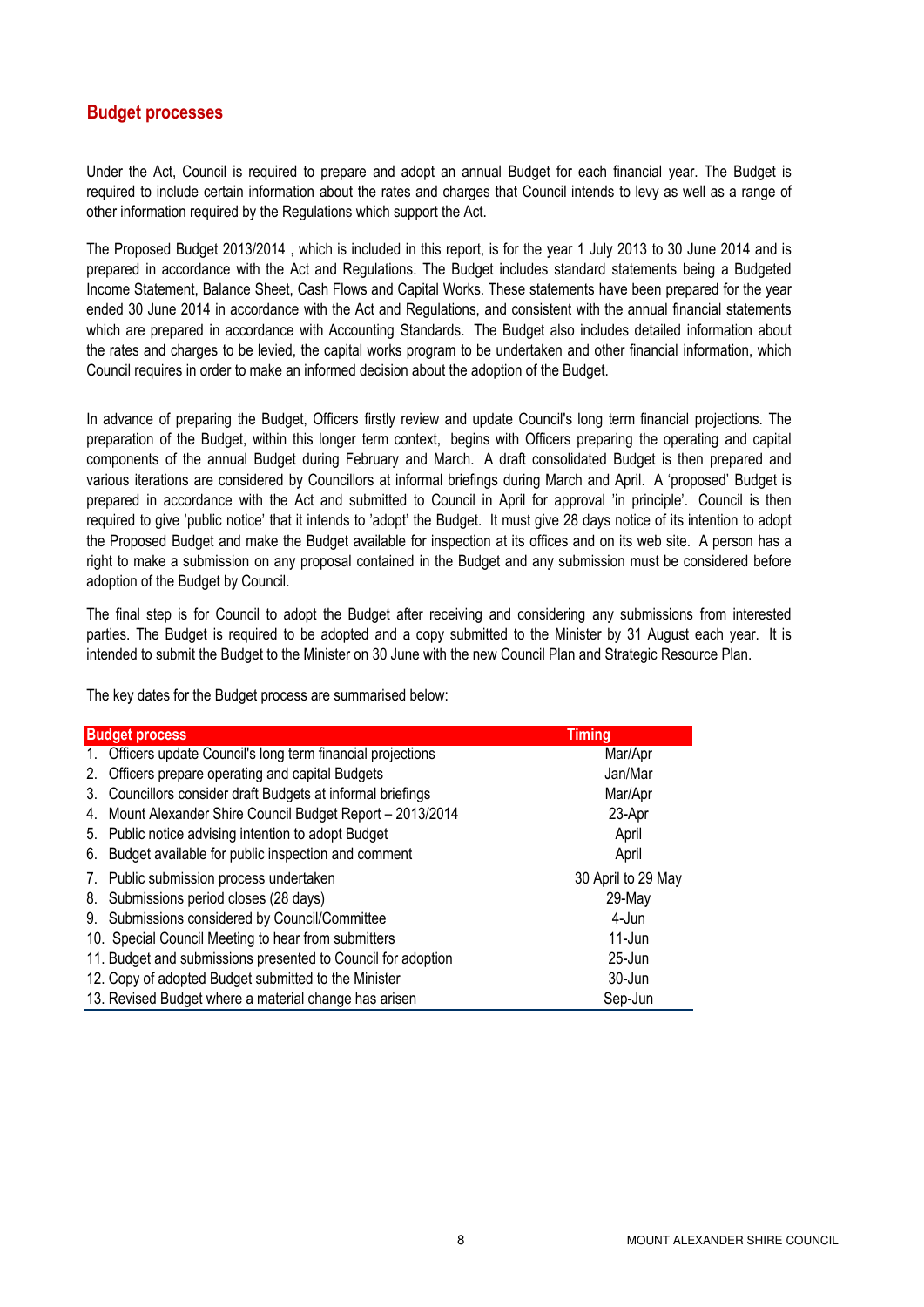# 1. Linkage to the Council Plan

# 1.1 Strategic planning framework

The Strategic Resource Plan, included in the Council Plan summarises the financial and non-financial impacts of the objectives and strategies and determines the sustainability of these objectives and strategies. The Annual Budget is then framed within the Strategic Resource Plan, taking into account the activities and initiatives included in the Annual Budget which contribute to achieving the strategic objectives specified in the Council Plan. The diagram below depicts the strategic planning framework of Council.



The timing of each component of the planning framework is critical to the successful achievement of the planned outcomes. The Council Plan, including the Strategic Resource Plan, is required to be completed by 30 June following a general election and is reviewed each year by February to ensure that there is sufficient time for officers to develop their Activities & Initiatives and Key Strategic Activities in draft form prior to the commencement of the Annual Budget process in March. It also allows time for targets to be established during the Strategic Resource Planning process to guide the preparation of the Annual Budget.

# 1.2 Our purpose

Vision:

Mount Alexander Shire – A thriving community working together to create a sustainable and vibrant future

# Principles:

Mount Alexander Shire Council

- Listens to its communities, respects their views and responds openly and responsibly
- Insists on integrity, equity, and fairness in delivering services and facilities
- Is guided by the desire for a sustainable and vibrant future
- Is a progressive, innovative and confident leader
- Is an advocate for our Shire and collaborates with others for the benefit of our region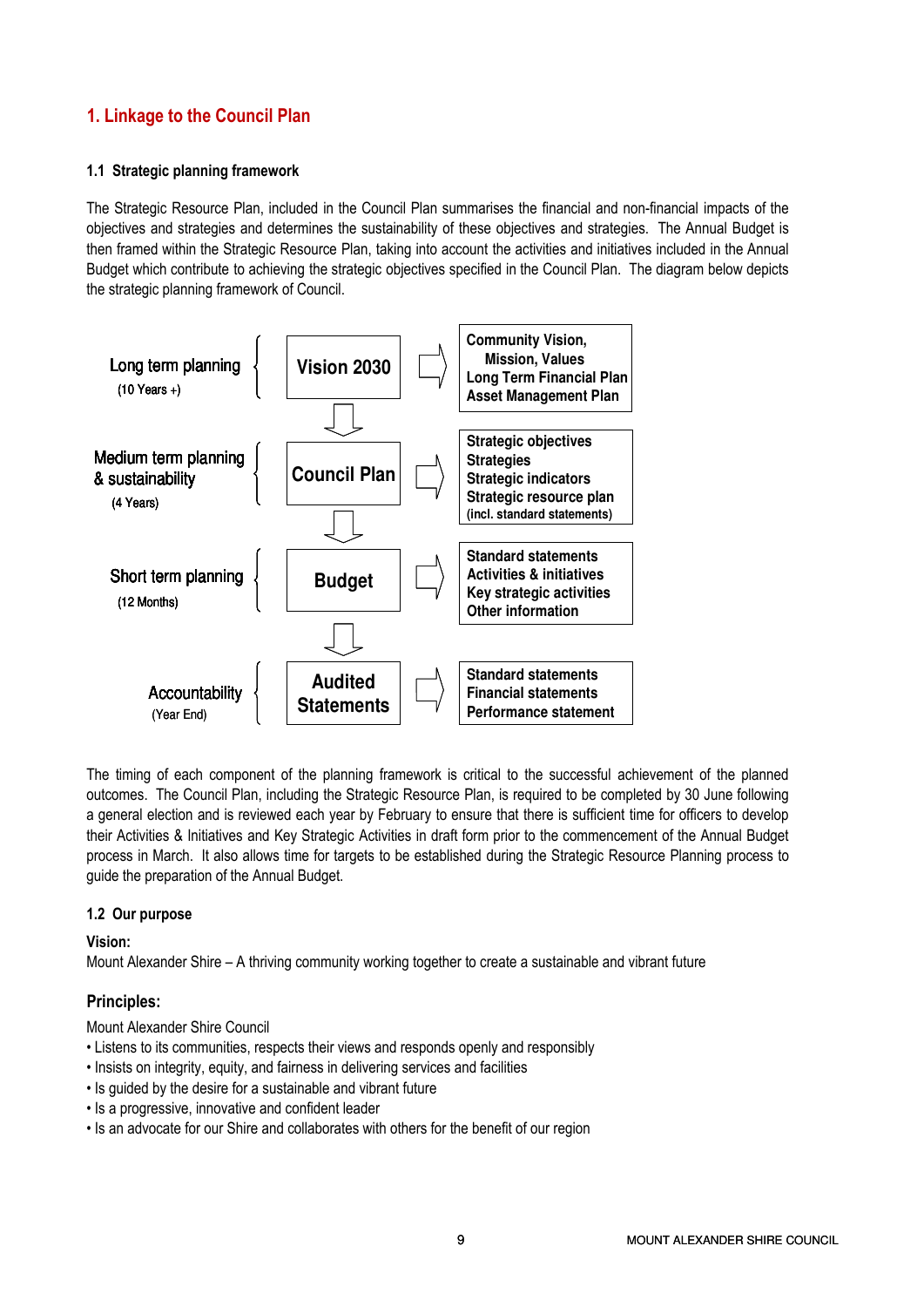# 1.3 Strategic objectives

Council delivers activities and initiatives under 33 major service categories. Each contributes to the achievement of one of the four Strategic Objectives as set out in the Council Plan for the 2013-2017 years. The following table lists the four Strategic Objectives as described in the Council Plan.

| <b>Strategic Objective</b>     | <b>Description</b>                                                                                                                                                                                  |
|--------------------------------|-----------------------------------------------------------------------------------------------------------------------------------------------------------------------------------------------------|
| 1. A Vibrant Healthy           | We will have a healthy, resilient and involved community. We will develop activities that                                                                                                           |
| Community                      | advance our heritage, sports, culture and the arts.                                                                                                                                                 |
| 2. Better Community            | We will maintain and renew our facilities to provide better buildings, roads, footpaths,                                                                                                            |
| <b>Facilities</b>              | tracks and trails, parks and gardens, for our community.                                                                                                                                            |
| 3. A Thriving Local<br>Economy | We will promote our Shire as a great place to invest, innovate and do business. We will<br>encourage tourism in our Shire by showcasing our heritage, environment and local<br>creative industries. |
| 4. Building Sustainable        | We will demonstrate leadership in sustainability. We will foster the ongoing development                                                                                                            |
| Communities                    | of environmentally responsible, liveable communities across the Shire.                                                                                                                              |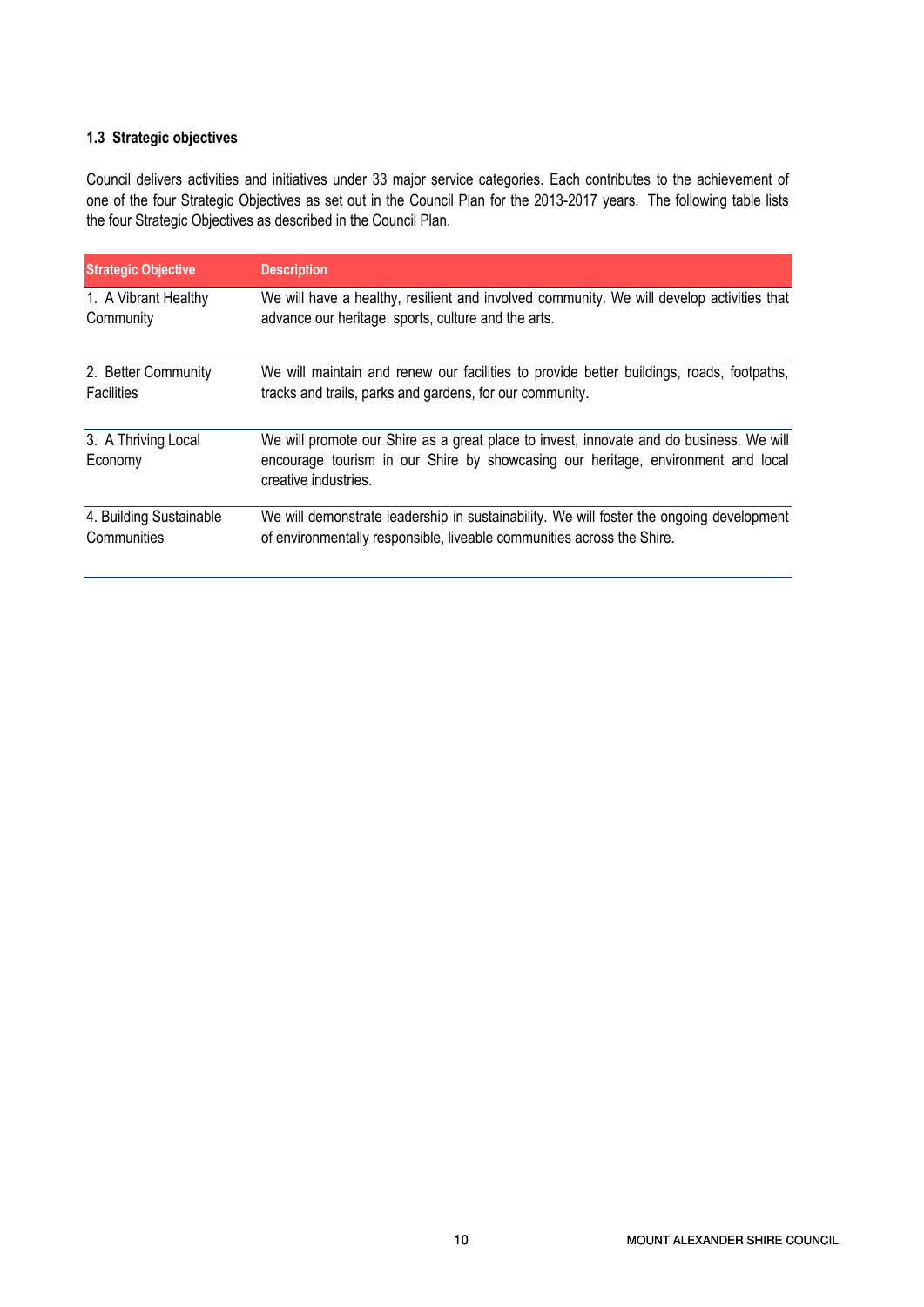# 2. Activities, initiatives and key strategic activities

This section provides a description of the activities and initiatives to be funded in the Budget for the 2013/2014 year and how these will contribute to achieving the strategic objectives specified in the Council Plan as set out in Section 1. It also includes a number of key strategic activities and performance targets and measures in relation to these. The Strategic Resource Plan (SRP) is part of and prepared in conjunction with the Council Plan. The relationship between these components of the Budget and the Council Plan is shown below.



## 2.1 Strategic Objective 1: A Vibrant Healthy Community

We will have a healthy, resilient and involved community. We will develop activities that advance our heritage, sports, culture and the arts. The activities and initiatives for each service category and key strategic activities is described below.

#### **Activities**

| <b>Activity</b> | <b>Description</b>                                                                                                                                                                                                                                | <b>Expenditure</b><br>-Revenue<br><b>Net Cost</b><br>\$'000 |
|-----------------|---------------------------------------------------------------------------------------------------------------------------------------------------------------------------------------------------------------------------------------------------|-------------------------------------------------------------|
| Arts & Culture  | The Arts and Culture Unit provides a varied ongoing program of arts and cultural events<br>and activities, plans and develops arts and cultural facilities and infrastructure and<br>develops policies and strategies to facilitate art practice. | 402<br>$-17$<br>385                                         |
| Communications  | Communications is responsible for the management and provision of advice on external<br>communication, ensuring information is provided to the community on Council's services<br>and initiatives in the most effective way.                      | 167<br>$\Omega$<br>167                                      |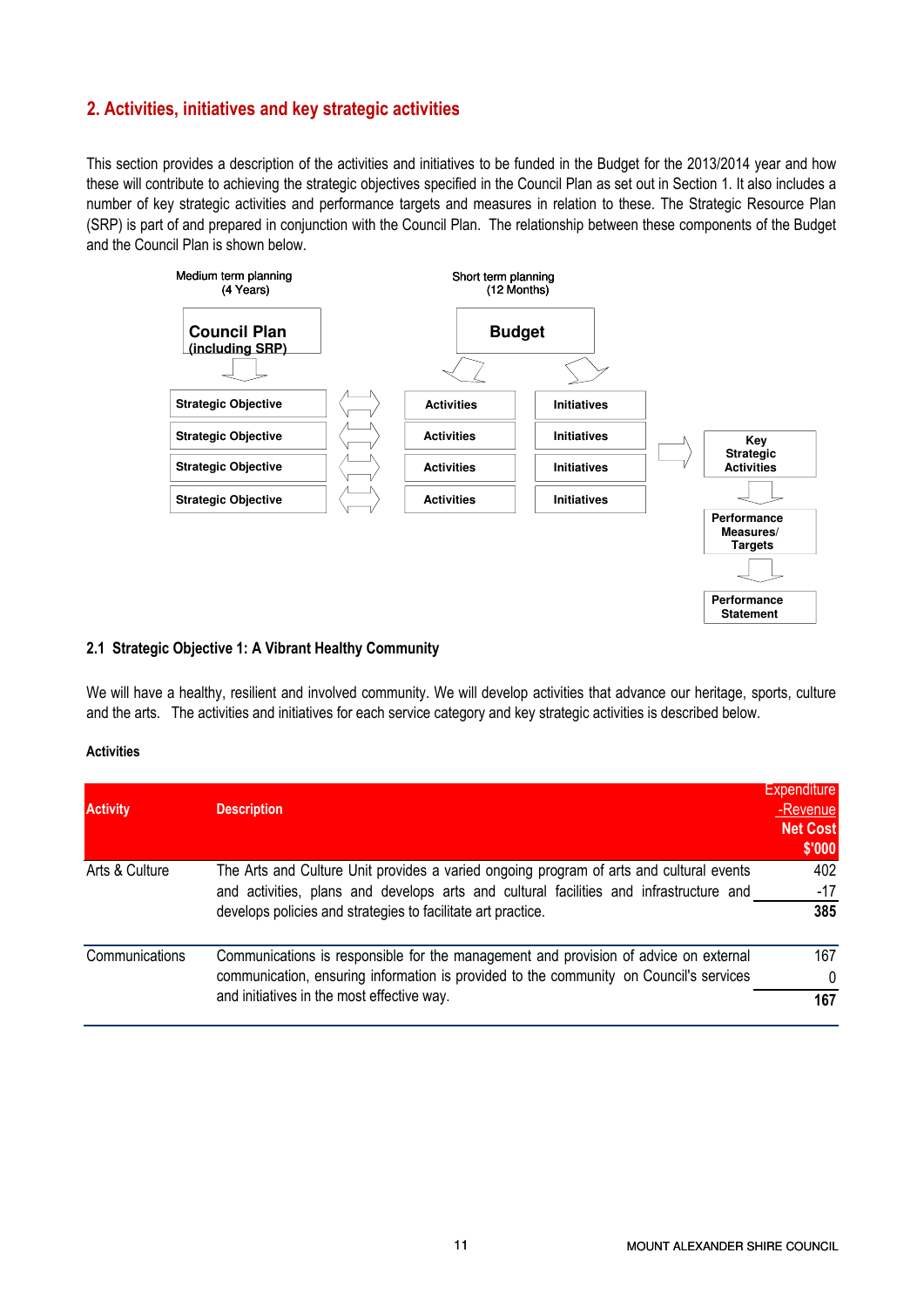# 2.1 Strategic Objective 1: A Vibrant Healthy Community (cont)

|                           |                                                                                                                                                                                                                                                                                                             | <b>Expenditure</b> |
|---------------------------|-------------------------------------------------------------------------------------------------------------------------------------------------------------------------------------------------------------------------------------------------------------------------------------------------------------|--------------------|
| <b>Activity</b>           | <b>Description</b>                                                                                                                                                                                                                                                                                          | -Revenue           |
|                           |                                                                                                                                                                                                                                                                                                             | <b>Net Cost</b>    |
|                           |                                                                                                                                                                                                                                                                                                             | \$'000             |
| Community                 | The Community Development Unit supports policy and planning development in response                                                                                                                                                                                                                         | 712                |
| Development               | to a range of social issues impacting the Shire, early years planning, access to                                                                                                                                                                                                                            | $-160$             |
|                           | community services and facilities, support for new and emerging communities, responding<br>to transport disadvantage, disability access, preventing violence against women and<br>community planning.                                                                                                       | 552                |
| <b>Customer Services</b>  | Customer Service assists customers with general enquiries and distributes appropriate                                                                                                                                                                                                                       | 249                |
|                           | information on behalf of all business units across the organization; registers community                                                                                                                                                                                                                    | 0                  |
|                           | requests for service and processes payments, whilst offering several payment facilities.                                                                                                                                                                                                                    | 249                |
|                           | Community Services This service provides assessments for older people and people with disabilities and plans                                                                                                                                                                                                | 3,050              |
| - Aged & Disability       | services to enable them to remain living independently. It provides home care services,                                                                                                                                                                                                                     | $-2,489$           |
| Services                  | personal care services, respite services, delivered meals, home safety program services<br>and social support programs for isolated older people.                                                                                                                                                           | 561                |
|                           | Community Services This service provides consultations, activities and referrals for all children from birth to                                                                                                                                                                                             | 239                |
|                           | - Families & Children school age and their families, through key ages and stages to provide information advice<br>and support relevant to the individual family circumstances.                                                                                                                              |                    |
|                           |                                                                                                                                                                                                                                                                                                             |                    |
| Emergency                 | Emergency Management implements measures to prevent or reduce the causes or                                                                                                                                                                                                                                 | 222                |
| Management                | effects of emergencies, manage arrangements for the recovery phase of an emergency<br>by assisting the affected community to recover following an emergency. It promotes fire<br>awareness within the community in partnership with the CFA and co-ordinates annual<br>property inspections and compliance. | $-28$              |
|                           |                                                                                                                                                                                                                                                                                                             | 194                |
| Environmental             | The Environmental Health Unit conducts inspections and maintains registrations for                                                                                                                                                                                                                          | 324                |
| Health                    | businesses covered under the Food and Public Health and Wellbeing Acts, including                                                                                                                                                                                                                           | $-106$             |
|                           | registration and approval of temporary food permits; processes all septic tank applications<br>in accordance with legislative requirements and investigates and takes action where<br>necessary of reported nuisance complaints.                                                                            |                    |
| <b>Library Operations</b> | Council provides public library service via the branch library located in Castlemaine                                                                                                                                                                                                                       | 464                |
|                           | providing a range of educational and recreational services that cater for the needs of all                                                                                                                                                                                                                  |                    |
|                           | residents including story time sessions for preschoolers and junior collections; youth<br>collections including graphic novels and web based loans, renewals and reservations.                                                                                                                              | 464                |
| Local Laws                | The Local Laws Unit provides staff at school crossings throughout the municipality. It                                                                                                                                                                                                                      |                    |
|                           | maintains and improves the health and safety of people, animals and the environment in                                                                                                                                                                                                                      | $-205$             |
|                           | Council by providing services including control of domestic animals and livestock;                                                                                                                                                                                                                          | 250                |
|                           | undertakes inspections necessary to ensure community safety and to assist in the                                                                                                                                                                                                                            |                    |
|                           | prevention of fires; regulates parking across the Shire; issues local law permits and<br>infringement notices and provides information and advice to the community.                                                                                                                                         |                    |
| <b>PCP</b>                | Council is the auspicing body for Primary Care Partnerships which co-ordinates the<br>planning and provision of social and community services within the Shire.                                                                                                                                             |                    |
|                           |                                                                                                                                                                                                                                                                                                             |                    |
|                           |                                                                                                                                                                                                                                                                                                             | 344                |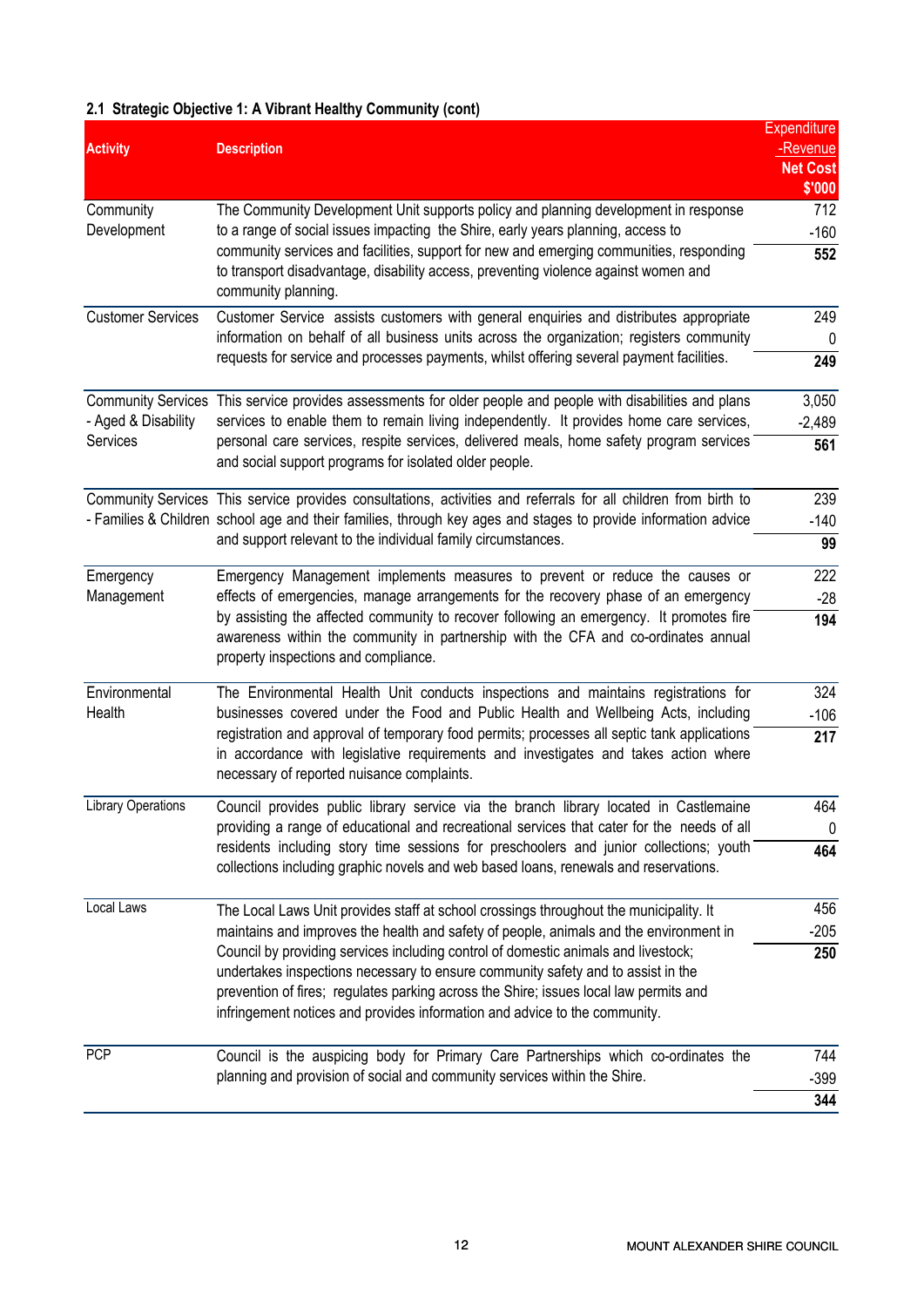# 2.1 Strategic Objective 1: A Vibrant Healthy Community (cont)

| <b>Activity</b>            | <b>Description</b>                                                                                                                                                                                                                                                                                                               | <b>Expenditure</b><br>-Revenue |
|----------------------------|----------------------------------------------------------------------------------------------------------------------------------------------------------------------------------------------------------------------------------------------------------------------------------------------------------------------------------|--------------------------------|
|                            |                                                                                                                                                                                                                                                                                                                                  |                                |
| <b>Recreation Services</b> | The Recreation Unit is responsible for the management, development and use of sporting<br>grounds and pavilions. The service provides advice to Council on local recreational                                                                                                                                                    | \$'000<br>273<br>-30           |
|                            | needs and facility use and planning. It conducts special events to promote and develop<br>healthy physical activity in the Shire.                                                                                                                                                                                                | 243                            |
| Youth Development          | The Youth Development Unit works with young people and the broader community to                                                                                                                                                                                                                                                  | 233                            |
|                            | increase opportunities for young people to engage in community planning and decision                                                                                                                                                                                                                                             | -134                           |
|                            | making processes. Activities include the National Youth Week Youth Awards, the Meeting<br>Place mentoring and culture sharing program for Indigenous and non-Indigenous youth,<br>and the FReeZa Program which actively engages young people in the planning and<br>delivery of alcohol and drug free cultural and music events. | 99                             |

## Initiatives include:

1) The Arts Strategy has identified the following priorities for implementation in 2013/2014; youth arts workshops, commissioning of a public artwork from a local artist , Art Fields 2014 and Arts Forum 2014 (net cost \$31,000).

2) The Department of Health will fund a Home and Community Access Support Officer to deliver quality and innovative programs in home and community care. (fully grant funded)

3) The Local Community Planning Project commenced in 2011 and facilitates the development of nine Local Community Action Plans across the Shire. These plans will articulate the needs and aspirations of local communities. A grant of \$350,000 over three years has been provided by the Department of Planning and Community Development to support this project. (\$50,000 contribution by Council per annum).

4) The Prevention of Violence against Women in Our Community Project is a pilot initiative funded by the Office of Women's Policy until December 2014. The project aims to develop a whole-of-community model for prevention of violence against women. The Central Victorian cluster is a partnership between Mount Alexander Shire Council, City of Greater Bendigo and Macedon Ranges Shire Council to develop and implement new tools and initiatives by working across a range of different settings. (Fully grant funded)

5) "Healthy and Active Living in Mount Alexander Shire" has been funded through the Australian Government's Healthy Communities Initiative. The project commenced early 2012 and will continue until June 2014. The project seeks to improve health outcomes and promote wellness for disadvantaged and vulnerable residents experiencing, or at risk of chronic disease through improved access to physical activity, healthy eating and other lifestyle programs across the Shire. (fully grant funded).

6) To support the community in preparing and responding to emergency events Council will partner with communities, agencies and neighbouring municipalities to strengthen emergency and disaster planning, awareness and preparedness. An Emergency Management Officer position has been funded by the State Government to support this project. (fully grant funded).

7) To improve information provided to the community about Council services and projects, and allow more opportunities for the community to communicate with Council improvements will be made to Council's website, including the implementation of social media tools. (net cost \$75,000).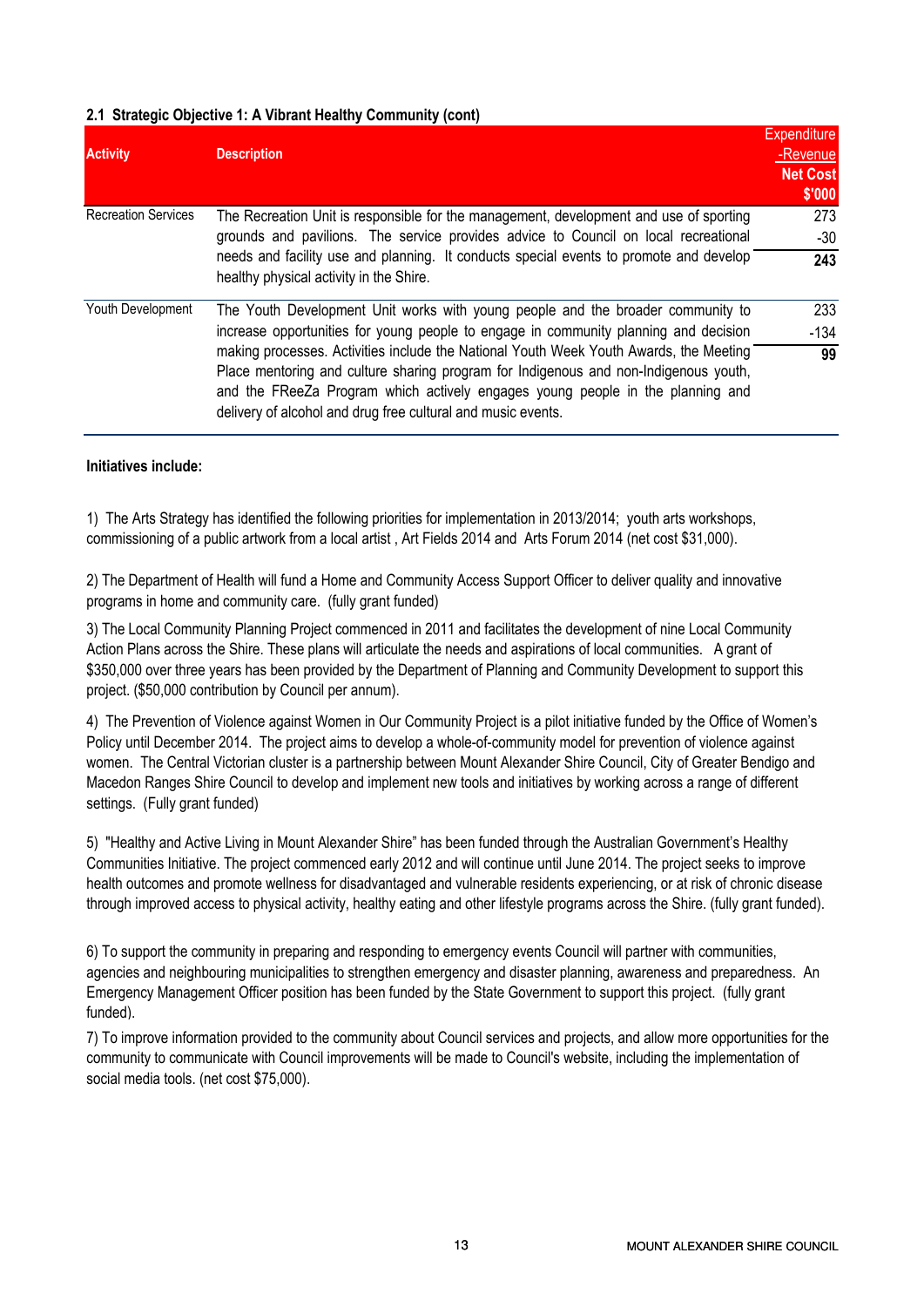# Initiatives (cont):

8) The Youth Leadership Project encompasses a number of youth leadership and recognition initiatives including the Youth Advisory Group, the Youth Parliament Program, the Youth Awards event and a community grant for youth activities (partly grant funded, net cost to Council \$10,000).

# Key strategic activities

| <b>Strategic Activity</b>                                                                                                                          |                                                                                        | <b>Performance Target</b>                  |
|----------------------------------------------------------------------------------------------------------------------------------------------------|----------------------------------------------------------------------------------------|--------------------------------------------|
|                                                                                                                                                    | <b>Performance</b><br><b>Measure</b>                                                   |                                            |
| Celebrate, promote, nurture and value arts<br>and culture activities in the Shire                                                                  | Number and diversity of events held.                                                   | At least 10 events held.                   |
|                                                                                                                                                    | Participation in Arts Fields event.                                                    | Minimum 20 artists involved                |
| Promote healthy and active lifestyles                                                                                                              | Number of programs run through the<br>Healthy and Active Living Project                | 30 programs delivered                      |
| Create more opportunities for community<br>participation in the development of Council's<br>plans and strategies                                   | Number of Local Community Action Plans 9 plans completed by 30 June 2014<br>completed. |                                            |
| Partner with communities, agencies and<br>neighbouring municipalities to strengthen<br>emergency disaster planning, awareness and<br>preparedness. | Number of partnership activities<br>undertaken with relevant agencies                  | 6 activities undertaken by 30 June<br>2014 |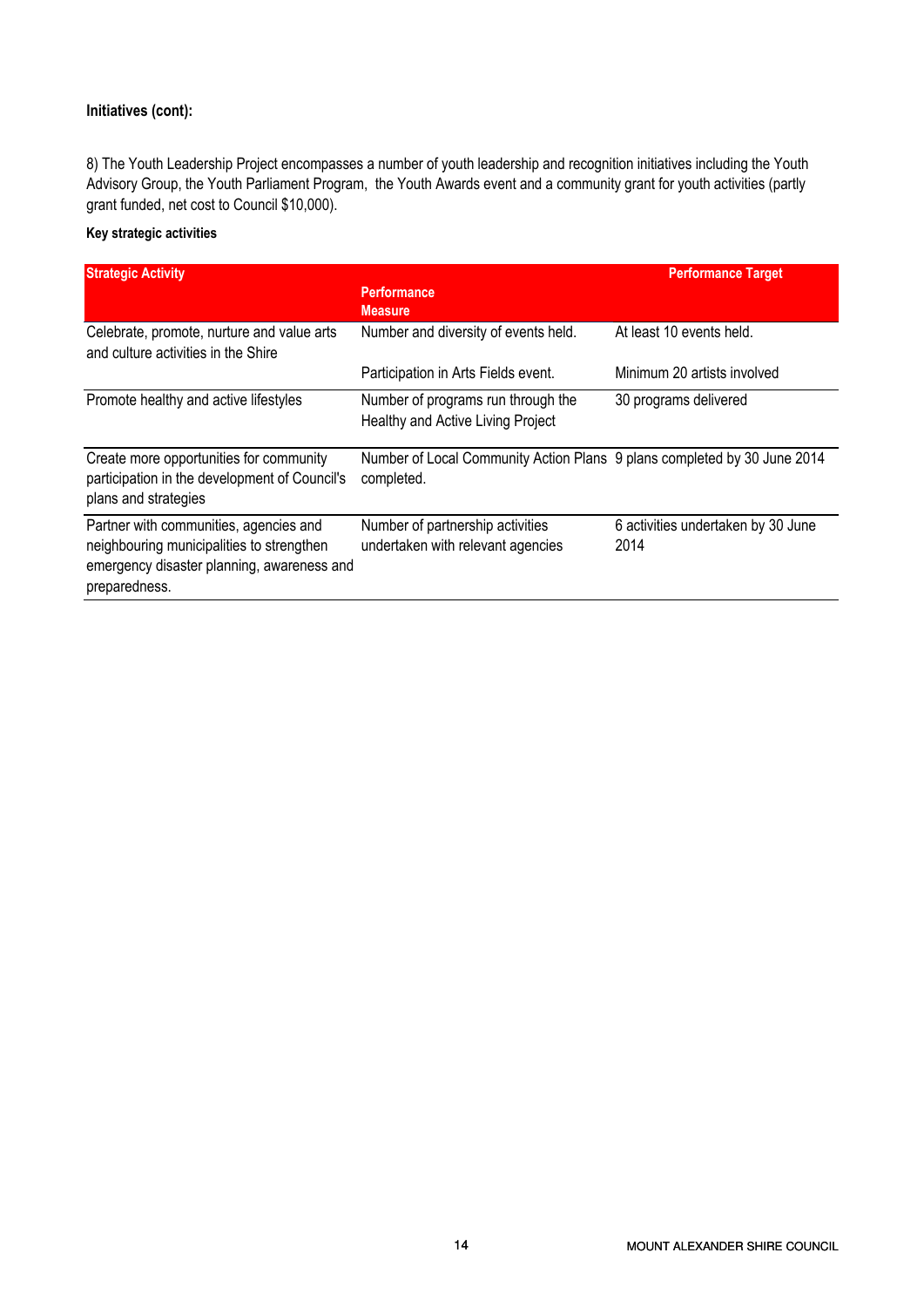# 2.1 Strategic Objective 2: Better Community Facilities

To achieve our objective of Better Community Facilities, we will maintain and renew our facilities to provide better buildings, roads, footpaths, tracks and trails, parks and gardens, for our community. The activities and initiatives for each service category and key strategic activities is described below.

# **Activities**

|                   |                                                                                                                                                                                                                                                                                                                                                                                                                    | <b>Expenditure</b> |  |
|-------------------|--------------------------------------------------------------------------------------------------------------------------------------------------------------------------------------------------------------------------------------------------------------------------------------------------------------------------------------------------------------------------------------------------------------------|--------------------|--|
| <b>Activity</b>   | <b>Description</b>                                                                                                                                                                                                                                                                                                                                                                                                 | -Revenue           |  |
|                   |                                                                                                                                                                                                                                                                                                                                                                                                                    | <b>Net Cost</b>    |  |
| Infrastructure    | The Infrastructure Unit undertakes design, tendering, contract management and                                                                                                                                                                                                                                                                                                                                      | \$'000<br>1,476    |  |
|                   | supervision of various works within Council's capital works program. The service also                                                                                                                                                                                                                                                                                                                              | $-961$             |  |
|                   | approves and supervises private development activities such as subdivisions and<br>infrastructure associated with unit developments. Depots are operated at Maldon and<br>Castlemaine in order to provide infrastructure to support the delivery of a broad range of<br>physical works, to provide amenities for staff at the two locations and to securely house<br>major and minor items of plant and equipment. | 515                |  |
| Parks and Gardens | Parks and Gardens provides tree pruning, planting, removal, planning and street tree                                                                                                                                                                                                                                                                                                                               | 1,088              |  |
|                   | strategies and management of all parks and gardens and related infrastructure                                                                                                                                                                                                                                                                                                                                      |                    |  |
|                   | maintenance.                                                                                                                                                                                                                                                                                                                                                                                                       |                    |  |
| Property          | Property Management prepares maintenance management programs for Council's<br>property assets in order to optimise their strategic value and service potential. These<br>include municipal buildings, pavilions and other community buildings. This service also<br>facilitates the management and strategic planning for Councils Building, land and property<br>leases and licenses including Caravan Parks.     |                    |  |
| Management        |                                                                                                                                                                                                                                                                                                                                                                                                                    |                    |  |
|                   |                                                                                                                                                                                                                                                                                                                                                                                                                    |                    |  |
|                   | Recreation Facilities Recreation Unit is responsible for the management, development and use of sporting                                                                                                                                                                                                                                                                                                           | 906                |  |
|                   | grounds and pavilions. The service provides advice to Council on local recreational                                                                                                                                                                                                                                                                                                                                | $\mathbf 0$        |  |
|                   | needs and facility use and planning. It conducts special events to promote and develop<br>healthy physical activity in the Shire.                                                                                                                                                                                                                                                                                  | 906                |  |
| Roads & Paths     | Council undertakes cyclical safety and condition inspections of all road, bridge and                                                                                                                                                                                                                                                                                                                               | 5,874              |  |
|                   | footpath infrastructure, to compile maintenance schedules and implement maintenance                                                                                                                                                                                                                                                                                                                                | $-1,325$           |  |
|                   | requirements across a broad range of activities including maintenance grading, patrol<br>patching, periodic gravel resurfacing, periodic bituminous resurfacing, road and<br>intersection renewals and upgrades fire prevention works, maintenance and renewal of<br>road line markings and signage, drain clearance and street sweeping.                                                                          | 4,548              |  |

# Initiatives

9) The Walking and Cycling Strategy sets out a strategic approach for Council to improve and increase walking and cycling in the Shire over the next decade. With funding from the Regional Growth Fund, the Castlemaine to Maldon Trail will be designed and completed and secondary footpath routes identified in the strategy completed including sections of Blakely Road, Walker Street and Bull Street in Castlemaine (Refer to Capital Program in Appendix C)

10) Investing in Sport - A Strategic Plan for Council's Investment in Sport provides a strategic framework for decision making about facility improvements and development for sporting and recreation reserves across the Shire. The Plan, based on the development of Reserve Master plans, identified a range of projects to improve these facilities which will be delivered over the next 15 years. Key projects include the construction of a multi purpose sports pavilion in Newstead and the design of netball courts and pavilion at Wesley Hill (Refer to Capital Program in Appendix C).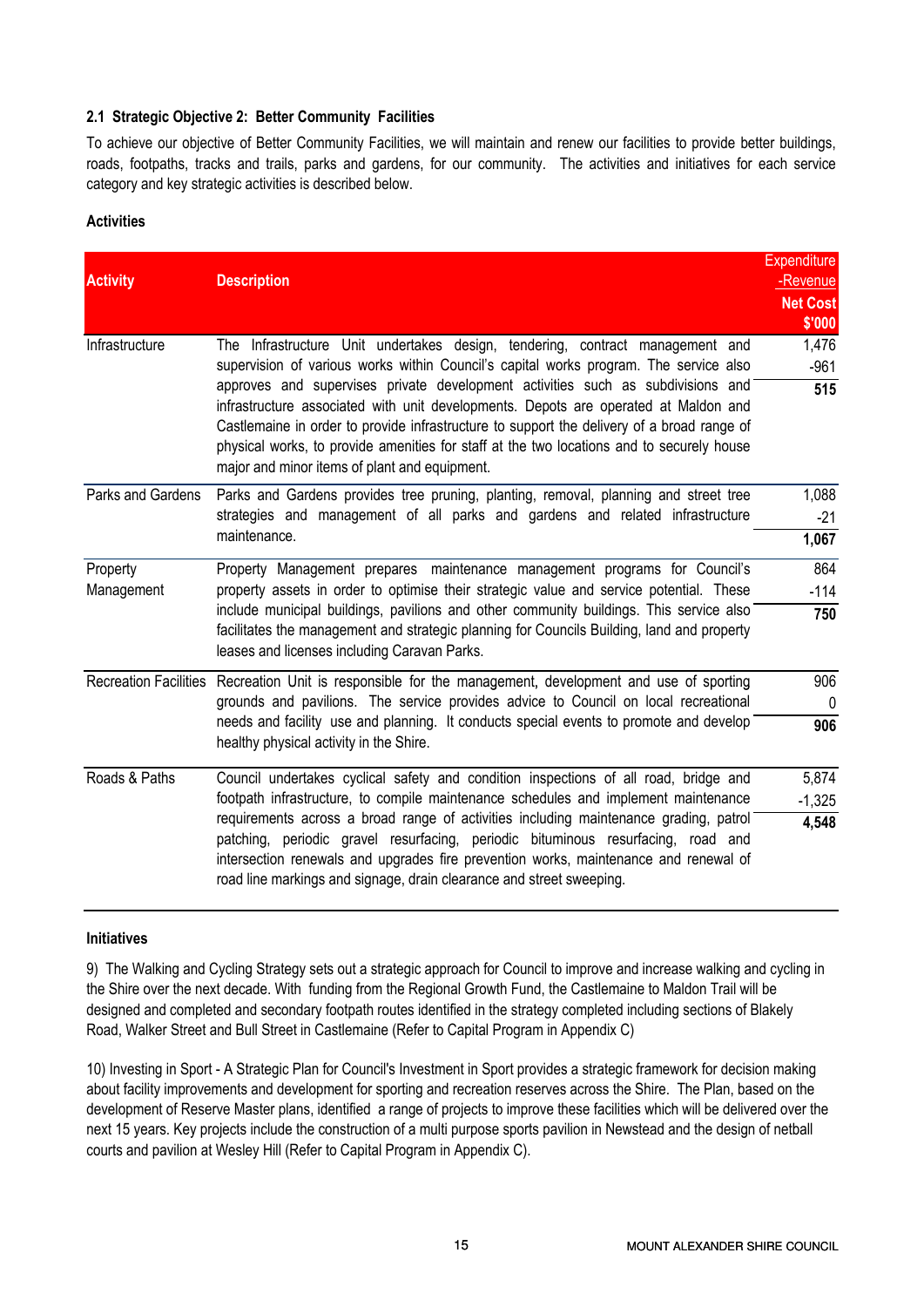# Initiatives (cont)

11) A strategy for the ten minor recreation reserves across the Shire will be developed to document plans to bring the minor reserves to a standard that meets Australian Standards and to develop long term financial plans to support the future development and improvement of these reserves. (Refer to Capital Program in Appendix C).

12) With funding assistance from the Federal Government's Roads to Recovery Program and the State Government's Country Roads and Bridges Program Council will continue to improve the condition of our roads and bridges. (Refer to Capital Program in Appendix C).

# Key strategic activities

| <b>Strategic Activity</b>                                 | <b>Performance</b><br><b>Measure</b>                                                                      | <b>Performance Target</b>                                    |
|-----------------------------------------------------------|-----------------------------------------------------------------------------------------------------------|--------------------------------------------------------------|
| Provide multipurpose recreation facilities                | Complete design of netball courts and<br>pavilion at Wesley Hill Recreation<br>Reserve.                   | By 30 June 2014                                              |
|                                                           | Complete construction of Newstead<br>Recreation Reserve Pavilion in line with<br>project plan and budget. | Within 10% of budget.<br>Milestones met as per project plan. |
| Improve and increase walking and cycling in<br>the Shire. | Complete track from Castlemaine to<br>Campbells Creek and links.                                          | By 30 June 2014                                              |
| Increase the network of accessible footpaths              | Length of footpaths completed                                                                             | Increase by 1,000 metres                                     |
| Progress master plans for our recreation<br>reserves      | Complete the strategy for minor<br>recreation reserves                                                    | By 30 June 2014                                              |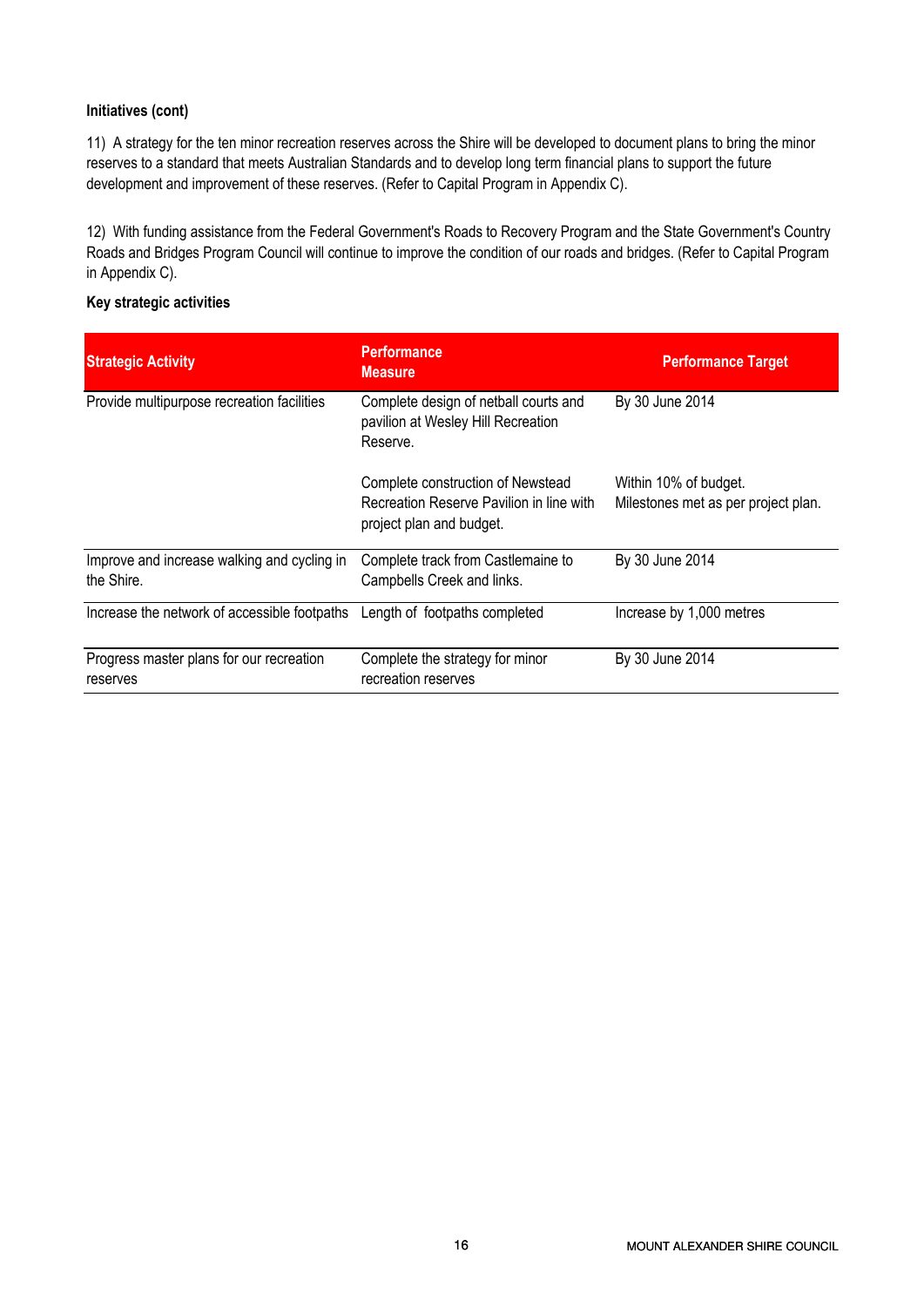# 2.1 Strategic Objective 3: A Thriving Local Economy

To achieve our objective of A Thriving Local Economy, we will promote our Shire as a great place to invest, innovate and do business. We will encourage tourism in our Shire by showcasing our heritage, environment and local creative industries. The activities and initiatives for each service category and key strategic activities is described below.

# **Activities**

| <b>Activity</b>           | <b>Description</b>                                                                                                                                                                                       | <b>Expenditure</b><br>-Revenue<br><b>Net Cost</b><br>\$'000 |  |
|---------------------------|----------------------------------------------------------------------------------------------------------------------------------------------------------------------------------------------------------|-------------------------------------------------------------|--|
| <b>Building Services</b>  | Building Services provides statutory building services to the community including<br>processing of building permits, emergency management responsibilities, fire safety                                  | 229<br>$-110$                                               |  |
|                           | inspections, audits of swimming pool barriers and investigations of complaints and illegal<br>works.                                                                                                     |                                                             |  |
| Economic                  | The Economic Development Unit provides capacity building economic initiatives including                                                                                                                  | 426                                                         |  |
| Development               | supporting local businesses and business / industry networks to grow and develop and<br>establish and maintain a conducive investment environment through planning, advocacy<br>and project development. | $-175$                                                      |  |
|                           |                                                                                                                                                                                                          | 251                                                         |  |
| <b>Statutory Planning</b> | The Statutory Planning Unit manages land use and development through the provision of                                                                                                                    | 873                                                         |  |
|                           | planning information and advice to the community. It assesses planning permit                                                                                                                            | $-168$                                                      |  |
|                           | applications, ensures compliance with the provisions of the Planning Scheme and<br>administers Subdivision processes.                                                                                    |                                                             |  |
|                           | Street Beautification, Council conducts an annual inspection, programming and implementation of Power line                                                                                               | 640                                                         |  |
| Maintenance &             | Clearance Requirements in Castlemaine and Maldon declared areas. It manages street                                                                                                                       |                                                             |  |
| Lighting                  | trees across the Shire, co-ordinates new lighting installations where required, and<br>maintains community conveniences and facilities.                                                                  | 632                                                         |  |
| <b>Tourism Services</b>   | Tourism Services is responsible for the provision of visitor information services, marketing                                                                                                             | 519                                                         |  |
|                           | and industry development for the Shire. It operates Visitor Information Centres in                                                                                                                       | $-118$                                                      |  |
|                           | Castlemaine and Maldon and provides accommodation and tour booking services.                                                                                                                             | 401                                                         |  |

## Initiatives

13) The implementation of key actions from the Economic Development Strategy. The strategy will addresses the means by which Council can develop the Shire as a location for people to work, live and invest (net cost \$40,000).

14) The Statutory Planning Continuous Improvement Project will consist of three elements aimed at improving the delivery of statutory planning services. Projects include participation in the MAV Step Planning process, a low cost structured and supported program aimed to improve Council's planning services, and employment of a part time planning officer to assist with the timely processing of outstanding planning applications (net cost \$55,000).

15) The Heritage Strategy was developed in consultation with the Heritage Advisory Committee and was adopted by Council in March 2012. The Strategy identifies 55 actions to be undertaken over 4 years. In 2013/2014 Council will assist in the implementation of community initiatives identified in the Strategy. These projects will be supported by a part time Project Officer (0.6 EFT) (net cost \$75,000).

16) An Events Liaison Officer (0.4 EFT) will continue to improve and coordinate Council's events management process and act as the key liaison point with external event organisers. This position will support and advise event management committees with event management and best practice and coordinate and assist with the management of Council run events (net cost \$27,000).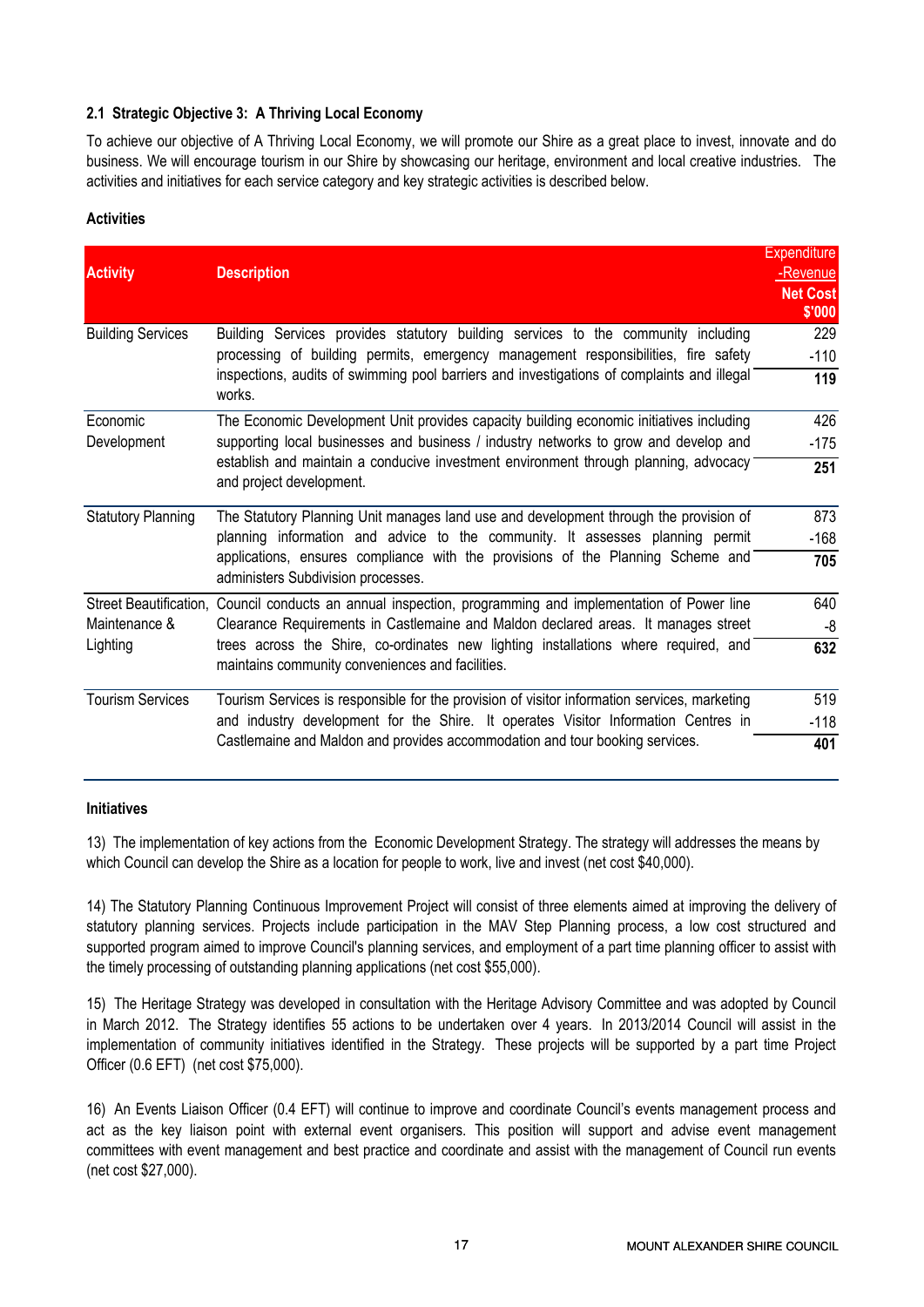# Initiatives (cont)

17) Council will continue its program of Town Centre Beautification through tree plantings (net cost \$25,000).

# Key strategic activities

| <b>Strategic Activity</b>                                                                                              | <b>Performance Measure</b>                                                         | <b>Performance Target</b> |
|------------------------------------------------------------------------------------------------------------------------|------------------------------------------------------------------------------------|---------------------------|
| Promote collaboration and representation of<br>business community                                                      | Number of initiatives undertaken to<br>support business collaboration              | 5 initiatives undertaken  |
| Implement improved processes for the timely<br>processing of simple planning applications.                             | Percentage of fast track planning permits<br>assessed within statutory timeframes. | 80%                       |
| Promote and enhance liveability by<br>supporting and enabling an extensive<br>program of community and cultural events | Number of events held supported by<br>Council                                      | 110                       |
| Implement actions from the Heritage Strategy<br>to build a shared vision of the importance of<br>heritage in the Shire | Number of actions implemented from the<br>Strategy                                 | 4 actions completed       |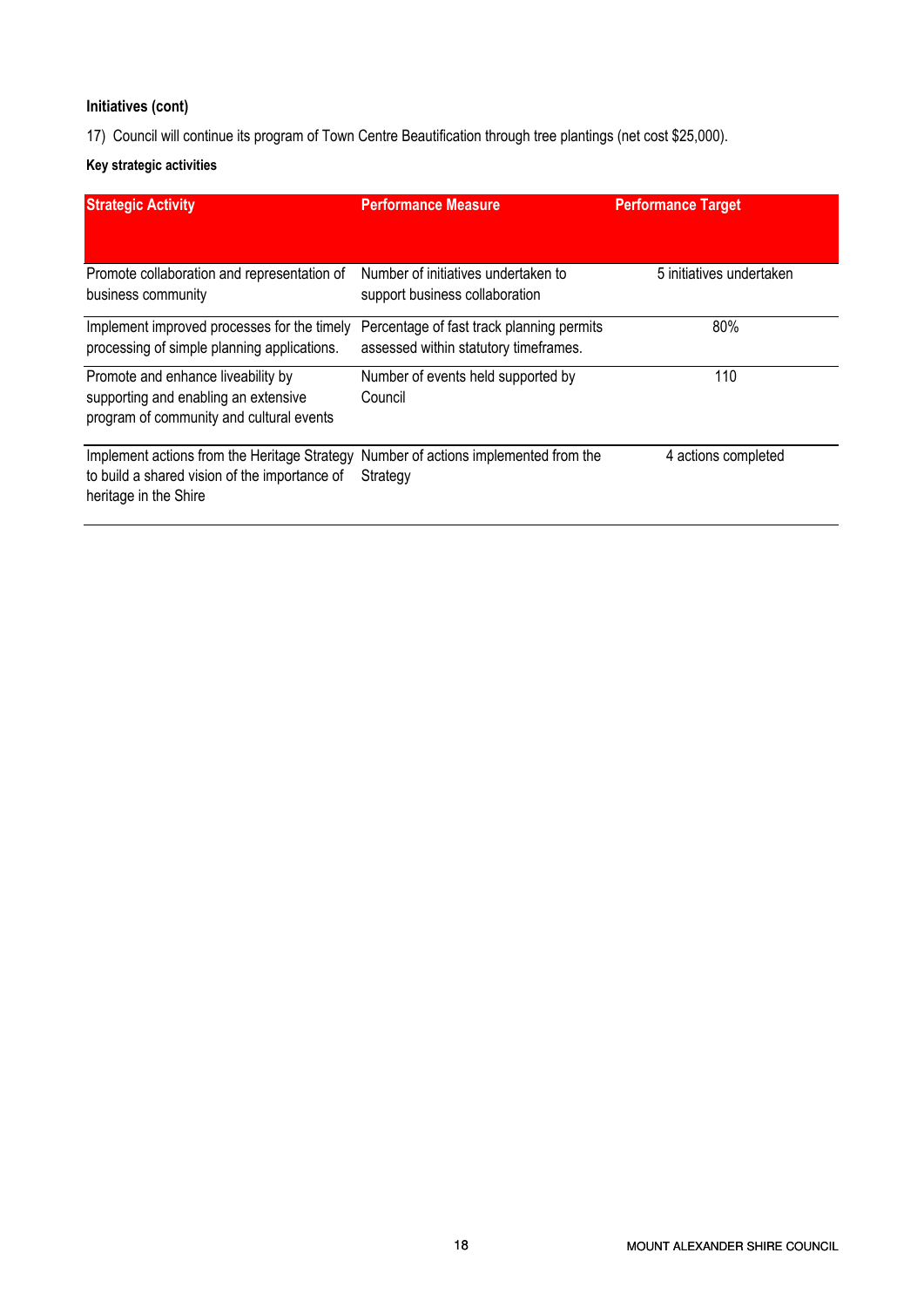# 2.4 Strategic Objective 4: Building Sustainable Communities

To achieve our objective of Building Sustainable Communities, we will demonstrate leadership in sustainability. We will foster the ongoing development of environmentally responsible, liveable communities across the Shire. The activities and initiatives for each service category and key strategic activities is described below.

# **Activities**

| <b>Activity</b>           | <b>Description</b>                                                                                                                                                           | <b>Expenditure</b><br>-Revenue |  |
|---------------------------|------------------------------------------------------------------------------------------------------------------------------------------------------------------------------|--------------------------------|--|
|                           |                                                                                                                                                                              | <b>Net Cost</b><br>\$'000      |  |
| Corporate Support         | Corporate Support provides organisational policy, systems and support in the areas of                                                                                        | 862                            |  |
|                           | continuous improvement, corporate planning, performance measurement and reporting                                                                                            | $\Omega$                       |  |
|                           | and oversees the provision of accommodation and other administrative support services<br>for the organisation at the Town Hall and the Civic Centre.                         | 862                            |  |
| Environmental             | Environmental Management develops environmental policy, coordinates and implements                                                                                           | 428                            |  |
| Management                | environmental projects and works with other services to improve Council's environmental                                                                                      |                                |  |
|                           | performance.                                                                                                                                                                 | 402                            |  |
| <b>Executive Services</b> | Executive Services provides strategic management of the organisation in keeping with the                                                                                     | 1,086<br>0                     |  |
|                           | requirements of good governance, legislative requirements and strategic policy of the                                                                                        |                                |  |
|                           | Council.                                                                                                                                                                     | 1,086<br>2,154                 |  |
| Finance                   | Finance provides services to both internal and external customers including the                                                                                              |                                |  |
|                           | management of Council's finances, payment of accounts, procurement and contracting of                                                                                        | $-1,511$                       |  |
|                           | services, raising and collection of rates and charges and valuation of properties<br>throughout the municipality.                                                            | 643                            |  |
| Governance                | Governance coordinates Council meetings, and all Councillor related activities and costs.                                                                                    | 478                            |  |
|                           | It provides support and oversight of compliance with the Local Government Act.                                                                                               |                                |  |
|                           |                                                                                                                                                                              | 476                            |  |
|                           | Information Services Information Services provides, supports and maintains reliable and cost effective                                                                       | 831<br>0                       |  |
|                           | communications and IT systems enabling Council to deliver services in a productive and                                                                                       |                                |  |
|                           | efficient way. It also provides records services including storage and retrieval of records<br>and archiving services.                                                       |                                |  |
| Organisational            | Organisational Development provides Council with strategic and operational organisation<br>development support. The service develops and implements strategies, policies and |                                |  |
| Development               |                                                                                                                                                                              |                                |  |
|                           | procedures through the provision of human resource and industrial relations services.                                                                                        | 607                            |  |
| Risk Management           | Risk Management is responsible for managing Council's insurance portfolio and                                                                                                |                                |  |
|                           | overseeing insurance claims for all classes of insurance. It develops Council's risk                                                                                         | $-1$                           |  |
|                           | management and health and safety policies and supporting systems for Council's<br>employees, volunteers and contractors.                                                     | 579                            |  |
| <b>Strategic Planning</b> | Strategic Planning provides analysis of current and future constraints and opportunities in                                                                                  | 411                            |  |
|                           | relation to land use and development and development of evidence based strategic policy<br>for their management for the net benefit of the community.                        |                                |  |
|                           |                                                                                                                                                                              |                                |  |
|                           | Waste Management Waste Management provides kerbside rubbish collections of garbage, hard waste and                                                                           | 2,499                          |  |
|                           | green waste from all households and some commercial properties in Council. This service                                                                                      | $-3,749$                       |  |
|                           | provides public tipping to the Council and wider community.                                                                                                                  |                                |  |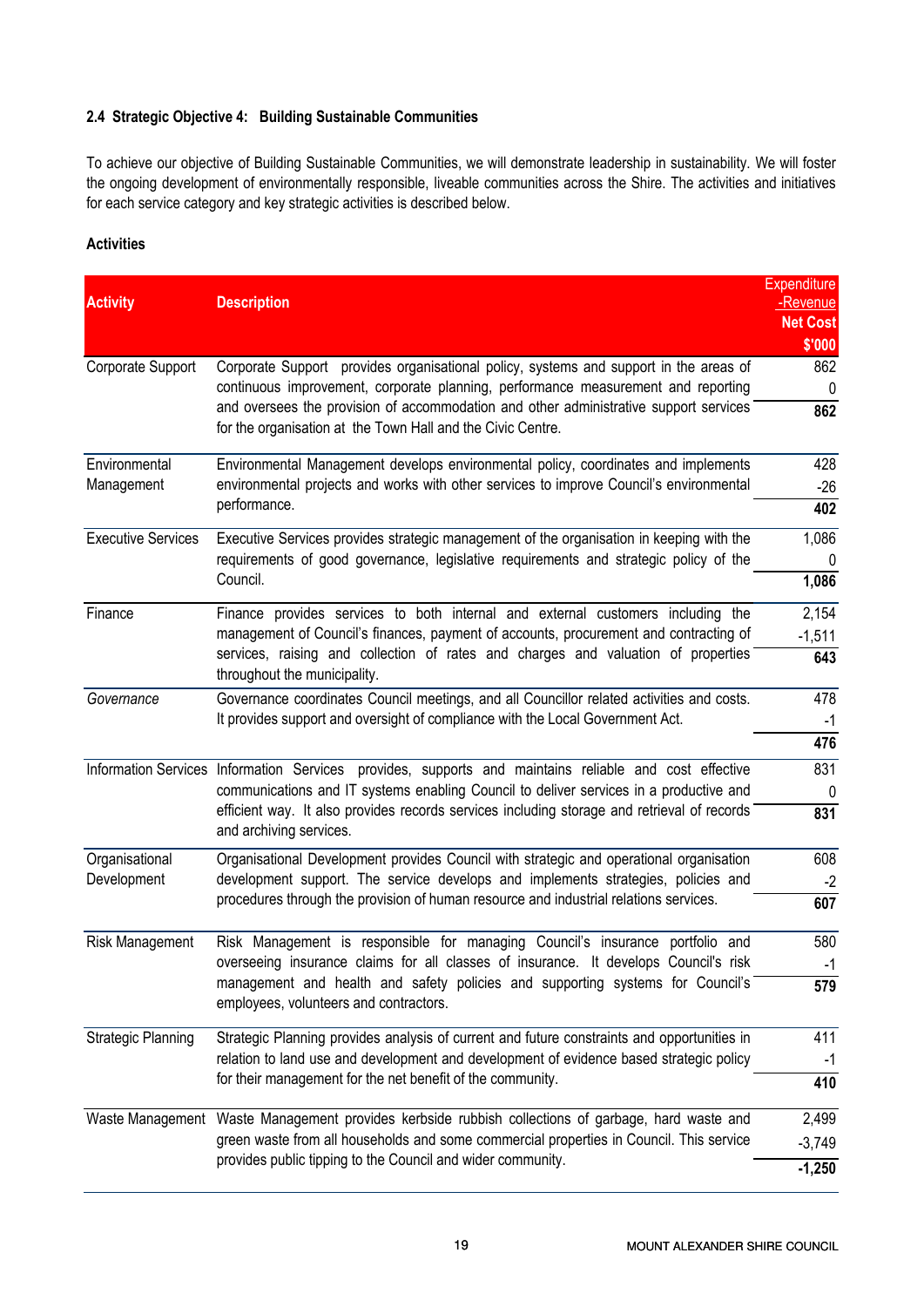# Initiatives

18) The Rural Land Study project commenced in 2011/2012 and will be completed in 2013/2014. The purpose of the Study is to guide land use and development in the rural areas of the Shire to achieve both economic and environmental objectives (net cost \$45,000).

19) Council's Master Plan for the Castlemaine Landfill outlines the need for a new cell to be developed in accordance with EPA guidelines, this will be completed in 2013/2014 supported by a \$250,000 grant from the State Government (see Capital Works Program in Appendix C).

20) Council adopted a Roadside Conservation Management Plan in 2012 and will implement key projects identified including mapping and ecological assessment of roadside vegetation (net cost \$26,500).

21) The State of the Environment Report was first prepared in 2010 and is due to be updated to help guide Council's Environmental Strategy and Greenhouse Action Plan (net cost \$30,000).

22) Implementation of key actions identified in the Greenhouse Action Plan include the installation of solar panels on the Town Hall (net cost \$70,000).

# Key strategic activities

| <b>Strategic Activity</b>                                                                                             | <b>Performance Measure</b>                                                              | <b>Performance Target</b> |
|-----------------------------------------------------------------------------------------------------------------------|-----------------------------------------------------------------------------------------|---------------------------|
| Protect productive agricultural land for<br>ongoing food and fibre production                                         | Complete draft Rural Land Study for<br>consultation.                                    | By 31 August 2013         |
| Implement best practice land management of<br>Council owned and managed land                                          | Completion of Stage 1 of mapping and<br>ecological assessment of roadside<br>vegetation | By 30 June 201            |
| Measure, analyse and report on sustainability<br>measures for Council's operations                                    | Completed update of the State of the<br><b>Environment Report</b>                       | By 30 June 2014           |
| Take action to improve Council's<br>sustainability and environmental performance within project timeframes and budget | Installation of solar panels on Town Hall                                               | By 30 June 2014           |
|                                                                                                                       |                                                                                         | Within 10% of budget      |

# 2.7 Performance statement

The Key Strategic Activities (KSA) detailed in the preceding pages, are summarised again in Appendix D. The KSA's their performance measures, targets and results are audited at the end of the year and are included in the Performance Statement as required by the section 132 of the Act. The Annual Report for 2013/2014 will include the audited Performance Statement which is presented to the Minister for Local Government and the local community.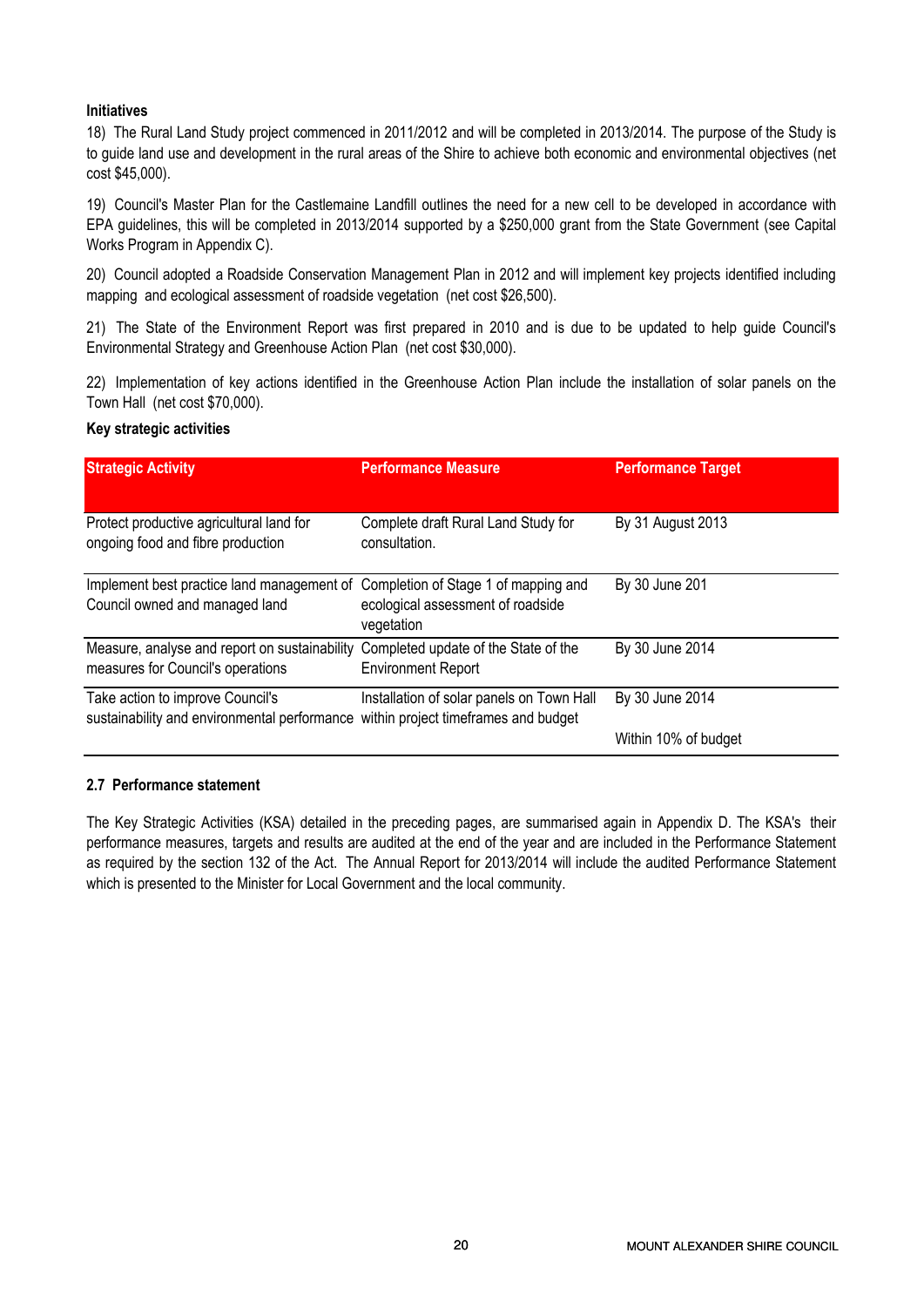# 2.8 Reconciliation with budgeted operating result

|                                                 | <b>Net Cost</b><br>\$'000 | <b>Expenditure</b><br>\$'000 | <b>Revenue</b><br>\$'000 |
|-------------------------------------------------|---------------------------|------------------------------|--------------------------|
| A Vibrant Healthy Community                     | 3,826                     | 7,535                        | $-3,709$                 |
| <b>Better Community Services and Facilities</b> | 7,787                     | 10,208                       | $-2,421$                 |
| A Thriving Local Economy                        | 2,109                     | 2,687                        | $-579$                   |
| <b>Building Sustainable Communities</b>         | 4,647                     | 9,938                        | $-5,291$                 |
| <b>Total activities &amp; initiatives</b>       | 18,368                    | 30,368                       | $-12,000$                |
| Deficit before funding sources                  | 18,368                    |                              |                          |
| <b>Funding sources:</b>                         |                           |                              |                          |
| Rates & Municipal Charge                        | 15,280                    |                              |                          |
| <b>Grants Commission</b>                        | 2,665                     |                              |                          |
| Capital grants                                  | 3,630                     |                              |                          |
| <b>Total funding sources</b>                    | 21,575                    |                              |                          |
| (Surplus)/deficit for the year                  | 3,207                     |                              |                          |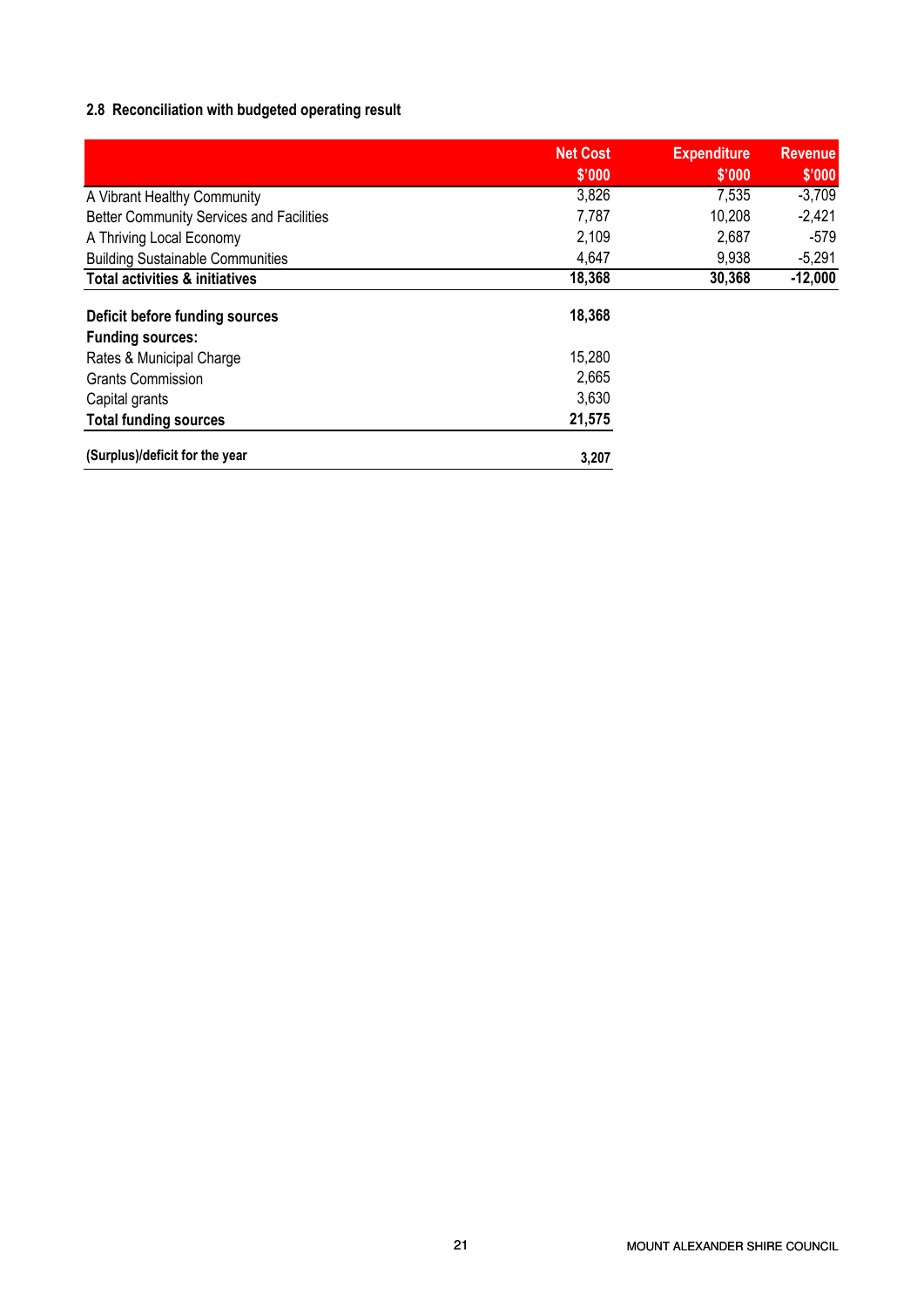# 3. Budget influences

# 3.1 Snapshot of Mount Alexander Shire Council

Mount Alexander Shire is a complex and unique community. Located in a major corridor within commuting distance of both Melbourne and Bendigo, the Shire comprises several small towns and communities of national historic and environmental significance. The Shire covers an area of over 1,530 square kilometres.

The community is distributed across five main township areas, Castlemaine, Newstead, Maldon, Harcourt and Taradale. The population of Mount Alexander Shire is currently just under 18,000 and increasing by around 0.6% each year. The diversity of towns and housing types informs the way in which Council plans and delivers services.

# Ageing population

Research shows that the community is ageing with a higher proportion of the community aged over 60 years. (Source: Australian Bureau of Statistics, Census of Population and Housing).

## Employment and income

There are over 7,200 jobs in the Shire with 4,363 residents living and working in Mount Alexander. Analysis of household income levels in the Shire in 2006 shows that there are a smaller number of high income households and a larger proportion of low income households

#### Housing

The number of homes is increasing. In 2011, there were 7,398 households with an average of 2.2 person per household. The Shire's percentage of older persons living alone was higher than the Victorian average (13.7% compared to 11.4%).

## Budget implications

As a result of the Shire's demographic profile there are a number of budget implications in the short and long term as follows:

- . There is expected to be increasing demand for Council's provision of Home and Community Care services.
- · Council's capacity to generate income through user pays fees is constrained by the economic profile of the Shire.

# 3.2 External influences

In preparing the Budget 2013/2014, a number of external influences have been taken into consideration, because they are likely to impact on the services delivered by Council in the budget period. These include:

- · Consumer Price Index (CPI) increases on goods and services of 2.2% per annum (ABS release 23 January 2013). State-wide CPI is projected to be 2.25% for the 2012/2014 year (Victorian Budget Papers 2012/2013)
- · Australian Average Weekly Earnings (AWE) growth for Public Sector full-time adult ordinary time earnings in the 12 months to May 2012 was 3.6% (ABS release 16 August 2012). The wages price index in Victoria is projected to be 3.25% per annum increasing to 3.50% in the subsequent two years (Victorian Budget Papers 2012/2013). Council must renegotiate a new Enterprise Bargaining Agreement (EBA ) during the 2013/2014 year for commencement on 1 July 2014.
- · The 'Engineering Construction' and 'Non-Residential Building' Indices prepared by the Construction Forecasting Council are forecast at 2.4% and 3.8% respectively for 2013/2014.
- Increases of 10% \$4.84 per tonne in the levy payable to the State Government upon disposal of waste into landfill, resulting in additional waste tipping costs of \$20,600 The levy has increased from \$9 per tonne in 2008/09 to \$26.60 per tonne of domestic waste and \$46.60 per tonne of industrial waste in 2013/2014 (591% increase in 5 years).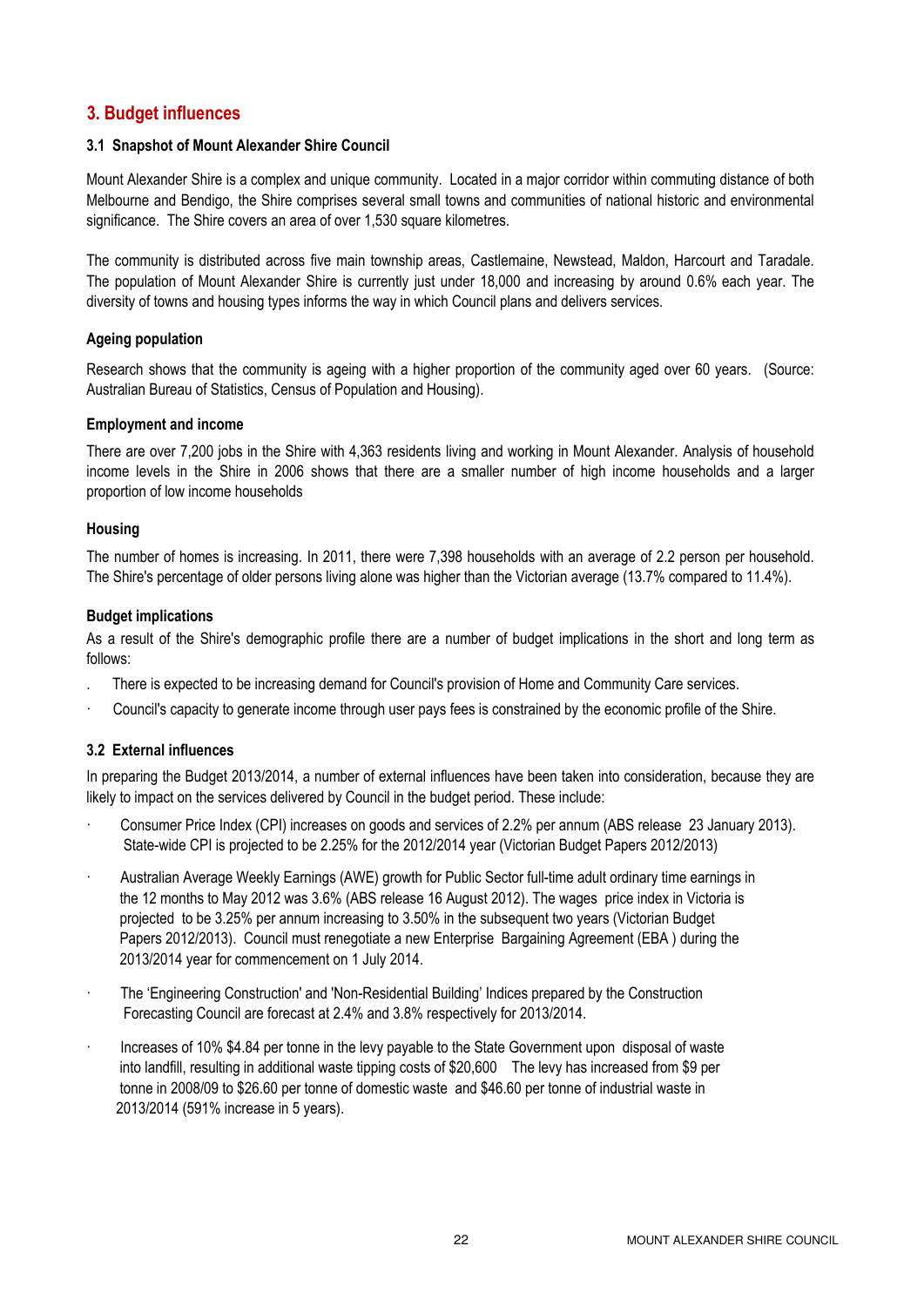· A new Fire Services Property Levy Act 2012 has been introduced by the State Government as a result of the recommendations by the Victorian Bushfires Royal Commission (VBRC). The new Fire Services Levy (FSPL will be collected by Council on behalf of the State Government and will be used to fund the operations of the CFA. The Fire Services Levy will apply to all private property owners - including persons and organisations who do not currently pay council rates, such as churches, charities, private schools and RSL's - from 1 July 2013. Council properties will also be subject to the fire Levy.

# 3.3 Internal influences

As well as external influences, there are also a number of internal influences which are expected to have an impact on the preparation of the 2013/2014 Budget. These matters have arisen from events occurring in the 2012/2013 year resulting in variances between the forecast actual and budgeted results for that year and matters expected to arise in the 2013/2014 year. These matters and their financial impact are set out below:

- Council's planned move to the refurbished Civic Centre (former School of Mines building) will generate ongoing energy savings as a result of the energy efficient design. These have been funded from a federal government low energy loan (\$105,000).
- · Ongoing savings from printing and paper are being realised from implementation of Council's new electronic document management software and greater use of electronic devices, particularly for Council Agenda papers.
- Savings in fuel consumption and costs through the purchasing of fuel efficient motor vehicles and savings from participation in sector wide tendering contract.

In response to these influences, guidelines were prepared and distributed to all Council officers with budget responsibilities. The guidelines set out the key budget principles upon which the officers were to prepare their budgets. The

- Existing fees and charges to be increased in line with CPI or market levels
- Grants to be based on confirmed funding levels
- Service levels to be maintained at 2012/2013 levels with the aim to use less resources with an emphasis on innovation and efficiency
- Salaries and wages to be increased in line with the Enterprise Agreement
- · Operating revenues and expenses arising from completed 2012/2013 capital projects to be included.

# 3.5 Long term strategies

The Budget includes consideration of a number of long term strategies and contextual information to assist Council to prepare the Budget in a proper financial management context. These include a Strategic Resource Plan for 2013/2014 to 2016/2017 (Section 8), Rating Information (Section 9) and Other Long Term Strategies (Section 10) including borrowings, infrastructure and service delivery.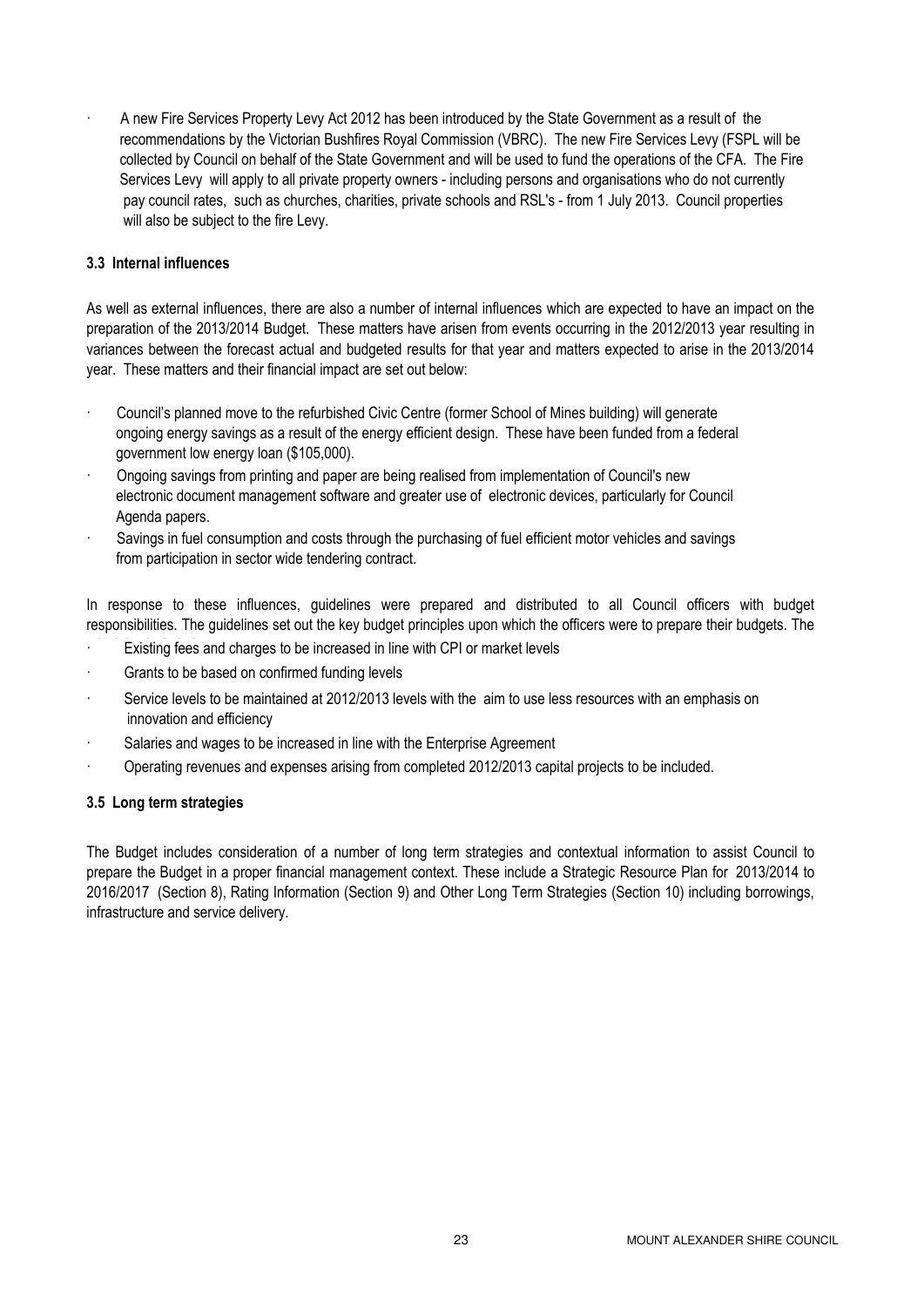# 4. Analysis of operating budget

# 4.1 Budgeted income statement

|                                     | <b>Ref</b> | <b>Forecast</b><br><b>Actual</b><br>2012/13 | <b>Budget</b><br>2013/14 | <b>Variance</b> |
|-------------------------------------|------------|---------------------------------------------|--------------------------|-----------------|
|                                     |            | \$'000                                      | \$'000                   | \$'000          |
| Total income                        | 4.2        | 41,042                                      | 31,785                   | $-9,257$        |
| Total expenses                      | 4.3        | $-36,236$                                   | $-28,577$                | 7,659           |
| Surplus (deficit) for the year      |            | 4,805                                       | 3,207                    | $-1,598$        |
| Grants - capital                    | 4.2.6      | $-6,322$                                    | $-3,539$                 | 2,783           |
| Contributions - non-monetary assets |            | 0                                           |                          | 0               |
| Other - PCP result                  |            | 263                                         | 344                      | 81              |
| Underlying surplus (deficit)        |            | $-1,253$                                    | 13                       | 1,266           |

# 4.1.1 Underlying result (\$1.27 million increase)

The underlying result is the net surplus or deficit for the year adjusted for capital grants, contributions of non-monetary assets and other once-off adjustments. It is a measure of financial sustainability and Council's ability to achieve its service delivery objectives as it is not impacted by non-recurring or once-off items of revenues and expenses which can often mask the operating result. The underlying result for the 2013/2014 year is for an underlying surplus of \$13,000 which is an improvement of \$1.27 million over the 2012/2013 forecast. The forecast is impacted by uncertainty of continuing to receive a prepayment of the VGCC grant (\$1.3 million.) Should this be received in 2012/2013 the forecast result will be a surplus of \$77,000.

In calculating the underlying result, Council has excluded grants received for capital purposes as funding for the capital works program is usually non-recurrent. Council excludes PCP as this body is auspiced by Council and Council does not control its budget.

|                            |            | <b>Forecast</b>          |                          |                 |
|----------------------------|------------|--------------------------|--------------------------|-----------------|
| <b>Income Types</b>        | <b>Ref</b> | <b>Actual</b><br>2012/13 | <b>Budget</b><br>2013/14 | <b>Variance</b> |
|                            |            | \$'000                   | \$'000                   | \$'000          |
| Rates and charges          | 4.2.1      | 16,855                   | 18,115                   | 1,260           |
| Statutory fees and fines   | 4.2.2      | 537                      | 553                      | 16              |
| User fees                  | 4.2.3      | 1,783                    | 1,847                    | 63              |
| Contributions - cash       | 4.2.4      | 709                      | 120                      | $-589$          |
| Grants - operating         | 4.2.5      | 13,666                   | 6,808                    | $-6,858$        |
| Grants - capital           | 4.2.6      | 6,322                    | 3,539                    | $-2,783$        |
| Net gain on sale of assets | 4.2.7      | $-493$                   | 50                       | 543             |
| Other income               | 4.2.8      | 1,663                    | 754                      | $-909$          |
| <b>Total income</b>        |            | 41,042                   | 31,785                   | $-9,257$        |

# 4.2 Income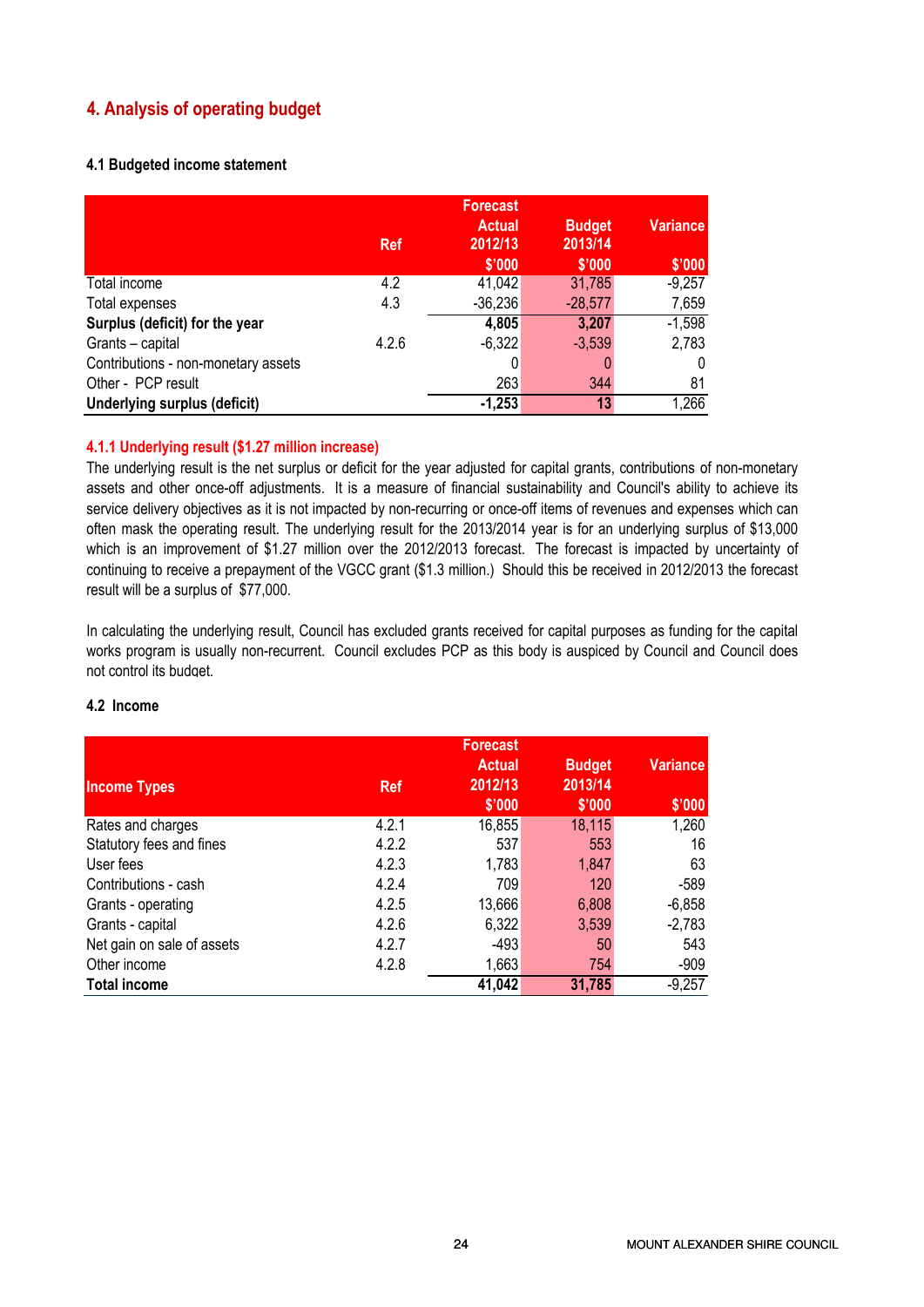

Source: Appendix A

# 4.2.1 Rates and charges (\$1.26 million increase)

It is proposed that general rate income be increased by 6.5% and kerbside collection by 7.5% generating an increase in revenue from rates and charges of \$1.26 million over 2012/2013 to \$18.12 million. Section 9. "Rating Information" includes a more detailed analysis of the rates and charges to be levied for 2013/2014.

## 4.2.2 Statutory fees and fines (\$16,000 increase)

Statutory fees relate mainly to fees and fines levied in accordance with legislation and include animal registrations, Health Act registrations and parking fines. Increases in statutory fees are made in accordance with legislative requirements.

Statutory fees are forecast to increase by 3% or \$16,000 to \$553,000.

A detailed listing of statutory fees is included in Appendix E.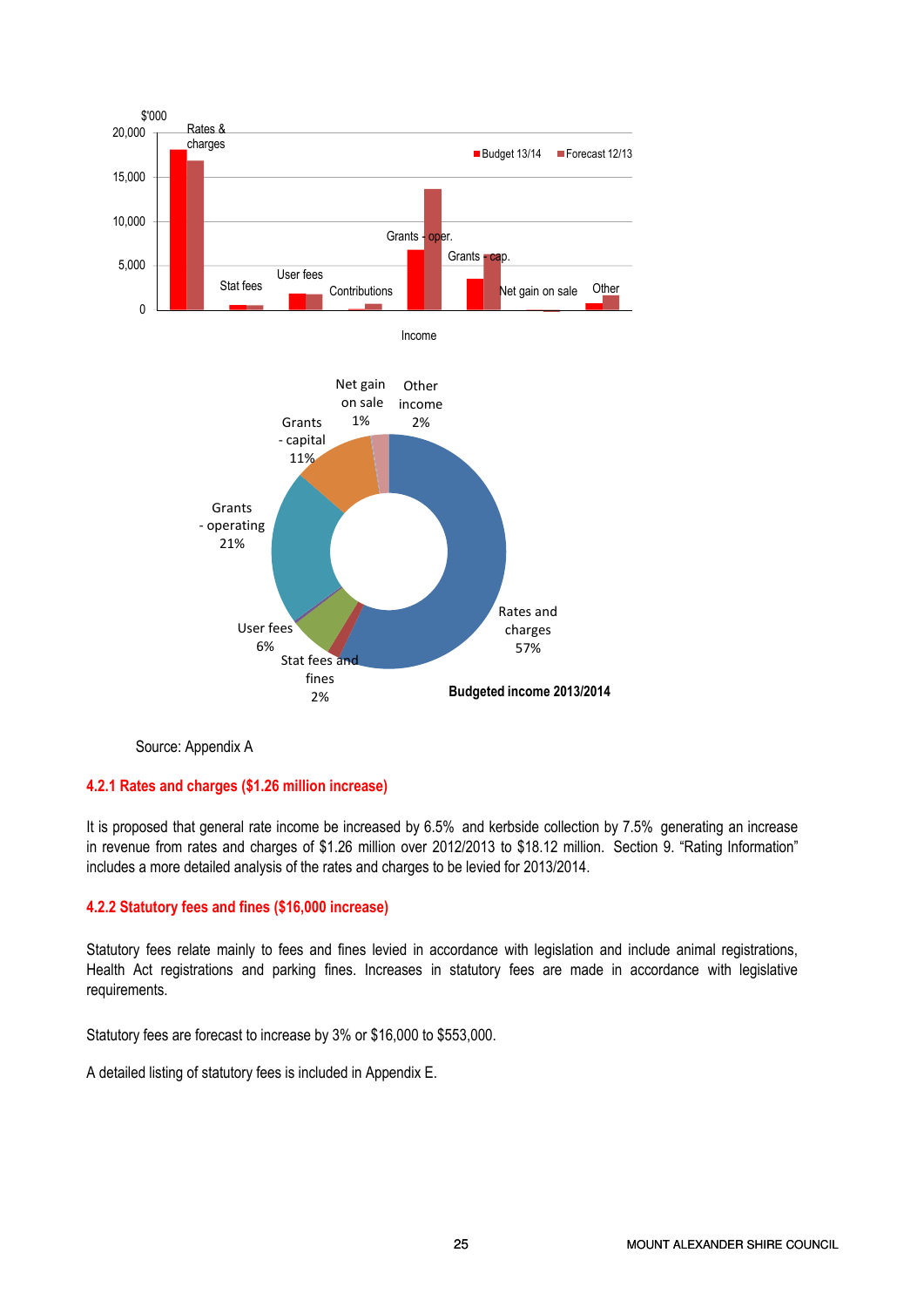#### 4.2.3 User fees (\$63,000 increase)

User charges relate mainly to the recovery of service delivery costs through the charging of fees to users of Council's services. These include separate rating schemes, use community facilities, leasing/licensing of Council buildings and the provision of human services such as home help services. In setting the budget, the key principle for determining the level of user charges has been to ensure that increases are in line with CPI increases and are benchmarked against like Council's.

User charges are projected to increase by 3.6% or \$63,000 over 2012/2013. Council plans to increase user charges for all areas in line with expected inflationary trends over the budget period to maintain parity of user charges with the costs of service delivery.

A detailed listing of fees and charges is included in Appendix E.

#### 4.2.4 Contributions - cash (\$589,000 decrease)

Contributions are projected to decrease by \$589,000 compared to 2012/2013 the bulk of which relates to a once off contribution received from Vic Roads in relation to the transfer of responsibility to Council for future maintenance and management of the Old Calder Highway between Elphinstone and Fogartys Gap Road (Harmony Way).

#### 4.2.5 Grants - operating (\$6.86 million decrease)

Operating grants include all monies received from State and Federal sources for the purposes of funding the delivery of Council's services to ratepayers and contributions from other parties towards property development costs. Overall, the level of operating grants has decreased by 50% or \$6.86 million compared to 2012/2013. Significant movements in grant funding are summarised below:

| <b>Grant Funding Types</b>              | <b>Forecast</b><br><b>Actual</b><br>2012/13<br>\$'000 | <b>Budget</b><br>2013/14<br>\$'000 | <b>Variance</b><br>\$'000 |
|-----------------------------------------|-------------------------------------------------------|------------------------------------|---------------------------|
| <b>Emergency &amp; Flood Recovery</b>   | 8,408                                                 |                                    | $-8,408$                  |
| <b>Community Planning</b>               | 170                                                   |                                    | $-170$                    |
| <b>Access and Transport Connections</b> | 138                                                   |                                    | $-138$                    |
| Victorian Grants Commission             | 1,906                                                 | 3,902                              | 1,996                     |

Decreases in specific non-recurrent operating grant funding reflect completion of various special projects. The reduction in Emergency and Flood Recovery funding results from completion of the flood recovery works. The increase in the VGCC grant is due to the forecast not including a prepayment of two quarters as occurred in 2011/2012. Operating grants are further classified in the Standard Statements in Appendix A according to whether they are received each year (recurrent) or received on a once-off or short term basis (non-recurrent).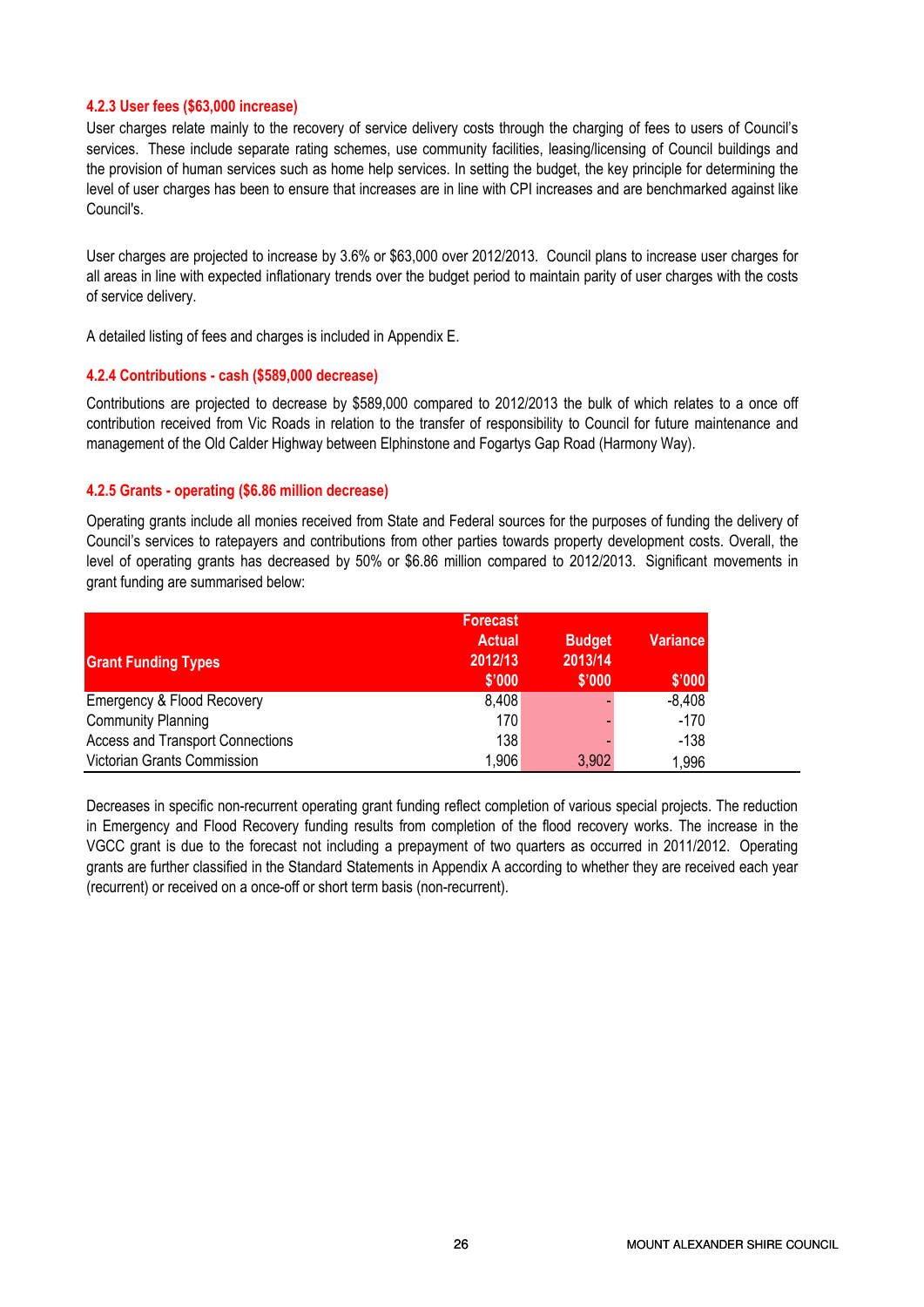#### 4.2.6 Grants - capital (\$2.78 million decrease)

Capital grants include all monies received from State, Federal and community sources for the purposes of funding the capital works program. Overall the level of capital grants has decreased by 44% or \$2.78 million compared to 2012/2013 due mainly to the completion of some large capital works projects, particularly flood recovery work. Section 6. "Analysis of Capital Budget" includes a more detailed analysis of the grants and contributions expected to be received during the 2013/2014 year. Capital grants are further classified in the Standard Statements in Appendix A according to whether they are received each year (recurrent) or received on a once-off or short term basis (non-recurrent).

#### 4.2.7 Net gain on sale of assets (\$543,000 increase)

Proceeds from the sale of Council assets is forecast to be \$50,000 for 2013/2014. The net loss in 2012/2013 was mainly due to the sale of the Old Castlemaine Gaol which was sold for less than valuation.

#### 4.2.8 Other income (\$909,000 decrease)

Other income relates to a range of items such as private works, cost recoups and other miscellaneous income items. It also includes interest revenue on investments and rate arrears. The reduction relates to one off adjustment in the forecast.

#### 4.3 Expenses

| <b>Expense Types</b>          | <b>Ref</b> | <b>Forecast</b><br><b>Actual</b><br>2012/13 | <b>Budget</b><br>2013/14 | <b>Variance</b> |
|-------------------------------|------------|---------------------------------------------|--------------------------|-----------------|
|                               |            | \$'000                                      | \$'000                   | \$'000          |
| Employee costs                | 4.3.1      | 12,307                                      | 13,182                   | 875             |
| Materials and services        | 4.3.2      | 17,512                                      | 8,789                    | $-8,723$        |
| Bad and doubtful debts        | 4.3.3      |                                             |                          | 0               |
| Depreciation and amortisation | 4.3.4      | 4,689                                       | 4,818                    | 129             |
| Finance costs                 | 4.3.5      | 216                                         | 274                      | 58              |
| Other expenses                | 4.3.6      | 1,512                                       | 1,514                    |                 |
| <b>Total expenses</b>         |            | 36,236                                      | 28,577                   | $-7,659$        |



Expenses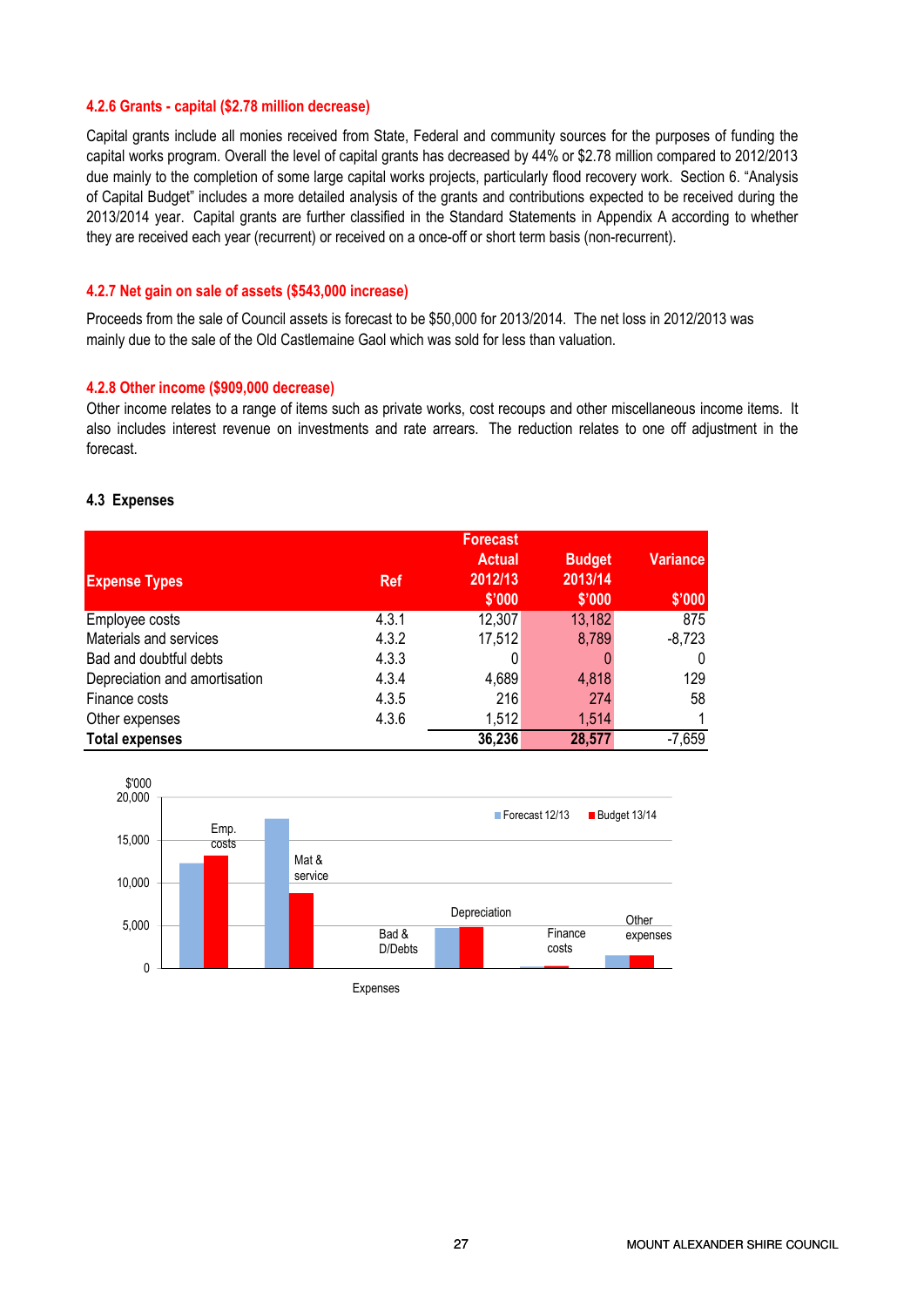

Budgeted expenses 2013/2014

Source: Appendix A

# 4.3.1 Employee costs (\$875,000 increase)

Employee costs include all labour related expenditure such as wages and salaries and on-costs such as allowances, leave entitlements, employer superannuation, rostered days off, etc.

Employee costs are forecast to increase by 7.1% or \$875,000 compared to 2012/2013. This increase relates to two key factors:

- Reallocation of outdoor staff wages from capital works projects to maintenance works, particularly on Council's roads.
- . Renegotiation of Council's Enterprise Bargaining Agreement (EBA) and changes to the superannuation contribution which is increasing from 9.0% to 9.25% in 2013/2014.

In summary, average staff numbers (based on monthly averages) during the budget period are as follows:

| <b>Type of employment</b>    | <b>Forecast</b><br><b>Actual</b><br>2012/13 | <b>Budget</b><br>2013/14 | <b>Variance</b> |
|------------------------------|---------------------------------------------|--------------------------|-----------------|
|                              | EFT's                                       | EFT's                    | \$'000          |
| Permanent                    | 138                                         | 139.5                    | 1.5             |
| Grant funded                 | 6.1                                         |                          | -0.1            |
| Special and capital projects | 6.8                                         | 6.2                      | $-0.6$          |
| <b>Total</b>                 | 150.9                                       | 151.7                    | 0.8             |

# 4.3.2 Materials and services (\$8.72 million decrease)

Materials and services include the purchases of consumables, payments to contractors for the provision of services and utility costs. Materials and services are forecast to decrease by 49% or \$8.72 million compared to 2012/2013. This is mainly due to additional repairs and maintenance expenditure incurred in 2012/2013 on flood related works. These works were fully funded by external grants.

Consumables are forecast to decrease by \$2.271 million or 55% compared to 2012/2013 and relates mainly to an decrease in materials required as a result of completion of flood recovery works.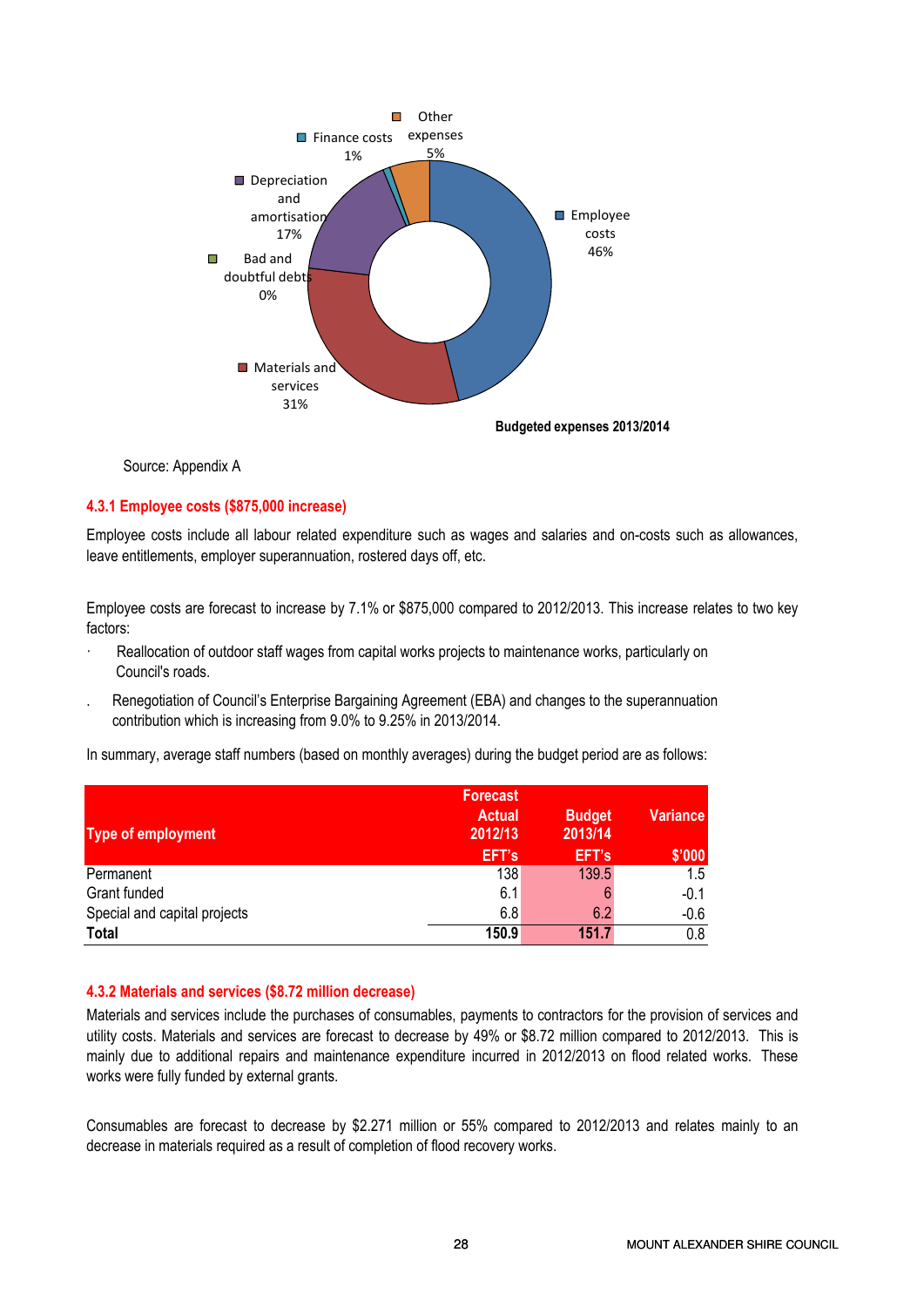External contracts are forecast to decrease by 50.0% or \$6.418 million compared to 2012/2013. The main areas contributing to this decrease is the completion of the flood recovery works.

Utility costs relate to telecommunications, including usage of telephones and other utilities such as water, gas and electricity. Utility costs are forecast to decrease by 7.4% or \$33,000 compared to 2012/2013, largely as a result of energy efficiency measures at the new Civic Centre.

#### 4.3.3 Bad and doubtful debts (no change)

Bad and doubtful debts no change to 2012/2013 and remain at \$0.

#### 4.3.4 Depreciation and amortisation (\$129,000 increase)

Depreciation is an accounting measure which attempts to allocate the value of an asset over its useful life for Council's property, plant and equipment including infrastructure assets such as roads and drains. The increase of \$129,000 for 2013/2014 is due mainly to the capitalisation of the 2012/2013 capital works program and the associated full year effect of depreciation on the 2012/2013 capital works program. Refer to section 6. 'Analysis of Capital Budget' for a more detailed analysis of Council's capital works program for the 2013/2014 year.

#### 4.3.5 Finance costs (\$58,000 increase)

Borrowing costs relate to interest charged by financial institutions on funds borrowed. The increase in borrowing costs results from the additional borrowings made in 2012/2013 to fund environmentally sustainable design works at the refurbished Civic Centre, the purchase of a new Maldon Information Centre building and the Defined Benefits Superannuation Scheme call and planned borrowings as outlined in Section 10.

## 4.3.6 Other expenses (\$1,000 increase)

Other expenses relate to a range of unclassified items including contributions to community groups, advertising, insurances, motor vehicle registrations and other miscellaneous expenditure items. Other expenses are forecast to increase by \$1,000 compared to 2012/2013.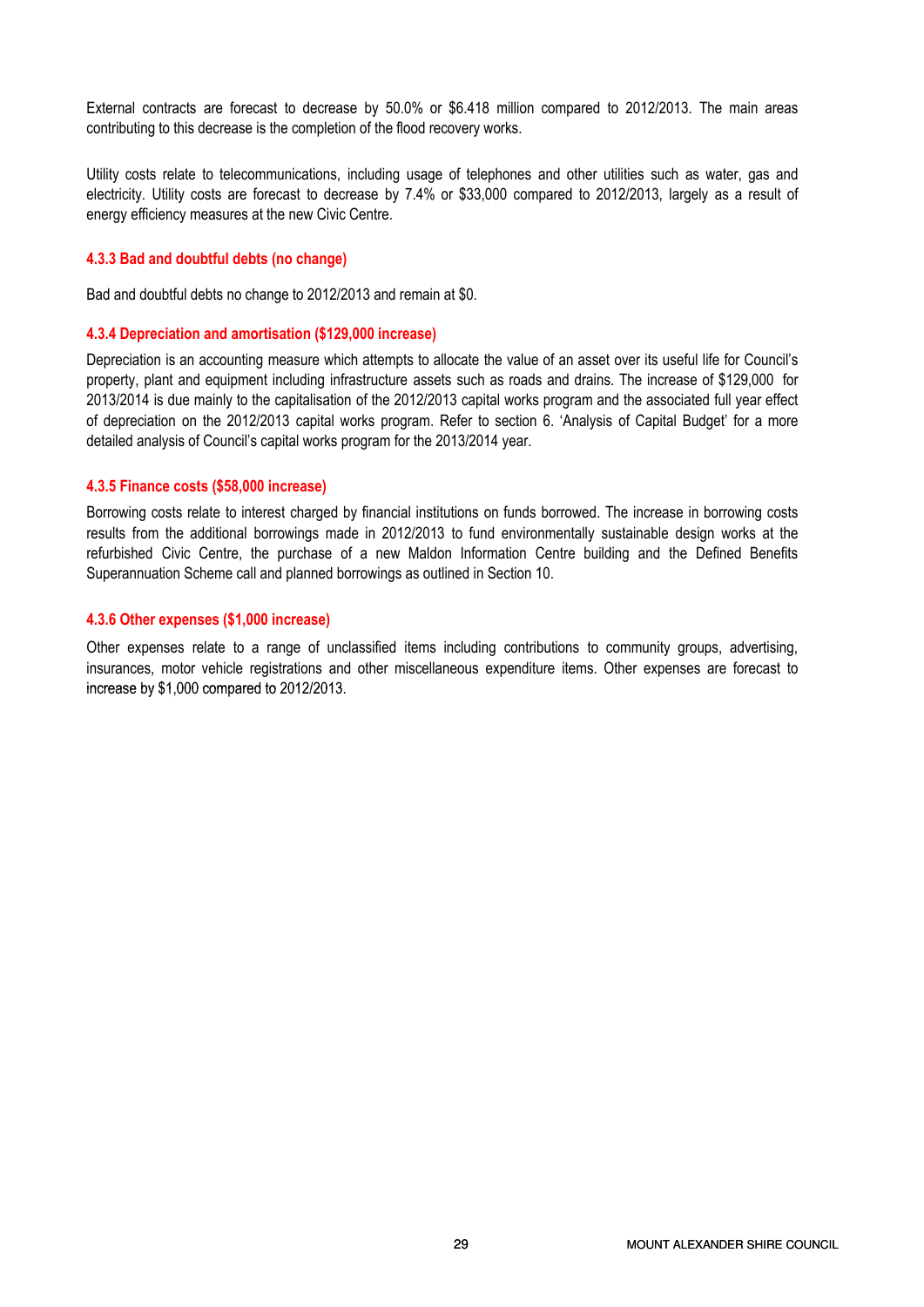# 5. Analysis of budgeted cash position

# 5.1 Budgeted Cash Flow Statement

|                                                                |            | <b>Forecast</b> |               |                 |
|----------------------------------------------------------------|------------|-----------------|---------------|-----------------|
|                                                                |            | <b>Actual</b>   | <b>Budget</b> | <b>Variance</b> |
|                                                                | <b>Ref</b> | 2012/13         | 2013/14       |                 |
|                                                                |            | \$'000          | \$'000        | \$'000          |
| Cash flows from operating activities                           | 5.1.1      |                 |               |                 |
| Rates and charges                                              |            | 16,555          | 17,915        | 1,360           |
| <b>Grants (Capital Non-Recurrent)</b>                          |            | 8,122           | 2,839         | $-5,283$        |
| <b>Grants (Capital Recurrent)</b>                              |            | 700             | 700           | 0               |
| <b>Grants (Operating Recurrent)</b>                            |            | 4,499           | 6,394         | 1,895           |
| <b>Grants (Operating Non-Recurrent)</b>                        |            | 9,166           | 414           | $-8,753$        |
| Interest Income                                                |            | 528             | 489           | $-39$           |
| <b>User Charges</b>                                            |            | 1,783           | 1,847         | 63              |
| Fees & Fines                                                   |            | 537             | 553           | 16              |
| Other receipts                                                 |            | 1,844           | 384           | $-1,459$        |
|                                                                |            | 43,735          | 31,535        | $-12,200$       |
| Payments                                                       |            |                 |               |                 |
| Employee costs                                                 |            | $-12,122$       | $-12,984$     | $-862$          |
| Other payments                                                 |            | $-22,374$       | $-10,908$     | 11,466          |
|                                                                |            | $-34,497$       | $-23,892$     | 10,604          |
| Net cash provided by operating activities                      |            | 9,238           | 7,643         | $-1,595$        |
| Cash flows from investing activities                           | 5.1.2      |                 |               |                 |
| Proceeds from sales of property, infrastructure, plant & equip |            | 1,008           | 550           | $-458$          |
| Payments for property, infrastructure, plant and equipment     |            | $-13,740$       | $-9,379$      | 4,361           |
| Net cash used in investing activities                          |            | $-12,733$       | $-8,829$      | 3,904           |
| Cash flows from financing activities                           | 5.1.3      |                 |               |                 |
| Proceeds from borrowings                                       |            | 1,310           | 1,000         | $-310$          |
| <b>Finance Costs</b>                                           |            | $-216$          | $-274$        | $-58$           |
| Repayment of borrowings                                        |            | $-447$          | $-662$        | $-215$          |
| Net cash used in financing activities                          |            | 647             | 64            | $-582$          |
| Net decrease in cash and cash equivalents                      |            | $-2,848$        | $-1,122$      | 1,726           |
| Cash and cash equivalents at the beg of the year               |            | 11,876          | 9,028         | $-2,848$        |
| Cash and cash equivalents at end of the year                   | 5.1.4      | 9,028           | 7,906         | $-1,122$        |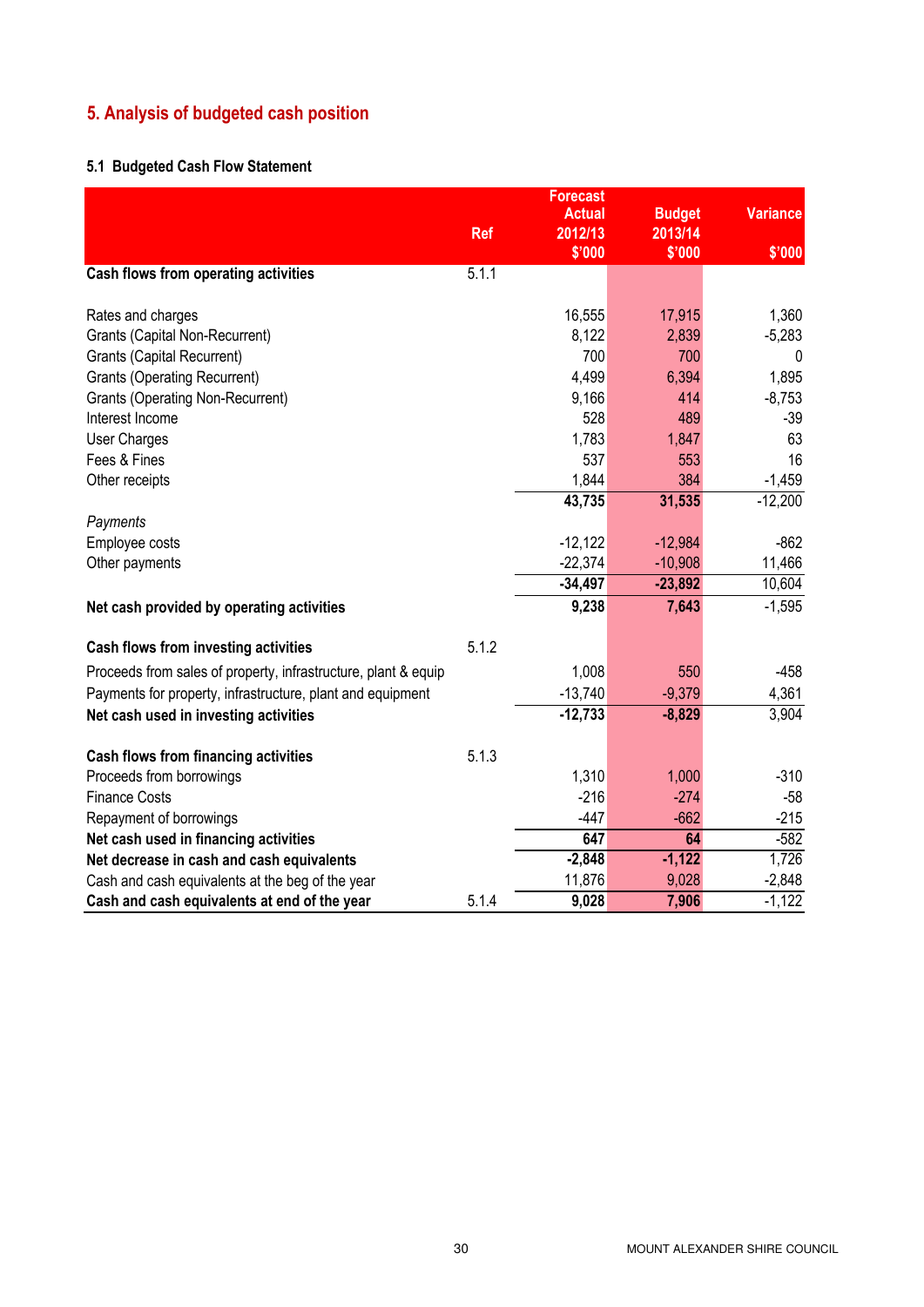## 5.1.1 Operating activities (\$1.6 million decrease)

The decrease in cash inflows from operating activities of \$12.2 million reflects a reduction flood recovery grants with the completion of flood recovery works. The flood related maintenance works also accounts for a significant portion of the reduction in payments for materials and services of \$11.47 million. The lower forecast for recurrent operating grants reflects the uncertainty of receiving a further prepayment of the VGC grant before 30 June 2013 (\$1.33 million).

The net cash flows from operating activities does not equal the surplus (deficit) for the year as the expected revenues and expenses of the Council include non-cash items which have been excluded from the Cash Flow Statement. The budgeted operating result is reconciled to budgeted cash flows available from operating activities as set out in the following table.

|                                                | <b>Forecast</b> |               |                 |
|------------------------------------------------|-----------------|---------------|-----------------|
|                                                | <b>Actual</b>   | <b>Budget</b> | <b>Variance</b> |
|                                                | 2012/13         | 2013/14       |                 |
|                                                | \$'000          | \$'000        | \$'000          |
| Surplus (deficit) for the year                 | 4,805           | 3,207         | $-1,598$        |
| Depreciation                                   | 4,689           | 4,818         | 129             |
| Loss (gain) on sale of assets                  | $-493$          | 50            | 543             |
| Net movement in current assets and liabilities | 237             | $-433$        | $-669$          |
| Cash flows available from operating activities | 9,238           | 7,643         | $-1,595$        |

## 5.1.2 Investing activities (\$3.90 million decrease)

The large decrease in payments for investing activities represents the planned reduction in capital works expenditure back to normal levels with the completion of flood recovery works in 2012/2013 as disclosed in Section 10 . Proceeds from sale of assets are forecast to decrease by \$458,000 compared to previous year due to the sale of the Old Castlemaine Gaol in 2012/2013.

#### 5.1.3 Financing activities (\$582,000 decrease)

For 2013/2014 the total of principal repayments will increase by \$215,000 to \$662,000 and finance charges will increase by \$58,000 to \$274,000 as a result of current and planned borrowings.

#### 5.1.4 Cash and cash equivalents at end of the year (\$1.12 million decrease)

Overall, total cash and investments is forecast to decrease by \$1.12 million to \$7.9 million as at 30 June 2014, reflecting Council's strategy of using excess cash and investments to enhance existing and create new infrastructure. This is consistent with Council's Strategic Resource Plan (see Section 8), which forecasts a significant reduction in the capital works program from 2013/2014 onwards now that flood recovery works are complete.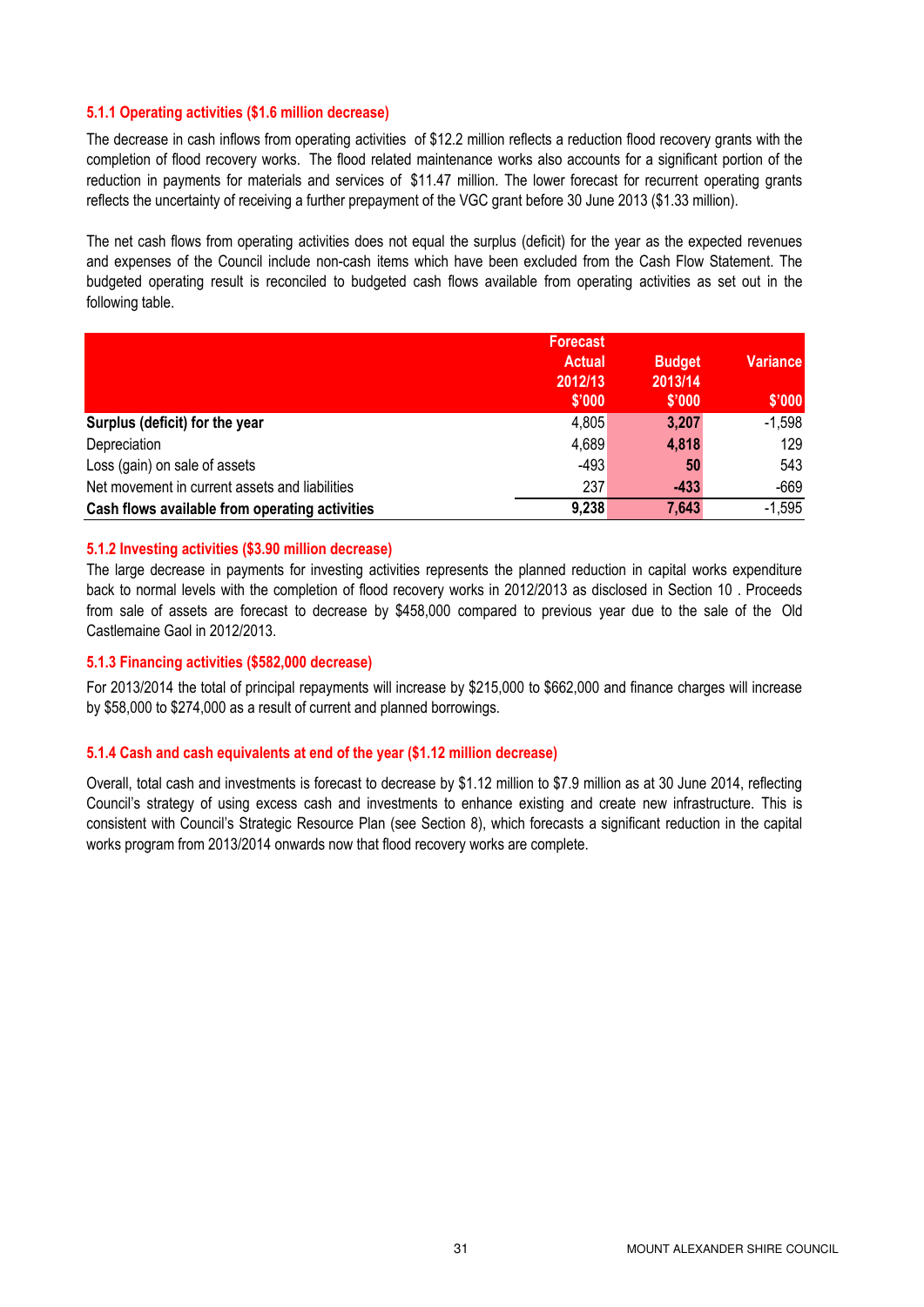# 5.2 Restricted and unrestricted cash and investments

Cash and cash equivalents held by Council are restricted in part, and not fully available for Council's operations. The budgeted cash flow statement above indicates that Council is estimating at 30 June 2014 it will have cash and investments of \$7.91 million, which has been restricted as shown in the following table.

|                                   | <b>Ref</b> | <b>Forecast</b><br><b>Actual</b><br>2013<br>\$'000 | <b>Budget</b><br>2014<br>\$'000 | <b>Variance</b><br>\$'000 |
|-----------------------------------|------------|----------------------------------------------------|---------------------------------|---------------------------|
| <b>Total cash and investments</b> |            | 9,028                                              | 7,906                           | $-1,122$                  |
| Restricted cash and investments   |            |                                                    |                                 |                           |
| - Statutory reserves              | 5.2.1      | 445                                                | 475                             | 30                        |
| - Discretionary reserves          | 5.2.2      | 7,561                                              | 6,261                           | $-1,300$                  |
| Unrestricted cash and investments | 5.2.3      | 1,023                                              | 1,171                           | 148                       |

# 5.2.1 Statutory reserves (\$30,000 increase)

These funds must be applied for specified statutory purposes in accordance with various legislative and contractual requirements. While these funds earn interest revenues for Council, the funds are not available for other purposes. During the 2013/2014 year \$30,000 is budgeted to be transferred to Statutory Reserve for Open Space Contributions. See Appendix A for a detailed breakdown of statutory reserves.

#### 5.2.2 Discretionary reserves (\$1.30 million decrease)

These funds are available for whatever purpose Council decides is their best use. In this case Council has made decisions regarding the future use of these funds and unless there is a Council resolution these funds should be used for those earmarked purposes. Reserves are also established for uncompleted works and unspent grants.

During the 2013/2014 year \$3.99 million is budgeted to be transferred to and \$5.29 million from Discretionary Reserves reducing the balance by \$1.30 million.

Of the balance on hand at 30 June 2013 \$2.029 million is to be expended on incomplete capital works or other grant funded projects to be carried forward to the 2013/2014 year.

The decisions about future use of these funds has been reflected in Council's Strategic Resource Plan and any changes in future use of the funds will be made in the context of the future funding requirements set out in the plan. See Appendix A for a detailed breakdown of discretionary reserves.

#### 5.2.3 Unrestricted cash and investments (\$148,000 increase)

These funds are free of all specific Council commitments and represent funds available to meet daily cash flow requirements, unexpected short term needs and any budget commitments. Council regards these funds as the minimum necessary to ensure that it can meet its commitments as and when they fall due.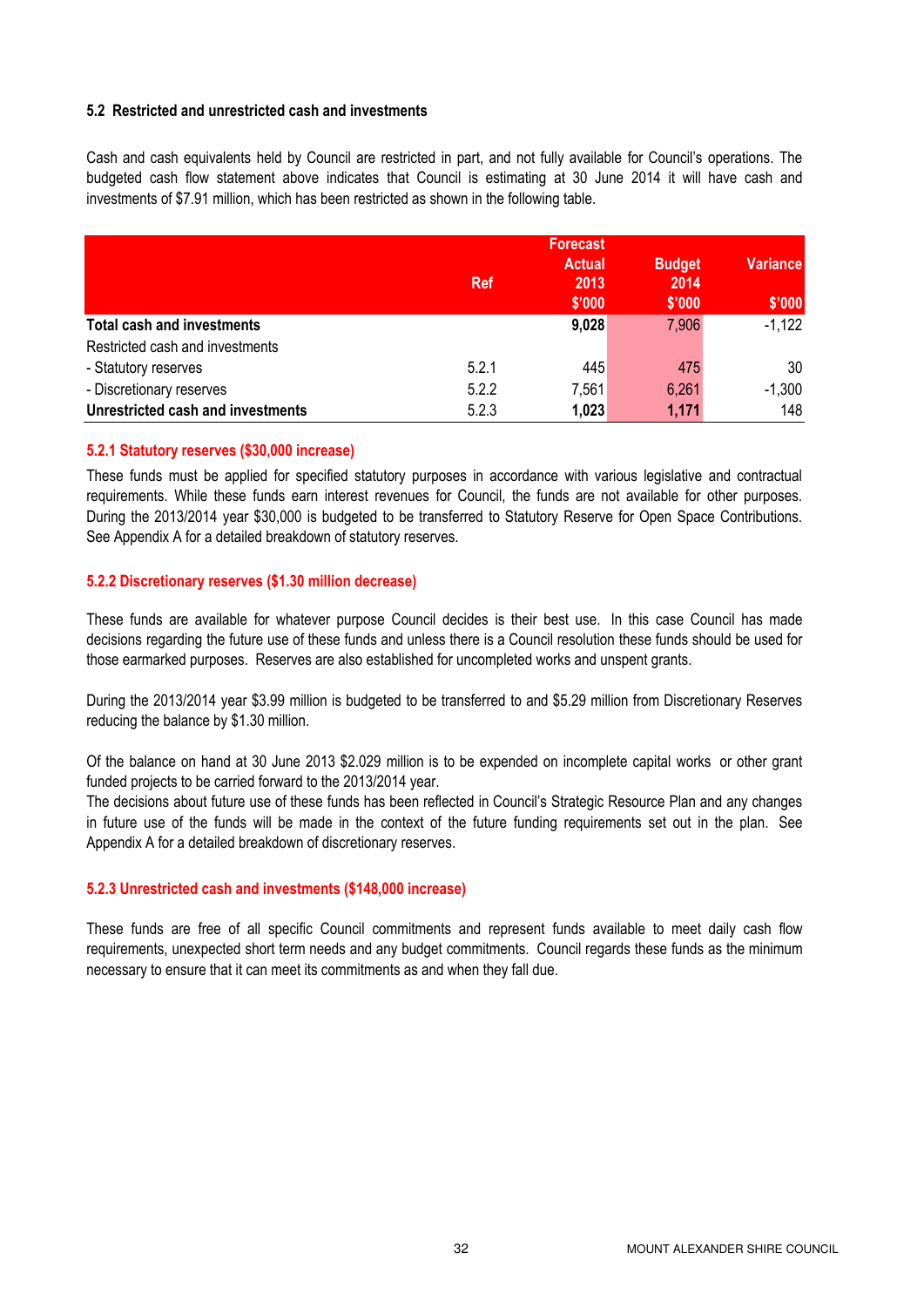# 6. Analysis of capital budget

# 6.1 Capital Works

|                                    |            | <b>Forecast</b>   |                   |                 |
|------------------------------------|------------|-------------------|-------------------|-----------------|
|                                    |            | <b>Actual</b>     | <b>Budget</b>     | <b>Variance</b> |
| <b>Capital Works Areas</b>         | <b>Ref</b> | 2012/13<br>\$'000 | 2013/14<br>\$'000 | \$'000          |
| <b>Works carried forward</b>       |            |                   |                   |                 |
| <b>Bridges</b>                     | 6.1.1      | 228               | $\Omega$          | $-228$          |
| <b>Buildings</b>                   | 6.1.1      | 939               | 350               | $-589$          |
| <b>Drains</b>                      | 6.1.1      | 35                | $\mathbf 0$       | $-35$           |
| Foot and Cycle Paths               | 6.1.1      | $\Omega$          | 811               | 811             |
| Landfill                           | 6.1.1      | 194               | 0                 | $-194$          |
| <b>Local Roads</b>                 | 6.1.1      | $\Omega$          | $\Omega$          | 0               |
| Other infrastructure - recreation  | 6.1.1      | 280               | $\mathbf 0$       | $-280$          |
| Plant, equipment and other         | 6.1.1      | 544               | $\mathbf{0}$      | $-544$          |
| <b>Total works carried forward</b> |            | 2,221             | 1,161             | $-1,060$        |
| <b>New works</b>                   |            |                   |                   |                 |
| <b>Bridges</b>                     | 6.1.2      | 1,287             | 600               | $-687$          |
| <b>Buildings</b>                   | 6.1.3      | 2,920             | 2,281             | $-639$          |
| <b>Drains</b>                      | 6.1.4      | 190               | 50                | $-140$          |
| Foot and Cycle Paths               | 6.1.5      | 813               | 320               | $-493$          |
| Landfill                           | 6.1.6      | 40                | 1,450             | 1,410           |
| <b>Local Roads</b>                 | 6.1.7      | 4,959             | 1,735             | $-3,224$        |
| Other infrastructure - recreation  | 6.1.8      | 1,523             | 1,264             | $-259$          |
| Plant, equipment and other         | 6.1.9      | 1,000             | 1,330             | 329             |
| <b>Total new works</b>             |            | 12,732            | 9,029             | $-3,703$        |
| <b>Total capital works</b>         |            | 14,952            | 10,190            | $-4,762$        |
| <b>Represented by:</b>             |            |                   |                   |                 |
| Asset renewal                      | 6.1.8      | 9,736             | 5,981             | $-3,755$        |
| New assets                         | 6.1.8      | 4,504             | 4,210             | $-295$          |
| Asset expansion/upgrade            | 6.1.8      | 0                 | 0                 | 0               |
| <b>Total capital works</b>         |            | 14,240            | 10,190            | $-4,050$        |





Source: Appendix A. Amore detailed listing of capital works is included in Appendix C.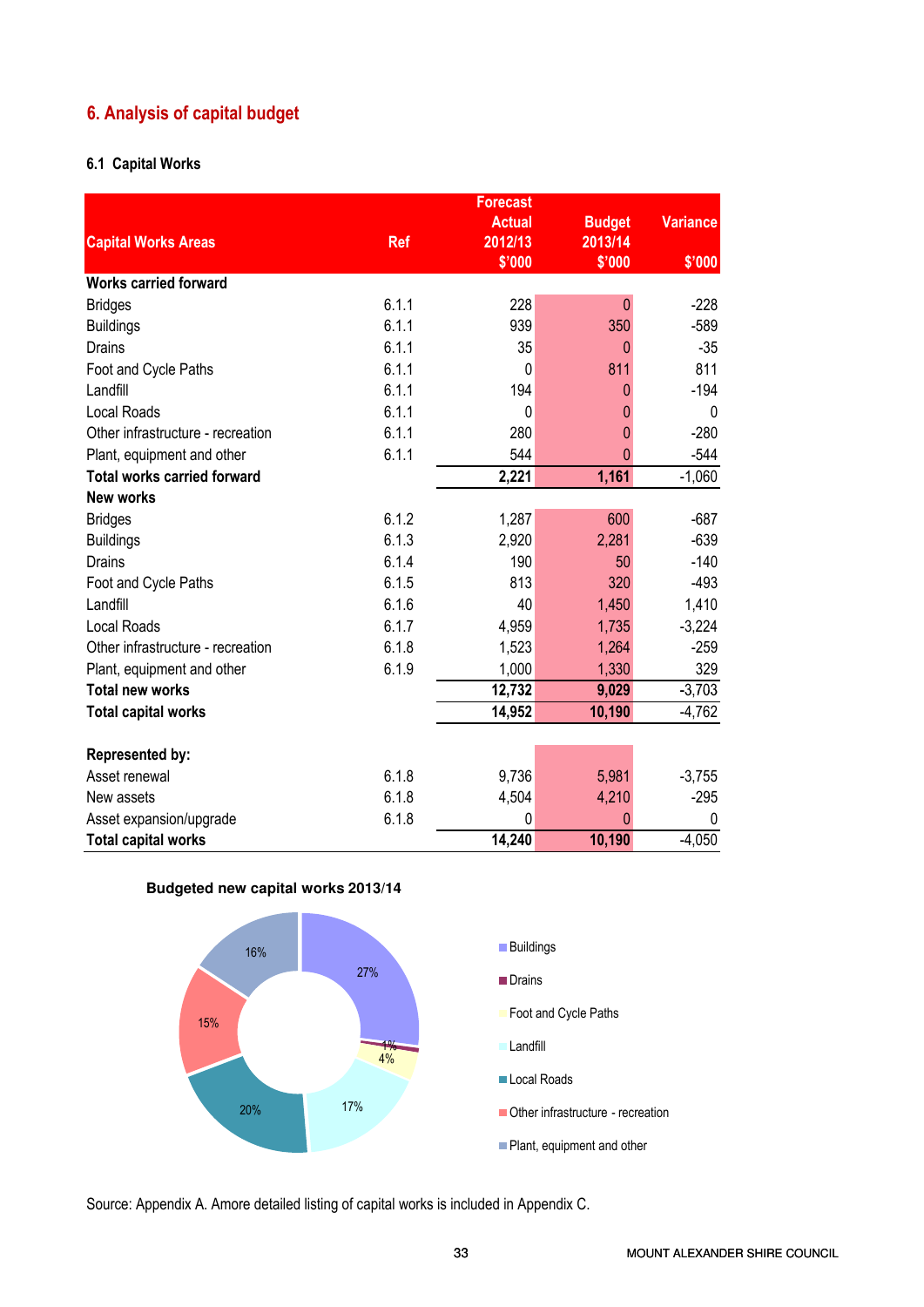## 6.1.1 Carried forward works (\$1.16 million)

At the end of each financial year there are projects which are either incomplete or not commenced due to planning issues, weather delays, extended consultation etc. For the 2012/2013 year it is forecast that \$1.16 million of capital works will be incomplete and be carried forward into the 2013/2014 year. These projects include the Castlemaine to Maldon cycle trail (\$811,000) and the early years facility (\$350,000).

# 6.1.2 Bridges (\$600,000)

The capital works program for bridges includes reconstruction of bridges at Sutton Grange to Redesdale Rd, Johnstone St footbridge Castlemaine, Cemetery Road Newstead, and Fryers Road Elphinstone.

#### 6.1.3 Buildings (\$2.28 million)

Buildings includes community facilities, municipal offices, sports facilities and pavilions.

The capital works program for buildings includes the new Sporting Pavilion at Newstead (\$1.1 million total project cost \$1.4 million with \$300,000 to be expended in 2014/2015 ), property renewal, access works at community facilities including disabled toilets at Wesley Hill and Baringhup Hall and major electrical works at the Town Hall, Library and Phee Broadway.

#### 6.1.4 Drains (\$50,000)

Drains include drains in road reserves, retarding basins and waterways.

For the 2013/2014 year, some minor drainage renewal works will be undertaken until a full analysis and future funding options for implementing the drainage study undertaken during 2012/2013 can be completed.

#### 6.1.5 Foot and cycle paths (\$320,000)

Foot and cycle paths includes footpaths, bike paths,

Council's program includes ongoing implementation of the Walking and Cycling Strategy. Projects for 2013/2014 include connecting the Campbell's Creek and Forest Creek trails and new footpaths in Blakely Road, Walker Street and Bull Street in Castlemaine.

#### 6.1.6 Landfill (\$1.45 million)

Landfill includes Council transfer station and the development of new cells and the capping of old cells at the landfill site.

Works for 2013/20014 include construction of a new landfill cell with completion of design works in 2012/2013.

#### 6.1.7 Local Roads (\$1.74 million)

Roads include local roads, car parks, declared main roads, traffic devices, street lighting and traffic signals.

For the 2013/2014 year, \$1.74 million will be expended on road projects. The more significant projects include local road Resheeting (\$265,000), Pavement rehabilitation which is a federally funded Roads to Recovery project (\$700,000), local road resealing (\$600,000) and road safety (\$75,000).

#### 6.1.4 Other infrastructure - recreation (\$1.26 million)

Recreation infrastructure includes parks, playing surfaces, playground equipment and sporting facilities

Ongoing implementation of the Investing in Sport Strategy includes design of netball courts and a multi purpose pavilion and velodrome resurfacing at Wesley Hill Recreation Reserve, netball court reconstructions at Bill Woodfull and Campbell's Creek Reserves and replacement of the playground in the Maldon Public Gardens.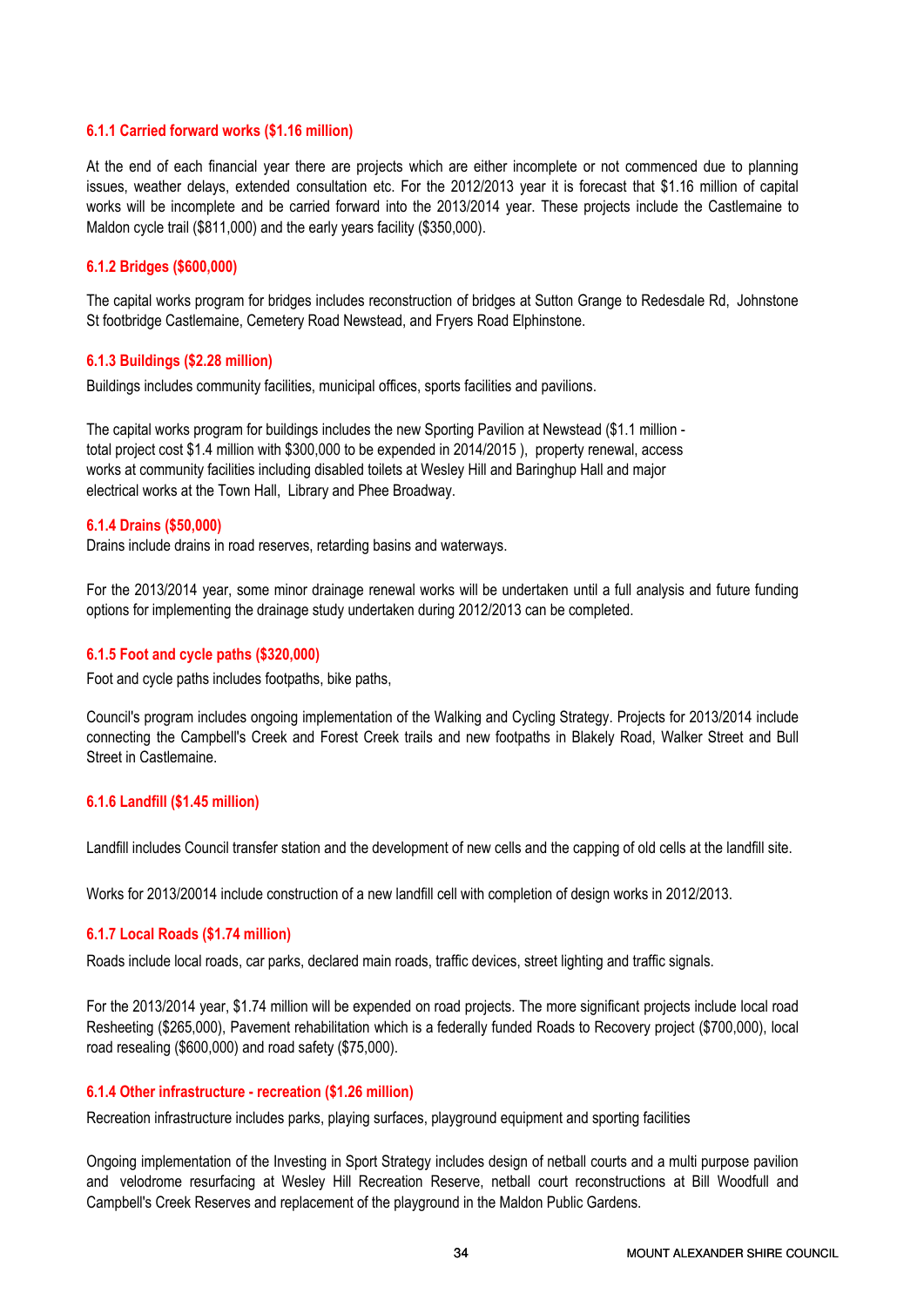# 6.1.6 Plant, equipment and other (\$1.33 million)

Plant, equipment and other includes information technology, motor vehicles and major plant.

For the 2013/2014 year, \$1.33 million will be expended on plant, equipment and information technology. The more significant projects include ongoing cyclical replacement of the plant and vehicle fleet (\$937,000), upgrade and replacement of information technology including a significant improvement to finance systems (\$342,000) and furniture and fittings (\$20,000).

#### 6.1.8 Asset renewal (\$5.981 million) and new or upgraded assets (\$4.21 million).

A distinction is made between expenditure on new assets, expenditure on asset renewal and expansion/upgrade. Expenditure on asset renewal is expenditure on an existing asset, which improves the service potential or the life of the asset. Expenditure on new assets does not have any element of expansion/upgrade of existing assets but will result in an additional burden for future operation, maintenance and capital renewal.

#### 6.2 Funding sources

|                                   |            | <b>Forecast</b> |               |                 |
|-----------------------------------|------------|-----------------|---------------|-----------------|
|                                   |            | <b>Actual</b>   | <b>Budget</b> | <b>Variance</b> |
| <b>Sources of funding</b>         | <b>Ref</b> | 2012/13         | 2013/14       |                 |
|                                   |            | \$'000          | \$'000        | \$'000          |
| <b>External</b>                   |            |                 |               |                 |
| Grants - Capital                  | 6.2.2      | 6,322           | 3,539         | $-2,783$        |
| Proceeds on sale of assets        | 6.2.3      | 375             | 375           | $\Omega$        |
| <b>Borrowings</b>                 | 6.2.4      | 810             |               | $-810$          |
|                                   |            | 6,697           | 3,914         | $-2,783$        |
| Internal                          |            |                 |               |                 |
| Operations                        | 6.2.5      | 4,513           | 4,014         | $-499$          |
| Reserve cash and investments      | 6.2.6      | 2,221           | 2,262         | 41              |
| Unrestricted cash and investments | 6.2.7      |                 |               | 0               |
|                                   |            | 6,734           | 6,277         | $-457$          |
| <b>Total funding sources</b>      |            | 13,430          | 10,190        | $-3,240$        |



Source: Appendix A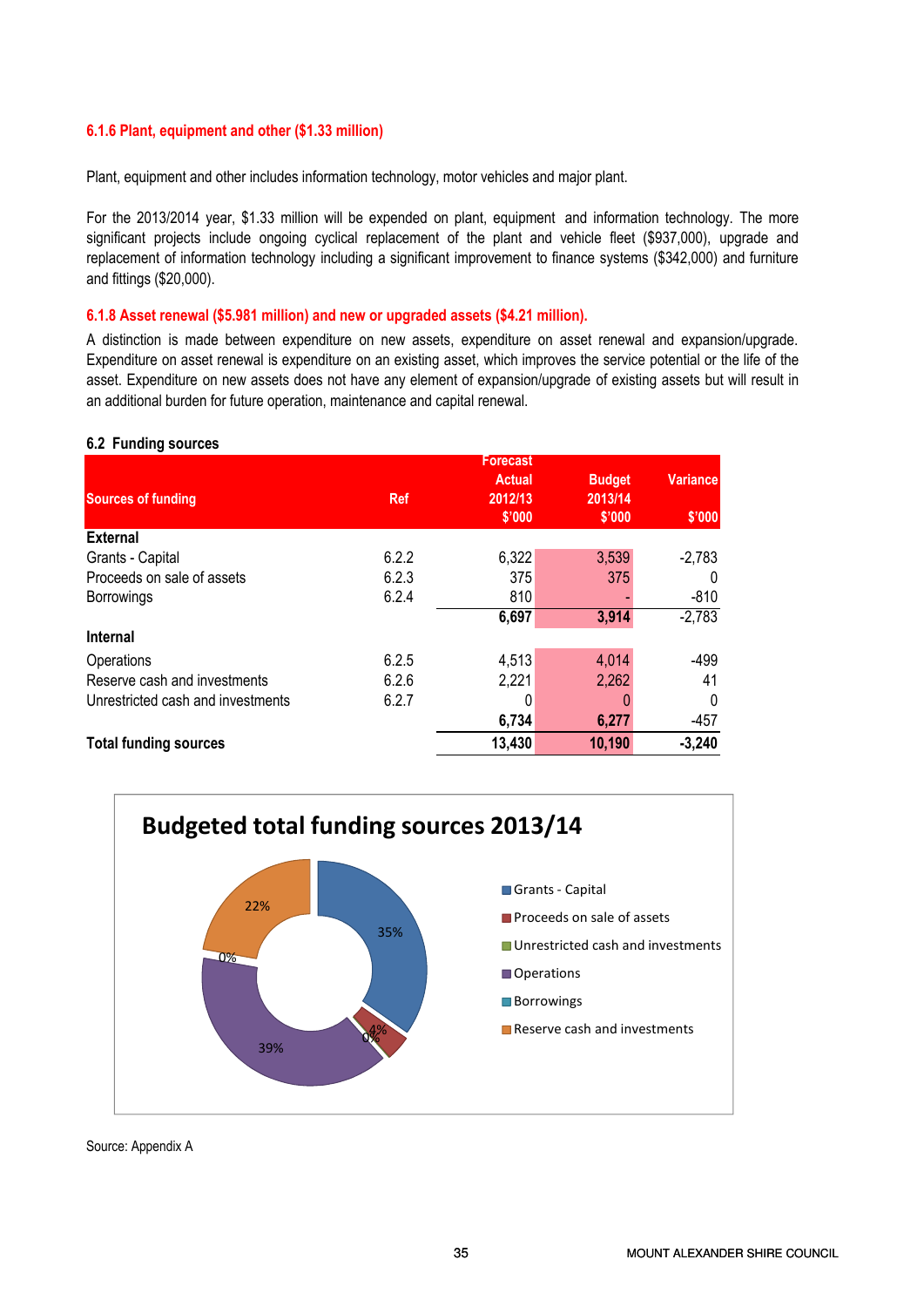# 6.2.1 Grants - Capital (\$3.54 million)

Capital grants include all monies received from State, Federal and community sources for the purposes of funding the capital works program. Overall the level of capital grants has decreased by 44% or \$2.78 million compared to 2012/2013 due mainly to the completion of some large capital works projects, particularly flood recovery work. Capital grants include Roads to Recovery, Country Roads and Bridges, Regional Growth Fund grant for Walking and Cycle Paths and grant funding to assist with the construction of the new pavilion at the Newstead Recreation Reserve.

#### 6.2.2 Proceeds from sale of assets (\$375,000)

Proceeds from sale of assets include motor vehicle sales in accordance with Council's fleet renewal policy and some minor major plant sales.

## 6.2.3 Borrowings (\$0 million)

Council had used borrowings of \$810,000 in 2012/2013 to fund capital works and purchases. No new borrowings for capital works are planned for 2013/2014.

## 6.2.4 Operations (\$4.01 million)

Council generates cash from its operating activities, which is used as a funding source for the capital works program. It is forecast that Council will generate \$4.01 million from operations to fund capital works.

#### 6.2.5 Reserve cash and investments (\$2.26 million)

The Council has cash reserves, which it is currently using to fund its annual capital works program. The reserves include monies set aside for specific purposes such as waste management facilities, motor vehicles and plant and unspent grants and carry forward capital works. For 2013/2014 \$2.26 million will be used to fund part of the capital works program. A more detailed analysis is included in the Appendix A 'Statement of Investment Reserves'.

#### 6.2.6 Unrestricted cash and investments (\$0.0 million)

Council has limited uncommitted cash and investments which represent unrestricted cash and investments and funds preserved from the previous year. It is forecast that no unrestricted cash will be used to fund the 2013/2014 capital works.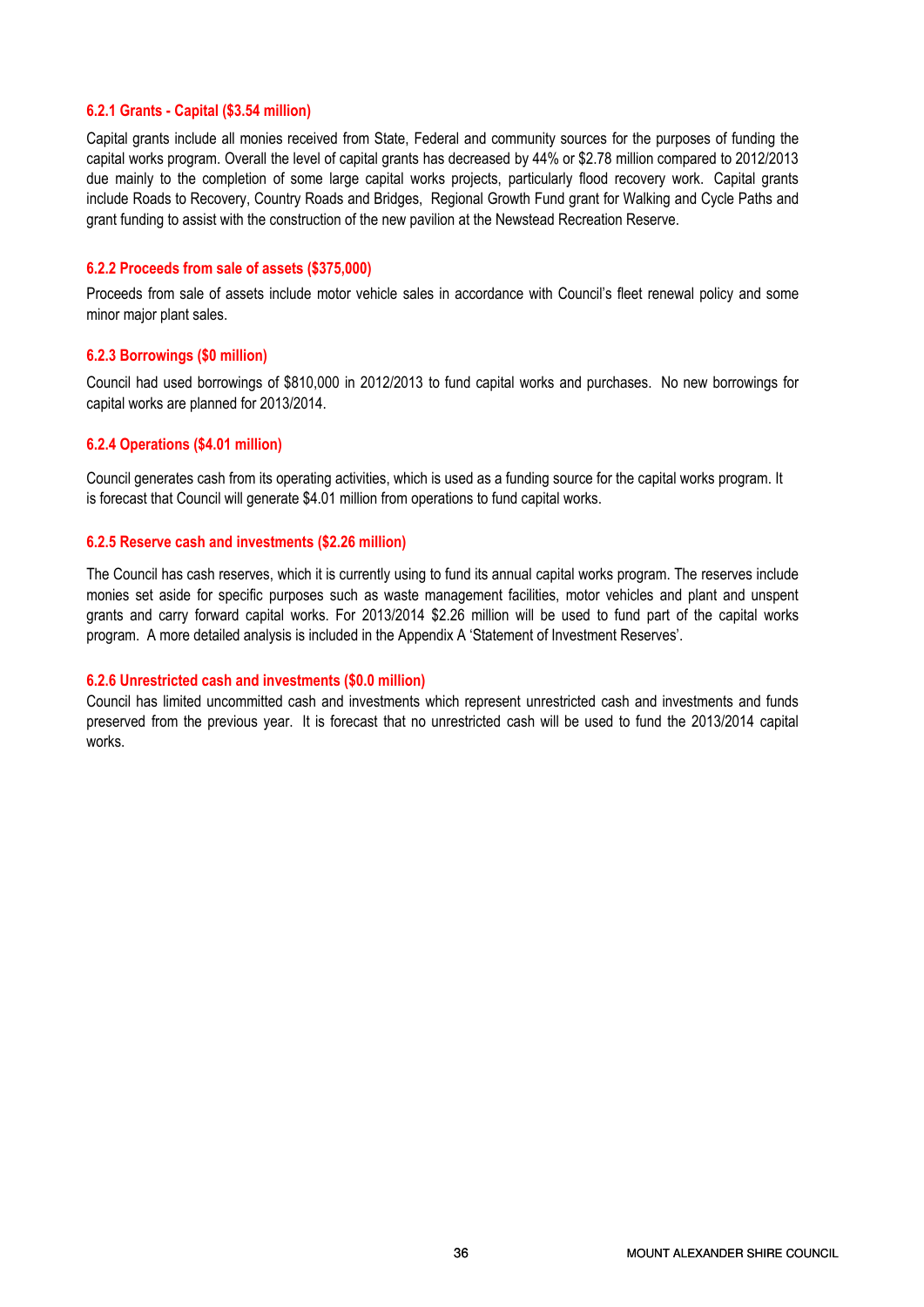## 7. Analysis of budgeted financial position

## 7.1 Budgeted balance sheet

|                                                              |            | <b>Forecast</b> |               |                 |
|--------------------------------------------------------------|------------|-----------------|---------------|-----------------|
|                                                              |            | <b>Actual</b>   | <b>Budget</b> | <b>Variance</b> |
|                                                              | <b>Ref</b> | 2013            | 2014          |                 |
|                                                              |            | \$'000          | \$'000        | \$'000          |
| <b>Current assets</b>                                        | 7.1.1      |                 |               |                 |
| Cash and cash equivalents                                    |            | 9,028           | 7,906         | $-1,122$        |
| Trade and other receivables                                  |            | 3,295           | 3,495         | 200             |
| Other assets                                                 |            | 852             | 852           | 0               |
| Land Held for Resale                                         |            | 327             | 385           | 58              |
| <b>Total current assets</b>                                  |            | 13,502          | 12,638        | $-864$          |
|                                                              |            |                 |               |                 |
| <b>Non-current assets</b>                                    | 7.1.1      |                 | 775           |                 |
| Investments                                                  |            | 775<br>193      | 171           | 0<br>$-22$      |
| Intangibles<br>Property, infrastructure, plant and equipment |            | 205,258         | 210,610       | 5,351           |
| <b>Total non-current assets</b>                              |            | 206,226         | 211,556       | 5,329           |
| <b>Total assets</b>                                          |            | 219,728         | 224,194       | 4,466           |
|                                                              |            |                 |               |                 |
| <b>Current liabilities</b>                                   | 7.1.2      |                 |               |                 |
| Trade and other payables                                     |            | 4,202           | 3,597         | 605             |
| <b>Trust funds</b>                                           |            | 342             | 342           | 0               |
| Interest-bearing loans and borrowings                        |            | 662             | 876           | $-215$          |
| Provisions                                                   |            | 1,783           | 1,928         | -145            |
| <b>Total current liabilities</b>                             |            | 6,989           | 6,744         | 245             |
| <b>Non-current liabilities</b>                               | 7.1.2      |                 |               |                 |
| Interest-bearing loans and borrowings                        |            | 2,942           | 3,066         | $-124$          |
| Provisions                                                   |            | 525             | 577           | $-52$           |
| <b>Landfill Rehabilitation Provision</b>                     |            | 1,497           | 1,497         | 0               |
| <b>Total non-current liabilities</b>                         |            | 4,964           | 5,140         | $-176$          |
| <b>Total liabilities</b>                                     |            | 11,953          | 11,884        | 69              |
| <b>Net assets</b>                                            |            | 207,776         | 212,310       | 4,535           |
|                                                              |            |                 |               |                 |
| <b>Equity</b>                                                | 7.1.4      |                 |               |                 |
| Accumulated surplus                                          |            | 84,604          | 89,409        | 4,805           |
| Asset revaluation reserve                                    |            | 115,166         | 116,166       | 1,000           |
| Other reserves                                               |            | 8,005           | 6,735         | $-1,270$        |
| <b>Total equity</b>                                          |            | 207,776         | 212,310       | 4,535           |

Source: Appendix A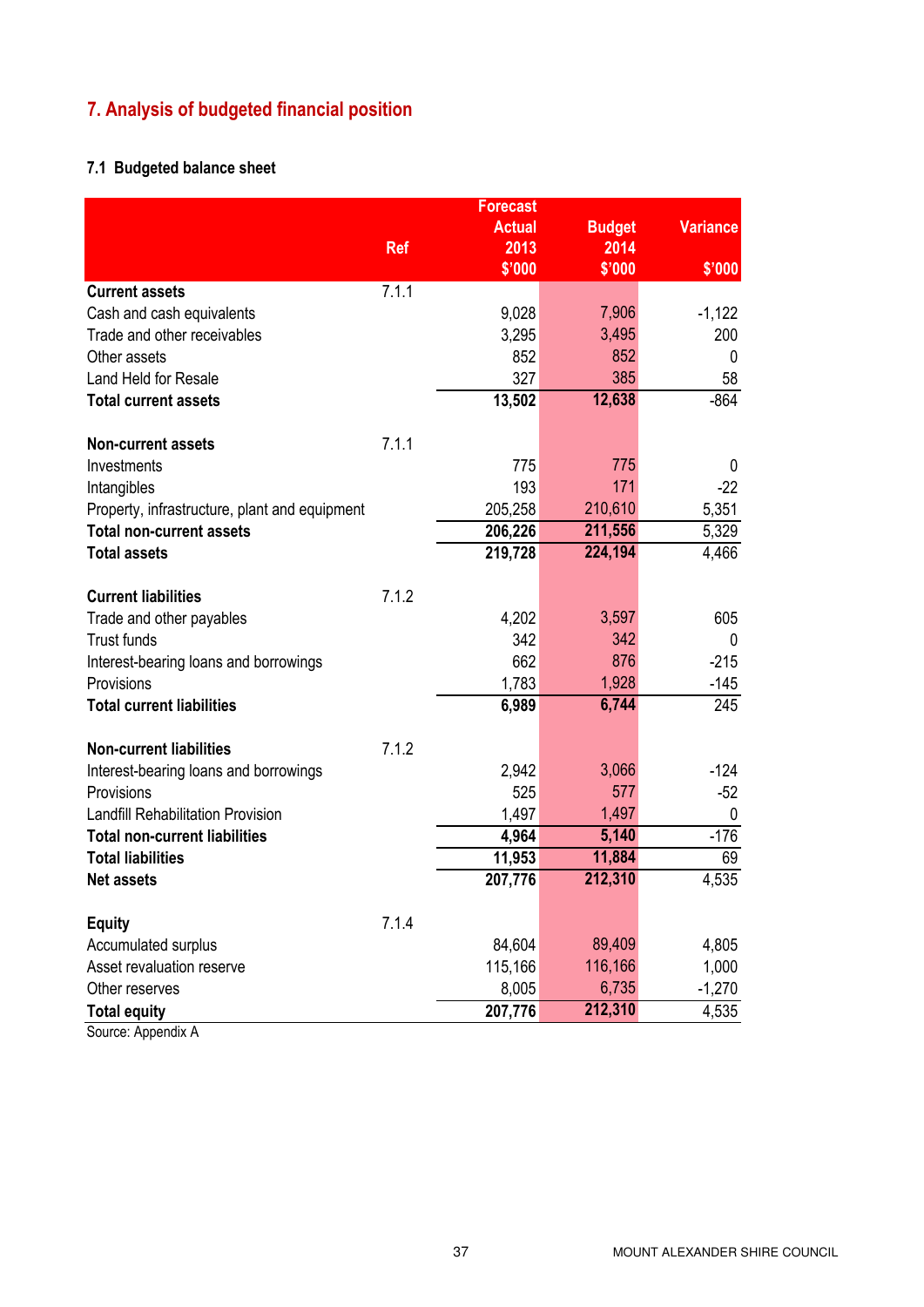#### 7.1.1 Current Assets (\$864,000 decrease) and Non-Current Assets (\$5.33 million increase)

Cash and cash equivalents include cash and investments such as cash held in the bank and in petty cash and the value of investments in deposits or other highly liquid investments with short term maturities of three months or less. These balances are projected to decrease by \$1.12 million during the year mainly to fund carry forward capital works and unspent grants.

#### 7.1.1 Assets (cont)

Trade and other receivables are monies owed to Council by ratepayers and others and are expected to increase by \$200,000.

Other assets includes items such as prepayments for expenses that Council has paid in advance of service delivery, inventories or stocks held for sale or consumption in Council's services and other revenues due to be received in the next 12 months. Non-current investment represents Council's share of the North Central Goldfields library corporation

Property, infrastructure, plant and equipment is the largest component of Council's worth and represents the value of all the land, buildings, roads, vehicles, equipment, etc which has been built up by the Council over many years. The net increase of \$5.3 million is attributable to the net result of the capital works program (\$10.1 million of new assets), depreciation of assets (\$4.82 million) and the sale of property, plant and equipment.

#### 7.1.2 Current Liabilities (\$245,000 decrease) and Non Current Liabilities (\$176,000 increase)

Trade and other payables are those to whom Council owes money as at 30 June. These liabilities are budgeted to reduce by \$605,000 from 2012/2013 levels.

Provisions include accrued long service leave, annual leave and rostered days off owing to employees. These employee entitlements are only expected to increase marginally due to more active management of entitlements despite factoring in an increase for Collective Agreement outcomes. The non-current provision also includes the provision for landfill cell rehabilitation.

Interest-bearing loans and borrowings are borrowings of Council. The Council is budgeting to borrow \$1.0 million and to repay loan principal of \$661,700 over the year.

#### 7.1.3 Working Capital (\$620,000 decrease)

Working capital is the excess of current assets above current liabilities. This calculation recognises that although Council has current assets, some of those assets are already committed to the future settlement of liabilities in the following 12 months, and are therefore not available for discretionary spending.

Council has also committed further current assets to specific and restricted purposes, represented by reserves, which may not yet be represented as current liabilities at 30 June.

|                               | <b>Ref</b> | <b>Forecast</b><br><b>Actual</b><br>2013<br>\$'000 | <b>Budget</b><br>2014<br>\$'000 | <b>Variance</b><br>\$'000 |
|-------------------------------|------------|----------------------------------------------------|---------------------------------|---------------------------|
| <b>Current assets</b>         |            | 13,502                                             | 12,638                          | $-864$                    |
| <b>Current liabilities</b>    |            | 5,926                                              | 5,682                           | 244                       |
| <b>Working capital</b>        |            | 7,576                                              | 6,957                           | $-620$                    |
| assets                        |            |                                                    |                                 |                           |
| - Statutory reserves          |            | $-445$                                             | $-475$                          | $-30$                     |
| - Discretionary reserves      |            | $-7,561$                                           | $-6,261$                        | 1,300                     |
| Unrestricted working capital* |            | $-429$                                             | 221                             | 650                       |

\* Unrestricted working capital may also be committed to completion of carry forward capital works. Refer to table 6.2 for funding of capital works carried forward out of prior years.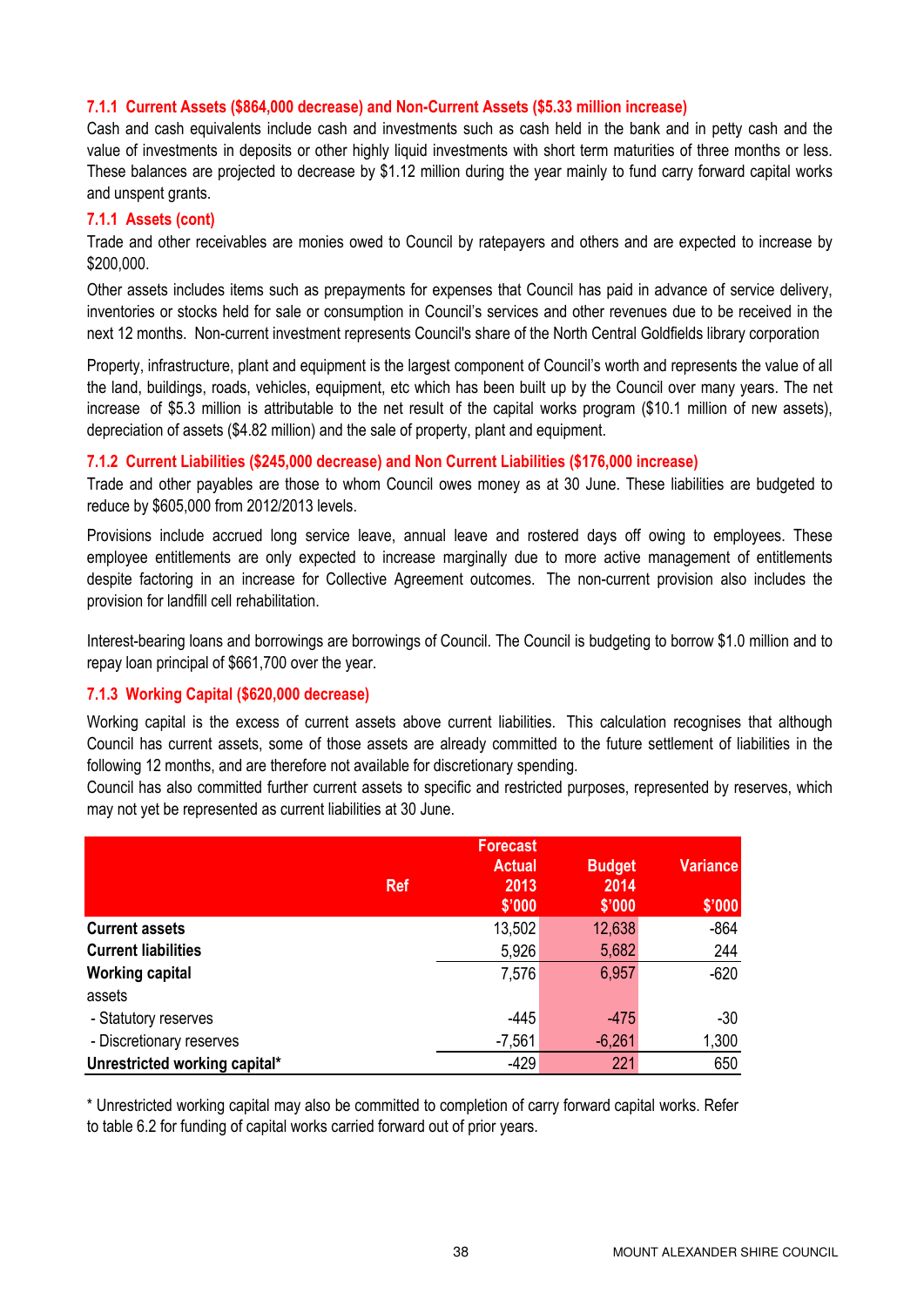#### 7.1.4 Equity (\$4.53 million increase)

Total equity always equals net assets and is made up of the following components:

Asset revaluation reserve which represents the difference between the previously recorded value of assets and their current valuations.

Other reserves that are funds that Council wishes to separately identify as being set aside to meet a specific purpose in the future and to which there is no existing liability. These amounts are transferred from the Accumulated Surplus of the Council to be separately disclosed.

Accumulated surplus which is the value of all net assets less reserves that have accumulated over time.

During the year an amount of \$1.27 million (net) is budgeted to be transferred from other reserves to accumulated surplus. This reflects the usage of investment cash reserves to partly fund the capital works program. This is a transfer between equity balances only and does not impact on the total balance of equity.

#### 7.2 Key assumptions

In preparing the Budgeted Balance Sheet for the year ending 30 June 2014 it was necessary to make a number of assumptions about assets, liabilities and equity balances. The key assumptions are as follows:

- · A total of 95% of total rates and charges raised will be collected in the 2013/2014 year (2012/2013: 95% forecast actual)
- · Trade creditors to be based on total capital and operating expenditure less written down value of assets sold, depreciation and employee costs. Payment cycle is 30 days
- · Other debtors and creditors to remain consistent with 2012/2013 levels
- · Proceeds from the sale of property in 2013/2014 of \$550,000 will be received in full in the 2013/2014 year
- Employee entitlements to be increased by the Collective Agreement outcome offset by the impact of more active management of leave entitlements of staff
- The Council will borrow funds to repay its share of the unfunded superannuation liability and as required for significant capital works.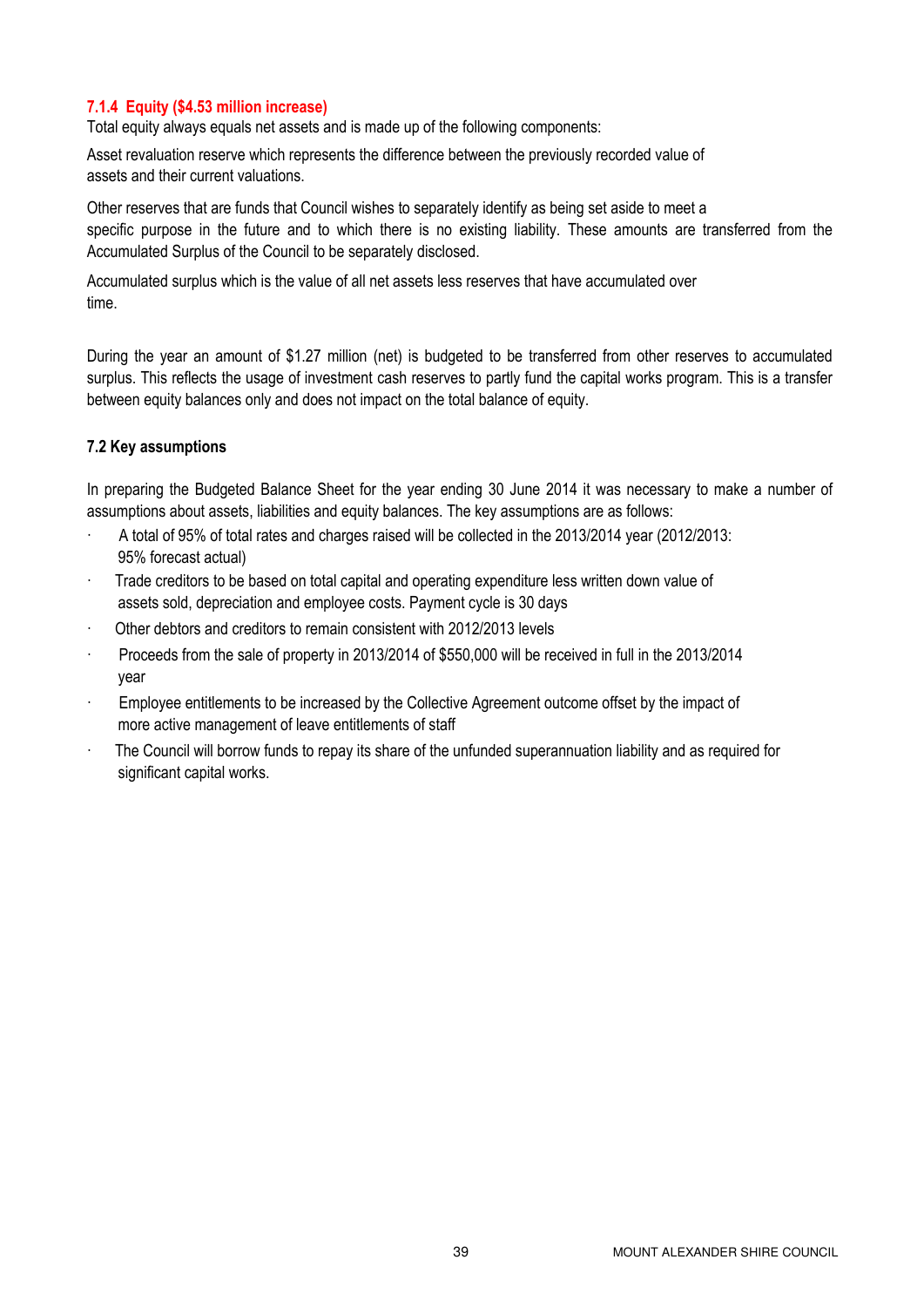#### 8. Strategic resource plan and key financial indicators

#### 8.1 Plan development

The Act requires a Strategic Resource Plan to be prepared covering both financial and non-financial resources, and including key financial indicators for at least the next four financial years to support the Council Plan.

Council has prepared a Strategic Resource Plan (SRP) for the four years 2013/2014 to 2016/2017 as part of its ongoing financial planning to assist in adopting a budget within a longer term framework. The SRP takes the strategic objectives and strategies as specified in the Council Plan and expresses them in financial terms for the next four years. Financial assumptions in the Strategic Resource Plan are in line with Council's Long Term Financial Plan as follows:

- Maintain the existing range and level of service provision and develop the capacity to grow and add new services;
- Maintain a strong cash position, ensuring Council remains financially viable in the long-term;
- Achieve operating statement surpluses with the exclusion of all non-operational items such as granted assets and capital income (underlying surplus);
- Maintain debt levels below prudential guidelines;
- Continue to pursue recurrent grant funding for strategic capital funds from the state and federal government; and
- Ensure critical renewal is funded annually over the timeframe of the Strategic Resource Plan.

In preparing the SRP, Council has also been mindful of the need to comply with the following Principles of Sound Financial Management as contained in the Act:

- Prudently manage financial risks relating to debt, assets and liabilities
- Provide reasonable stability in the level of rate burden
- Consider the financial effects of Council decisions on future generations
- Provide full, accurate and timely disclosure of financial information.

The Plan is updated annually through a rigorous process of consultation with Council service providers followed by a detailed sensitivity analysis to achieve the key financial objectives.

#### 8.2 Financial resources

The following table summaries the key financial results for the next four years as set out in the SRP for years 2013/2014 to 2016/17. Appendix A includes a more detailed analysis of the financial resources to be used over the four year period.

|                                | <b>Forecast</b><br><b>Actual</b> | <b>Budget</b>     | <b>Strategic Resource Plan</b><br><b>Projections</b> |                   |                   | <b>Trend</b>   |
|--------------------------------|----------------------------------|-------------------|------------------------------------------------------|-------------------|-------------------|----------------|
|                                | 2012/13<br>\$'000                | 2013/14<br>\$'000 | 2014/15<br>\$'000                                    | 2015/16<br>\$'000 | 2016/17<br>\$'000 | $+$ /o/-       |
| Surplus/(deficit) for the year | 4,805                            | 3,207             | 4,183                                                | 4,437             | 4,687             | $\blacksquare$ |
| Underlying result              | $-1,253$                         | 13                | 1,483                                                | 1,287             | 1,537             | ٠              |
| Cash and investments           | 9,028                            | 7,906             | 6,503                                                | 7,471             | 7,016             | $\mathbf{o}$   |
| Cash flows from operations     | 9,238                            | 7,643             | 9,189                                                | 10,085            | 10,479            | ٠              |
| Capital works                  | 14,240                           | 10,190            | 10,172                                               | 10,321            | 10,785            | $\mathbf o$    |

Key to Forecast Trend:

- + Forecast improvement in Council's financial performance/financial position indicator
- o Forecasts that Council's financial performance/financial position indicator will be steady
- Forecast deterioration in Council's financial performance/financial position indicator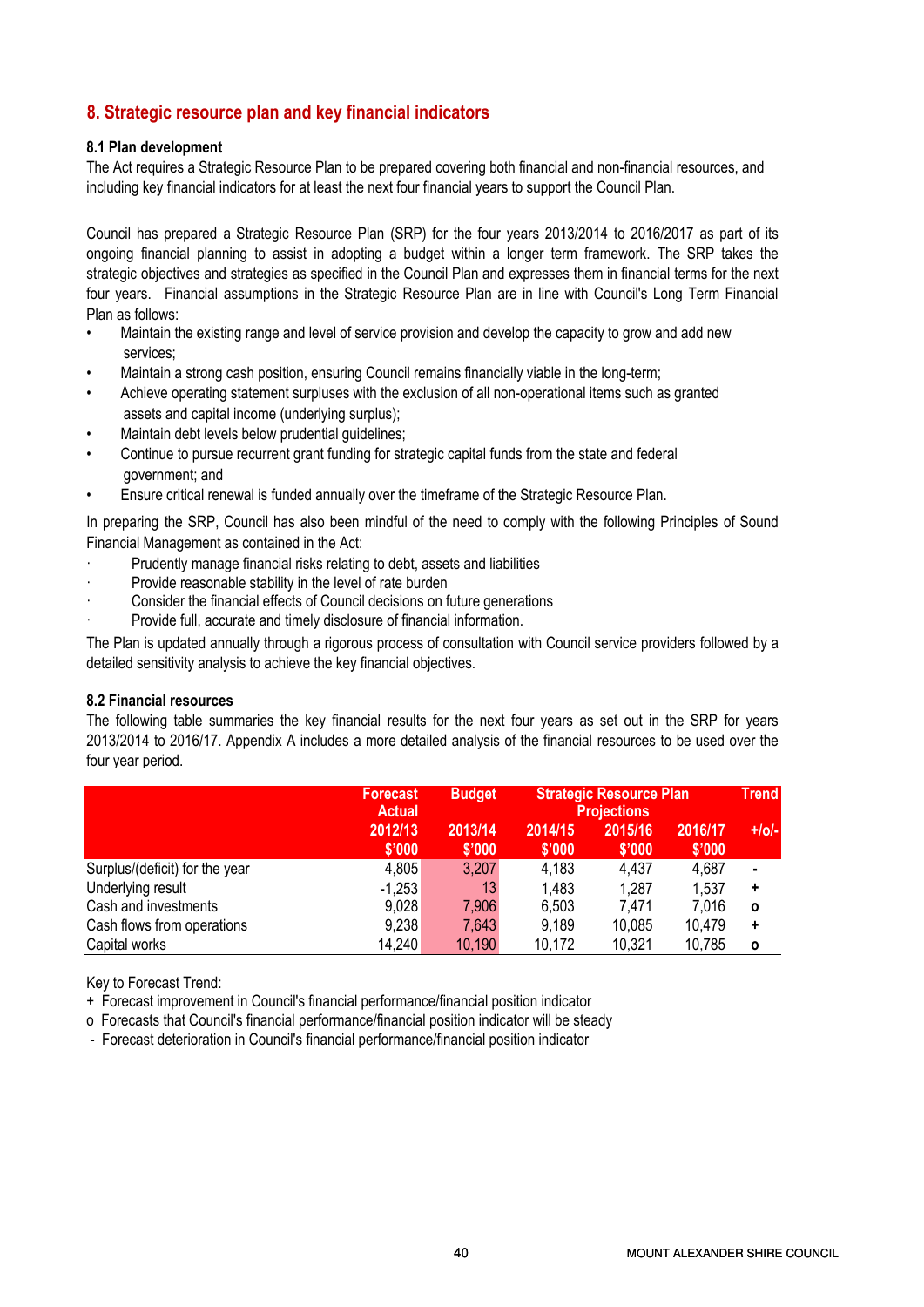The following graph shows the general financial indicators over the four year period.



The key outcomes of the Plan are as follows:

- Financial sustainability (Section 5) Cash and investments is forecast to remain steady over the four year period at around \$7.0 million, with an underlying surplus projected.
- **Rating levels (Section 9)** rate increases are forecast to reduce over the four years in line with Councils Long Term Financial Plan.
- · Service delivery strategy (Section 10) Service levels have been maintained throughout the four year period.
- Borrowing strategy (Section 10) Borrowings are forecast to reduce from \$3.94 million to \$3.5 million over the four year period. This includes new borrowings of \$1.0 million in 2013/2014.
- · Infrastructure strategy (section 10) Capital expenditure over the four year period will total \$41.47 million at an average of \$10.4 million.

#### 8.3 Key financial indicators

The following table highlights Council's current and projected performance across a range of key financial indicators <u>strategic Resource Planet Barnet Barnet Barnet Barnet Barnet Barnet Barnet Barnet Barnet Barnet Barnet Barnet</u> (KPIs). KPIs provide a useful analysis of Council's financial position and performance and should be used in the context of the organisation's objectives.

| <b>Indicator</b>                        |              | <b>Forecast</b><br><b>Actual</b> | <b>Budget</b> |             | <b>Projections</b><br><b>Projections</b> |             | <b>Trend</b> |
|-----------------------------------------|--------------|----------------------------------|---------------|-------------|------------------------------------------|-------------|--------------|
|                                         | <b>Notes</b> | 2012/13                          | 2013/14       | 2014/15     | 2015/16                                  | 2016/17     | $+ o -$      |
| <b>Financial performance</b>            |              |                                  |               |             |                                          |             |              |
| Underlying result/Underlying rev        | 1            | 13.6%                            | 11.4%         | 14.2%       | 14.4%                                    | 14.7%       | +            |
| Expenses/Assessment                     |              | \$3,139                          | \$2,459       | \$2,417     | \$2,536                                  | \$2,623     | +            |
| Rate revenue/Underlying revenue         | 2            | 41.1%                            | 57.0%         | 59.9%       | 60.3%                                    | 61.0%       |              |
| Rate revenue/Assessment                 |              | \$1,030                          | \$1,081       | \$<br>1,145 | \$<br>1,200                              | \$<br>1,256 | ÷            |
| Debt servicing/Total revenue            |              | 1.3%                             | 1.5%          | 1.2%        | 1.3%                                     | 1.1%        | ÷            |
| Debt servicing &redemption/Rate revenue |              | 4.0%                             | 5.2%          | 5.2%        | 4.5%                                     | 3.6%        | ÷            |
| Grants/Total revenue                    |              | 48.7%                            | 32.6%         | 29.9%       | 30.1%                                    | 29.4%       |              |
| Fees & charges/Total revenue            |              | 5.7%                             | 7.6%          | 7.7%        | 7.6%                                     | 7.5%        | $\mathbf{o}$ |
| <b>Financial position</b>               |              |                                  |               |             |                                          |             |              |
| Indebtedness/Rate revenue               | 3            | 21.4%                            | 21.8%         | 16.4%       | 19.8%                                    | 16.4%       | ÷            |
| Indebtedness/Realisable Assets          |              | 29.2%                            | 34.6%         | 31.5%       | 36.1%                                    | 32.3%       | $\mathbf{o}$ |
| Net realisable assets/Assessment        |              | \$1.07                           | \$0.99        | \$0.87      | \$0.97                                   | \$0.94      | $\mathbf{o}$ |
| Current assets/Current liabilities      | 4            | 193.2%                           | 187.4%        | 180.2%      | 200.4%                                   | 184.3%      | $\mathbf{o}$ |
| <b>Total liabilities/Assessment</b>     |              | \$6,990                          | \$6,745       | \$6,201     | \$6,147                                  | \$6,374     | $\mathbf{o}$ |
| Capital expenditure (\$'000)            |              |                                  |               |             |                                          |             |              |
| Capital works                           |              |                                  |               |             |                                          |             |              |
| - Asset renewal                         |              | \$9,736                          | \$6,063       | \$6,133     | \$6,221                                  | \$8,310     | $\mathbf{o}$ |
| - New assets                            |              | \$4,504                          | \$4,128       | \$4,039     | \$4,100                                  | \$2,474     | $\mathbf{o}$ |
| Capital works/Rate revenue              |              | 84%                              | 56%           | 53%         | 50%                                      | 50%         | $\mathbf{o}$ |
| Asset renewal/Total depreciation        | 5            | 208%                             | 126%          | 125%        | 116%                                     | 152%        | $\mathbf{o}$ |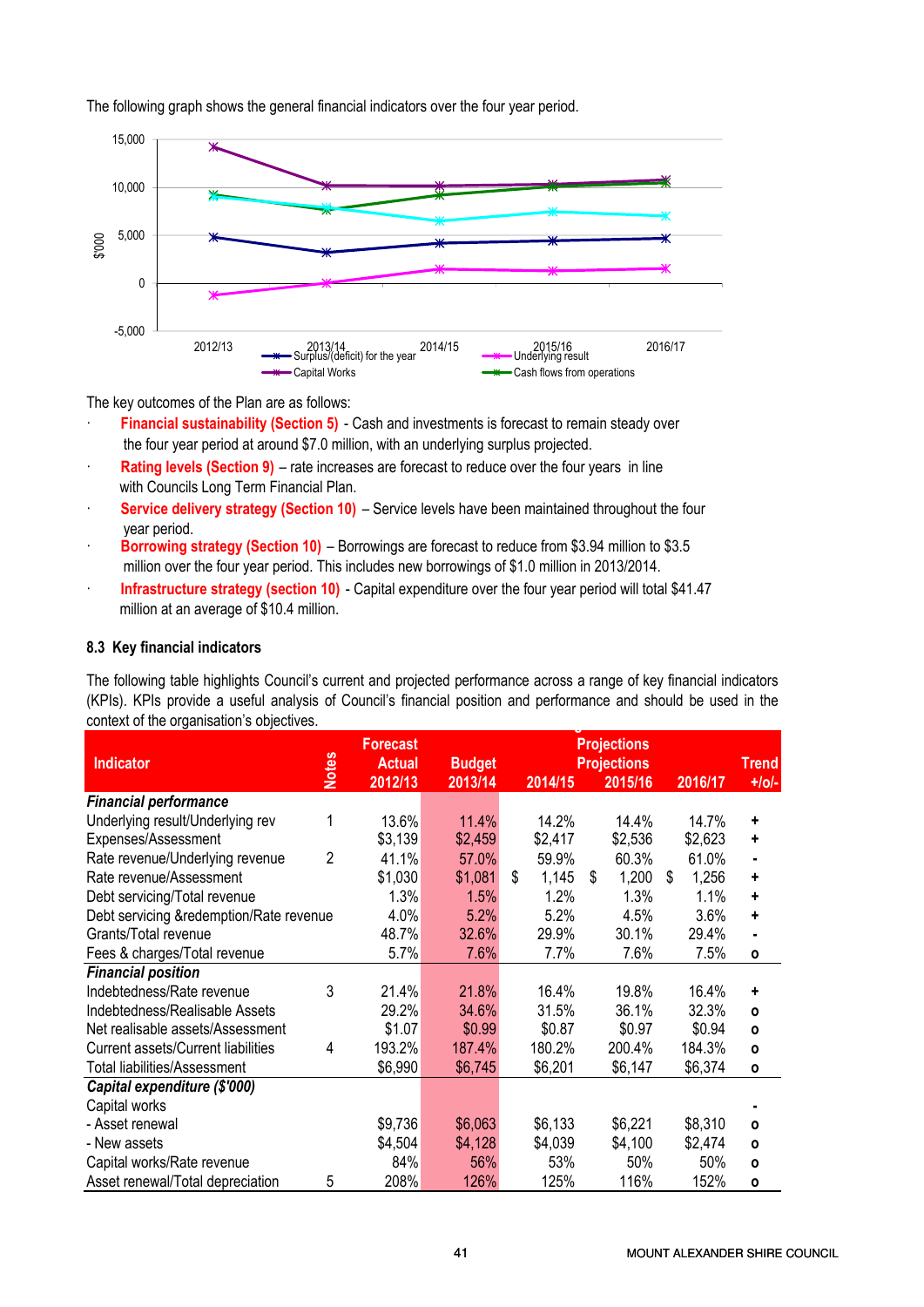Key to Forecast Trend:

- + Forecast improvement in Council's financial performance/financial position indicator
- o Forecasts that Council's financial performance/financial position indicator will be steady
- Forecast deterioration in Council's financial performance/financial position indicator

#### Notes to indicators

1 **Underlying result** - Improvement in financial performance expected over the period.

2 Rate revenue/Underlying revenue - Reflects extent of reliance on rate revenues to fund all Council's on-going services. Trend indicates Council will become more reliant on rate revenue compared to all other revenue sources.

3 Indebtedness/Rate revenue - Trend indicates Council's reducing reliance on debt against its annual rate revenue through redemption of long term debt.

4 Current Assets/Current Liabilities – Working capital is forecast to decrease significantly from 2013/2014 year due to a run down in cash reserves to fund the capital program. The trend in latter years is to remain steady at an acceptable level.

5 Asset renewal/Total depreciation - This percentage indicates the extent of Council's renewals against its depreciation charge (an indication of the decline in value of its existing capital assets). A percentage greater than 100 indicates Council is maintaining its existing assets, while a percentage less than 100 means its assets are deteriorating faster than they are being renewed and future capital expenditure will be required to renew assets.

#### 8.4 Non-financial resources

In addition to the financial resources to be consumed over the planning period, Council will also consume nonfinancial resources, in particular human resources. The following table summaries the non-financial resources for the next four years.

|                         | <b>Forecast</b> |               | <b>Strategic Resource Plan</b> |                    |         |  |
|-------------------------|-----------------|---------------|--------------------------------|--------------------|---------|--|
| <b>Indicator</b>        | <b>Actual</b>   | <b>Budget</b> |                                | <b>Projections</b> |         |  |
|                         | 2012/13         | 2013/14       | 2014/15                        | 2015/16            | 2016/17 |  |
| Employee costs (\$'000) | 12,307          | 13,182        | 12.498                         | 12,998             | 13,518  |  |
| Employee numbers        | 149             | 150           | 146                            | 146                | 146     |  |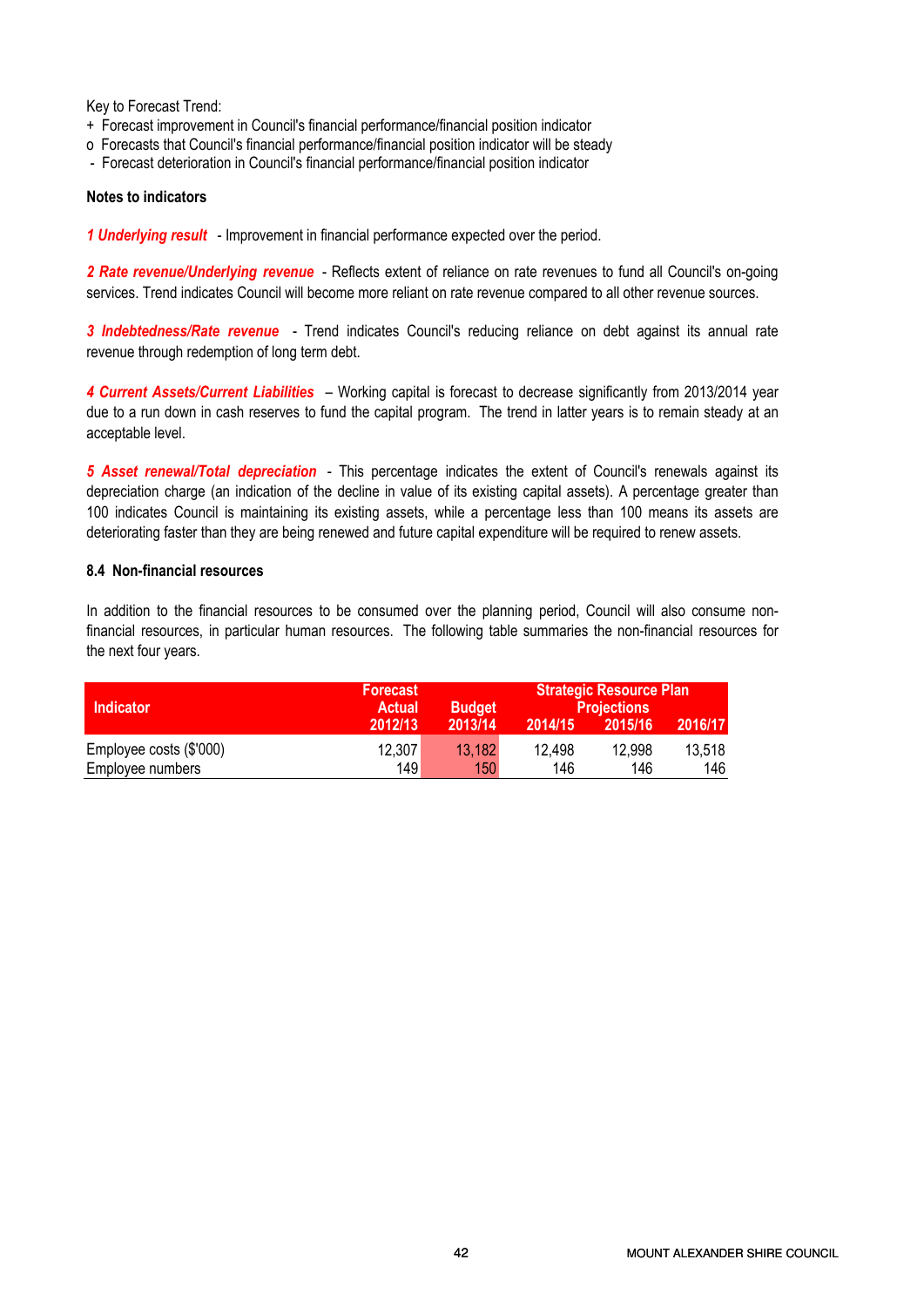### 9. Rating information

This section contains information on Council's past and foreshadowed rating levels along with Council's rating structure and the impact of changes in property valuation.

#### 9.1 Rating context

In developing the Strategic Resource Plan (referred to in Section 8.), rates and charges were identified as an important source of revenue, accounting for 57% of the total revenue received by Council annually. Planning for future rate increases has therefore been an important component of the Strategic Resource Planning process. The level of required rates and charges has been considered in this context, with reference to Council's other sources of income and the planned expenditure on services and works to be undertaken for the Mount Alexander Shire Council

#### 9.2 Current year rate increase

It is predicted that the 2013/2014 operating position will be impacted by wages growth, increasing cost of materials and reductions in government funding particularly for capital and special projects. It will therefore be necessary to achieve future revenue growth while containing costs in order to continue to achieve a breakeven operating position as set out in the Strategic Resource Plan.

In order to achieve these objectives while maintaining service levels and a strong capital expenditure program, general rates will increase by 6.5% in 2013/2014 raising a total rates and charges including kerbside collection (7.5% increase), of \$18.115 million, including \$138,000 generated from supplementary rates and charges. The following table sets out future proposed rate increases and total rates to be raised, based on the forecast financial position of Council as at 30 June 2013.

|         | Rate            | <b>Total Rates</b> |
|---------|-----------------|--------------------|
| Year    | <b>Increase</b> | <b>Raised</b>      |
|         | %               | \$'000             |
| 2012/13 | 6.8             | 16,855             |
| 2013/14 | 6.5             | 18,115             |
| 2014/15 | 6.5             | 19,322             |
| 2015/16 | 5.5             | 20,449             |
| 2016/17 | 5.5             | 21,471             |

#### 9.3 Rating structure

Council has established a rating structure which is comprised of three key elements. These are:

- · Property values, capital improved value, form the central basis of rating under the Local Government Act 1989
- A user pays component to reflect usage of certain services provided by Council.
- · A fixed municipal charge per property to cover some of the administrative costs of the Council.

Striking a proper balance between these elements provides equity in the distribution of the rate burden across residents. Based on Council's rating strategy the differential percentages for Commercial rated property and vacant land have been increased for 2013/2014.

Council makes a further distinction within the property value component of rates based on the purpose for which the property is used, that is, whether the property is used for residential, farm, vacant residential land or commercial purposes. This distinction is based on the concept that business should pay a fair and equitable contribution to rates taking into account the benefits those commercial properties derive from the local community.

Having reviewed the various valuation bases for determining the property value component of rates, Council has determined to apply a Capital Improved Value (CIV) basis on the grounds that it provides the most equitable distribution of rates across the municipality. There are currently no plans to change that basis, but Council does review its rating structure every four years.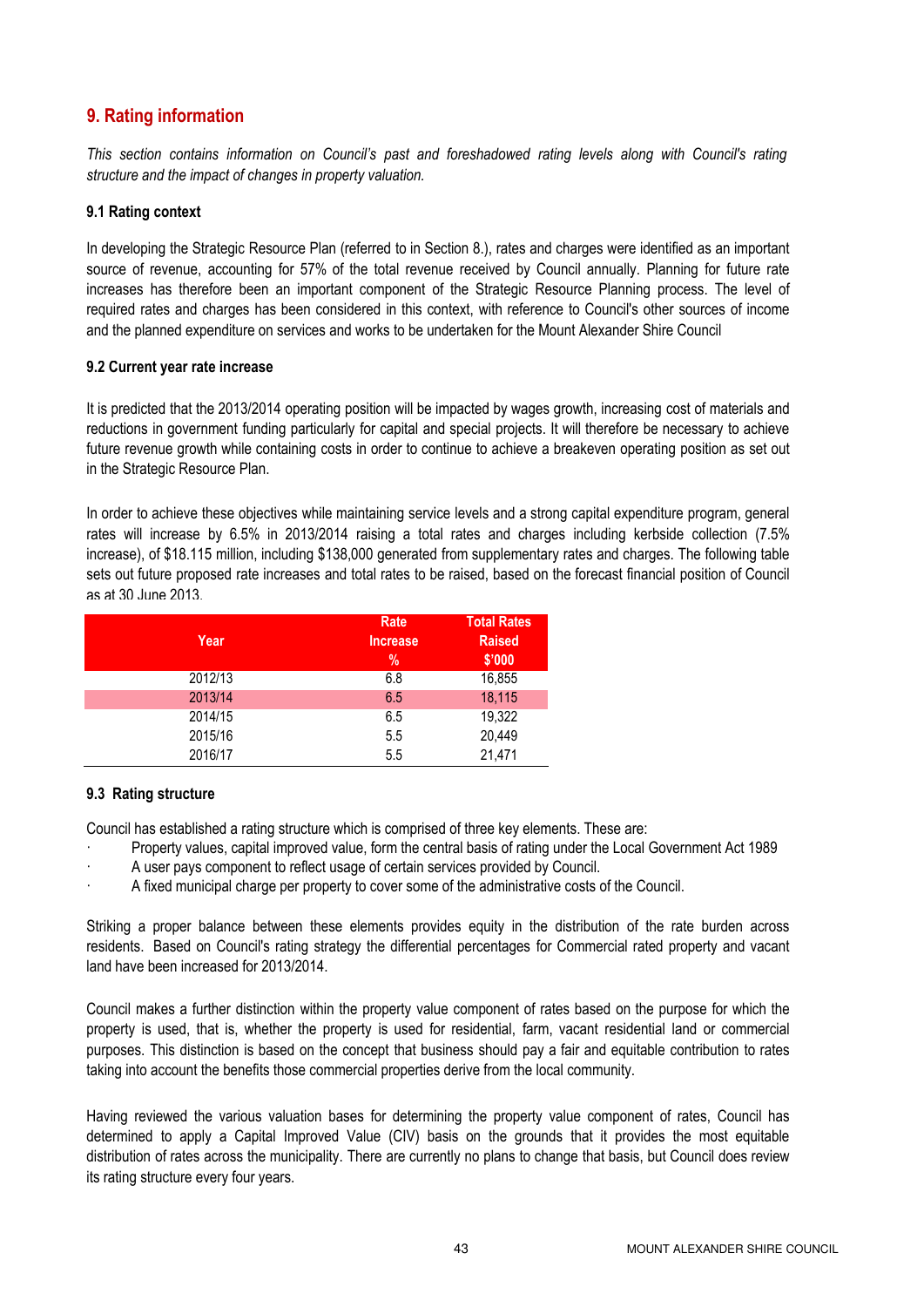The existing rating structure comprises 5 differential rates (general, farm, commercial, land management and vacant land) and a rate concession for recreation and cultural land. These rates are structured in accordance with the requirements of Section 161 'Differential Rates' of the Act.

Under the Cultural and Recreational Lands Act 1963, provision is made for a Council to grant a rating concession to any "cultural/recreational lands" which meet the test of being "rateable land" under the Act. Recreational and cultural lands managed for a public purpose that are not profit generating are zero rated.

General rates include residential properties and home based businesses that are conducted at residential premises. Vacant land that is not farm land and cannot be developed for residential purposes is also classified as general.

The General farm rates applies to land with an area greater than 20 hectares that undertakes farming activity. Properties on the farm rate are able to apply for a single farm enterprise concession where only one municipal charge is paid though there is more than one assessment.

The commercial rate for commercial rateable land is set at 125% of the general rate.

The Land Management rate is a concession available to properties with an area greater than 20 hectares that undertake a pest and weed control program in the prior year. It is available upon annual application and the rate is set at 90% of the general rate.

The vacant land rate applies to rateable residential land that does not have a dwelling and is set at 175% of the general rate.

The following table summarises the rates to be determined for the 2013/2014 year. A more detailed analysis of the

| <b>Rate type</b>                          | <b>How applied</b> | 2012/13 | 2013/14 |
|-------------------------------------------|--------------------|---------|---------|
| General rates                             | Cents/\$ CIV       | 0.3426  | 0.3576  |
| Farm rates                                | Cents/\$ CIV       | 0.3426  | 0.3576  |
| Commercial rates                          | Cents/\$ CIV       | 0.4094  | 0.4462  |
| Land Management rates                     | Cents/\$ CIV       | 0.3083  | 0.3218  |
| Vacant Land                               | Cents/\$ CIV       | 0.5139  | 0.6257  |
| Recreational rates                        | Cents/\$ CIV       | 0.00    | 0.00    |
| Municipal charge                          | \$/ property       | \$160   | \$170   |
| Kerbside collection charge 80 litre bin   | \$/ property       | \$300   | \$323   |
| Kerbside collection charge -140 litre bin | \$/ property       | \$412   | \$445   |

Council has adopted a Rating Strategy that contains expanded information on Council's rating structure and the reasons behind its choices in applying the rating mechanisms it has used.

#### 9.4 General revaluation of properties

During the 2012/2013 year, a revaluation of all properties within the municipality was carried out and first applied from 1 January 2012 for the 2012/2013 year. The next revaluation is scheduled for 2013/2014 with effect from 1 July 2014. Supplementary valuations are undertaken where there are significant changes to a property, such as a subdivision or a major capital improvement. The valuations is as at the date of the previous general revaluation.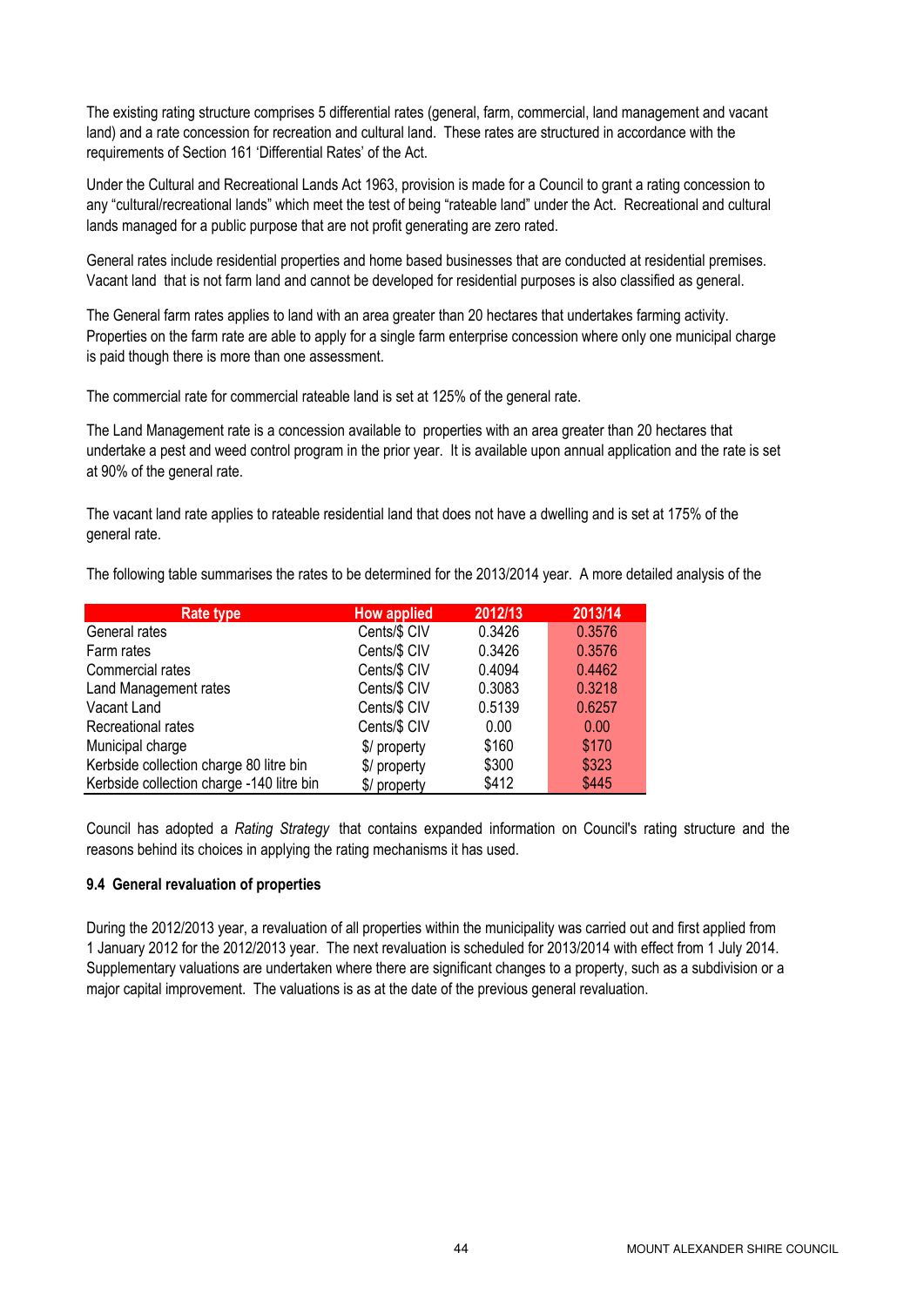#### 10. Other strategies

#### 10.1 Borrowings

In developing the Strategic Resource Plan SRP (see Section 8), borrowings was identified as an important funding source for meeting Council's superannuation call liabilities.

The SRP includes the results of an analysis of Council's debt position against both State averages and large Council averages over a number of different indicators. It also shows the results of prudential ratios used by the Victorian State Government to assess the loan capacity of local governments. The outcome of the analysis highlighted that a debt of \$3.9 million could be comfortably accommodated. Council has set a target goal of reaching \$3.9 million by 2013/2014 to allow spare debt capacity for future major projects.

For the 2013/2014 year, Council has decided borrow to repay the outstanding liability from the earlier local authorities defined benefit superannuation call. After making loan repayments of \$662,000, Council will reduce its total borrowings to \$3.9 million as at 30 June 2014. In future years borrowings of \$1.5 million have been allowed to partly fund the replacement of the swimming pool in Castlemaine. The following table sets out future proposed borrowings, based on the forecast financial position of Council as at 30 June 2013.

| Year      | <b>New</b><br><b>Borrowings</b><br>\$'000 | <b>Principal</b><br><b>Paid</b><br>\$'000 | <b>Interest</b><br><b>Paid</b><br>\$'000 | <b>Balance</b><br>30 June<br>\$'000 |
|-----------|-------------------------------------------|-------------------------------------------|------------------------------------------|-------------------------------------|
| 2012/13   | 1,310                                     | 447                                       | 216                                      | 3,604                               |
| 2013/2014 | 1,000                                     | 662                                       | 274                                      | 3,942                               |
| 2014/15   |                                           | 768                                       | 238                                      | 3,173                               |
| 2015/16   | 1,500                                     | 632                                       | 265                                      | 4,042                               |
| 2016/17   |                                           | 523                                       | 239                                      | 3,520                               |

#### 10.2 Infrastructure

The Council has developed an Infrastructure Strategy based on the knowledge provided from the various Asset Management Plans, which sets out the capital expenditure requirements of the Council for the next 10 years by class of asset and is a key input to the long term financial plan. It predicts infrastructure consumption, renewal needs and considers infrastructure needs to meet future community service expectations. The Strategy has been developed through a rigorous process of consultation and evaluation. The key aspects of the process are as follows:

- Long term capital planning process which integrates with the Council Plan, Strategic Resource Plan and Annual Budget processes
- Identification of capital projects through the preparation of asset management plans
- Prioritisation of capital projects within classes on the basis of evaluation criteria
- Methodology for allocating annual funding to classes of capital projects
- Business Case template for officers to document capital project submissions.

A key objective of the Infrastructure Strategy is to maintain or renew Council's existing assets at desired condition levels. If sufficient funds are not allocated to asset renewal then Council's investment in those assets will reduce, along with the capacity to deliver services to the community. Council's priority is on funding the annual renewal annuity based on a predetermined service level linked to condition level 8. No asset in Council's condition profile is allowed to go below condition level 8 as the cost of renewal significantly increases beyond condition level 8 and the asset's functionality, safety and ability to provide its intended service level is compromised.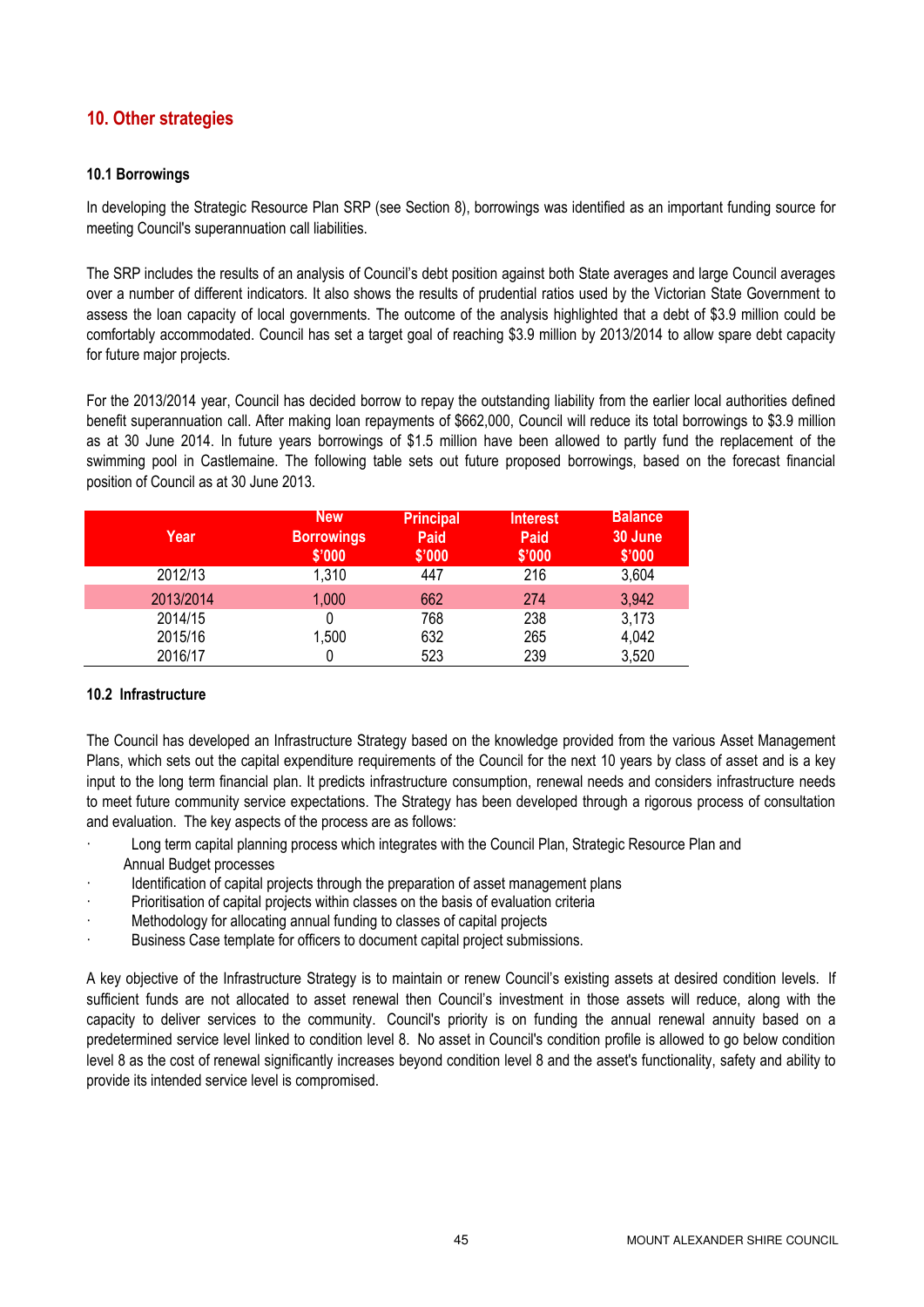In updating the Infrastructure Strategy for the 2013/2014 year, the following influences have had a significant impact:

- Reduction in the amount of cash and investment reserves to fund future capital expenditure programs
- Significant flood recovery capital and maintenance works undertaken over the last 2 years
- · Availability of significant Federal funding for upgrade of country roads and bridges and significant funding for walking and cycling tracks
- The enactment of the Road Management Act 2004 removing the defence of non-feasance on major assets such as roads
- Requirement to undertake significant fire safety works at Council's caravan parks

The following table summarises Council's forward outlook on capital expenditure including funding sources for the next four

| <b>Capital Funding</b>            | Year | 2012/13 | 2013/14 | 2014/15                  | 2015/16 | 2016/17 |
|-----------------------------------|------|---------|---------|--------------------------|---------|---------|
|                                   |      | \$'000  | \$'000  | \$'000                   | \$'000  | \$'000  |
| Grants & Contributions            |      | 6,322   | 3,539   | 2,700                    | 3,150   | 3,150   |
| Proceeds of asset sales           |      | 375     | 375     | $\overline{\phantom{0}}$ |         |         |
| Borrowings                        |      | 810     |         |                          | 1,500   |         |
| Council operations (depreciation) |      | 4,513   | 4,014   | 4,199                    | 4,089   | 4,426   |
| Reserve cash and investments      |      | 2,221   | 2,262   | 2,480                    | 1,433   | 2,745   |
| Unrestricted Cash & Investments   |      |         |         |                          |         |         |
| <b>Total Capital Program</b>      |      | 14,240  | 10,190  | 9,379                    | 10,172  | 10,321  |

In addition to using cash generated from its annual operations, borrowings and external contributions such as government grants, Council uses cash or investment reserves to fund a variety of capital projects. These reserves are generally 'discretionary' cash reserves. Statutory reserves relate to cash and investments held by Council that must be expended on a specific purpose as directed by legislation or a funding body, and include contributions to car parking, drainage and public resort and recreation. Discretionary cash reserves relate to those cash and investment balances that have been set aside by Council and can be used at Council's discretion, even though they may be earmarked for a specific purpose. Appendix A includes a Statement of Reserves which is a summary of the investment reserves for the year ending 30 June 2013.

#### 10.3 Service delivery

The key objectives in Council's Strategic Resource Plan (referred to in Section 8.) which directly impact the future service delivery strategy are to maintain existing service levels and to achieve a breakeven operating result within five to six years. The Rating Information (see Section 9.) also refers to required rate increases into the future to maintain existing service levels and fund the capital program identified in the Long Term Financial Plan. With these key objectives as a basis, a number of internal and external influences have been identified through discussions with management which will have a significant impact on the scope and level of services to be provided over the next four years.

The general influences affecting all operating revenue and expenditure include the following:

|                                       | 2014/15<br>% | 2015/16<br>% | 2016/17<br>$\frac{9}{6}$ | 2017/18<br>$\%$ |
|---------------------------------------|--------------|--------------|--------------------------|-----------------|
| <b>Consumer Price Index</b>           | 2.5          | 2.5          | 2.5                      | 2.5             |
| <b>Average Weekly Earnings</b>        | 4.5          | 4.5          | 4.5                      | 4.5             |
| <b>Engineering Construction Index</b> | 3.2          | 3.2          | 3.2                      | 3.2             |
| Non-residential Building Index        | 3.5          | 3.5          | 3.5                      | 3.5             |
| Rate increases                        | 6.5          | 6.5          | 5.5                      | 5.5             |
| Property growth                       | 1.0          | 1.0          | 1.0                      | 0.6             |
| Wages growth                          | 4.0          | 3.5          | 3.5                      | 3.5             |
| Government funding                    | 2.0          | 2.0          | 2.0                      | 2.0             |
| Statutory fees                        | 2.0          | 2.0          | 2.0                      | 2.0             |
| Investment return                     | 4.5          | 4.5          | 4.5                      | 4.5             |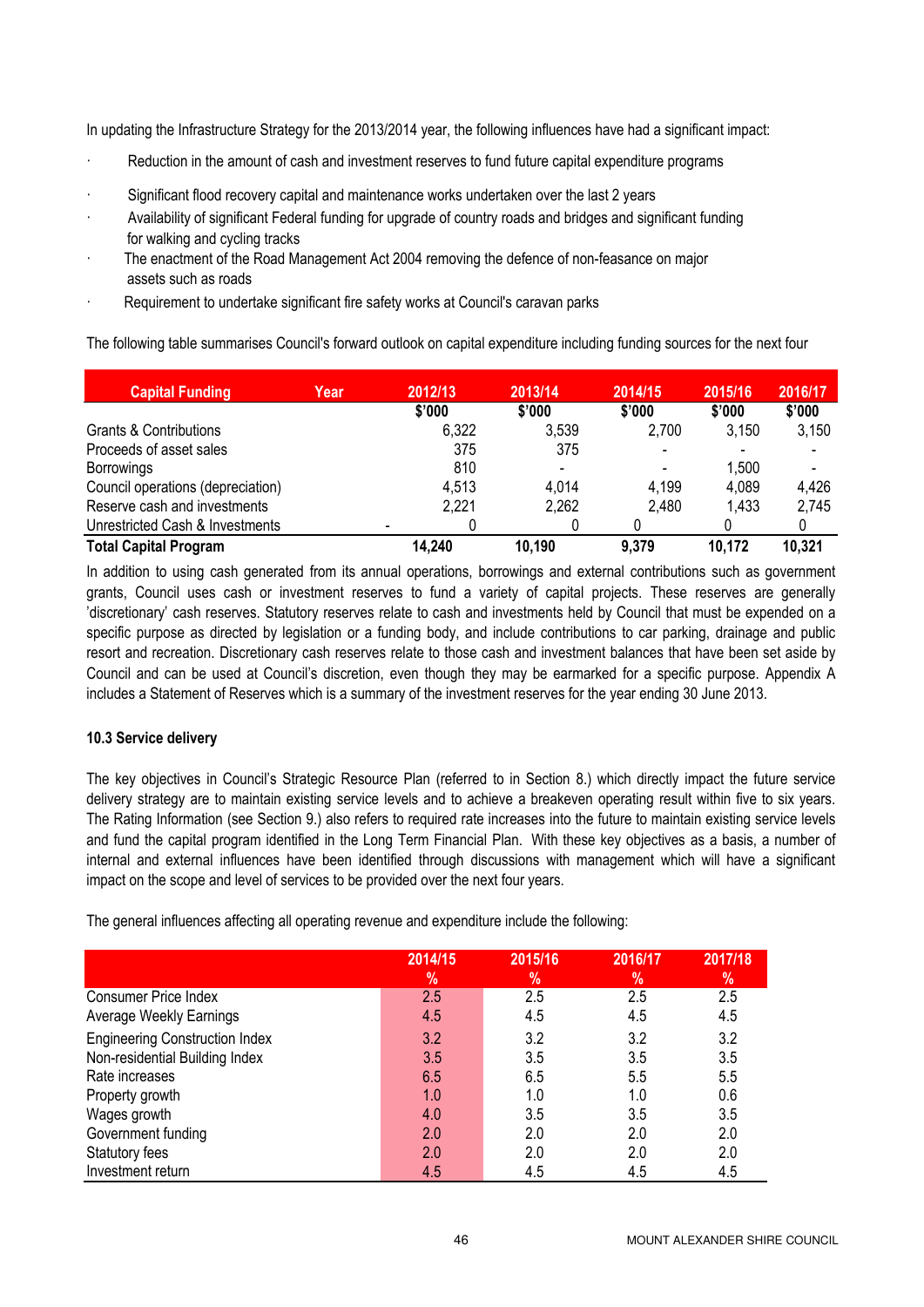As well as the general influences, there are also a number specific influences which relate directly to service areas or activities. The most significant changes in these areas are summarised below.

#### Transfer Station

Waste tipping fees for inert waste are expected to rise further as the State Government has increased the levy payable upon disposal of waste at landfill. Following increases of \$35 per tonne (almost 400%) over the last two years, the fee will rise a further \$4.40 per tonne (10%) in 2013/2014 and by 10% also in 2014/15. The financial impact will be to increase tipping fee costs at the Transfer Station from \$0.36 million in 2012/2013 to \$0.46 million by 2015/16. The pricing structure currently in place for Transfer Station users will be adjusted to absorb all future cost increases.

#### Kerbside Garbage Collection

Waste tipping charges and other costs associated with the collection and disposal of residential garbage and some minor growth in the number of collections are expected to result in an increase of \$141,000 (12.4%) per annum in costs. The increased landfill levy will also increase the cost of residential garbage disposal.

#### Aged & Disability Services

Government funding for aged and disability services is expected to increase by approximately \$32,894 (1.4%) from 2013/2014. This includes General Home Care, Personal Care, Respite Care and Meals.

#### Valuation Services

The Council is required to revalue all properties within the municipality every two years. The last general revaluation was carried out as at 1 January 2012 effective for the 2012/2013 year and the next revaluation will be undertaken as at 1 January 2014. An allowance of \$70,000 has been made every two years commencing in 2013/2014 to meet the additional cost of resources to complete the revaluation process.

The service delivery outcomes measured in financial terms are shown in the following table.

| Year    | <b>Surplus</b><br>(Deficit)<br>for the year<br>\$'000 | <b>Underlying</b><br><b>Surplus</b><br>(Deficit)<br>\$'000 | <b>Service</b><br>(Cost)<br>\$'000 |
|---------|-------------------------------------------------------|------------------------------------------------------------|------------------------------------|
| 2012/13 | 4,805                                                 | $-1,253$                                                   | 36,236                             |
| 2013/14 | 3,207                                                 | 13                                                         | 28,577                             |
| 2014/15 | 4,183                                                 | 1,483                                                      | 28,091                             |
| 2015/16 | 4,437                                                 | 1,287                                                      | 29,479                             |
| 2016/17 | 4,687                                                 | 1,537                                                      | 30,484                             |
|         |                                                       |                                                            |                                    |

Service levels have been maintained throughout the four year period with operating surpluses forecast. Excluding the effects of non-operating items such as capital contributions, the underlying result is a reducing deficit in the years 2012/2013 and 2013/2014 as a result of significant capital grant revenue being received to fund the capital works program. Years 2014/15 to 2016/17 forecast maintaining a small underlying surplus. The cost of the services will reduce in 20134/2014 with the completion of flood related maintenance works. In the following years the cost of services provided to the community is contained with only minor increases.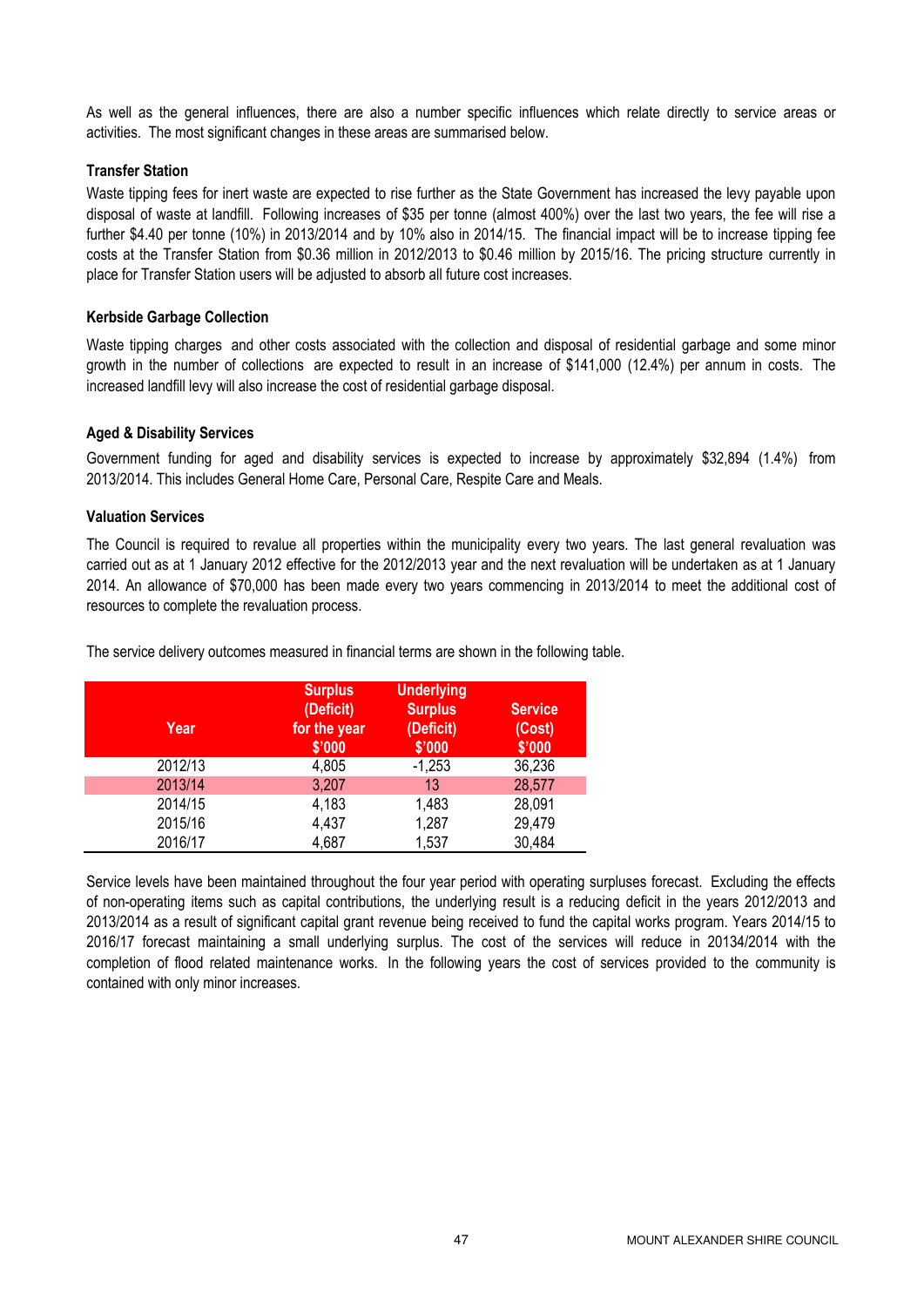### Appendices

The following appendices include voluntary and statutory disclosures of information which provide support for the analysis contained in sections 1 to 10 of this report.

This information has not been included in the main body of the budget report in the interests of clarity and conciseness. Council has decided that whilst the budget report needs to focus on the important elements of the budget and provide appropriate analysis, the detail upon which the annual budget is based should be provided in the interests of open and transparent local government.

The contents of the appendices are summarised below:

| <b>Appendix</b> | <b>Nature of information</b>        | Page |
|-----------------|-------------------------------------|------|
|                 | <b>Budgeted standard statements</b> | 54   |
| R               | <b>Stautory disclosures</b>         | 60   |
| C.              | Capital works program               | 65   |
|                 | Key strategic activities            | 70   |
|                 | Fees and charges schedule           | 73   |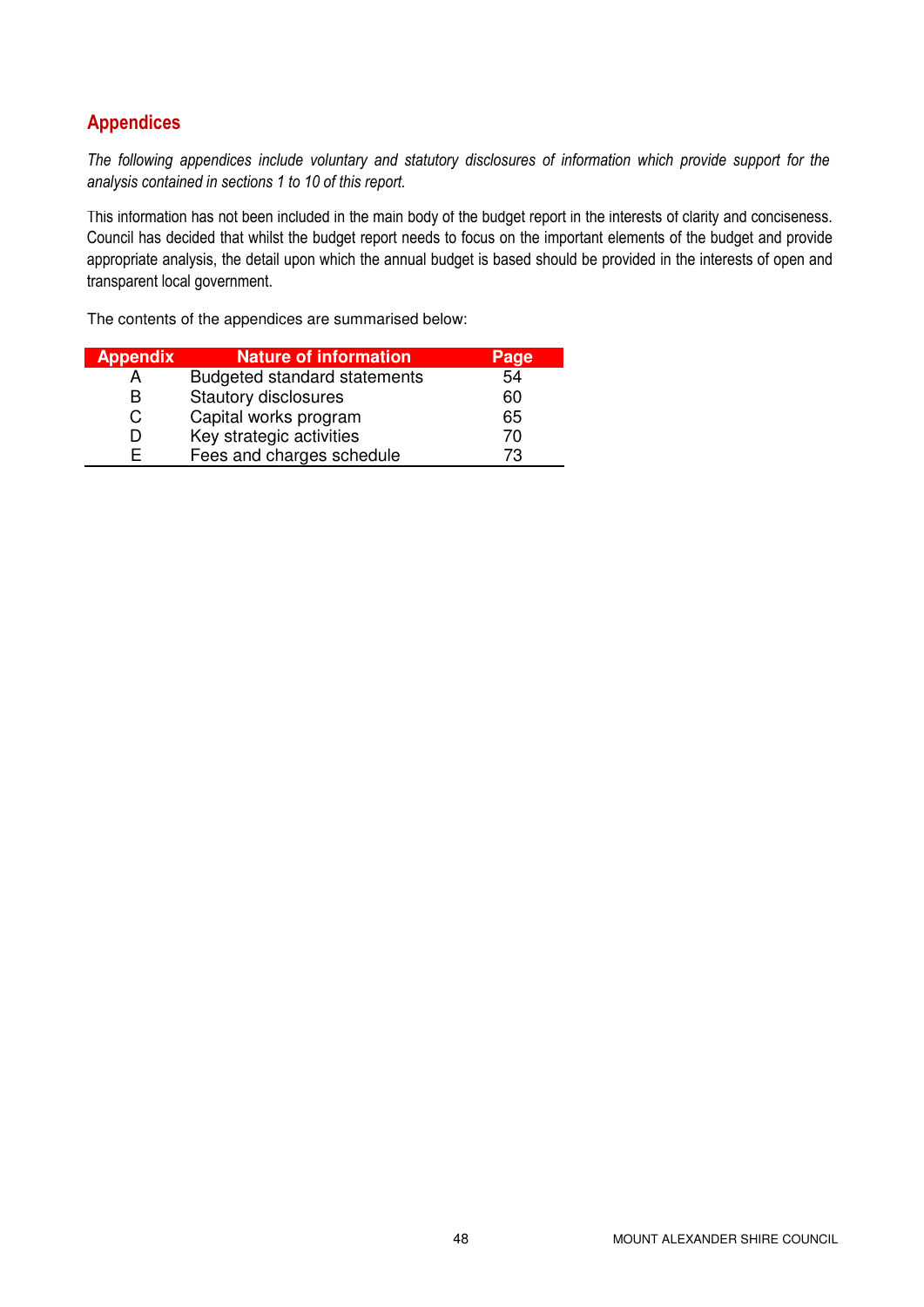#### Appendix A Budgeted standard statements

At the end of each financial year Council is required to report back to the community a comparison of actual financial results against these Budgeted Standard Statements and provide an explanation of significant variances. The Standard Statements together with the Performance Statement provide a clear, concise and understandable report of Council's activities for the year from both a financial and non-financial perspective particularly for those users who do not have a financial background.

The appendix includes the following budgeted information:

- Budgeted Standard Income Statement
- · Budgeted Standard Balance Sheet
- · Budgeted Standard Cash Flow Statement
- · Budgeted Standard Capital Works Statement
- · Budgeted Statement of Investment Reserves.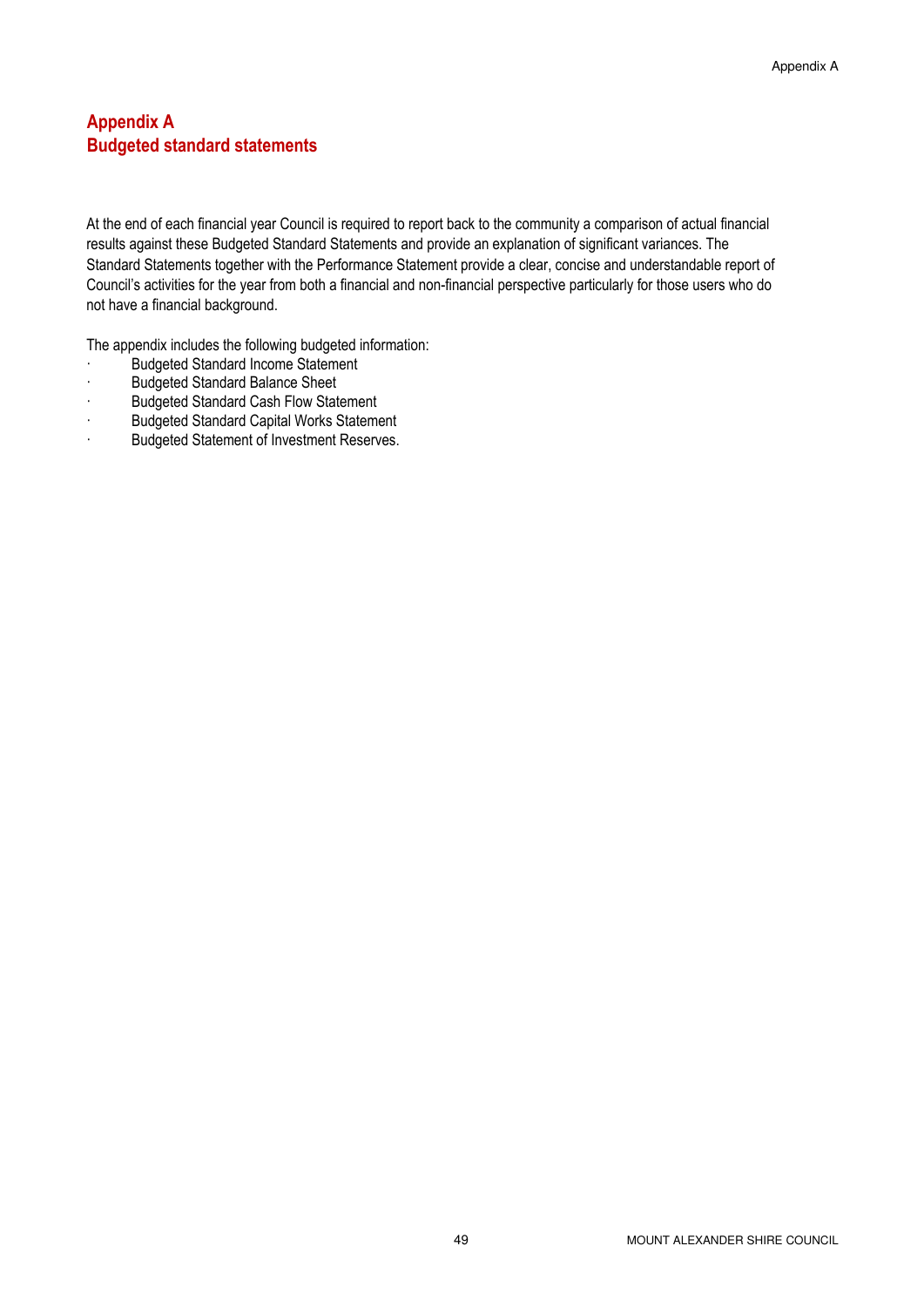#### Budgeted Standard Income Statement

|                                                   | Forecast | Strategic Resource Plan |         |             |         |
|---------------------------------------------------|----------|-------------------------|---------|-------------|---------|
|                                                   | Actual   | <b>Budget</b>           |         | Projections |         |
|                                                   | 2012/13  | 2013/14                 | 2014/15 | 2015/16     | 2016/17 |
|                                                   | \$'000   | \$'000                  | \$'000  | \$'000      | \$'000  |
| Income                                            |          |                         |         |             |         |
| Rates and charges                                 | 16,855   | 18,115                  | 19,322  | 20,449      | 21,471  |
| Statutory fees and fines                          | 537      | 553                     | 567     | 581         | 595     |
| User fees                                         | 1,783    | 1,847                   | 1,914   | 1,983       | 2,054   |
| Contributions - cash                              | 709      | 120                     | 30      | 30          | 30      |
| Contributions - non-monetary assets               | 0        | 0                       | 0       | 0           | 0       |
| Grants - Operating (recurrent)                    | 4,499    | 6,394                   | 6,511   | 6,633       | 6,757   |
| Grants - Operating (non-recurrent)                | 9,166    | 414                     | 424     | 435         | 446     |
| Grants - Capital (recurrent)                      | 700      | 700                     | 700     | 700         | 700     |
| Grants - Capital (non-recurrent)                  | 5,622    | 2,839                   | 2,000   | 2,450       | 2,450   |
| Net gain on disposal of property, infrastructure, |          |                         |         |             |         |
| plant and equipment                               | $-493$   | 50                      | 50      | 50          | 50      |
| Other income                                      | 1,663    | 754                     | 756     | 607         | 617     |
| Total income                                      | 41,042   | 31,785                  | 32,274  | 33,916      | 35,171  |
| <b>Expenses</b>                                   |          |                         |         |             |         |
| Employee costs                                    | 12,307   | 13,182                  | 12,498  | 12,998      | 13,518  |
| Materials and services                            | 17,512   | 8,789                   | 8,889   | 9,245       | 9,614   |
| Bad and doubtful debts                            | 0        | 0                       | 0       | 0           | 0       |
| Depreciation and amortisation                     | 4,689    | 4,818                   | 4,916   | 5,383       | 5,484   |
| Finance costs                                     | 216      | 274                     | 238     | 265         | 239     |
| Other expenses                                    | 1,512    | 1,514                   | 1,550   | 1,589       | 1,628   |
| <b>Total expenses</b>                             | 36,236   | 28,577                  | 28,091  | 29,479      | 30,484  |
| Surplus (deficit) for the year                    | 4,805    | 3,207                   | 4,183   | 4,437       | 4,687   |
| Other comprehensive income                        |          |                         |         |             |         |
| <b>Asset Revaluation</b>                          | 1,000    | 1,000                   | 1,000   | 1,000       | 1,000   |
| <b>Comprehensive result</b>                       | 5,805    | 4,207                   | 5,183   | 5,437       | 5,687   |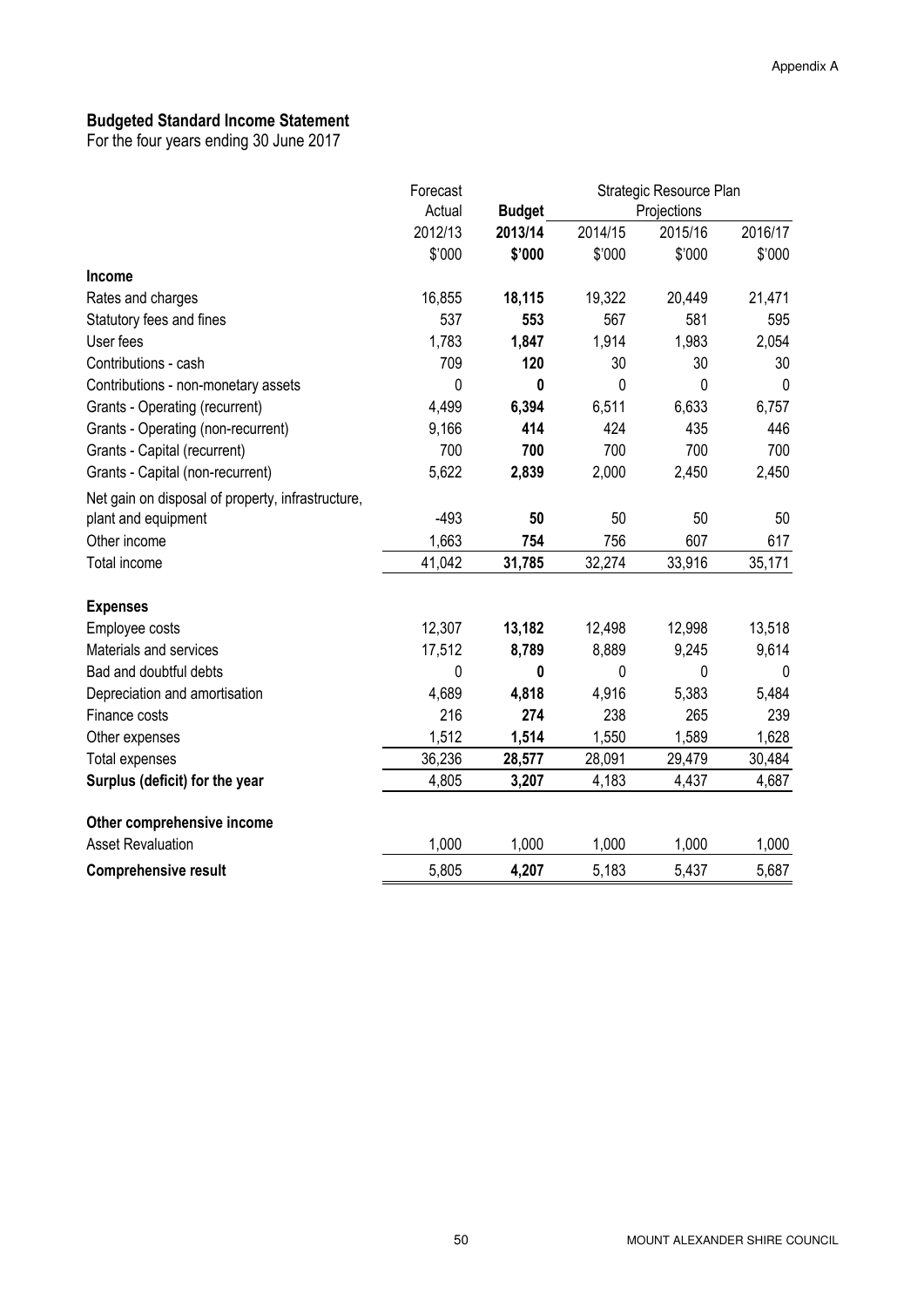## Budgeted Standard Balance Sheet

|                                             | Forecast | Strategic Resource Plan |         |             |         |
|---------------------------------------------|----------|-------------------------|---------|-------------|---------|
|                                             | Actual   | <b>Budget</b>           |         | Projections |         |
|                                             | 2013     | 2014                    | 2015    | 2016        | 2017    |
|                                             | \$'000   | \$'000                  | \$'000  | \$'000      | \$'000  |
| <b>Current assets</b>                       |          |                         |         |             |         |
| Cash and cash equivalents                   | 9,028    | 7,906                   | 6,503   | 7,471       | 7,016   |
| Trade and other receivables                 | 3,295    | 3,495                   | 3,565   | 3,736       | 3,867   |
| <b>Financial assets</b>                     | 0        | 0                       | 0       | 0           | 0       |
| Other assets                                | 852      | 852                     | 858     | 861         | 865     |
| Land Held for Resale                        | 327      | 385                     | 250     | 250         | 0       |
| <b>Total current assets</b>                 | 13,502   | 12,638                  | 11,176  | 12,318      | 11,748  |
| <b>Non-current assets</b>                   |          |                         |         |             |         |
| Trade and other receivables                 | 775      | 775                     | 775     | 775         | 775     |
| Intangibles                                 | 193      | 171                     | 171.77  | 171.77      | 171.77  |
| Property, infrastructure, plant & equipment | 205,258  | 210,610                 | 216,043 | 221,429     | 227,418 |
| Total non-current assets                    | 206,226  | 211,556                 | 216,990 | 222,376     | 228,365 |
| <b>Total assets</b>                         | 219,728  | 224,194                 | 228,166 | 234,694     | 240,113 |
| <b>Current liabilities</b>                  |          |                         |         |             |         |
| Trade and other payables                    | 4,202    | 3,597                   | 3,431   | 3,528       | 3,651   |
| Trust funds                                 | 342      | 342                     | 342     | 342         | 342     |
| Interest-bearing loans and borrowings       | 662      | 876                     | 632     | 409         | 439     |
| Provisions                                  | 1,783    | 1,928                   | 1,795   | 1,867       | 1,942   |
| <b>Total current liabilities</b>            | 6,989    | 6,744                   | 6,200   | 6,146       | 6,373   |
| <b>Non-current liabilities</b>              |          |                         |         |             |         |
| Interest-bearing loans and borrowings       | 2,942    | 3,066                   | 2,541   | 3,633       | 3,081   |
| <b>Employee Provisions</b>                  | 525      | 577                     | 634     | 660         | 686     |
| <b>Landfill Rehabilitation Provision</b>    | 1,497    | 1,497                   | 1,594   | 1,594       | 1,594   |
| Total non-current liabilities               | 4,964    | 5,140                   | 4,769   | 5,887       | 5,361   |
| <b>Total liabilities</b>                    | 11,953   | 11,884                  | 10,970  | 12,032      | 11,734  |
| Net assets                                  | 207,776  | 212,310                 | 217,196 | 222,661     | 228,379 |
|                                             |          |                         |         |             |         |
| <b>Equity</b><br>Accumulated surplus        | 84,604   | 89,409                  | 95,202  | 99,532      | 104,576 |
| Asset revaluation reserve                   | 115,166  | 116,166                 | 117,165 | 118,163     | 119,163 |
| Other reserves                              | 8,005    | 6,735                   | 4,832   | 4,969       | 4,643   |
|                                             |          |                         |         |             |         |
| Total equity                                | 207,776  | 212,310                 | 217,199 | 222,664     | 228,382 |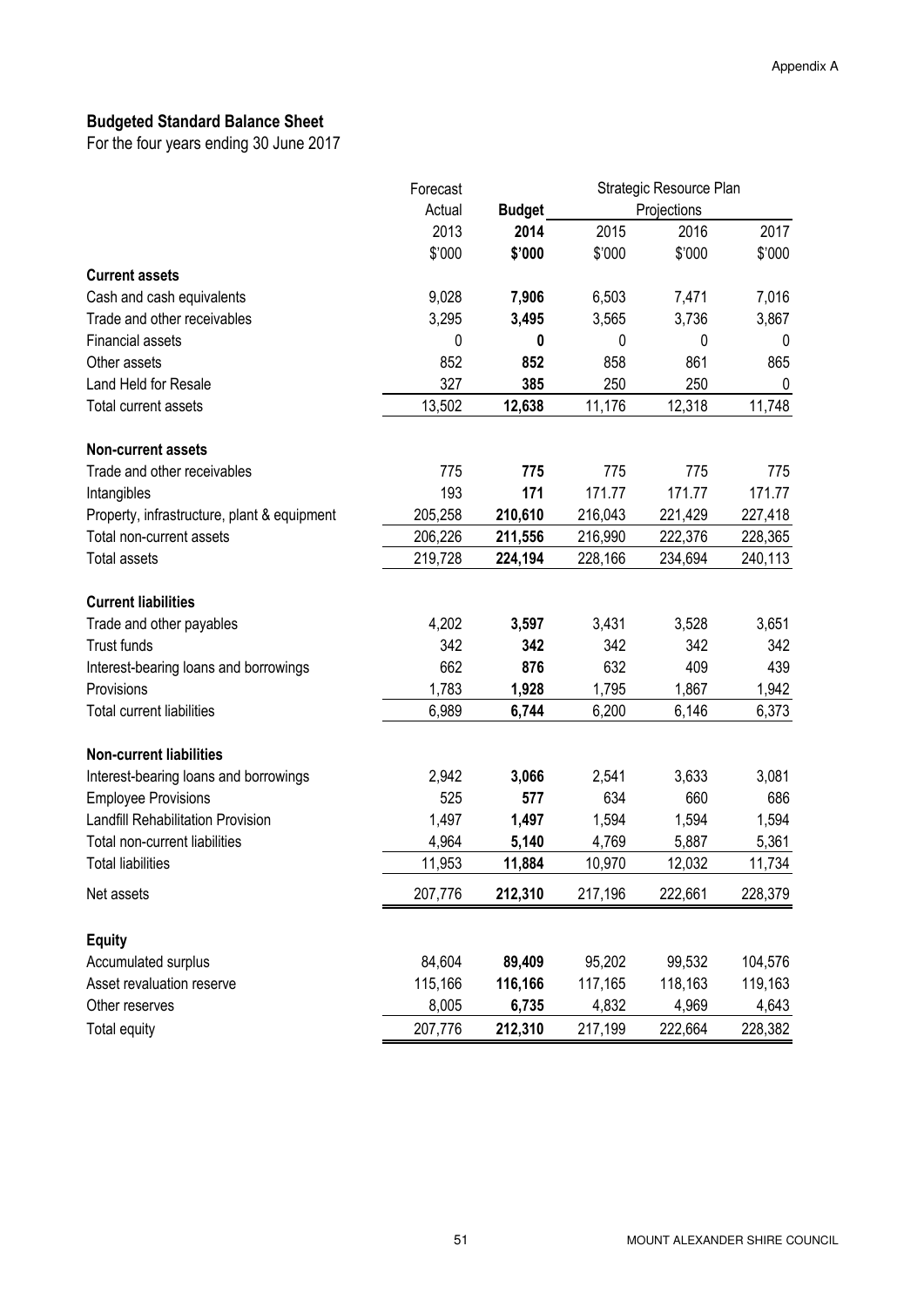## Budgeted Standard Cash Flow Statement

|                                                     | Forecast   | Strategic Resource Plan |            |             |            |
|-----------------------------------------------------|------------|-------------------------|------------|-------------|------------|
|                                                     | Actual     | <b>Budget</b>           |            | Projections |            |
|                                                     | 2012/13    | 2013/14                 | 2014/15    | 2015/16     | 2016/17    |
|                                                     | \$'000     | \$'000                  | \$'000     | \$'000      | \$'000     |
|                                                     | Inflows    | <b>Inflows</b>          | Inflows    | Inflows     | Inflows    |
|                                                     | (Outflows) | (Outflows)              | (Outflows) | (Outflows)  | (Outflows) |
| Cash flows from operating activities                |            |                         |            |             |            |
| Receipts                                            |            |                         |            |             |            |
| Rates and charges                                   | 16,555     | 17,915                  | 19,280     | 20,138      | 21,180     |
| Statutory fees and fines                            | 537        | 553                     | 566        | 572         | 587        |
| User fees                                           | 1,783      | 1,847                   | 1,909      | 1,952       | 2,026      |
| Contributions - cash                                | 709        | 120                     | 30         | 30          | 30         |
| Grants - operating                                  | 13,666     | 6,808                   | 6,950      | 6,990       | 7,135      |
| Grants - capital                                    | 8,822      | 3,539                   | 2,694      | 3,102       | 3,107      |
| Interest                                            | 528        | 489                     | 513        | 355         | 361        |
| Other receipts                                      | 1,135      | 264                     | 240        | 587         | 593        |
|                                                     | 43,735     | 31,535                  | 32,183     | 33,726      | 35,020     |
| Payments                                            |            |                         |            |             |            |
| Employee costs                                      | $-12,122$  | $-12,984$               | $-12,487$  | $-12,850$   | $-13,352$  |
| Materials and services                              | $-22,374$  | $-10,908$               | $-10,508$  | $-10,790$   | $-11,188$  |
|                                                     | $-34,497$  | $-23,892$               | $-22,994$  | $-23,641$   | $-24,540$  |
| Net cash provided by operating activities           | 9,238      | 7,643                   | 9,189      | 10,085      | 10,479     |
| Cash flows from investing activities                |            |                         |            |             |            |
| Proceeds from sale of property, plant and           |            |                         |            |             |            |
| equipment                                           | 1,008      | 550                     | 590        | 601         | 612        |
| Payments for property, plant and equipment          | $-13,740$  | $-9,379$                | $-10,176$  | $-10,321$   | $-10,785$  |
| Trust funds and deposits                            | 0          | 0                       | 0          | 0           | 0          |
| Net cash used in investing activities               | $-12,733$  | $-8,829$                | $-9,586$   | $-9,720$    | $-10,173$  |
| Cash flows from financing activities                |            |                         |            |             |            |
| Finance costs                                       | $-216$     | $-274$                  | $-238$     | $-265$      | $-239$     |
| Proceeds from borrowings                            | 1,310      | 1,000                   | 0          | 1,500       | 0          |
| Repayment of borrowings                             | $-447$     | $-662$                  | $-768$     | $-632$      | $-523$     |
| Net cash provided by (used in) financing activities | 647        | 64                      | $-1,006$   | 603         | $-762$     |
| Net decrease in cash & cash equivalents             | $-2,848$   | $-1,122$                | $-1,403$   | 968         | $-455$     |
| Cash & cash equivalents at beginning of year        | 11,876     | 9,028                   | 7,906      | 6,503       | 7,471      |
| Cash & cash equivalents at end of year              | 9,028      | 7,906                   | 6,503      | 7,471       | 7,016      |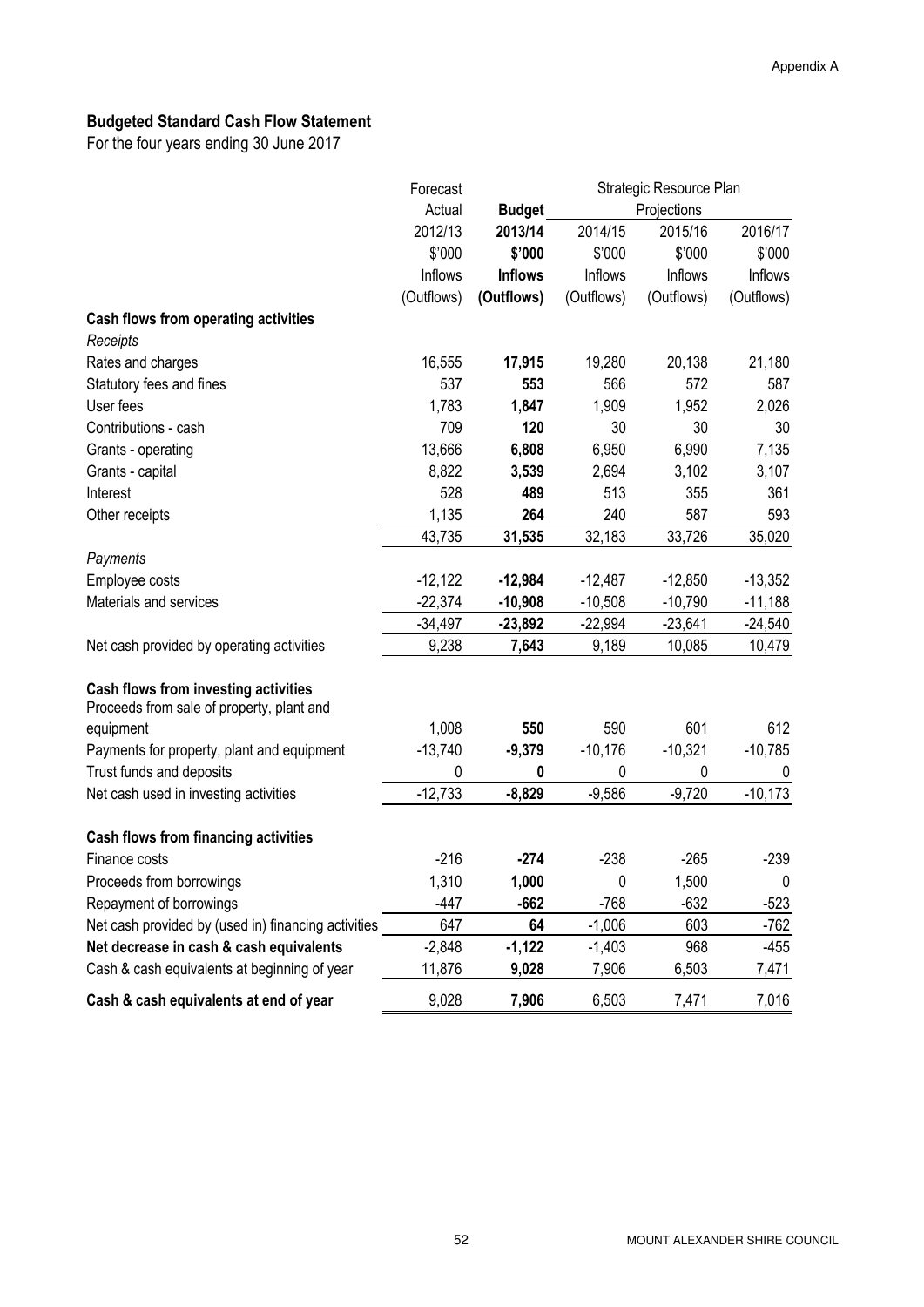### Budgeted Standard Capital Works Statement

For the four years ending 30 June 2017

|                            | Forecast | Strategic Resource Plan |         |             |         |
|----------------------------|----------|-------------------------|---------|-------------|---------|
|                            | Actual   | <b>Budget</b>           |         | Projections |         |
|                            | 2012/13  | 2013/14                 | 2014/15 | 2015/16     | 2016/17 |
|                            | \$'000   | \$'000                  | \$'000  | \$'000      | \$'000  |
| <b>Capital works areas</b> |          |                         |         |             |         |
| <b>Bridges</b>             | 1,515    | 600                     | 600     | 650         | 650     |
| <b>Buildings</b>           | 3,859    | 2,631                   | 500     | 390         | 460     |
| Drainage                   | 225      | 50                      | 100     | 200         | 200     |
| Foot and cycle paths       | 813      | 1,131                   | 1,011   | 298         | 301     |
| Landfill                   | 234      | 1,450                   | 1,000   | 350         | 1,600   |
| Plant, equipment & other   | 1,544    | 1,330                   | 1,230   | 1,154       | 1,136   |
| Recreation                 | 1,803    | 1,264                   | 3,891   | 5,437       | 4,434   |
| Roads                      | 4,247    | 1,735                   | 1,840   | 1,842       | 2,004   |
| <b>Total capital works</b> | 14,240   | 10,190                  | 10,172  | 10,321      | 10,785  |
| <b>Represented by:</b>     |          |                         |         |             |         |
| Asset renewal              | 9,736    | 6,063                   | 6,133   | 6,221       | 8,310   |
| New assets                 | 4,504    | 4,128                   | 4,039   | 4,100       | 2,474   |
| Asset expansion/upgrade    | 0        | 0                       | 0       | 0           | 0       |
| <b>Total capital works</b> | 14,240   | 10,190                  | 10,172  | 10,321      | 10,785  |

#### Budgeted Statement of Investment Reserves

|                                      | Forecast |               |        | Strategic Resource Plan |        |
|--------------------------------------|----------|---------------|--------|-------------------------|--------|
|                                      | Actual   | <b>Budget</b> |        | Projections             |        |
|                                      | 2013     | 2014          | 2015   | 2016                    | 2017   |
|                                      | \$'000   | \$'000        | \$'000 | \$'000                  | \$'000 |
| <b>Statutory</b>                     |          |               |        |                         |        |
| Open Space and recreation            | 449      | 424           | 404    | 390                     | 381    |
| Drainage                             | 18       | 18            | 18     | 18                      | 18     |
| Car parking                          | 19       | 19            | 19     | 19                      | 19     |
| Total statutory reserves             | 486      | 461           | 441    | 427                     | 418    |
| <b>Discretionary</b>                 |          |               |        |                         |        |
| Plant replacement and general        | 987      | 875           | 977    | 993                     | 1,030  |
| <b>Primary Care Partnership</b>      | 378      | 34            | 0      | 0                       | 0      |
| <b>Building replacement</b>          | 2,443    | 2,435         | 1,000  | 0                       | 0      |
| Landfill development                 | 1,508    | 1,389         | 1,308  | 2,411                   | 2,050  |
| Uncompleted works and unspent grants | 2,029    | 1,311         | 811    | 811                     | 811    |
| <b>Other Minor reserves</b>          | 176      | 231           | 295    | 327                     | 334    |
| Total discretionary reserves         | 7,520    | 6,275         | 4,391  | 4,542                   | 4,225  |
| <b>Total reserves</b>                | 8,005    | 6,735         | 4,832  | 4,969                   | 4,643  |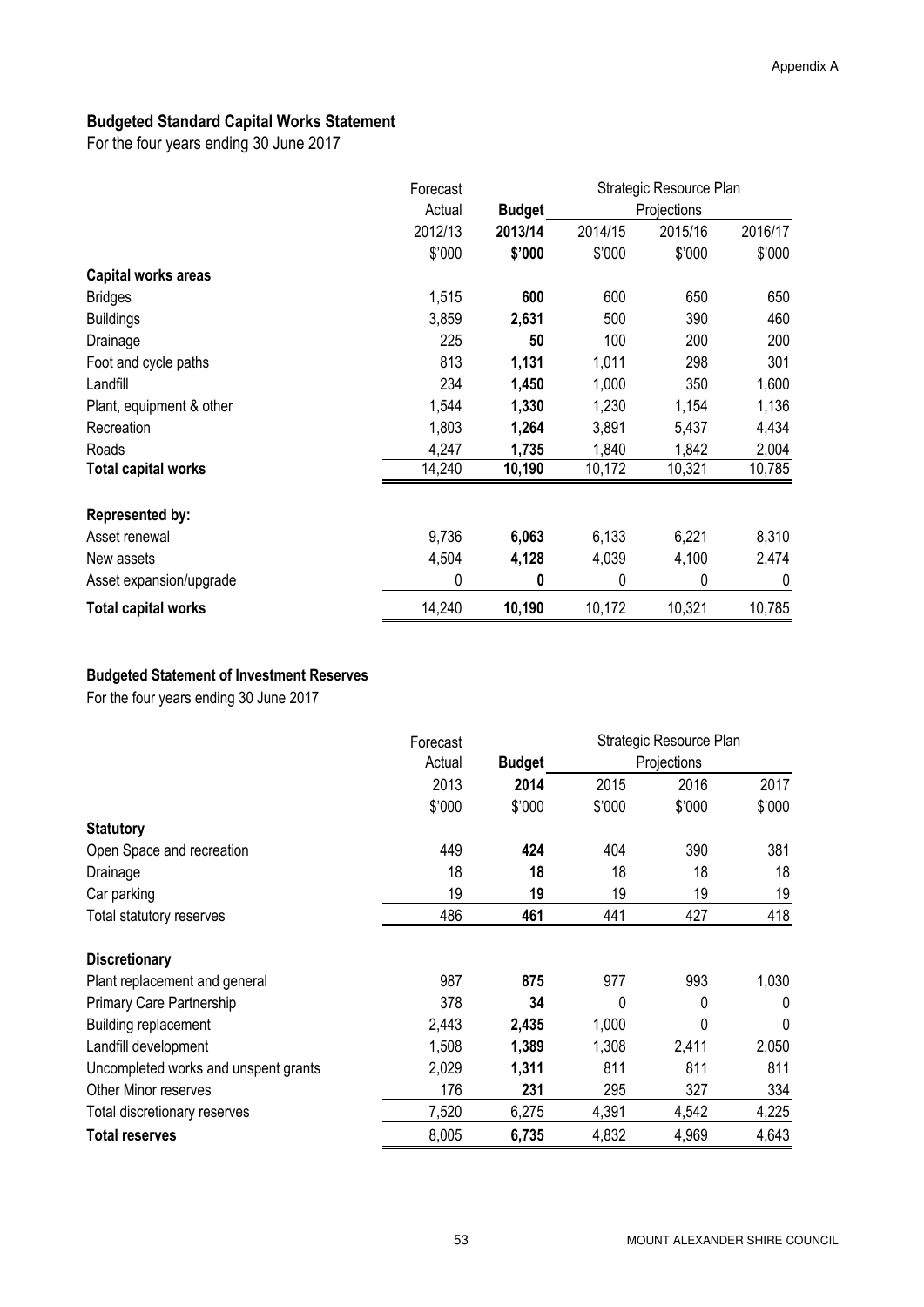### Appendix B Statutory disclosures

This appendix presents information which the Act and the Regulations require to be disclosed in the Council's annual budget.

The appendix includes the following budgeted information:

- · Borrowings
- · Rates and charges
- · Differential rates.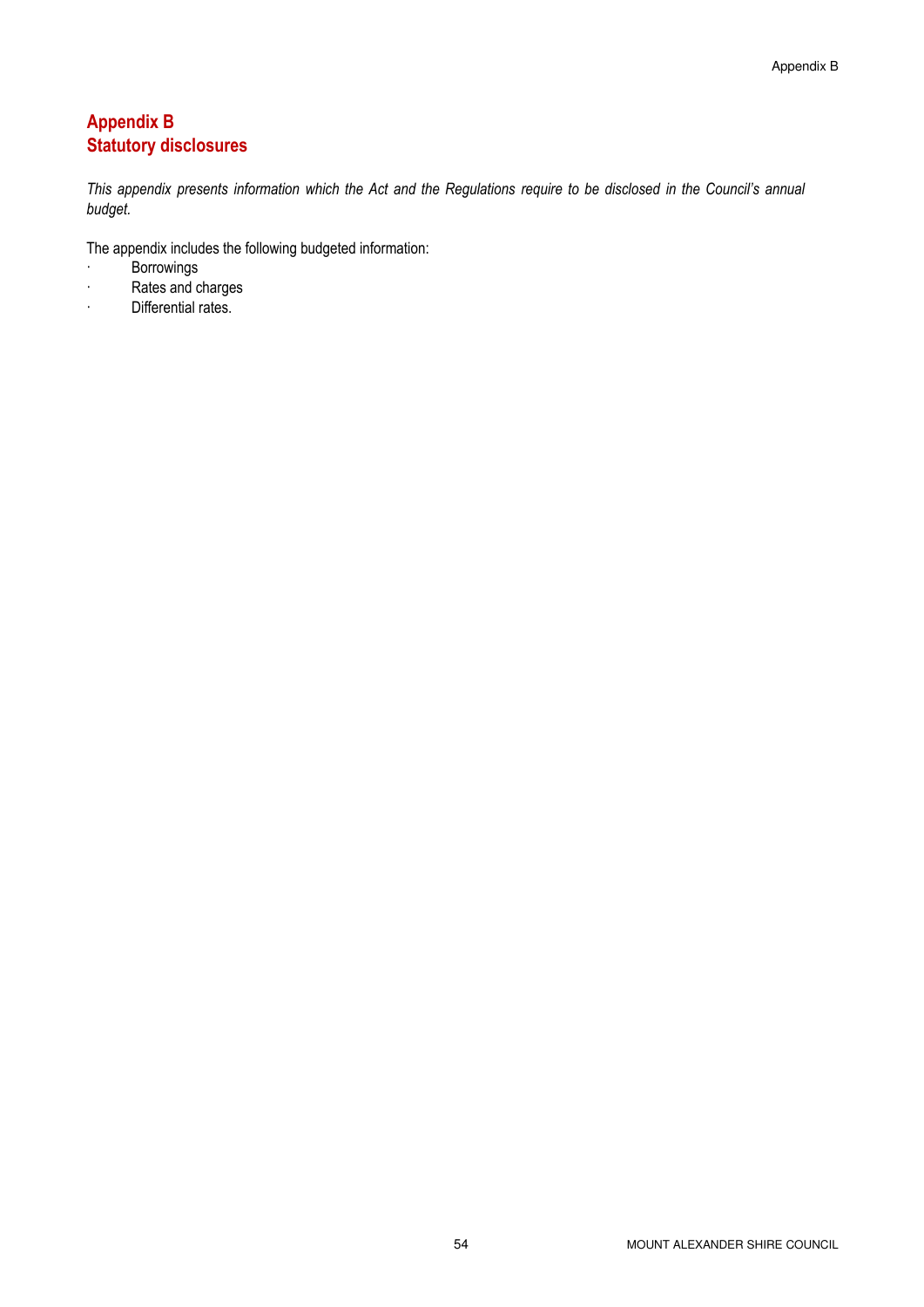#### Statutory disclosures

#### 1. Borrowings

| 2012/13                                              | 2013/14   |
|------------------------------------------------------|-----------|
|                                                      |           |
| 1,310,000<br>New borrowings (other than refinancing) | 1,000,000 |
| 446,921<br>Debt redemption                           | 661,707   |

#### 2. Rates and charges

#### 2.1 The proposed rate in the dollar for each type of rate to be levied

| 2012/13<br><b>Type of Property</b><br>cents/\$CIV                           | 2013/14<br>cents/\$CIV |
|-----------------------------------------------------------------------------|------------------------|
| 0.3426<br>General rate for rateable residential properties                  | 0.3576                 |
| 0.3426<br>General rate for rateable farm properties                         | 0.3576                 |
| 0.4094<br>General rate for rateable commercial properties                   | 0.4462                 |
| General rate for rateable farm properties on Land Management Rate<br>0.3083 | 0.3218                 |
| 0.5139<br>General rate for rateable Vacant Land                             | 0.6257                 |

#### 2.2 The estimated amount to be raised by each type of rate to be levied

| <b>Type of Property</b> | 2012/13   | 2013/14<br>\$ |
|-------------------------|-----------|---------------|
| Residential             | 8,796,210 | 9,281,100     |
| Farm                    | 995,500   | 988,020       |
| Commercial              | 1,040,530 | 1,132,190     |
| Land management         | 647,980   | 734,030       |
| Vacant land             | 905,690   | 1,065,970     |

#### 2.3 The estimated total amount to be raised by rates

|                          | 2012/13    | 2013/14    |
|--------------------------|------------|------------|
|                          |            |            |
| Rates                    | 12,385,910 | 13,201,310 |
| Municipal charge         | 1,705,280  | 1,811,860  |
| Total rates to be raised | 14,091,190 | 15,013,170 |

#### 2.4 The proposed percentage change in the rate in the dollar for each type of rate to be levied, compared to that of the previous financial year

|                 | <b>Type of Property</b> | 2012/13<br>Change<br>$\frac{9}{6}$ | 2013/14<br>Change<br>$\%$ |
|-----------------|-------------------------|------------------------------------|---------------------------|
| Residential     |                         | $-9.0%$                            | 4.4%                      |
| Farm            |                         | $-9.0%$                            | 4.4%                      |
| Commercial      |                         | $-5.0\%$                           | 9.0%                      |
| Land management |                         | $-9.0%$                            | 4.4%                      |
| Vacant land     |                         | $-9.0%$                            | 21.8%                     |

#### 2.5 The number of assessments for each type of rate to be levied compared to the previous year

| Type of Property                   | 2012/13 | 2013/14<br>\$ |
|------------------------------------|---------|---------------|
| Residential                        | 8,212   | 8,324         |
| Farm                               | 531     | 520           |
| Commercial                         | 430     | 431           |
| Land management                    | 362     | 384           |
| Vacant land                        | 1,304   | 1,254         |
| <b>Total number of assessments</b> | 10,839  | 10,913        |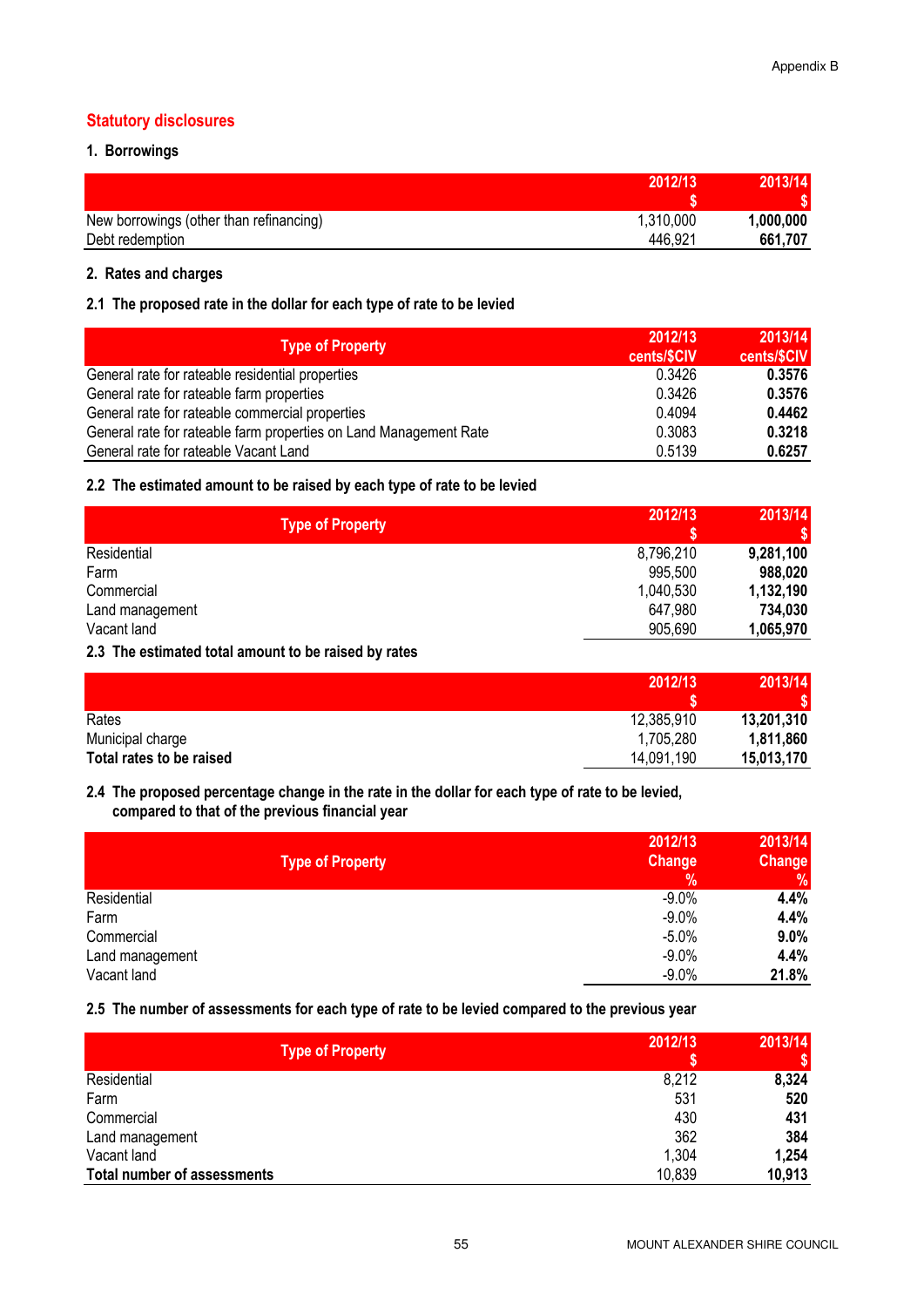#### 2.6 The basis of valuation to be used is the Capital Improved Value (CIV)

#### 2.7 The estimated total value of land in respect of which each type of rate is to be levied

| Type of Property | 2012/13<br>S  | 2013/14       |
|------------------|---------------|---------------|
| Residential      | 2,567,719,000 | 2,595,658,000 |
| Farm             | 290,573,000   | 276,291,000   |
| Commercial       | 254,159,000   | 253,740,000   |
| Land management  | 210,178,000   | 228,102,000   |
| Vacant land      | 176,238,500   | 170,364,500   |
| Total            | 3,498,867,500 | 3,524,155,500 |

#### 2.8 The proposed unit amount to be levied for each type of charge under section 162 of the Act

| <b>Type of Charge</b>             | <b>Per Rateable</b><br><b>Property</b><br>2012/13 | <b>Per Rateable</b><br><b>Property</b><br>2013/14<br>'S I |
|-----------------------------------|---------------------------------------------------|-----------------------------------------------------------|
| Municipal charge                  | 160                                               | 170                                                       |
| Kerbside collection 80 litre bin  | 300                                               | 323                                                       |
| Kerbside collection 140 litre bin | 412                                               | 445                                                       |

#### 2.9 The estimated amounts to be raised for each type of charge to be levied compared to the previous year

| <b>Type of Charge</b>             | 2012/13   | 2013/14   |
|-----------------------------------|-----------|-----------|
| Kerbside collection 80 litre bin  | 511.374   | 551,772   |
| Kerbside collection 140 litre bin | 2,234,688 | 2,411,228 |
| Subtotal kerbside collection      | 2,746,062 | 2,963,000 |
| Municipal charge                  | 1,705,280 | 1,811,860 |
| Total                             | 4,451,342 | 4,774,860 |

#### 2.10 The estimated total amount to be raised by rates and charges:

|                                 | 2012/13    | 2013/14    |
|---------------------------------|------------|------------|
| Rates                           | 12,385,910 | 13,201,310 |
| Municipal charge                | 1,705,280  | 1,811,860  |
| Kerbside collection             | 2,746,062  | 2,963,000  |
| Supplementary rates and charges | 17.749     | 138,830    |
| Total                           | 16,855,000 | 18,115,000 |

#### 2.11 There are no known significant changes, which may affect the estimated amounts to be raised by rates and charges. However, the total amount to be raised by rates and charges may be affected by:

- · The making of supplementary valuations;
- · The variation of returned levels of value (e.g. valuation appeals);
- · Changes of use of land such that rateable land becomes non-rateable land and vice versa; and
- · Changes of use of land such that residential land becomes business or farm land and vice versa.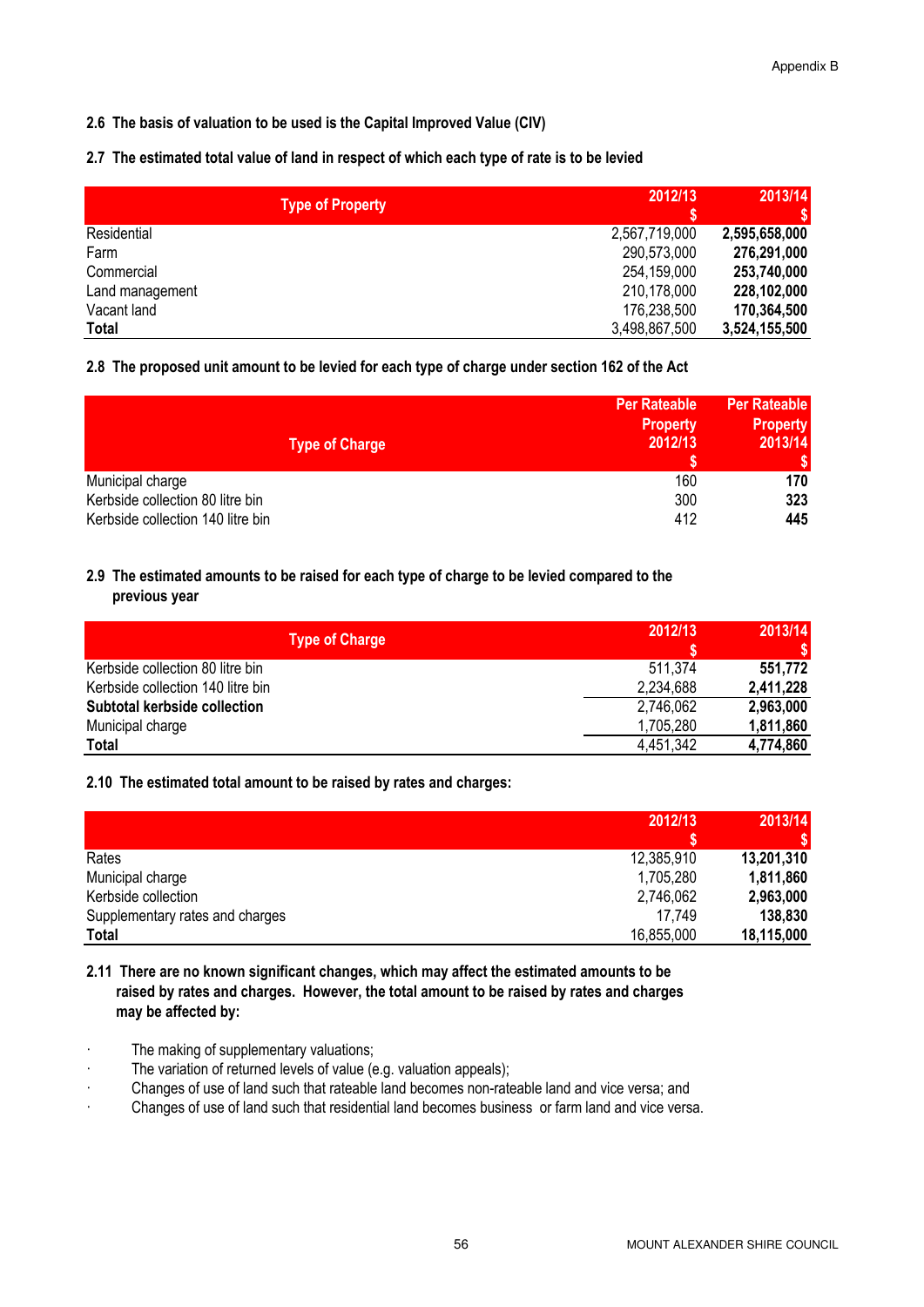#### 3. Differential rates

#### 3.1 Rates to be levied

The rate and amount of rates payable in relation to land in each category of differential are:

- . A general rate of 0.3576% (0.357562 cents in the dollar of CIV) for all rateable general and residential properties
- . A general rate of 0.3576% (0.357562 cents in the dollar of CIV) for all rateable farming properties
- . A general rate of 0.4462% (0.4462008 cents in the dollar of CIV) for rateable commercial properties
- . A general rate of 0.3218% (0.321799 cents in the dollar of CIV) for all rateable farming properties on land management rate
- . A general rate of 0.6257% (0.6256996 cents in the dollar of CIV) for all rateable vacant residential land

Each differential rate will be determined by multiplying the Capital Improved Value of each rateable land (categorised by the characteristics described below) by the relevant percentages indicated above.

The objective of differential rates is to ensure that all rateable land makes an equitable financial contribution to the cost of carrying out the functions of Council.

#### 3.2 General Rate

General land is any land, which is:

General rates include residential properties and home based businesses that are conducted at residential premises. Vacant land that is not farm land and cannot be developed for residential purposes is also classified as general.

#### 3.3 General Farm Rate

The General farm rates applies to land with an area greater than 20 hectares that undertakes farming activity. Properties on the farm rate are able to apply for a single farm enterprise concession where only one municipal charge is paid though there is more than one assessment.

#### 3.4 Commercial land

Commercial land is any land, which is occupied for the principal purpose of carrying out the manufacture or production of, or trade in, goods or services. The Commercial rate is set at 124.8% of the general rate.

The geographic location of the land within this differential rate is wherever located within the municipal district, without reference to ward boundaries.

#### 3.5 Land Management Rate land

The Land Management rate is a concession available to properties with an area greater than 20 hectares that undertake a pest and weed control program in the prior year. It is available upon annual application and the rate is set at 90% of the general rate.

#### 3.6 Vacant Land Rate

The vacant land rate applies to rateable residential land that does not have a dwelling and is set at 175% of the general rate.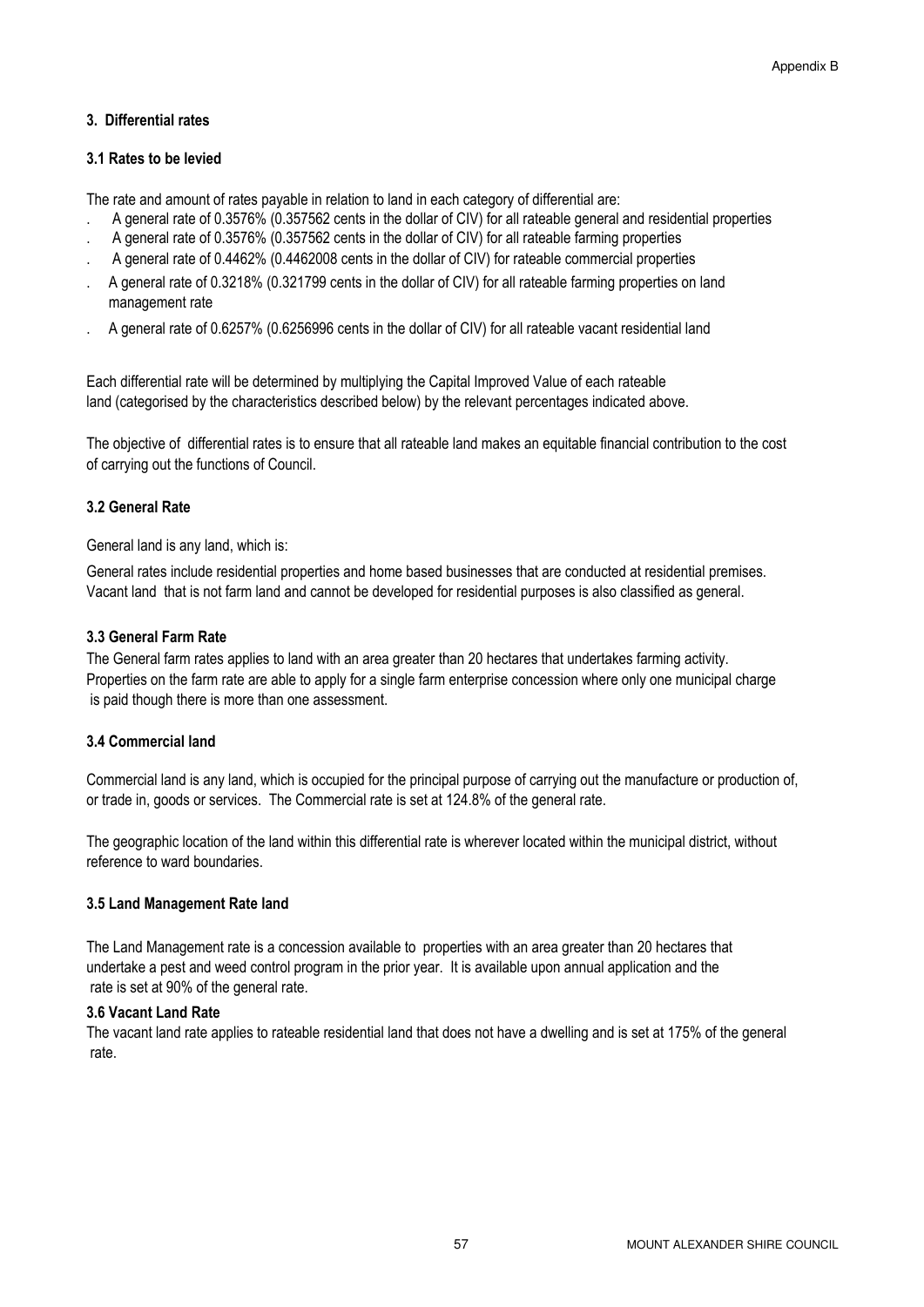### Appendix C Capital works program

This appendix presents a listing of the capital works projects that will be undertaken for the 2013/2014 year.

The capital works projects are grouped by class and include the following:

- · New works for 2013/2014
- · Works carried forward from the 2012/2013 year.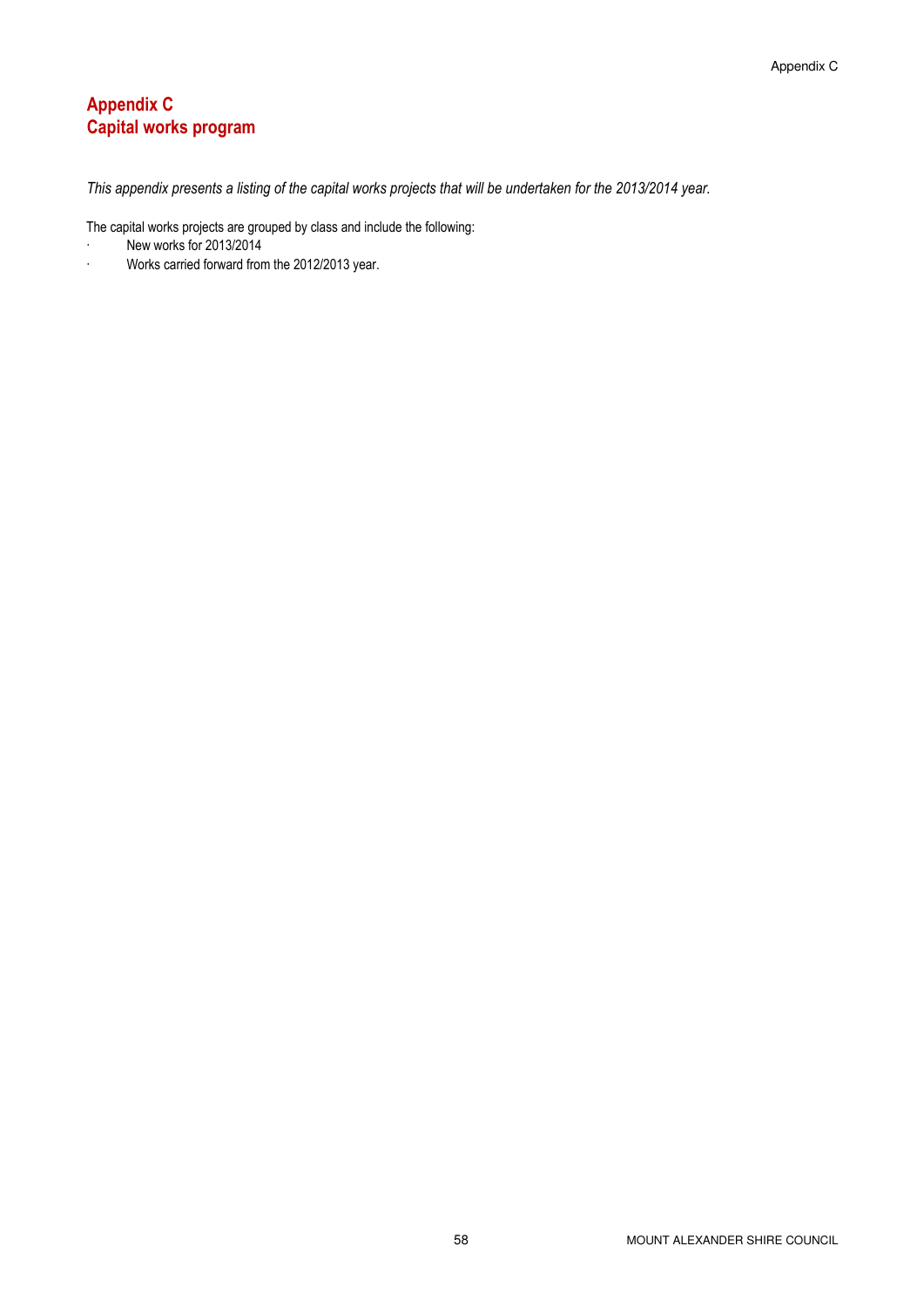#### Capital works program

For the year ending 30 June 2014

|                                                                                              | <b>Current Year</b>      | <b>Equity</b><br><b>Funding</b> | <b>Project</b> |
|----------------------------------------------------------------------------------------------|--------------------------|---------------------------------|----------------|
| <b>Capital Works Area</b>                                                                    | <b>Funding</b><br>\$'000 | <b>Prior Years</b><br>\$'000    | Cost<br>\$'000 |
| <b>BRIDGES</b>                                                                               |                          |                                 |                |
| Asset renewal                                                                                |                          |                                 |                |
| <b>Bridge Rehabilitation</b>                                                                 | 600                      | 0                               | 600            |
| Total asset renewal                                                                          | 600                      | 0                               | 600            |
| <b>Total Bridges</b>                                                                         | 600                      | 0                               | 600            |
| <b>BUILDINGS</b>                                                                             |                          |                                 |                |
| Asset renewal                                                                                |                          |                                 |                |
| <b>Property Renewals</b>                                                                     | 250                      | 0                               | 250            |
| <b>Access to Community Facilities</b>                                                        | 120                      | 0                               | 120            |
| Implementation of Sustainable Water Use Plan                                                 | 30                       | 0                               | 30             |
| Improvements to Early Years Buildings                                                        | 0                        | 350                             | 350            |
| Library and Phee Broadway Theatre Electrical Services<br>Caravan Parks Asset Renewal         | 151<br>20                | 0<br>0                          | 151            |
| <b>Town Hall Electrical Services Upgrade</b>                                                 | 150                      | 0                               | 20<br>150      |
| Total asset renewal                                                                          | 721                      | 350                             | 1,071          |
|                                                                                              |                          |                                 |                |
| <b>New assets</b>                                                                            |                          |                                 |                |
| Fire Protection Works - Caravan Parks                                                        | 350                      | 0                               | 350            |
| Investing in Sport Buildings - Newstead Sporting Pavilion Construction                       | 1,105                    | 0                               | 1,105          |
| New Maldon Visitor Information Centre - Building Design Works                                | 35                       | 0                               | 35             |
| Installation of Solar Array Panels on the Castlemaine Town Hall Building<br>Total new assets | 70<br>1,560              | 0<br>0                          | 70             |
| <b>Total Buildings</b>                                                                       | 2,281                    | 350                             | 1,560<br>2,631 |
|                                                                                              |                          |                                 |                |
| <b>DRAINS</b>                                                                                |                          |                                 |                |
| Asset renewal                                                                                |                          |                                 |                |
| <b>Local Drain Improvements</b>                                                              | 50                       | 0                               | 50             |
| Total asset renewal                                                                          | 50                       | 0                               | 50             |
| <b>Total Drains</b>                                                                          | 50                       | 0                               | 50             |
|                                                                                              |                          |                                 |                |
| FOOT AND CYCLE PATHS - WALKING AND CYCLING STRATEGY<br>Asset renewal                         |                          |                                 |                |
| Footpath Rehabilitation Program - Capital                                                    | 75                       | 0                               | 75             |
| Total asset renewal                                                                          | 75                       | 0                               | 75             |
|                                                                                              |                          |                                 |                |
| <b>New assets</b>                                                                            |                          |                                 |                |
| Campbell's Creek Walking/Cycling Track                                                       | 35                       | 0                               | 35             |
| Walking & Cycling Strategy - New Footpaths                                                   | 100                      | 0<br>811                        | 100<br>811     |
| Walking and Cycling Strategy - RGF - Trails                                                  | 0<br>110                 | 0                               |                |
| Walking & Cycling Strategy - Trails- Connecting Forest Creek<br>Total new assets             | 245                      | 811                             | 110<br>1,056   |
| <b>Total Walking and Cycling Strategy</b>                                                    | 320                      | 811                             | 1,131          |
|                                                                                              |                          |                                 |                |
| <b>LANDFILL</b>                                                                              |                          |                                 |                |
| <b>Asset renewal</b>                                                                         |                          |                                 |                |
| <b>Minor Transfer Station Upgrades</b>                                                       | 50                       | 0                               | 50             |
| Total asset renewal                                                                          | 50                       | 0                               | 50             |
| <b>New assets</b>                                                                            |                          |                                 |                |
| Landfill - Cell Development                                                                  | 1,400                    | 0                               | 1,400          |
| Total new assets                                                                             | 1400                     | $\mathbf 0$                     | 1,400          |
| <b>Total Landfill</b>                                                                        | 1,450                    | 0                               | 1,450          |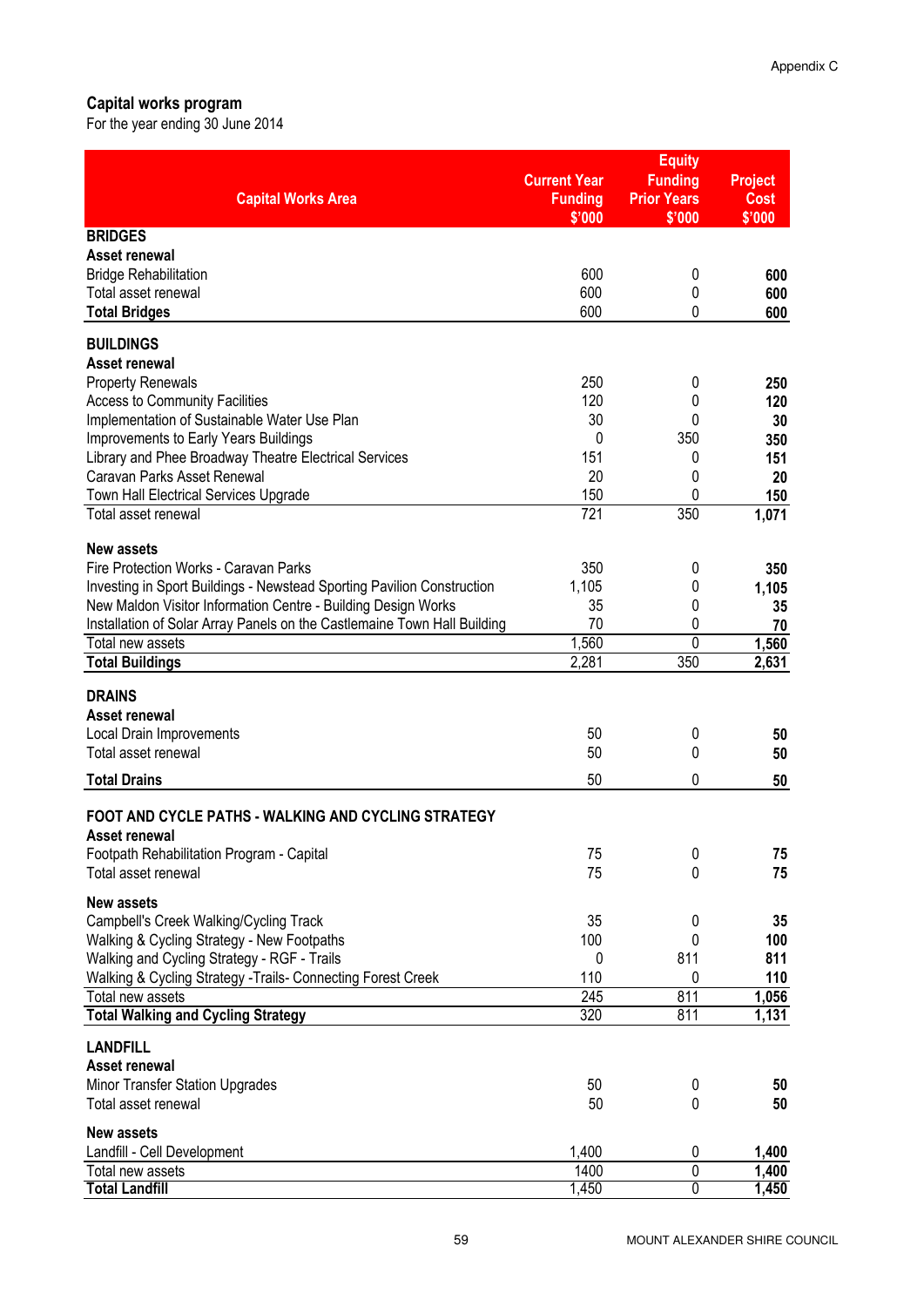|                                                                                                        |                          | <b>Equity</b>                |                       |
|--------------------------------------------------------------------------------------------------------|--------------------------|------------------------------|-----------------------|
|                                                                                                        | <b>Current Year</b>      | <b>Funding</b>               | <b>Project</b>        |
| <b>Capital Works Area</b>                                                                              | <b>Funding</b><br>\$'000 | <b>Prior Years</b><br>\$'000 | <b>Cost</b><br>\$'000 |
| PLANT, EQUIPMENT AND IT                                                                                |                          |                              |                       |
| <b>Asset renewal</b>                                                                                   |                          |                              |                       |
| PC Replacement                                                                                         | 64                       | 0                            | 64                    |
| <b>Furniture and Fittings</b>                                                                          | 20<br>79                 | 0                            | 20                    |
| Server Replacement<br><b>Financial Information System</b>                                              | 200                      | 0<br>0                       | 79<br>200             |
| Motor Vehicle Purchases - Renewal                                                                      | 585                      | 0                            | 585                   |
| Operational Major Plant Purchases - Renewal                                                            | 352                      | 0                            | 352                   |
| Total asset renewal                                                                                    | 1,300                    | $\overline{0}$               | 1,300                 |
| <b>New assets</b>                                                                                      |                          |                              |                       |
| Operational Major Plant Purchases - New                                                                | 30<br>30                 | 0                            | 30                    |
| Total new assets<br><b>Total Plant, Equipment and IT</b>                                               | 1,330                    | 0<br>0                       | 30<br>1,330           |
|                                                                                                        |                          |                              |                       |
| <b>RECREATION - INVESTING IN SPORT</b>                                                                 |                          |                              |                       |
| Asset renewal<br><b>Priority Pool Works</b>                                                            | 60                       | 0                            | 60                    |
| Rec Res & Playing Surface Upgrades                                                                     | 126                      | 0                            | 126                   |
| Netball Court Reconstructions Bill Woodfull & Campbell's Crk                                           | 48                       | 0                            | 48                    |
| Wesley Hill Multi Use Pavilion & Netball Court Design                                                  | 500                      | 0                            | 500                   |
| <b>Bill Woodfull Reserve Drainage</b>                                                                  | 176                      | 0                            | 176                   |
| Wesley Hill Recreation Reserve - Velodrome Resurfacing<br>Maldon Public Gardens Playground Replacement | 240<br>82                | 0<br>0                       | 240<br>82             |
| Total asset renewal                                                                                    | 1,232                    | $\overline{0}$               | 1,232                 |
| <b>New assets</b>                                                                                      |                          |                              |                       |
| Off Lead Dog Park                                                                                      | 32                       | 0                            | 32                    |
| Total new assets                                                                                       | 32                       | 0                            | 32                    |
| <b>Total Recreation - Investing in Sport</b>                                                           | 1,264                    | 0                            | 1,264                 |
| <b>ROADS</b>                                                                                           |                          |                              |                       |
| Asset renewal                                                                                          |                          |                              |                       |
| Guard Rail Barrier Improvement Program                                                                 | 35                       | 0                            | 35                    |
| <b>Gravel Road Resheeting</b><br><b>Pavement Rehabilitation</b>                                        | 265                      | 0                            | 265                   |
| Implementation of Parking Study                                                                        | 745<br>40                | 0<br>0                       | 745<br>40             |
| <b>Local Roads Resealing</b>                                                                           | 600                      | 0                            | 600                   |
| Total asset renewal                                                                                    | 1,685                    | 0                            | 1,685                 |
| <b>New assets</b>                                                                                      |                          |                              |                       |
| Civic Centre Entrance - Design & Construction                                                          | 50                       | 0                            | 50                    |
| Total new assets                                                                                       | 50                       | 0                            | 50                    |
| <b>Total Roads</b>                                                                                     | 1,735                    | 0                            | 1,735                 |
| <b>TOTAL CAPITAL WORKS 2013/2014</b>                                                                   | 9,029                    | 1,161                        | 10,190                |
| Asset renewal                                                                                          | 5,713                    | 350                          | 6,063                 |
| New assets                                                                                             | 3,317                    | 811                          | 4,128                 |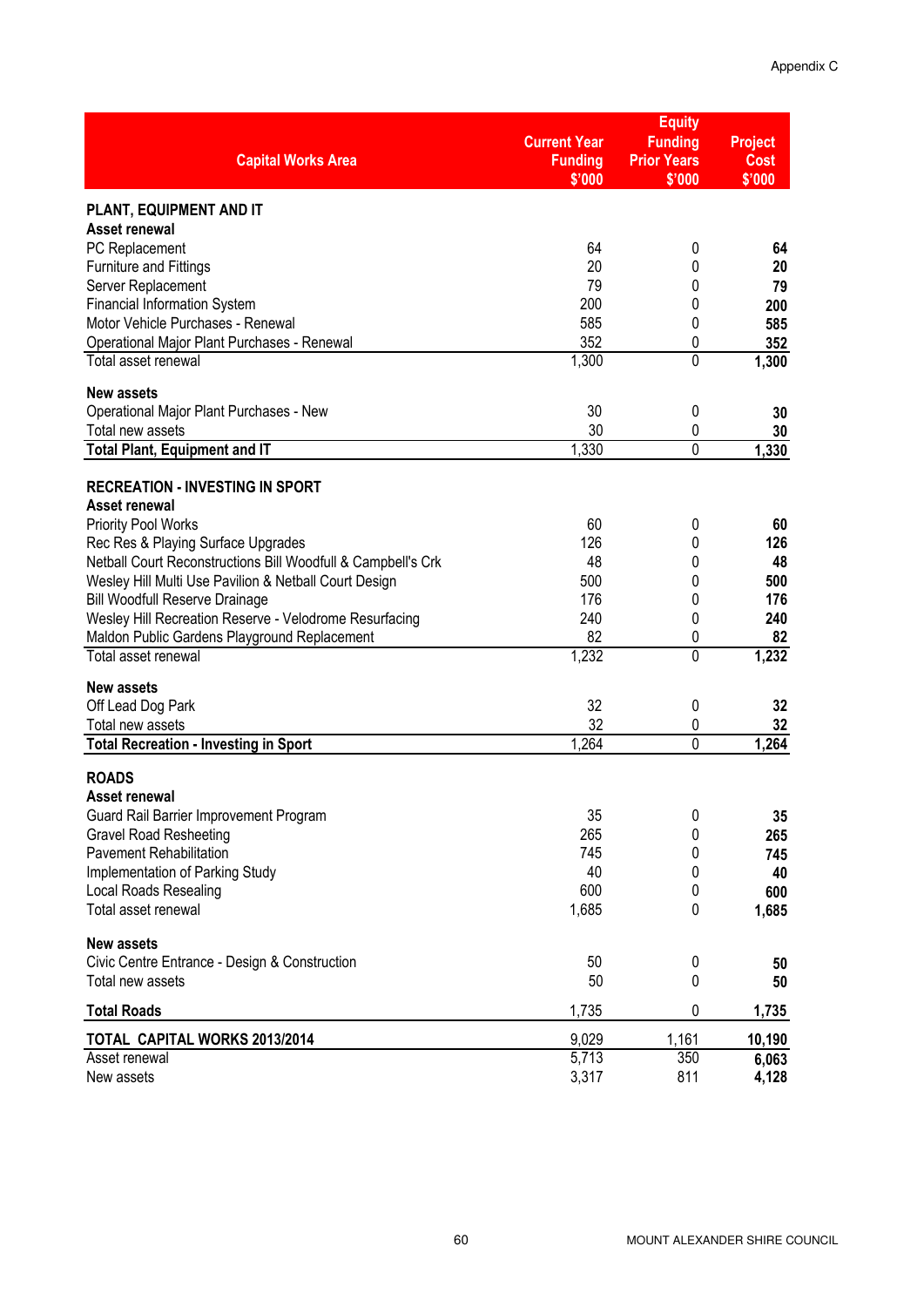Appendix D Key strategic activities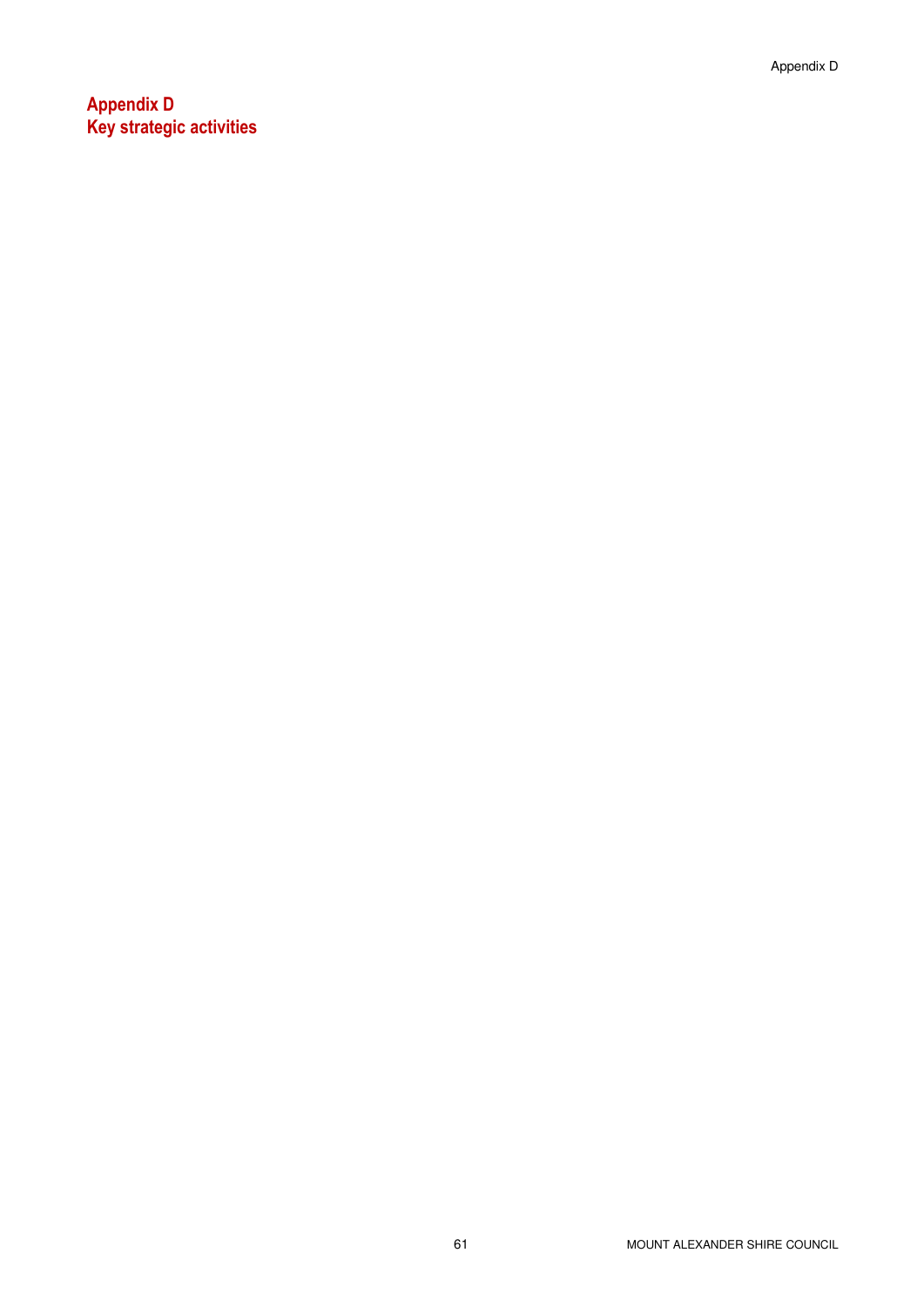## Key strategic activities

For the year ending 30 June 2014

#### 1. A Vibrant Healthy Community

| <b>Strategic Activity</b>                                                                                                                          | <b>Performance</b><br><b>Measure</b>                                    | <b>Performance Target</b>                  |
|----------------------------------------------------------------------------------------------------------------------------------------------------|-------------------------------------------------------------------------|--------------------------------------------|
| Celebrate, promote, nurture and value arts Number and diversity of events held.<br>and culture activities in the Shire                             |                                                                         | At least 10 events held.                   |
|                                                                                                                                                    | Participation in Arts Fields event.                                     | Minimum 20 artists<br>involved             |
| Promote healthy and active lifestyles                                                                                                              | Number of programs run through the<br>Healthy and Active Living Project | 30 programs delivered                      |
| Create more opportunities for community<br>partipation in the development of Council's Plans completed.<br>plans and stratagies                    | Number of Local Community Action                                        | 9 plans completed by 30<br>June 2014       |
| Partner with communities, agencies and<br>neighbouring municipalities to strengthen<br>emergency disaster planning, awareness<br>and preparedness. | Number of partnership activities<br>undertaken with relevant agencies   | 6 activities undertaken by<br>30 June 2014 |

#### 2. Better Community Facilities

| <b>Strategic Activity</b>                                 | <b>Performance</b><br><b>Measure</b>                                                                       | <b>Performance Target</b>                                       |
|-----------------------------------------------------------|------------------------------------------------------------------------------------------------------------|-----------------------------------------------------------------|
| Provide multipurpose recreation facilities                | Complete design of netball courts and<br>pavillion at Wesley Hill Recreation<br>Reserve.                   | By 30 June 2014                                                 |
|                                                           | Complete construction of Newstead<br>Recreation Reserve Pavillion in line<br>with project plan and budget. | Within 10% of budget.<br>Milestones met as per<br>project plan. |
| Improve and increase walking and cycling<br>in the Shire. | Complete track from Castlemaine to<br>Campbells Creek and links.                                           | By 30 June 2014                                                 |
| Increase the network of accessible<br>footpaths           | Length of footpaths completed                                                                              | Increase by 1,000 metres                                        |
| Progress masterplans for our recreation<br>reserves       | Complete the strategy for minor<br>recreation reserves                                                     | By 30 June 2014                                                 |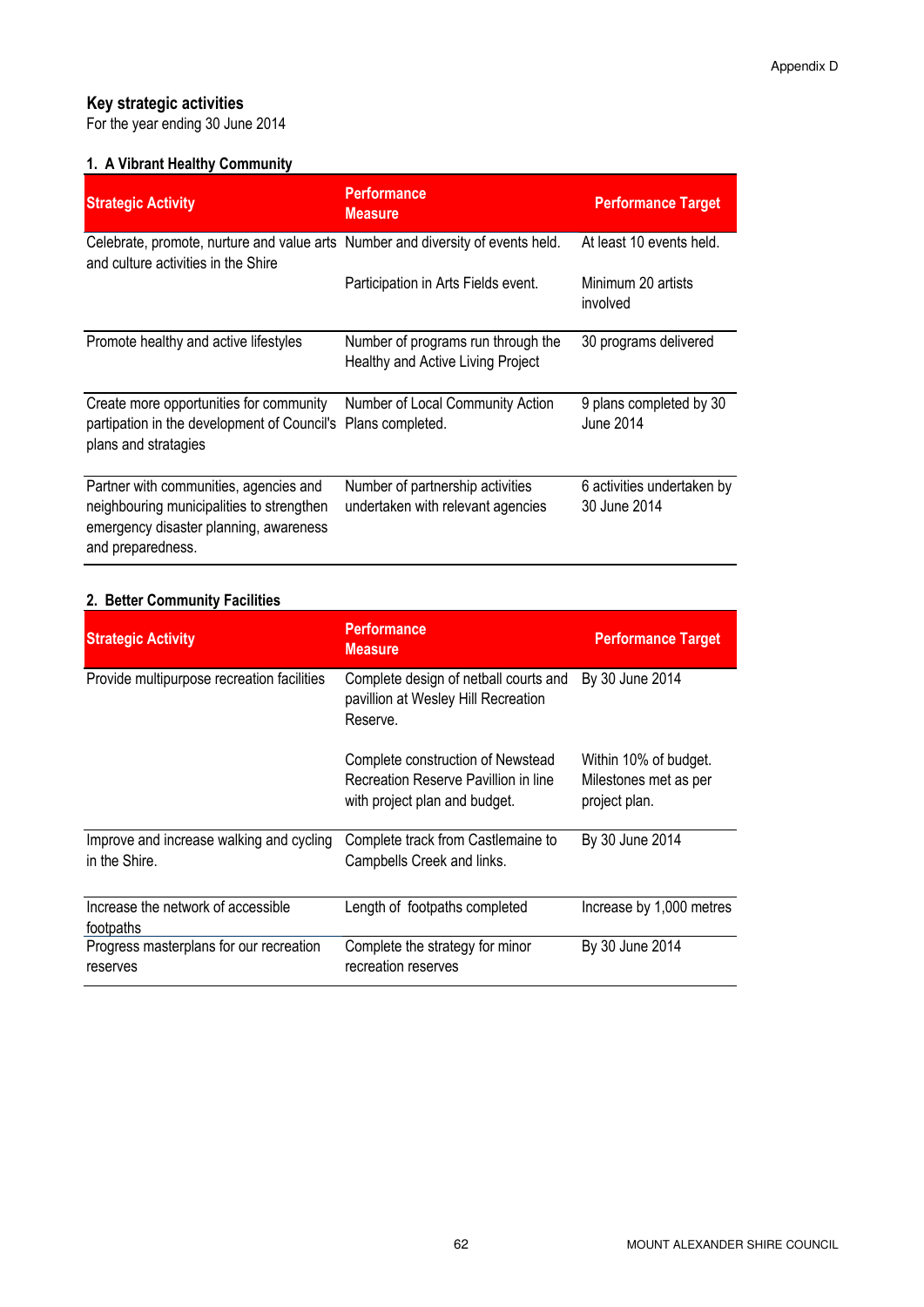#### 3. A Thriving Local Economy

| <b>Strategic Activity</b>                                                                                              | <b>Performance</b><br><b>Measure</b>                                                  | <b>Performance Target</b> |
|------------------------------------------------------------------------------------------------------------------------|---------------------------------------------------------------------------------------|---------------------------|
| Promote collaboration and representation<br>of business community                                                      | Number of initiatives undertaken to<br>support business collaboration                 | 5 initiatives undertaken  |
| Implement improved processes for the<br>timely processing of simple planning<br>applications.                          | Percentage of fast track planning<br>permits assessed within statutory<br>timeframes. | 80%                       |
| Promote and enhance liveability by<br>supporting and enabling an extensive<br>program of community and cultural events | Number of events held supported by<br>Council                                         | 110                       |
| Implement actions from the Heritage<br>Strategy to build a shared vision of the<br>importance of heritage in the Shire | Number of actions implemented from<br>the Strategy                                    | 4 actions completed       |

#### 4. Building Sustainable Communities

| <b>Strategic Activity</b>                                                             | <b>Performance</b><br><b>Measure</b>                                                                   | <b>Performance Target</b>               |
|---------------------------------------------------------------------------------------|--------------------------------------------------------------------------------------------------------|-----------------------------------------|
| Protect productive agricultural land for<br>ongoing food and fibre production         | Complete draft Rural Land Study for<br>consultation.                                                   | By 31 August 2013                       |
| Implement best practice land management<br>of Council owned and managed land          | Completion of Stage 1 of mapping and By 30 June 201<br>ecological assessment of roadside<br>vegetation |                                         |
| Measure, analyse and report on<br>sustainability measures for Council's<br>operations | Completed update of the State of the<br><b>Environment Report</b>                                      | By 30 June 2014                         |
| Take action to improve Council's<br>sustainability and environmental<br>performance   | Installation of solar panels on Town<br>Hall within project timeframes and<br>budget                   | By 30 June 2014<br>Within 10% of budget |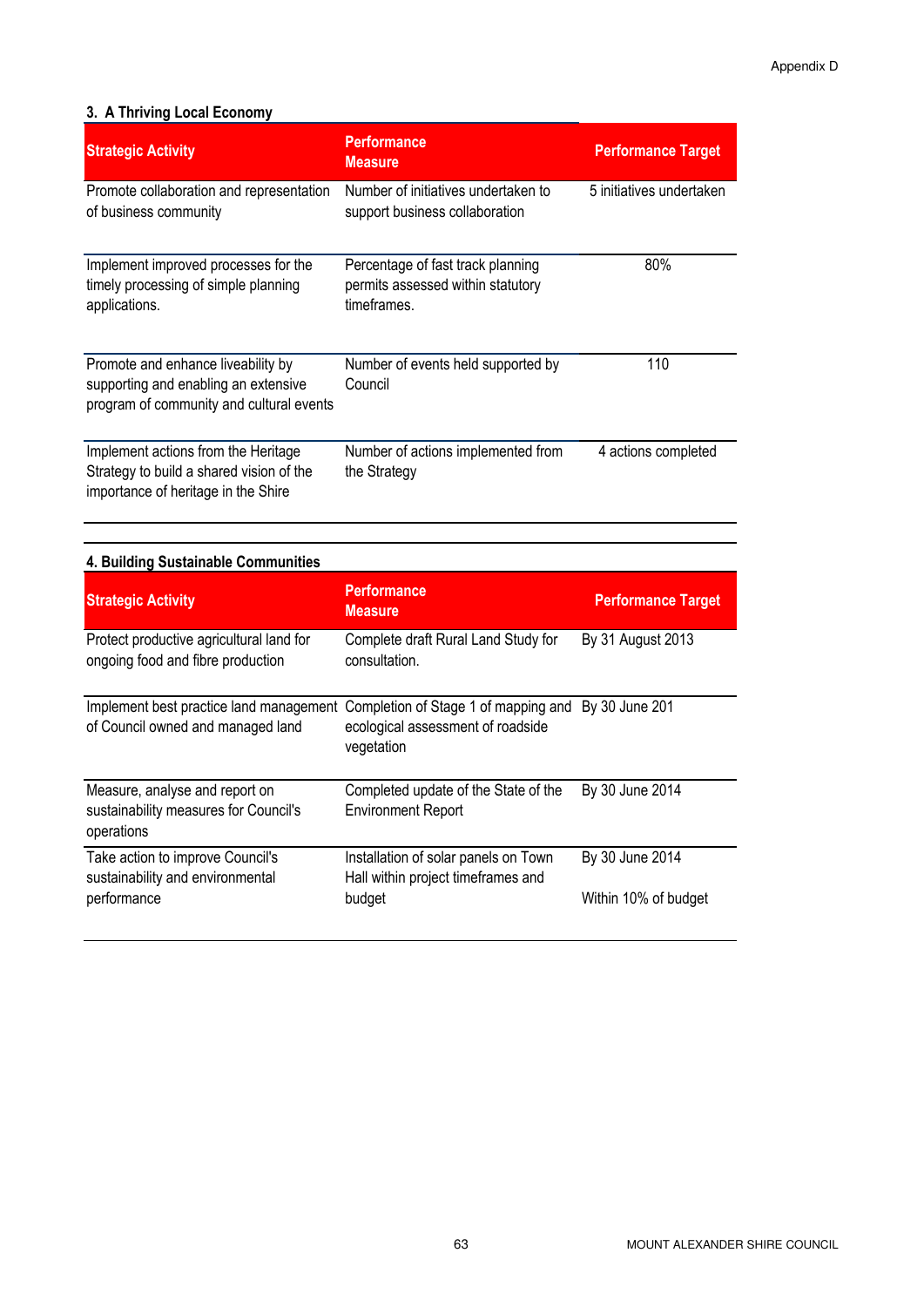### Appendix E **Fees and charges schedule**

This appendix presents the fees and charges of a statutory and non-statutory nature which will be charged in respect to various goods and services provided during the 2013/2014 year.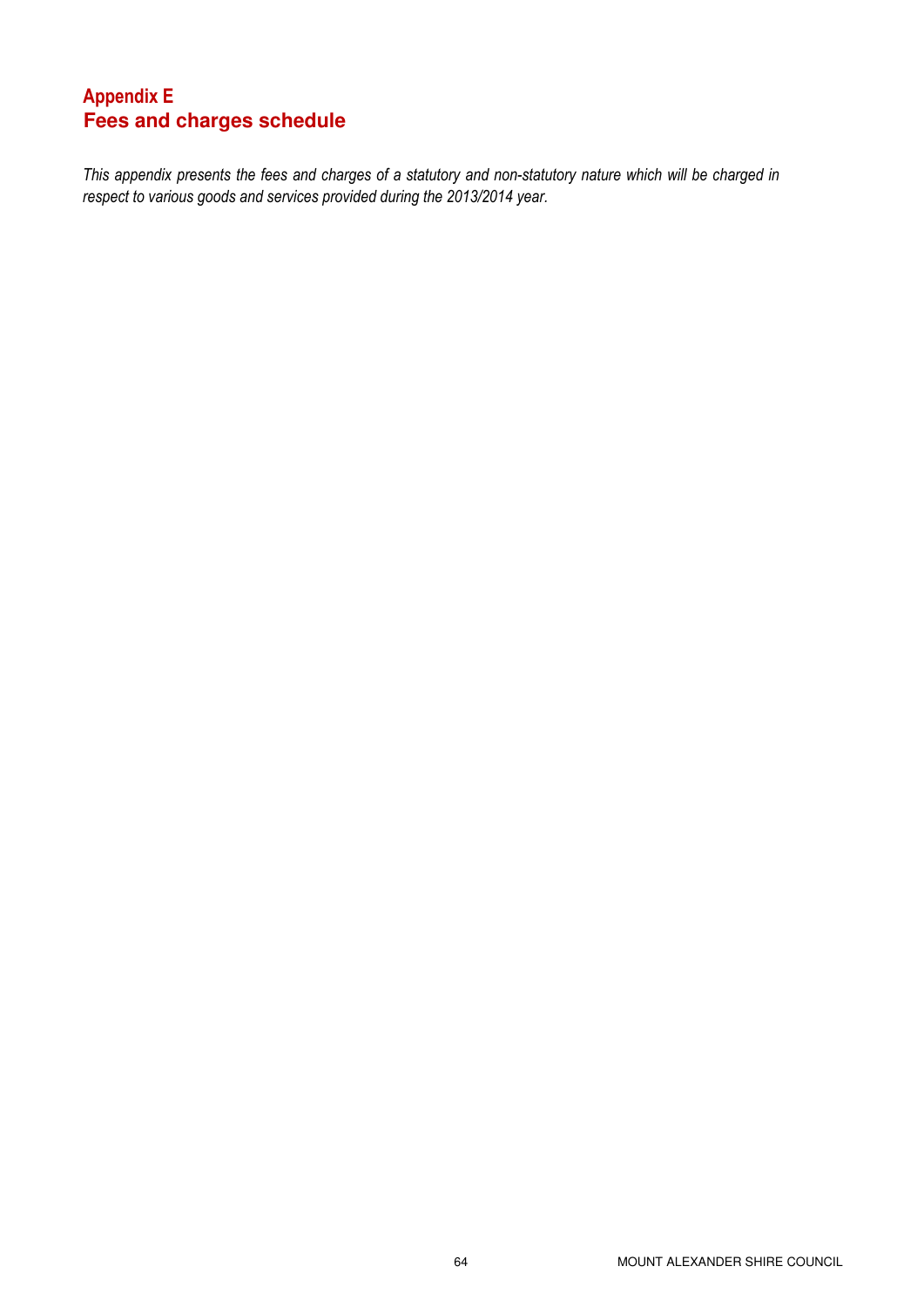

# 2013/2014 Budget

# Schedule of Fees and Charges

Part 2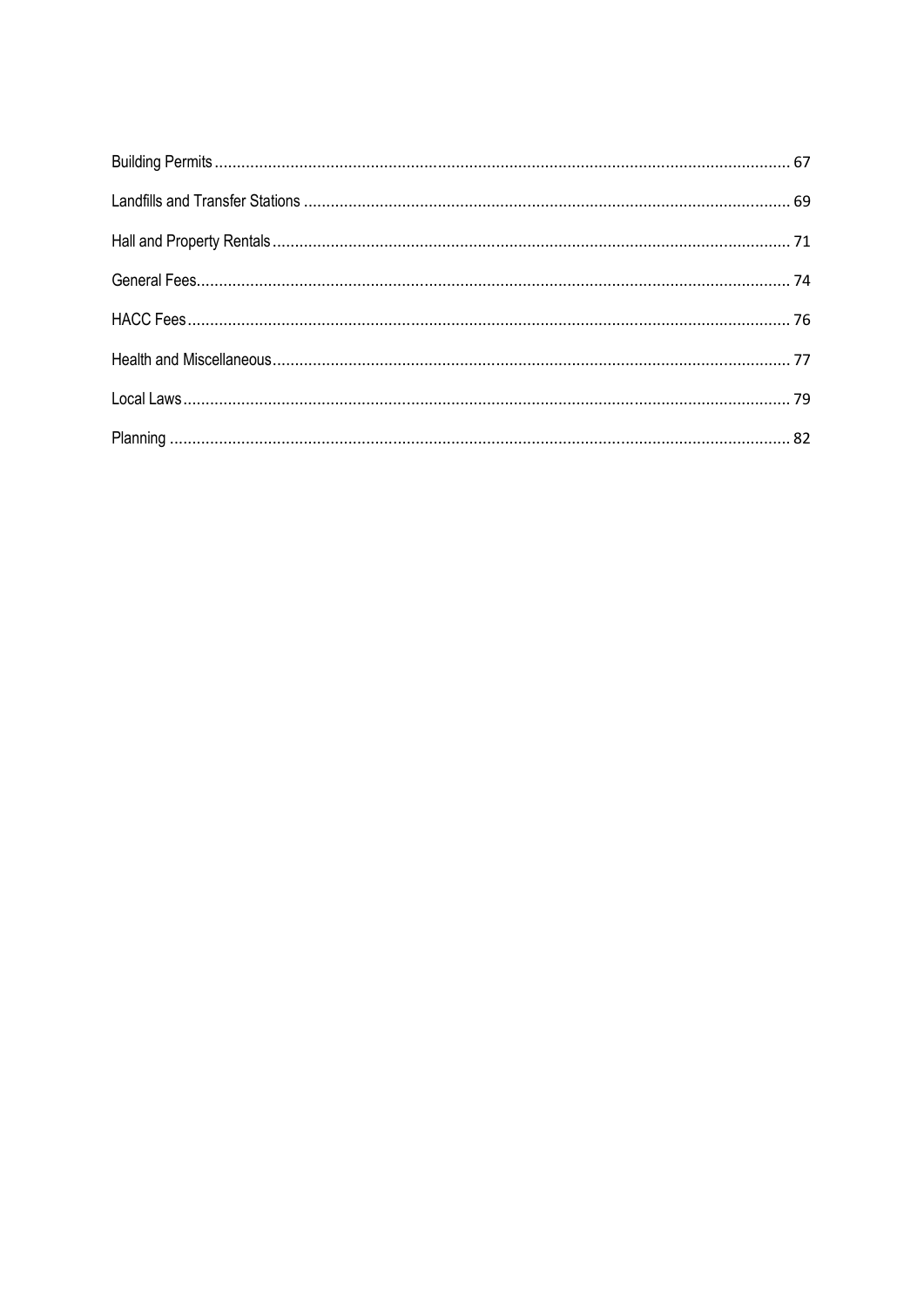

| <b>Description</b>                                                                                                      | Rate                     | \$<br>2012/2013                      | %<br><b>Increase</b> | \$<br>2013/2014                      | <b>GST</b><br>Inclusive |
|-------------------------------------------------------------------------------------------------------------------------|--------------------------|--------------------------------------|----------------------|--------------------------------------|-------------------------|
|                                                                                                                         |                          |                                      |                      |                                      |                         |
| <b>Statutory Fees</b>                                                                                                   |                          |                                      |                      |                                      |                         |
| <b>Building Permit Fees</b>                                                                                             |                          |                                      |                      |                                      |                         |
| State Levy (Building Commission) for building<br>work costing $> $10,000$                                               | per \$1,000              | \$<br>1.28                           | $0.0\%$ \$           | 1.28                                 | □                       |
| Report & Consent                                                                                                        | per<br>variation/consent | \$<br>232.90                         | 2.9%                 | \$<br>239.65                         | П                       |
| Report & Consent - Demolition - Form A                                                                                  | per lodgement            | \$<br>58.17                          | $2.9\%$ \$           | 59.85                                |                         |
| <b>Building Information Certificates</b>                                                                                | per certificate          | \$<br>46.45                          | $2.9\%$ \$           | 47.80                                | П                       |
| <b>Building Permits - Private Lodgement</b>                                                                             | per lodgement            | \$<br>34.85                          | $2.9\%$ \$           | 35.85                                | $\Box$                  |
| <b>Non Statutory Fees</b>                                                                                               |                          |                                      |                      |                                      |                         |
| <b>Building Permit Fees</b>                                                                                             |                          |                                      |                      |                                      |                         |
| Class 1 - Dwellings relocation of dwellings and<br>units (per individual unit) additions and<br>alterations > \$150,000 | fee                      | \$<br>1,100.00                       | $2.9\%$ \$           | 1,132.00                             | ☑                       |
| Class 1 - Alterations & Additions (50k to 150k)                                                                         | fee                      | \$<br>784.00                         | $2.9\%$ \$           | 807.00                               | ☑                       |
| Class 1 - Alterations & Additions (5k to 50k)                                                                           | fee                      | \$<br>572.00                         | $3.0\%$ \$           | 589.00                               | ☑                       |
| Class 1 - Restumping, Recladding                                                                                        | fee                      | \$<br>402.00                         | $3.2\%$ \$           | 415.00                               | ☑                       |
| Class 10 - Outbuildings, garages, sheds, etc<br>over 20sqm                                                              | fee                      | \$<br>402.00                         | $3.2\%$ \$           | 415.00                               | ☑                       |
| Class 10 Outbuildings garages, sheds etc under<br>20sqm                                                                 | fee                      | \$<br>288.00                         | $3.1\%$ \$           | 297.00                               | ☑                       |
| Class 10 - Swimming pools over \$5,000.00                                                                               | fee                      | \$<br>402.00                         | $3.2\%$ \$           | 415.00                               | ☑                       |
| Class 10 swimming Pools under \$5,000.00                                                                                | fee                      | \$<br>288.00                         | $3.1\%$ \$           | 297.00                               | ☑                       |
| Class 10 - Fences, Masts & Misc Structures                                                                              | fee                      | \$<br>288.00                         | $3.1\%$ \$           | 297.00                               | ☑                       |
| Commercial Buildings works under \$50,000                                                                               | fee                      | \$<br>1,100.00                       | 2.9%                 | \$<br>1,132.00                       | ☑                       |
| Commercial Buildings works \$50,000-\$500,000                                                                           | fee                      | \$<br>2,000.00                       | 2.9%                 | \$<br>2,058.00                       | ☑                       |
| Commercial Buildings over \$500,000                                                                                     | fee                      | $$2,000 + 0.2\%$<br>of cost of works | 2.9%                 | $$2,058 + 0.2\%$<br>of cost of works | ☑                       |
| House Relocation/Re-erection (class 1)                                                                                  | <b>Security Deposit</b>  | \$<br>5,000.00                       | $2.9\%$ \$           | 5,145.00                             | ☑                       |
| Extension of Building Permit 1 year maximum                                                                             | fee                      | \$<br>103.00                         | $2.9\%$ \$           | 106.00                               | ☑                       |
| Change of Use - Class 1A to Class 1B                                                                                    | fee                      | \$<br>272.00                         | $2.9\%$ \$           | 280.00                               | ☑                       |
| Change of Use Class 2 - 9 Buildings                                                                                     | fee                      | \$<br>1,100.00                       | $2.9\%$ \$           | 1,132.00                             | ☑                       |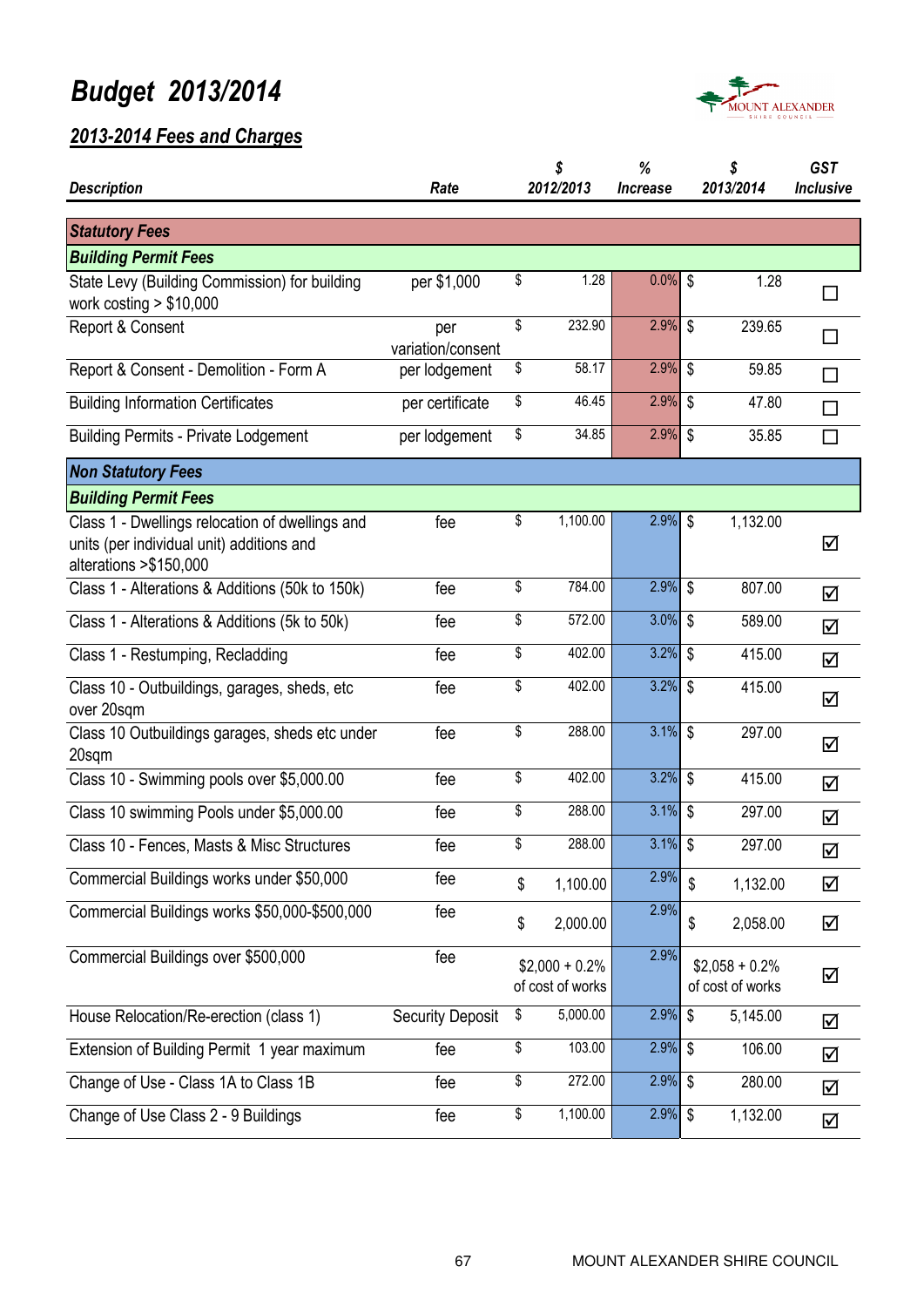



|                                                                                                                        |                             | \$           | %                             | \$                      | <b>GST</b>       |
|------------------------------------------------------------------------------------------------------------------------|-----------------------------|--------------|-------------------------------|-------------------------|------------------|
| <b>Description</b>                                                                                                     | Rate                        | 2012/2013    | <i><u><b>Increase</b></u></i> | 2013/2014               | <b>Inclusive</b> |
| <b>Non Statutory Fees cont</b>                                                                                         |                             |              |                               |                         |                  |
| <b>Building Permit Fees (cont)</b>                                                                                     |                             |              |                               |                         |                  |
| Demolition/Removal Permit - Class 1 - 10                                                                               | minimum fee                 | \$<br>268.00 | $3.0\%$ \$                    | 276.00                  | ☑                |
| Demolition/Removal Permit - Class 2 - 9<br><b>Buildings</b>                                                            | minimum fee                 | \$<br>600.00 | $2.8\%$ \$                    | 617.00                  | ☑                |
| Variation to approved documents                                                                                        | fee                         | \$<br>124.00 | $3.2\%$ \$                    | 128.00                  | ☑                |
| Amendment to permit only                                                                                               | fee                         | \$<br>35.00  | 2.9%                          | \$<br>36.00             | $\Delta$         |
| Inspection within municipality for other Building<br>Surveyors                                                         | minimum fee +<br>travelling | \$<br>134.00 | $3.0\%$ \$                    | 138.00                  | ☑                |
| Inspection on works when building permit has<br>lapsed or expired                                                      | minimum fee +<br>travelling | \$<br>134.00 | $3.0\%$ \$                    | 138.00                  | ☑                |
| Miscellaneous permits - siting of temporary<br>structures and occupation permits for places of<br>public entertainment | fee                         | \$<br>376.00 | $2.9\%$ \$                    | 387.00                  | ☑                |
| Special Services - Alternative Performance and<br>Applications to Building Appeals Board                               | per hour                    | \$<br>165.00 | $3.0\%$ \$                    | 170.00                  | ☑                |
| Special Services - Renewal of Expired building<br>Permits                                                              | fee                         | \$<br>412.00 | 2.9%                          | \$<br>424.00            | ☑                |
| Hourly Rate - Municipal Building Surveyor                                                                              | per hour                    | \$<br>165.00 | 3.0%                          | $\mathfrak s$<br>170.00 | $\Delta$         |
| Hourly Rate - Building Surveyor                                                                                        | per hour                    | \$<br>134.00 | 3.0%                          | \$<br>138.00            | ☑                |
| Hourly Rate - Building Inspector                                                                                       | per hour                    | \$<br>113.00 | 2.7%                          | \$<br>116.00            | ☑                |
| Hourly Rate - Admin Staff                                                                                              | per hour                    | \$<br>79.00  | 2.5%                          | \$<br>81.00             | $\Delta$         |
| Request for copying of Permits and Plans                                                                               | per request                 | \$<br>58.00  | 3.4%                          | \$<br>60.00             | $\Delta$         |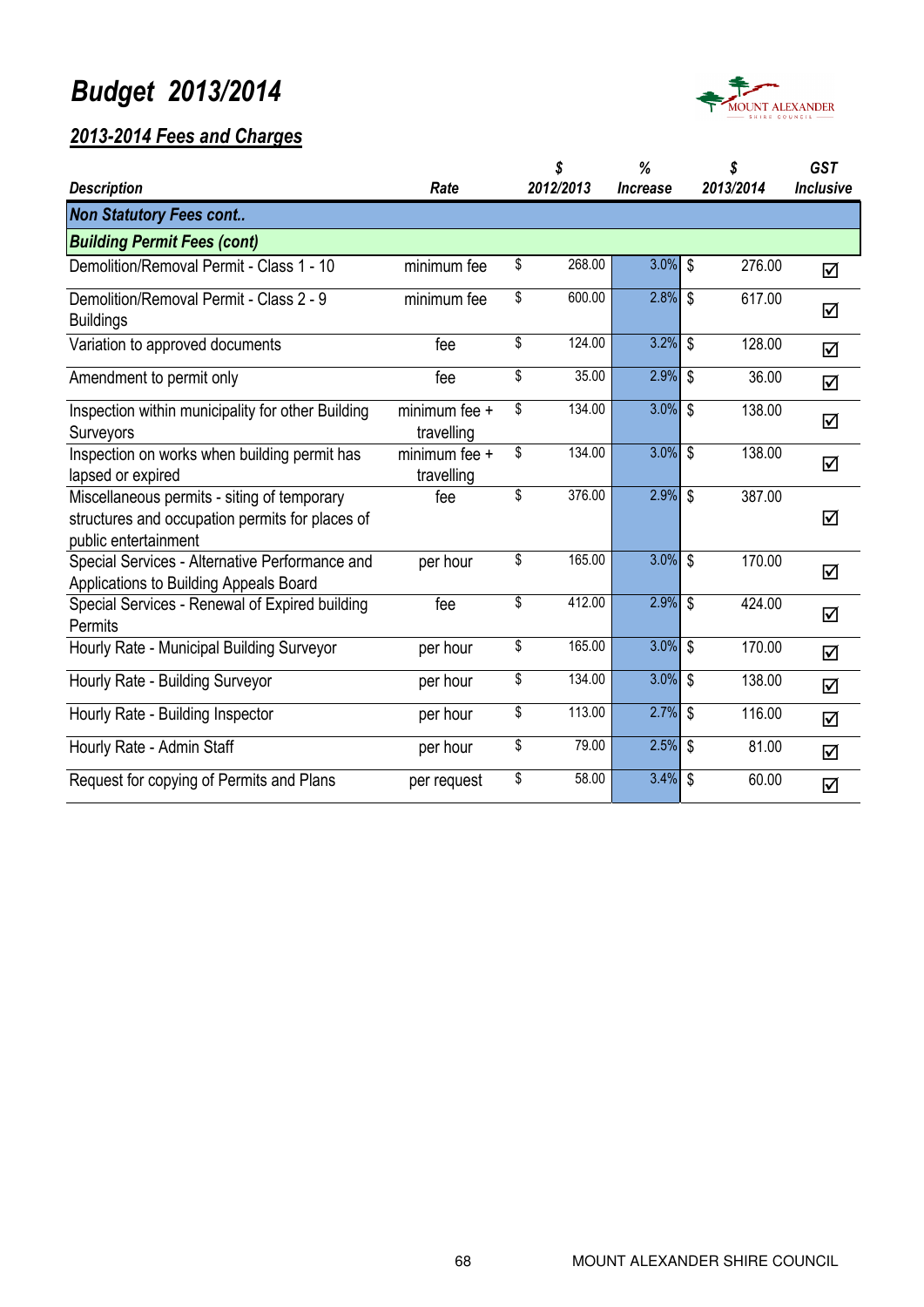

|                                                                           |                 |           | \$     | %                                          |                           | \$     | <b>GST</b>       |  |
|---------------------------------------------------------------------------|-----------------|-----------|--------|--------------------------------------------|---------------------------|--------|------------------|--|
| <b>Description</b>                                                        | Rate            | 2012/2013 |        | 2013/2014<br><i><u><b>Increase</b></u></i> |                           |        | <b>Inclusive</b> |  |
|                                                                           |                 |           |        |                                            |                           |        |                  |  |
| <b>Non Statutory Fees</b>                                                 |                 |           |        |                                            |                           |        |                  |  |
| <b>Landfill &amp; Transfer Stations</b>                                   |                 |           |        |                                            |                           |        |                  |  |
| <b>General Waste</b>                                                      | per cubic metre | \$        | 57.00  | 5.3% \$                                    |                           | 60.00  | ☑                |  |
| <b>General Waste</b>                                                      | Per tonne       | \$        | 131.00 | 3.1%                                       | \$                        | 135.00 | ☑                |  |
| General Waste Trailer (6' x 4') equivalent to 0.7<br>cubic metres         | per trailer     | \$        | 40.00  | $0.0\%$ \$                                 |                           | 40.00  | ☑                |  |
| General Waste, Trailer-(8' x 5') equivalent to 1.2<br>cubic metres        | per trailer     | \$        | 66.00  | $6.1\%$ \$                                 |                           | 70.00  | ☑                |  |
| General Waste Trailer (6' x 4') Heaped equivalent<br>to 1.5 cubic metres  | per trailer     | \$        | 78.00  | $9.0\%$ \$                                 |                           | 85.00  | ☑                |  |
| General Waste, Trailer (8' x 5') Heaped equivalent<br>to 2.4 cubic metres | per trailer     | \$        | 125.00 | 8.0%                                       | \$                        | 135.00 | ☑                |  |
| Recyclable materials (domestic quantities only)                           |                 |           | free   |                                            |                           | free   | П                |  |
| Commercial/Industrial                                                     | per tonne       | \$        | 161.00 | 5.6%                                       | \$                        | 170.00 | ☑                |  |
| <b>Building Rubble</b>                                                    | per tonne       | \$        | 155.00 | 3.2%                                       | \$                        | 160.00 | ☑                |  |
| Category C Contaminated Soil (Appropriately<br>Certified)                 | per tonne       | \$        | 109.00 | 111.0%                                     | $\mathbb{S}$              | 230.00 | ☑                |  |
| Asbestos (packaged domestic)                                              | per metre       | \$        | 198.00 | $-1.5%$                                    | $\boldsymbol{\mathsf{S}}$ | 195.00 | ☑                |  |
| <b>Green Waste</b>                                                        |                 |           |        |                                            |                           |        |                  |  |
| Per Cubic Metre (M3)                                                      | per cubic metre | \$        | 17.00  | 5.9%                                       | \$                        | 18.00  | ☑                |  |
| Trailer (6' $\times$ 4') equivalent to ) 0.7 cubic metres                 | per trailer     | \$        | 12.00  | $8.3\%$ \$                                 |                           | 13.00  | ☑                |  |
| Trailer (6' x 4') Heaped equivalent to 1.5 cubic<br>metres                | per trailer     | \$        | 26.00  | 3.8%                                       | \$                        | 27.00  | ☑                |  |
| Green waste (per tonne)                                                   | per tonne       | \$        | 62.00  | 4.8%                                       | \$                        | 65.00  | ☑                |  |
| Clean Fill                                                                |                 |           |        |                                            |                           |        |                  |  |
| Clean Fill                                                                | Per tonne       | \$        | 41.00  | $9.8\%$ \$                                 |                           | 45.00  | ☑                |  |
| <b>Cardboard (Packing) - Commercial quantities</b>                        |                 |           |        |                                            |                           |        |                  |  |
| Trailer (6' $x$ 4') equivalent to ).7 cubic metres                        | per trailer     | \$        | 15.00  | $0.0\%$ \$                                 |                           | 15.00  | ☑                |  |
| Per cubic metre (M3)                                                      | per cubic metre | \$        | 21.00  | $-4.8%$                                    | \$                        | 20.00  | ☑                |  |
| <b>Tyres</b>                                                              |                 |           |        |                                            |                           |        |                  |  |
| Motor Bike and Car Tyres                                                  | per tyre        | \$        | 11.00  | $-9.1\%$ \$                                |                           | 10.00  | ☑                |  |
| Motor bike and Car tyres on rims                                          | per tyre        | \$        | 16.00  | 25.0%                                      | \$                        | 20.00  | ☑                |  |
| Truck tyres                                                               | per tyre        | \$        | 31.00  | 0.0%                                       | \$                        | 31.00  | ☑                |  |
| <b>Tractor tyres</b>                                                      | per tyre        | \$        | 83.00  | 2.4%                                       | \$                        | 85.00  | ☑                |  |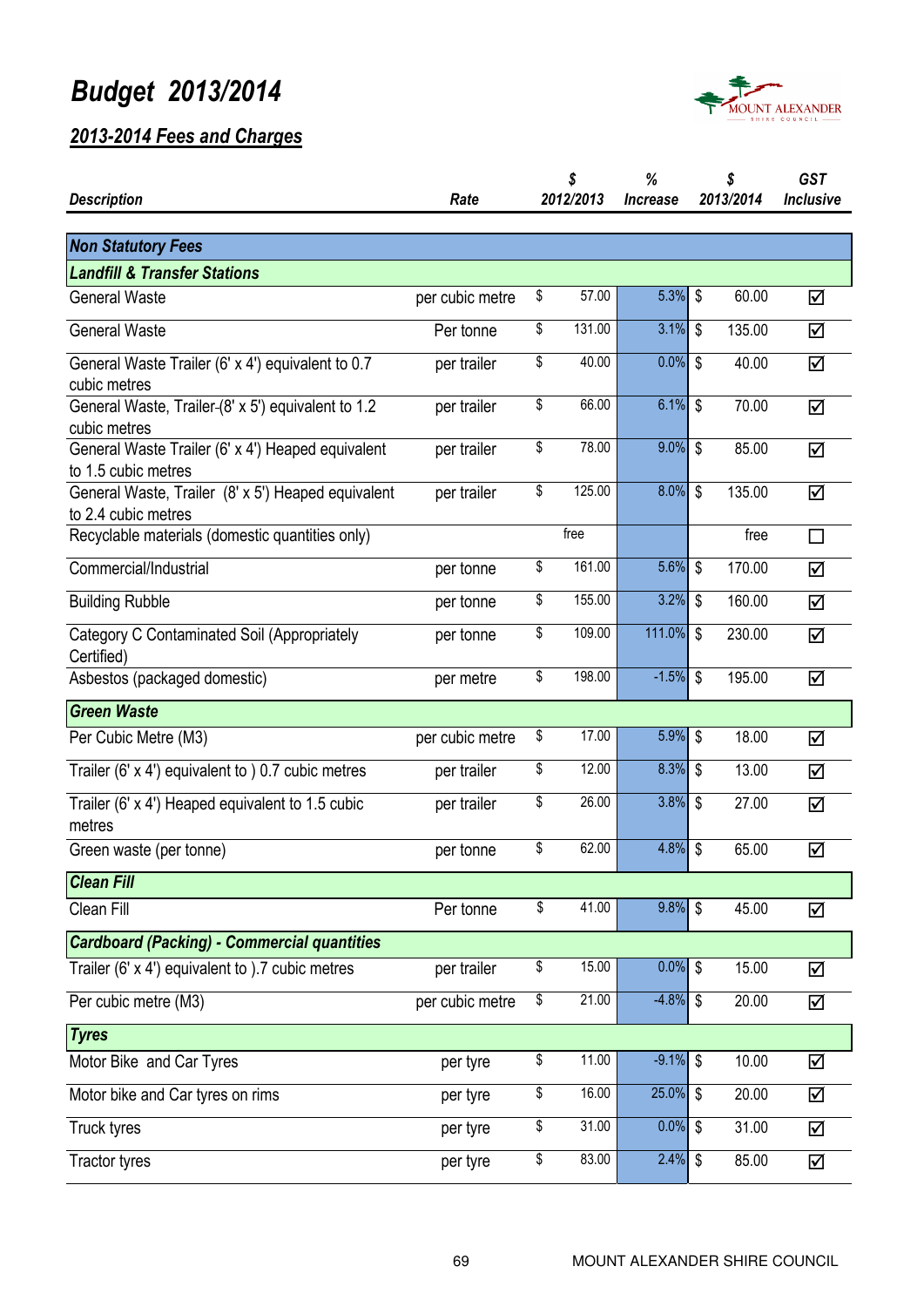

|                                                                                |                 | \$        |       | %                             | \$        |       | <b>GST</b>       |
|--------------------------------------------------------------------------------|-----------------|-----------|-------|-------------------------------|-----------|-------|------------------|
| <b>Description</b>                                                             | Rate            | 2012/2013 |       | <i><u><b>Increase</b></u></i> | 2013/2014 |       | <b>Inclusive</b> |
| <b>Other Items</b>                                                             |                 |           |       |                               |           |       |                  |
| Oil for recycling                                                              | per litre       | \$        | 0.45  | 0.0%                          | \$        | 0.45  | ☑                |
| Whitegoods (excluding Refrigerators, freezers & Air<br>Conditioners)           | per item        | \$        | 12.00 | 25.0% \$                      |           | 15.00 | ☑                |
| Refrigerators, Freezers & Air Conditioners                                     | per item        | \$        | 24.00 | 25.0%                         | \$        | 30.00 | ☑                |
| Engine blocks                                                                  | per item        | \$        | 23.00 | 8.7%                          | \$        | 25.00 | ☑                |
| Mattresses or bed bases (any size)                                             | per item        | new fee   |       |                               | \$        | 25.00 | ☑                |
| Television or computer (including monitor)                                     | per item        | new fee   |       |                               | \$        | 10.00 | ☑                |
| Gas bottle (any size)                                                          | per item        | new fee   |       |                               | \$        | 10.00 | ☑                |
| <b>Light Loads</b>                                                             |                 |           |       |                               |           |       |                  |
| Weight light loads (Applicable to material less than<br>250kg per cubic metre) | per cubic metre | \$        | 47.00 | 6.4%                          | \$        | 50.00 | ☑                |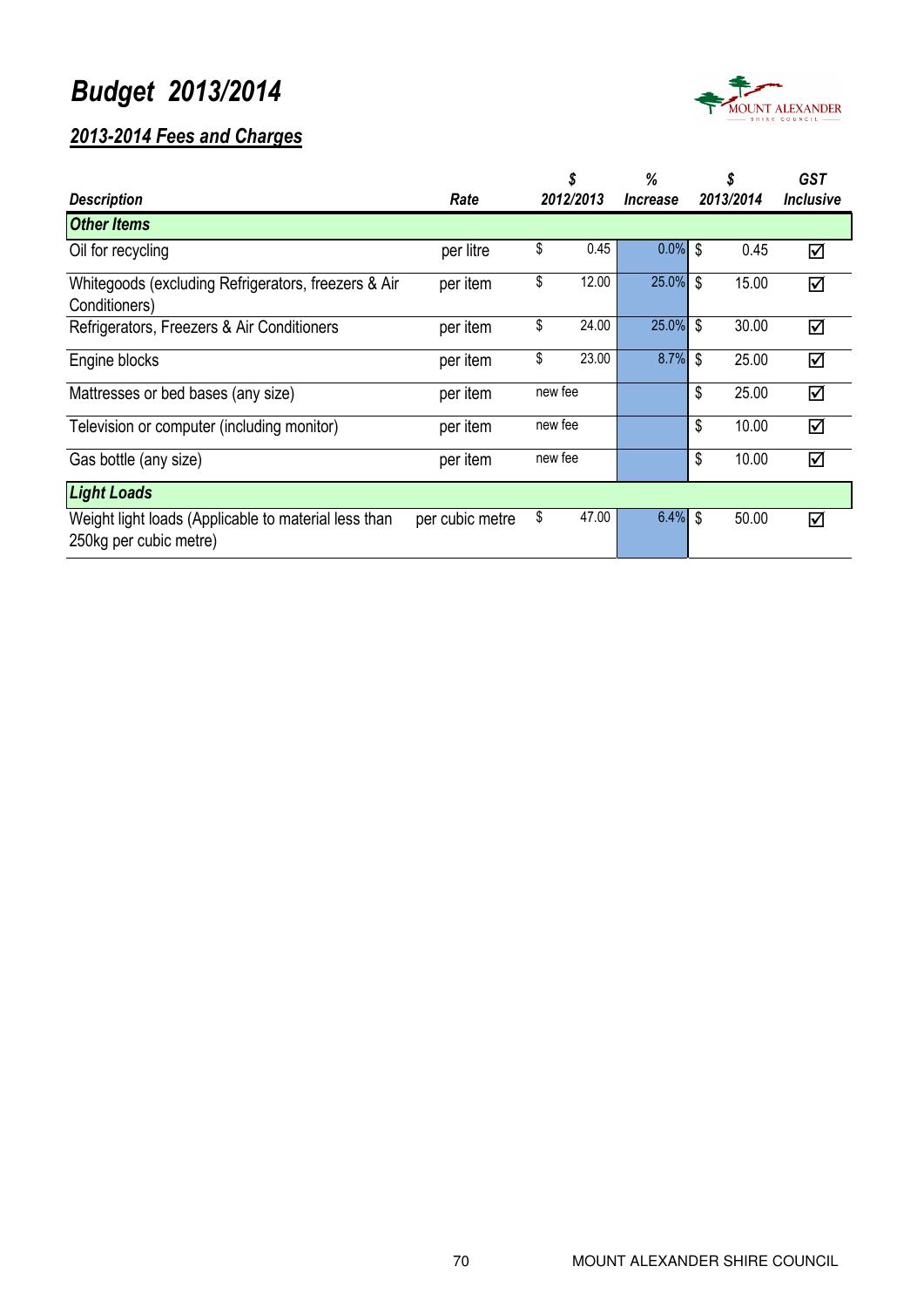

| <b>Description</b>                                                                                                 | Rate              |    | \$<br>2012/2013                                       | %<br><i><u><b>Increase</b></u></i> |    | \$<br>2013/2014 | <b>GST</b><br><b>Inclusive</b> |  |  |  |
|--------------------------------------------------------------------------------------------------------------------|-------------------|----|-------------------------------------------------------|------------------------------------|----|-----------------|--------------------------------|--|--|--|
| <b>Non Statutory Fees</b>                                                                                          |                   |    |                                                       |                                    |    |                 |                                |  |  |  |
| <b>Property Rentals</b>                                                                                            |                   |    |                                                       |                                    |    |                 |                                |  |  |  |
| <b>Commercial Tenants</b>                                                                                          |                   |    | market value - determined under individual agreements |                                    |    |                 | ☑                              |  |  |  |
| Not for Profit Volunteer & Community Service<br>Groups                                                             | annual            | \$ | 114.40                                                | $3.0\%$ \$                         |    | 118.00          | ☑                              |  |  |  |
| Sporting Clubs - Ground Rental                                                                                     | annual            | \$ | 114.40                                                | $3.0\%$ \$                         |    | 118.00          | ☑                              |  |  |  |
| Sporting Clubs - Building Rental                                                                                   | annual            | \$ | 114.40                                                | $3.0\%$ \$                         |    | 118.00          | ☑                              |  |  |  |
| Sporting Clubs - Ground & Building Rental                                                                          | annual            | \$ | 228.80                                                | $3.0\%$ \$                         |    | 236.00          | ☑                              |  |  |  |
| <b>Increase Fixed Rate</b>                                                                                         | annual            |    | 3%                                                    | 0.0%                               |    | 3%              | ☑                              |  |  |  |
| <b>Community Meeting Room Hire Fees - Ray Bradfield, Senior</b><br><b>Citizens and Botanical Gardens Tea Rooms</b> |                   |    |                                                       |                                    |    |                 |                                |  |  |  |
| Local Community and School Groups                                                                                  | per hour          | \$ | 17.00                                                 | $2.9\%$ \$                         |    | 17.50           | ☑                              |  |  |  |
| <b>Local Community and School Groups</b>                                                                           | Daily             | \$ | 79.00                                                 | 2.5%                               | \$ | 81.00           | ☑                              |  |  |  |
| <b>Private Groups</b>                                                                                              | per hour          | \$ | 29.00                                                 | 3.4%                               | \$ | 30.00           | ☑                              |  |  |  |
| <b>Private Groups</b>                                                                                              | Daily             | \$ | 134.00                                                | $3.0\%$ \$                         |    | 138.00          | ☑                              |  |  |  |
| <b>Town Hall Facility - Community &amp; School Groups</b>                                                          |                   |    |                                                       |                                    |    |                 |                                |  |  |  |
| Town Hall -Hall, Stage & Foyer- with stage lights                                                                  | Daily             | \$ | 190.00                                                | $3.2\%$ \$                         |    | 196.00          | ☑                              |  |  |  |
| Town Hall - Hall, Stage & Foyer- no stage lights                                                                   | Daily             | \$ | 159.00                                                | $0.6\%$ \$                         |    | 160.00          | ☑                              |  |  |  |
| Town Hall - Kitchen                                                                                                | per 5 hours       | \$ | 36.00                                                 | $2.8\%$ \$                         |    | 37.00           | ☑                              |  |  |  |
| Town Hall - Foyer or Balcony                                                                                       | per 5 hours       | \$ | 19.00                                                 | 5.3% \$                            |    | 20.00           | ☑                              |  |  |  |
| <b>Town Hall Facility - Private Groups</b>                                                                         |                   |    |                                                       |                                    |    |                 |                                |  |  |  |
| Town Hall - Hall, Stage & Foyer- with stage lights                                                                 | Daily             | \$ | 673.00                                                | $3.1\%$ \$                         |    | 694.00          | ☑                              |  |  |  |
| Town Hall -Hall, Stage & Foyer- with stage lights                                                                  | 5 hours (minimum) | \$ | 336.00                                                | $3.0\%$ \$                         |    | 346.00          | ☑                              |  |  |  |
| Town Hall - Hall, Stage & Foyer- no stage lights                                                                   | Daily             | \$ | 560.00                                                | $2.9\%$ \$                         |    | 576.00          | ☑                              |  |  |  |
| Town Hall Rehearsal Rate - Hall, Stage & Foyer                                                                     | per 5 hours       | \$ | 280.00                                                | $2.9\%$ \$                         |    | 288.00          | ☑                              |  |  |  |
| Town Hall - Kitchen                                                                                                | per 5 hours       | \$ | 67.00                                                 | $3.0\%$ \$                         |    | 69.00           | ☑                              |  |  |  |
| Town Hall - Foyer or Balcony                                                                                       | per 5 hours       | \$ | 21.00                                                 | 4.8% \$                            |    | 22.00           | ☑                              |  |  |  |
| Public Address System (fixed/portable)                                                                             | per use           | \$ | 37.00                                                 | $2.7\%$ \$                         |    | 38.00           | ☑                              |  |  |  |
| Hall Keeper in attendance (per hr)                                                                                 | per hour          | \$ | 44.00                                                 | $2.3\%$ \$                         |    | 45.00           | ☑                              |  |  |  |
| <b>Grand Piano</b>                                                                                                 | Daily             | \$ | 90.00                                                 | $3.3\%$ \$                         |    | 93.00           | ☑                              |  |  |  |
| Portable Stage (set up & dismantle)                                                                                | per use           | \$ | 343.00                                                | $-56.3\%$ \$                       |    | 150.00          | ☑                              |  |  |  |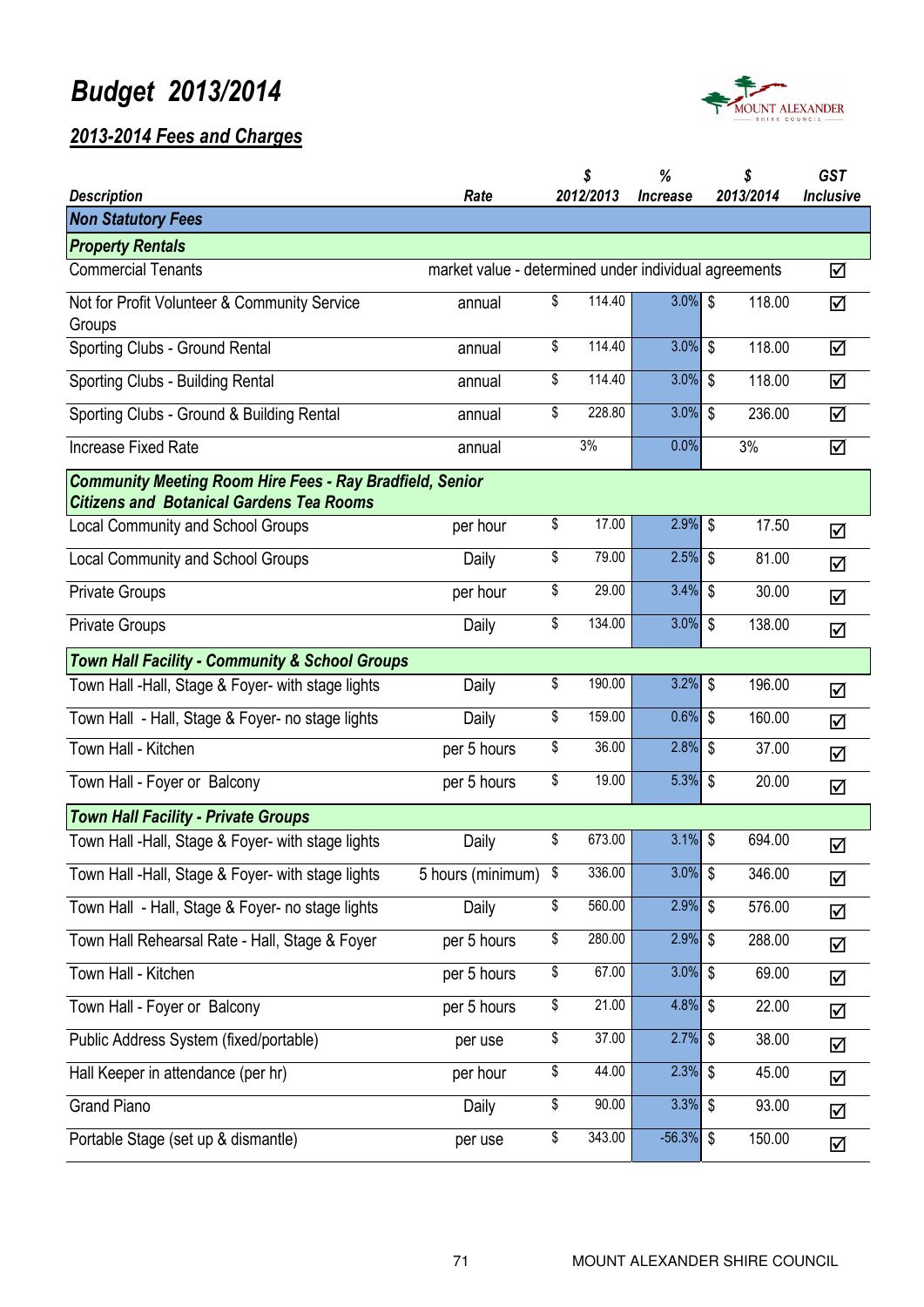

| <b>Description</b>                                                               | Rate                          |                                                      | \$<br>2012/2013 | %<br><i><u><b>Increase</b></u></i> |    | \$<br>2013/2014 | <b>GST</b><br><b>Inclusive</b> |
|----------------------------------------------------------------------------------|-------------------------------|------------------------------------------------------|-----------------|------------------------------------|----|-----------------|--------------------------------|
| <b>Non Statutory Fees cont</b>                                                   |                               |                                                      |                 |                                    |    |                 |                                |
| <b>Phee Broadway Theatre - Commercial Rate</b>                                   |                               |                                                      |                 |                                    |    |                 |                                |
| <b>Commercial Hire rate</b>                                                      |                               | By agreement having consideration to community rates |                 |                                    |    |                 |                                |
| <b>Phee Broadway - Special Equipment</b>                                         |                               |                                                      |                 |                                    |    |                 |                                |
| <b>Upright Piano</b>                                                             | per 5 hours                   | \$                                                   | 78.00           | $2.6\%$ \$                         |    | 80.00           | ☑                              |
| Senior Citizens Hire                                                             | per hour                      | \$                                                   | 17.00           | $2.9\%$ \$                         |    | 17.50           | ☑                              |
| Phee Broadway Theatre - Community Groups, School / Tuition Groups                |                               |                                                      |                 |                                    |    |                 |                                |
| Theatre - Performance Rate (with stage lights, tech<br>equipment & foyer access) | Daily                         | \$                                                   | 278.00          | $2.9\%$ \$                         |    | 286.00          | ☑                              |
| Theatre - Performance Rate (with stage lights, tech<br>equipment & foyer access) | Daily for<br>consecutive days | \$                                                   | 250.00          | $3.2\%$ \$                         |    | 258.00          | ☑                              |
| Theatre - Performance Rate (with stage lights, tech<br>equipment & foyer access) | 5 hours (minimum)             | \$                                                   | 149.00          | $3.4\%$ \$                         |    | 154.00          | ☑                              |
| Theatre - Performance Rate (with stage lights, tech<br>equipment & foyer access) | Hourly rate<br>after 5 hours  | \$                                                   | 27.00           | $3.7\%$ \$                         |    | 28.00           | ☑                              |
| Theatre - Rehearsal Rate (no stage lights, tech<br>equipment or foyer)           | Daily                         | \$                                                   | 222.00          | $1.4\%$ \$                         |    | 225.00          | ☑                              |
| Theatre - Rehearsal Rate (no stage lights, tech<br>equipment or foyer)           | Daily for<br>consecutive days | \$                                                   | 195.00          | $1.5%$ \$                          |    | 198.00          | ☑                              |
| Theatre - Rehearsal Rate (no stage lights, tech<br>equipment or foyer)           | 5 hours (minimum)             | \$                                                   | 139.00          | 2.2%                               | \$ | 142.00          | ☑                              |
| Theatre - Rehearsal Rate (without stage lights, tech<br>equipment or foyer)      | Hourly rate<br>after 5 hours  | \$                                                   | 23.00           | $2.2\%$ \$                         |    | 23.50           | ☑                              |
| Theatre Foyer only- Launch / Artist Workshop -<br>outside Library opening hours  | per hour                      | \$                                                   | 17.00           | 88.2% \$                           |    | 32.00           | ☑                              |
| <b>Market Building - Community Rate</b>                                          |                               |                                                      |                 |                                    |    |                 |                                |
| <b>Market Building Steps</b>                                                     | 3 hour maximum                | \$                                                   | 98.00           | $3.1\%$ \$                         |    | 101.00          | ☑                              |
| Nave                                                                             | Up to 3 hours                 | \$                                                   | 100.00          | $3.0\%$ \$                         |    | 103.00          | ☑                              |
| Nave half-day                                                                    | 3-5 hours                     | \$                                                   | 139.00          | $2.9\%$ \$                         |    | 143.00          | ☑                              |
| Nave - 1 Day                                                                     | 8 Hour Maximum                | \$                                                   | 190.00          | $3.2\%$ \$                         |    | 196.00          | ☑                              |
| Nave - 2-3 Days                                                                  | 2-3 Days                      | \$                                                   | 319.00          | $3.1\%$ \$                         |    | 329.00          | ☑                              |
| Nave - 4-7 Days                                                                  | 4-7 Days                      | \$                                                   | 371.00          | $3.0\%$ \$                         |    | 382.00          | ☑                              |
| Nave - Fortnight                                                                 | 2 weeks                       | \$                                                   | 464.00          | $3.0\%$ \$                         |    | 478.00          | ☑                              |
| Nave - Month                                                                     | Month                         | \$                                                   | 618.00          | $3.1\%$ \$                         |    | 637.00          | $\Delta$                       |
| Aisle                                                                            | Up to 3 hours                 | \$                                                   | 90.00           | $3.3\%$ \$                         |    | 93.00           | ☑                              |
| Aisle - half-day                                                                 | 3-5 hours                     | \$                                                   | 124.00          | $3.2\%$ \$                         |    | 128.00          | ☑                              |
| Aisle - 1 day                                                                    | 8 Hour Maximum                | \$                                                   | 150.00          | $3.3\%$ \$                         |    | 155.00          | ☑                              |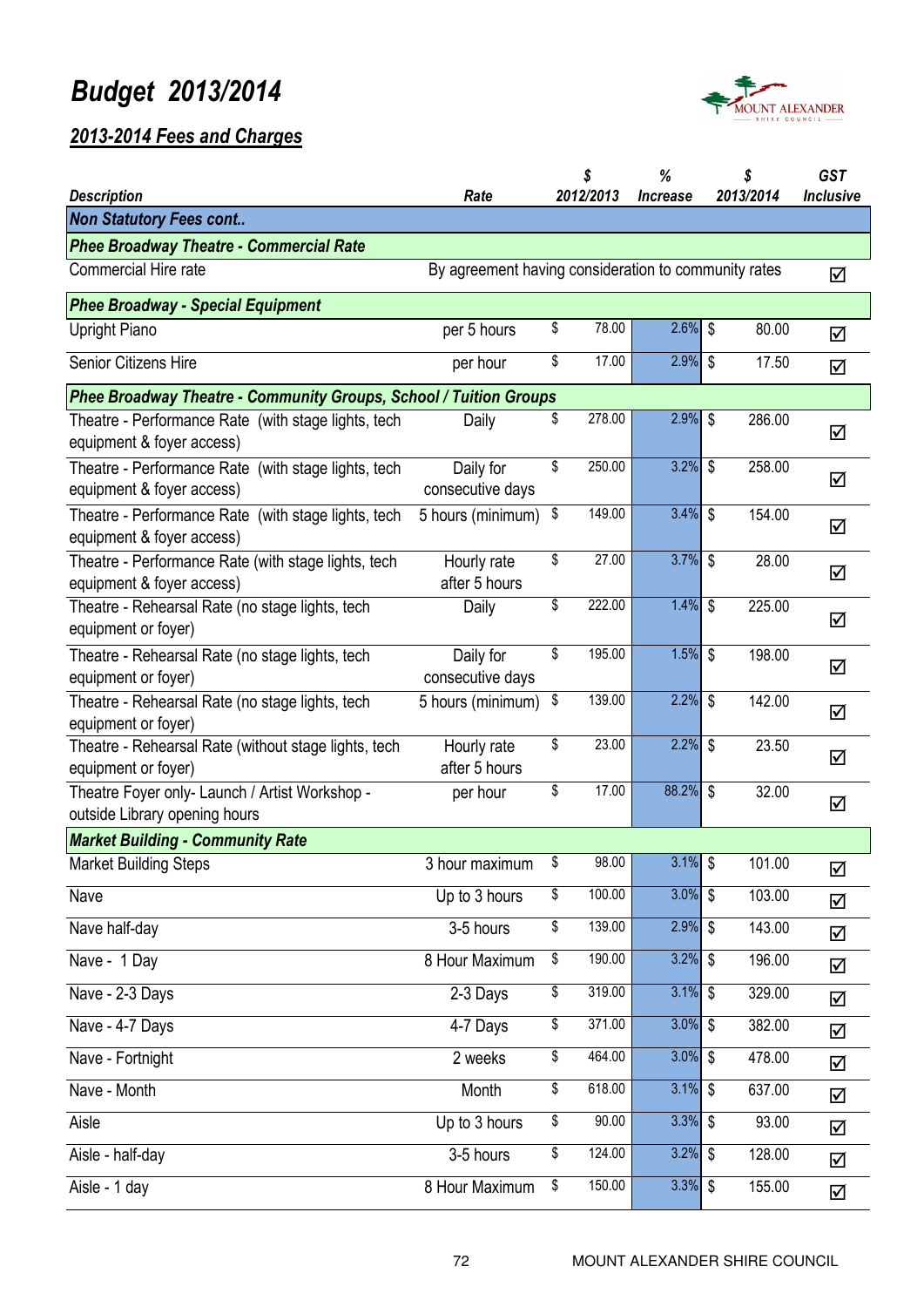

| <b>Description</b>                                                     | Rate           | \$<br>2012/2013  | %<br><i><u><b>Increase</b></u></i> |                           | \$<br>2013/2014  | <b>GST</b><br><b>Inclusive</b> |
|------------------------------------------------------------------------|----------------|------------------|------------------------------------|---------------------------|------------------|--------------------------------|
| <b>Non Statutory Fees cont</b>                                         |                |                  |                                    |                           |                  |                                |
| <b>Market Building - Community Rate (cont)</b>                         |                |                  |                                    |                           |                  |                                |
| Servery                                                                | per use        | \$<br>13.00      | $0.0\%$ \$                         |                           | 13.00            | ☑                              |
| <b>Market Building - Commercial Rate</b>                               |                |                  |                                    |                           |                  |                                |
| <b>Market Building Steps</b>                                           | 3 hour maximum | \$<br>103.00     | 2.9%                               | \$                        | 106.00           | ☑                              |
| Nave                                                                   | Up to 3 hours  | \$<br>150.00     | 3.3%                               | $\mathbb{S}$              | 155.00           | ☑                              |
| Nave Half-day                                                          | 3-5 hours      | \$<br>275.00     | 2.9%                               | \$                        | 283.00           | ☑                              |
| Nave - 1 Day                                                           | 8 Hour Maximum | \$<br>400.00     | 3.0%                               | \$                        | 412.00           | ☑                              |
| Nave - 2-3 Days                                                        | 2-3 Days       | \$<br>700.00     | 3.0%                               | \$                        | 721.00           | ☑                              |
| Nave - 4-7 Days                                                        | 4-7 Days       | \$<br>917.00     | 3.1%                               | $\mathbb{S}$              | 945.00           | ☑                              |
| Nave - Fortnight                                                       | 2 weeks        | \$<br>1,061.00   | 3.0%                               | $\boldsymbol{\mathsf{S}}$ | 1,093.00         | ☑                              |
| Nave - Month                                                           | Month          | \$<br>1,339.00   | 3.0%                               | \$                        | 1,379.00         | ☑                              |
| Aisle                                                                  | Up to 3 hours  | \$<br>130.00     | 3.1%                               | \$                        | 134.00           | ☑                              |
| Aisle - Half-day                                                       | 3-5 hours      | \$<br>175.00     | 2.9%                               | \$                        | 180.00           | ☑                              |
| <b>Market Building - Commercial Rate</b>                               |                |                  |                                    |                           |                  |                                |
| Aisle - 1 day                                                          | 8 Hour Maximum | \$<br>300.00     | 3.0%                               | \$                        | 309.00           | ☑                              |
| Servery                                                                | per use        | \$<br>13.00      | $7.7\%$ \$                         |                           | 14.00            | ☑                              |
| <b>Bonds / Deposits</b>                                                |                |                  |                                    |                           |                  |                                |
| Key Hire Bonds                                                         | per hire       | \$<br>56.00      | 3.6%                               | $\boldsymbol{\mathsf{S}}$ | 58.00            | $\Box$                         |
| Town Hall, Phee Theatre and Market Building<br><b>Alcohol Bond</b>     | per hire       | \$500 - \$1000   | 0.0%                               |                           | $$500 - $1000$   | П                              |
| Town Hall, Phee Theatre and Market Building Non<br>Alcohol Bond        | per hire       | \$<br>445.00     | $3.0\%$ \$                         |                           | 458.00           |                                |
| Town Hall and Meeting Room Hire Non Alcohol Bond<br>- Community Groups | per hire       | \$<br>56.00      | $3.6\%$ \$                         |                           | 58.00            |                                |
| <b>Community Meeting Room Alcohol Bond</b>                             | per hire       | \$<br>556.00     | 2.9%                               | \$                        | 572.00           | П                              |
| <b>Community Meeting Room Non Alcohol Bond</b>                         | per hire       | \$<br>445.00     | 2.9%                               | \$                        | 458.00           | $\Box$                         |
| Community Meeting Room Non Alcohol Bond -<br><b>Community Groups</b>   | per hire       | \$<br>56.00      | 3.6%                               | \$                        | 58.00            |                                |
| Market Building - Deposit                                              | per hire       | 50% of hire rate |                                    |                           | 50% of hire rate | П                              |
| Market Building Non Alcohol Bond                                       | per hire       | \$<br>206.00     | $-2.9%$                            | \$                        | 200.00           | П                              |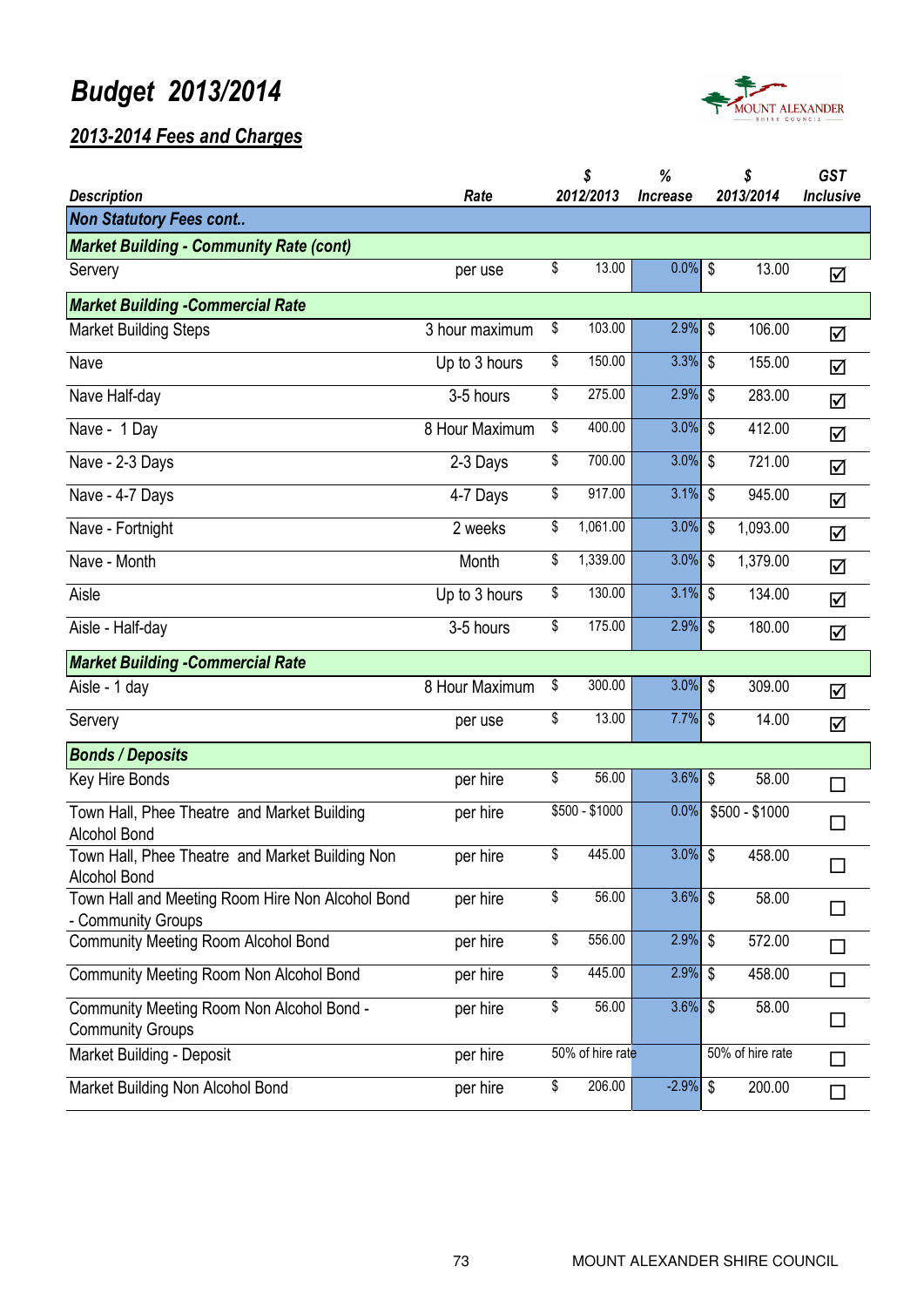

|                                                            |                                  | \$                                            | %                             |                           | \$                                      | <b>GST</b>       |  |
|------------------------------------------------------------|----------------------------------|-----------------------------------------------|-------------------------------|---------------------------|-----------------------------------------|------------------|--|
| <b>Description</b>                                         | Rate                             | 2012/2013                                     | <i><u><b>Increase</b></u></i> |                           | 2013/2014                               | <b>Inclusive</b> |  |
| <b>Statutory Fees</b>                                      |                                  |                                               |                               |                           |                                         |                  |  |
| <b>General Fees</b>                                        |                                  |                                               |                               |                           |                                         |                  |  |
| Land Information Certificate -statutory                    | per certificate                  | \$<br>20.00                                   | 0.0%                          | \$                        | 20.00                                   |                  |  |
| <b>Valuation Certificate</b>                               | per certificate                  | \$<br>10.00                                   | 0.0%                          | $\boldsymbol{\mathsf{S}}$ | 10.00                                   | П                |  |
| Debt Collection Fee - legal costs incurred                 | \$ as per legal charges incurred |                                               |                               |                           |                                         | П                |  |
| Council Elections - failure to vote fine                   | each                             | \$<br>60.00                                   | 0.0%                          | $\sqrt{3}$                | 60.00                                   | $\Box$           |  |
| <b>Freedom of Information Fees and Charges</b>             |                                  |                                               |                               |                           |                                         |                  |  |
| Application fee                                            | Per application                  | \$<br>25.10                                   | 2.4%                          | \$                        | 25.70                                   | $\Box$           |  |
| Routine search charge                                      | Per hour or part<br>thereof      | \$<br>20.00                                   | 0.0%                          | \$                        | 20.00                                   | □                |  |
| Photocopying (Black and white A4)                          | Per page                         | \$<br>0.20                                    | 0.0%                          | \$                        | 0.20                                    | $\Box$           |  |
| Deposit - if estimated charge is between \$50 and<br>\$100 | Per application                  | \$<br>25.00                                   | 0.0%                          | \$                        | 25.00                                   | П                |  |
| Deposit - if estimated charge is over \$100                | Per application                  | 50%                                           | 0.0%                          |                           | 50%                                     | $\Box$           |  |
| Supervision of access                                      | Per hour or part<br>thereof      | \$<br>20.00                                   | 0.0%                          | $\boldsymbol{\mathsf{S}}$ | 20.00                                   | $\Box$           |  |
| <b>Non Statutory Fees</b>                                  |                                  |                                               |                               |                           |                                         |                  |  |
| <b>General Fees</b>                                        |                                  |                                               |                               |                           |                                         |                  |  |
| Land Information Certificate - Urgent                      | per certificate                  | new                                           |                               | \$                        | 30.00                                   | П                |  |
| Copy of Rates Notice                                       | each                             | new                                           |                               | \$                        | 10.00                                   | $\Box$           |  |
| Rate Enquiries/ Rate Book Search                           | minimum per search \$            | 120.00                                        | 0.0%                          | $\boldsymbol{\mathsf{S}}$ | 120.00                                  | ☑                |  |
| Dishonoured Cheque Administration fee                      | each                             | \$<br>12.00                                   | 50.0%                         | $\boldsymbol{\mathsf{S}}$ | 18.00                                   | ☑                |  |
| Dishonoured Direct Debit Administration fee                | each                             | new                                           |                               | \$                        | 15.00                                   | ☑                |  |
| Tender document -hardcopy - standard                       | per tender                       | \$<br>52.00                                   | 3.8%                          | $\sqrt[6]{\frac{1}{2}}$   | 54.00                                   | ☑                |  |
| Tender document -hardcopy - complex                        | per tender                       | \$<br>103.00                                  | 2.9%                          | $\sqrt{3}$                | 106.00                                  | ☑                |  |
| Public Liability Insurance                                 | per hire                         | \$<br>16.50                                   | 3.0%                          | $\sqrt[6]{\frac{1}{2}}$   | 17.00                                   | ☑                |  |
| <b>Community Directory</b>                                 | each                             | \$6.00 over the<br>counter; \$8.00<br>to post |                               | to post                   | 0.0% \$6.00 over the<br>counter; \$8.00 | ☑                |  |
| A4 Black & White photocopy                                 | per page                         | \$<br>0.30                                    | 16.7%                         | $\boldsymbol{\mathsf{S}}$ | 0.35                                    | ☑                |  |
| A3 Black & White photocopy                                 | per page                         | \$<br>0.65                                    | 7.7%                          | $\sqrt{3}$                | 0.70                                    | ☑                |  |
| Plans -Black & White photocopy                             | per page                         | \$<br>13.00                                   | 3.8%                          | \$                        | 13.50                                   | ☑                |  |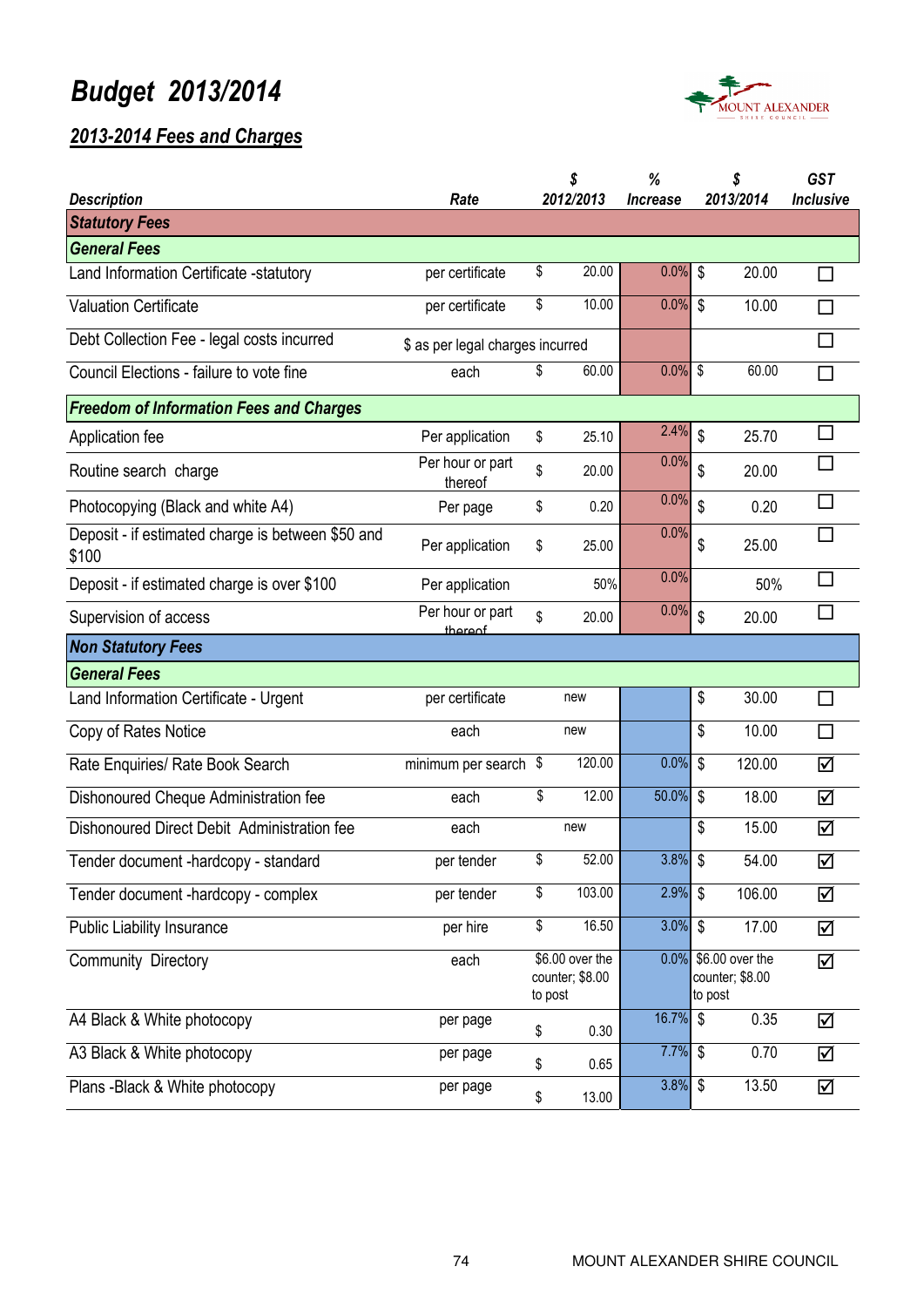



|                                                |                           |    | \$        | %                             | \$           | <b>GST</b>       |
|------------------------------------------------|---------------------------|----|-----------|-------------------------------|--------------|------------------|
| <b>Description</b>                             | Rate                      |    | 2012/2013 | <i><u><b>Increase</b></u></i> | 2013/2014    | <b>Inclusive</b> |
| <b>Non Statutory Fees</b>                      |                           |    |           |                               |              |                  |
| <b>Freedom of Information Fees and Charges</b> |                           |    |           |                               |              |                  |
| Other photocopying                             | reasonable costs incurred |    |           |                               |              | ☑                |
| Creating a document by use of a computer       | reasonable costs incurred |    |           |                               |              | ☑                |
| Access in form other than photocopy            | reasonable costs incurred |    |           |                               | ☑            |                  |
| <b>Fire Management Fees</b>                    |                           |    |           |                               |              |                  |
| Permit to Burn - during fire danger period     | per permit                | \$ | 41.00     | $2.4\%$ \$                    | 42.00        |                  |
| Administration and Reinspection Fee            | per enforcement           | \$ | 159.00    | 0.6%                          | \$<br>160.00 |                  |
| <b>Property Clearance</b>                      | as per contractor charge  |    |           |                               |              | ☑                |
| <b>Sale of Water</b>                           |                           |    |           |                               |              |                  |
| Water cost                                     | per 1000 litres           | \$ | 1.55      | 41.9% \$                      | 2.20         |                  |
| Deposit                                        | per sale                  | \$ | 21.00     | $-4.8\%$ \$                   | 20.00        |                  |
| Agency fee                                     | per sale                  | \$ | 4.00      | $0.0\%$ \$                    | 4.00         |                  |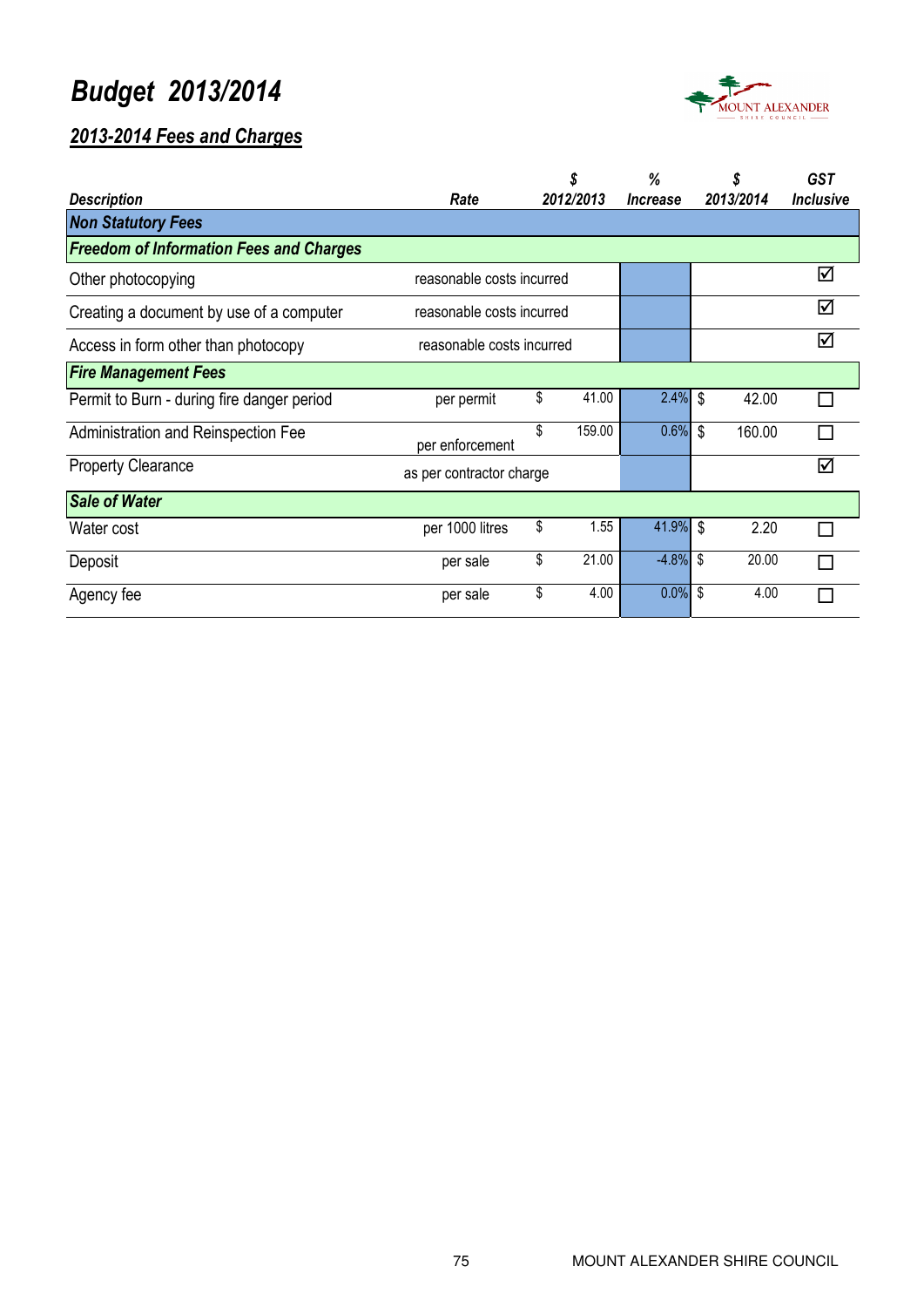

| <b>Description</b>                                | Rate                    | \$<br>2012/2013 | %<br><b>Increase</b> | \$<br>2013/2014 | <b>GST</b><br><b>Inclusive</b> |
|---------------------------------------------------|-------------------------|-----------------|----------------------|-----------------|--------------------------------|
|                                                   |                         |                 |                      |                 |                                |
| <b>Statutory Fees</b>                             |                         |                 |                      |                 |                                |
| <b>Home &amp; Community Care Fees</b>             |                         |                 |                      |                 |                                |
| <b>Veterans Home Care</b>                         | per hour                | \$<br>5.00      | 0.0%                 | \$<br>5.00      | H                              |
| <b>Non Statutory Fees</b>                         |                         |                 |                      |                 |                                |
| <b>Home &amp; Community Care Fees</b>             |                         |                 |                      |                 |                                |
| Home Care - pensioner discount                    | per hour                | \$<br>5.70      | 3.5%                 | \$<br>5.90      | П                              |
| Personal Care -pensioner discount                 | per hour                | \$<br>4.30      | 4.7%                 | \$<br>4.50      | □                              |
| Respite Care -pensioner discount                  | per hour                | \$<br>2.90      | 3.4%                 | \$<br>3.00      | $\Box$                         |
| Property Maintenance -pensioner discount          | per hour                | \$<br>10.50     | 4.8%                 | \$<br>11.00     | □                              |
| Delivered Meals -pensioner discount               | per meal                | \$<br>8.40      | 2.4%                 | \$<br>8.60      | П                              |
| Planned Activity Group - excluding transport      | per session             | \$<br>13.50     | $-11.1%$             | \$<br>12.00     | $\Box$                         |
| <b>Planned Activity Group Transport</b>           | per return trip         | new             |                      | \$<br>3.00      | ☑                              |
| Home Care                                         | per hour                | \$<br>40.09     | 4.8%                 | \$<br>42.00     | $\Box$                         |
| <b>Personal Care</b>                              | per hour                | \$<br>42.91     | 2.5%                 | \$<br>44.00     | $\Box$                         |
| <b>Respite Care</b>                               | per hour                | \$<br>42.91     | 2.5%                 | \$<br>44.00     | $\Box$                         |
| <b>Property Maintenance</b>                       | per hour                | \$<br>54.55     | 2.7%                 | \$<br>56.00     | □                              |
| <b>Delivered Meals</b>                            | per meal                | \$<br>17.55     | 2.6%                 | \$<br>18.00     | □                              |
| <b>Broker Fees</b>                                |                         |                 |                      |                 |                                |
| Home Care (weekday 7.30am to 7.30pm)              | per hour                | \$<br>44.10     | 4.3%                 | 46.00<br>\$     | ☑                              |
| Personal Care (weekday 7.30am to 7.30pm)          | per hour                | \$<br>47.20     | 3.8%                 | \$<br>49.00     | ☑                              |
| Respite Care (weekday 7.30am to 7.30pm)           | per hour                | \$<br>47.20     | $3.8\%$ \$           | 49.00           | $\Delta$                       |
| Property Maintenance (weekday 7.30am to 7.30pm)   | per hour                | \$<br>60.00     | 5.0%                 | \$<br>63.00     | ☑                              |
| Delivered Meals (weekday 7.30am to 7.30pm)        | per meal                | \$<br>19.30     | 3.6%                 | \$<br>20.00     | ☑                              |
| Planned Activity Group (weekday 7.30am to 7.30pm) | per week                | \$<br>19.30     | 3.6%                 | \$<br>20.00     | ☑                              |
| Home Care (weekends / public holidays)            | per hour                | \$<br>77.20     | 4.9%                 | \$<br>81.00     | ☑                              |
| Personal Care (weekends / public holidays)        | per hour                | \$<br>82.60     | 4.1%                 | \$<br>86.00     | ☑                              |
| Respite Care (weekends / public holidays)         | per hour                | \$<br>82.60     | 4.1%                 | \$<br>86.00     | ☑                              |
| Travel - Use of Vehicle                           | per km                  | \$<br>1.00      | 0.0%                 | \$<br>1.00      | ☑                              |
| <b>Cancellation Fee</b>                           | dependant on<br>service | Min of 1 hour   |                      | Min of 1 hour   | ☑                              |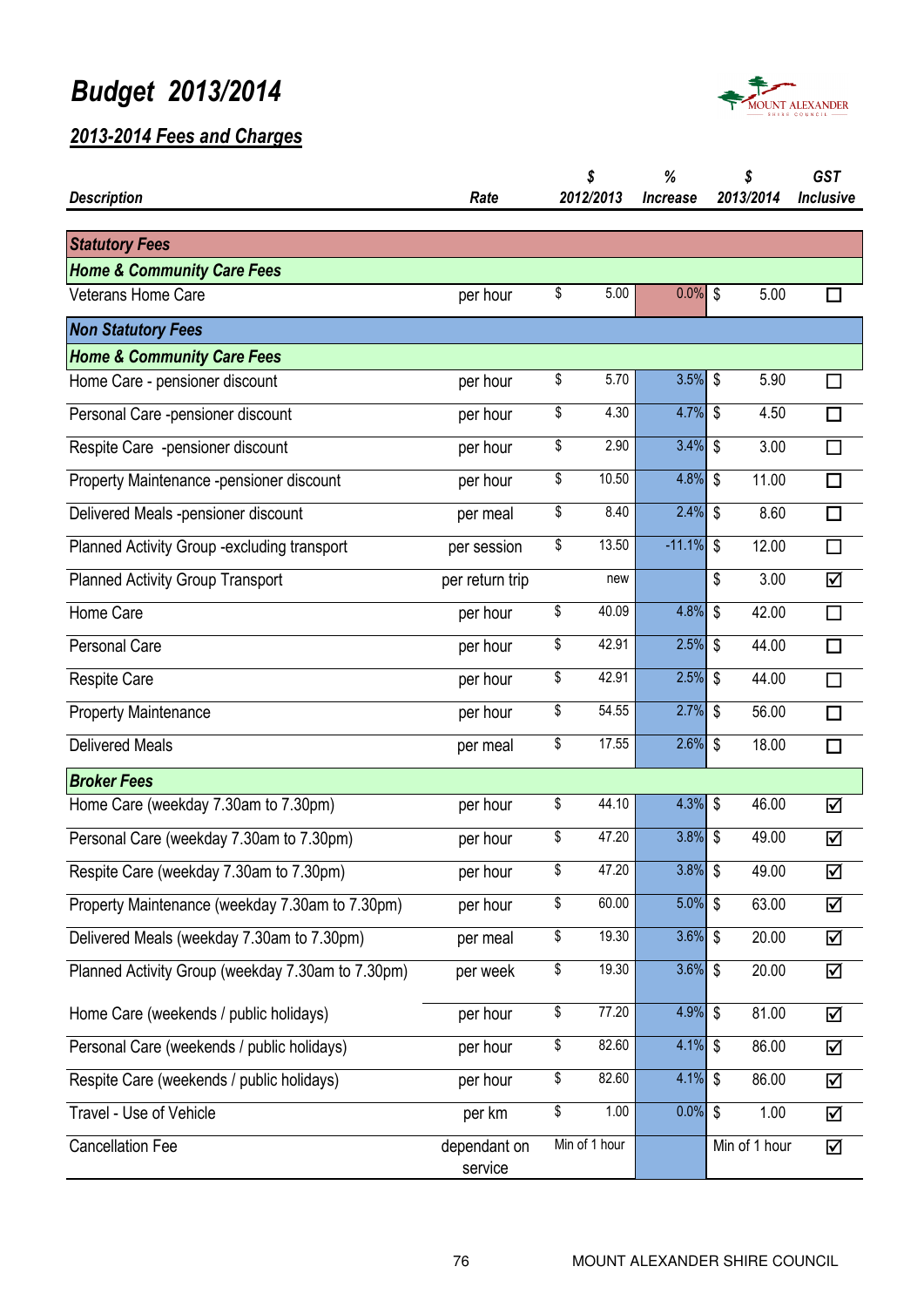

| <b>Description</b>                                                                         | Rate                                    | \$<br>2012/2013 | %<br><i><u><b>Increase</b></u></i> |                           | \$<br>2013/2014 | <b>GST</b><br><b>Inclusive</b> |
|--------------------------------------------------------------------------------------------|-----------------------------------------|-----------------|------------------------------------|---------------------------|-----------------|--------------------------------|
| <b>Statutory Fees</b>                                                                      |                                         |                 |                                    |                           |                 |                                |
| <b>Accommodation Registrations</b>                                                         |                                         |                 |                                    |                           |                 |                                |
| Caravan Park fee                                                                           | As per Residential Tenancies Act- 1997. |                 |                                    |                           |                 |                                |
| Caravan Transfer fee                                                                       | per park                                | \$<br>50.00     | 0.0%                               | \$                        | 50.00           |                                |
| <b>Non Statutory Fees</b>                                                                  |                                         |                 |                                    |                           |                 |                                |
| <b>Accommodation Registrations (cont)</b>                                                  |                                         |                 |                                    |                           |                 |                                |
| <b>General Accommodation</b>                                                               | per premises                            | \$<br>156.00    | 2.6%                               | \$                        | 160.00          | П                              |
| Prescribed Accommodation (Rooming house)                                                   | per premises                            | \$<br>156.00    | 2.6%                               | \$                        | 160.00          | П                              |
| <b>Accommodation Transfer Fee</b>                                                          | per premises                            | % of fee        |                                    |                           | 50%             | $\Box$                         |
| <b>Accommodation Late Fee</b>                                                              | per premises                            | new             |                                    |                           | \$60.00         |                                |
| <b>Statutory Fees</b>                                                                      |                                         |                 |                                    |                           |                 |                                |
| <b>Health Registrations</b>                                                                |                                         |                 |                                    |                           |                 |                                |
| <b>Tobacco Fines</b>                                                                       | As per Tobacco Act 1987.                |                 |                                    |                           |                 |                                |
| <b>Health Registration Late Fee</b>                                                        | per premises                            | various         |                                    | \$                        | 60.00           | $\Box$                         |
| <b>Non Statutory Fees</b>                                                                  |                                         |                 |                                    |                           |                 |                                |
| <b>Health Registrations (cont)</b>                                                         |                                         |                 |                                    |                           |                 |                                |
| Hairdresser, beauty parlour, skin penetration or<br>colonic irrigation health registration | per premises                            | \$<br>129.00    | 24.0%                              | \$                        | 160.00          |                                |
| Special request for inspection                                                             | each                                    | \$<br>120.00    | 29.2%                              | \$                        | 155.00          | П                              |
| <b>Health Transfer Fee</b>                                                                 | per premises                            | % of fee        |                                    |                           | 50%             |                                |
| <b>Food Registrations</b>                                                                  |                                         |                 |                                    |                           |                 |                                |
| Class 1                                                                                    | per premises                            | \$<br>330.00    | 3.0%                               | \$                        | 340.00          |                                |
| Class 2A                                                                                   | per premises                            | \$<br>732.00    | $2.5\%$ \$                         |                           | 750.00          | П                              |
| Class 2B                                                                                   | per premises                            | \$<br>366.00    | 2.5%                               | $\boldsymbol{\mathsf{S}}$ | 375.00          | $\Box$                         |
| Class 2C                                                                                   | per premises                            | \$<br>180.00    | $2.8\%$ \$                         |                           | 185.00          | $\Box$                         |
| Class 2D                                                                                   | per premises                            | \$<br>80.00     | 6.3%                               | \$                        | 85.00           | $\Box$                         |
| Class 3A                                                                                   | per premises                            | \$239.00        | $2.5\%$ \$                         |                           | 245.00          | $\Box$                         |
| Class 3B                                                                                   | per premises                            | \$<br>168.00    | $10.1\%$ \$                        |                           | 185.00          | $\Box$                         |
| Class 3C                                                                                   | per premises                            | \$<br>76.00     | 11.8%                              | \$                        | 85.00           | $\Box$                         |
| <b>Food Registration Late Fee</b>                                                          | per premises                            | % of fee        |                                    |                           | \$60.00         | $\Box$                         |
| Food Registration Transfer fee                                                             | per premises                            | % of fee        |                                    |                           | 50%             | $\Box$                         |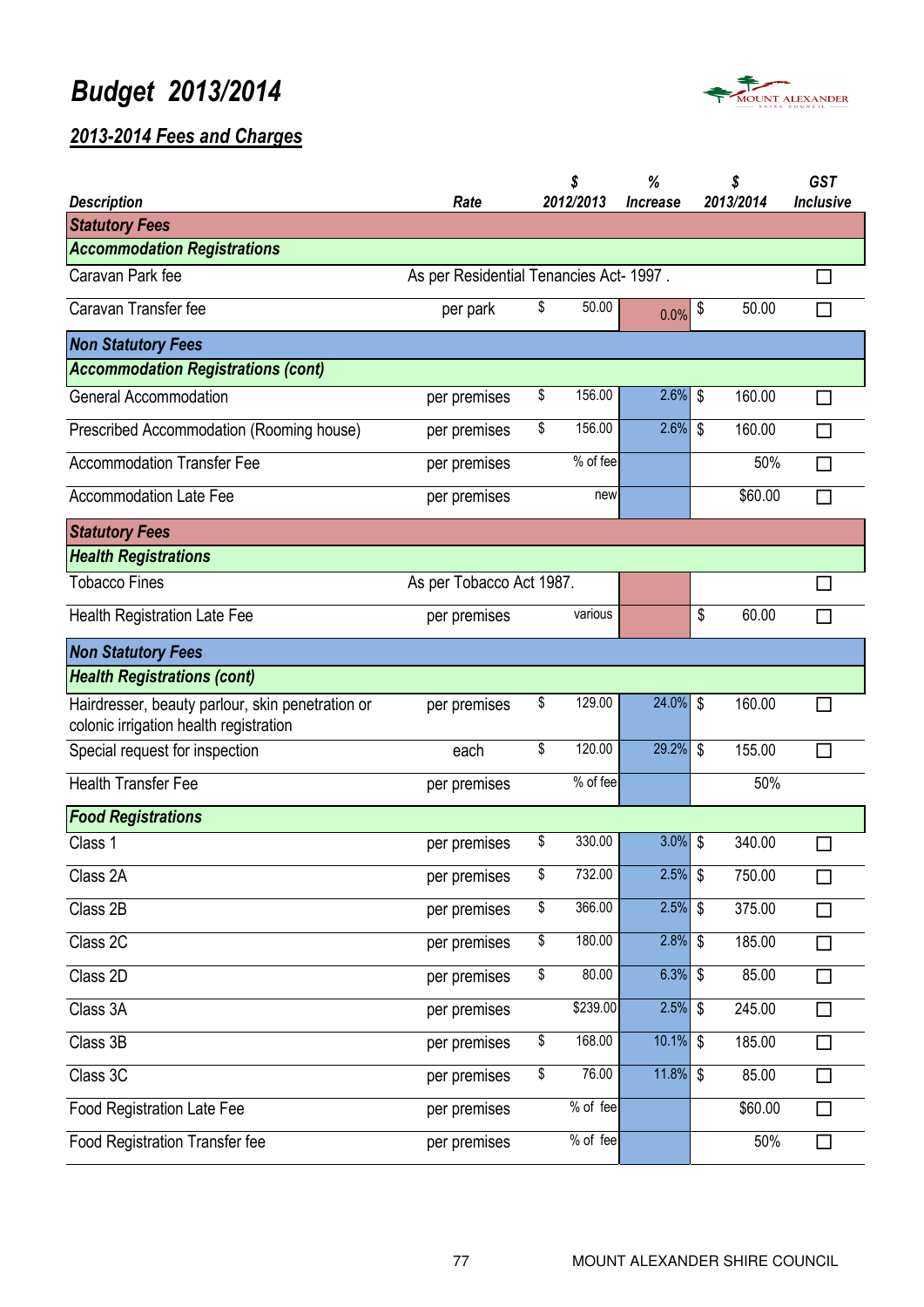

|                                                                     |                 | \$           | %                             | \$                        |           | <b>GST</b>       |
|---------------------------------------------------------------------|-----------------|--------------|-------------------------------|---------------------------|-----------|------------------|
| <b>Description</b>                                                  | Rate            | 2012/2013    | <i><u><b>Increase</b></u></i> |                           | 2013/2014 | <b>Inclusive</b> |
| <b>Food Stall Registrations (Class M - N)</b>                       |                 |              |                               |                           |           |                  |
| Food Stalls (Class 2 or 3) Per Event *                              | per premises    | \$<br>21.00  | $-4.8%$                       | \$                        | 20.00     | П                |
| Food Stalls (Class 2 or 3) per Annum *                              | per premises    | \$<br>113.00 | 6.2%                          | \$                        | 120.00    | П                |
| Special request for inspection                                      | each            | \$<br>120.00 | 29.2%                         | $\mathbb{S}$              | 155.00    | $\Box$           |
| <b>Non Statutory Fees</b>                                           |                 |              |                               |                           |           |                  |
| <b>Septic Tank Applications</b>                                     |                 |              |                               |                           |           |                  |
| Septic Tank Applications - New or Major Alteration                  | per application | \$<br>427.00 | 1.9%                          | \$                        | 435.00    | П                |
| Septic Tank Applications - Alteration Minor (Capped<br>at \$498)    | per alteration  | \$<br>120.00 | 50.0%                         | \$                        | 180.00    | $\Box$           |
| Septic Tank Permit Extension Fee or Amendment<br>to Existing Permit | per extension   | \$<br>120.00 | 0.0%                          | \$                        | 120.00    | Г                |
| Special request for inspection                                      | per inspection  | \$<br>144.00 | 7.6%                          | $\boldsymbol{\mathsf{S}}$ | 155.00    | П                |
| <b>Swimming Pool entrance charges</b>                               |                 |              |                               |                           |           |                  |
| Child                                                               | per visit       | \$<br>2.70   | 1.9%                          | \$                        | 2.75      | ☑                |
| Adult                                                               | per visit       | \$<br>4.00   | 2.5%                          | \$                        | 4.10      | ☑                |
| Adult-concession card holder                                        | per visit       | \$<br>3.50   | 2.9%                          | \$                        | 3.60      | ☑                |
| Family Season Ticket                                                | each            | \$<br>134.00 | 2.2%                          | \$                        | 137.00    | ☑                |
| Family Season Ticket- concession card                               | each            | \$<br>113.00 | 1.8%                          | $\boldsymbol{\mathsf{S}}$ | 115.00    | ☑                |
| Single Season Ticket                                                | each            | \$<br>57.00  | 3.5%                          | \$                        | 59.00     | ☑                |
| Single Season Ticket- concession card                               | each            | \$<br>50.00  | 2.0%                          | \$                        | 51.00     | ☑                |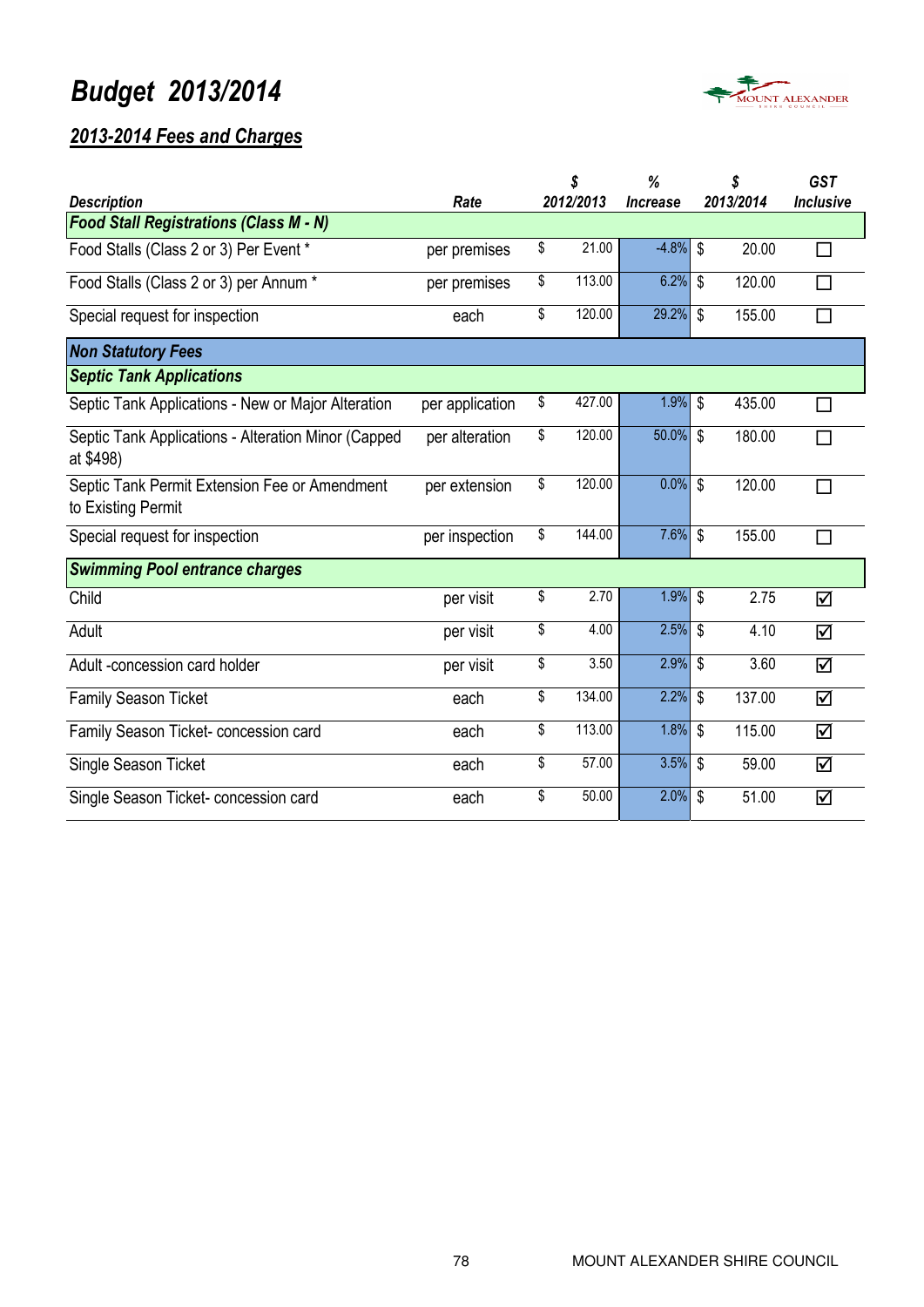

|                                                                                |            | \$           | %                             | \$                                 | GST              |
|--------------------------------------------------------------------------------|------------|--------------|-------------------------------|------------------------------------|------------------|
| <b>Description</b>                                                             | Rate       | 2012/2013    | <i><u><b>Increase</b></u></i> | 2013/2014                          | <b>Inclusive</b> |
| <b>Statutory Fees (To a maximum of \$60)</b><br><b>Parking Fines</b>           |            |              |                               |                                    |                  |
| $\overline{\text{RR21}}1(1)$ – Not within a parking bay                        | each       | \$<br>60.00  | 16.7%                         | \$<br>70.00                        | П                |
|                                                                                |            |              |                               |                                    |                  |
| $RR211(2)$ – Not completely within a parking bay                               | each       | \$<br>60.00  | 16.7%                         | \$<br>70.00                        | $\Box$           |
| $RR168(1)(a) - In a "no parking" area$                                         | each       | \$<br>60.00  | 16.7%                         | \$<br>70.00                        | $\Box$           |
| RR205 - For a period longer than indicated                                     | each       | \$<br>60.00  | 16.7%                         | \$<br>70.00                        | $\Box$           |
| $RR207(2)$ – Fail to pay fee and obey instructions on<br>sign/meter/ticket etc | each       | \$<br>60.00  | 16.7%                         | \$<br>70.00                        | $\Box$           |
| $RR209(2)$ – Contrary to the requirement of the parking<br>area                | each       | \$<br>60.00  | 16.7%                         | $\boldsymbol{\mathsf{S}}$<br>70.00 | $\Box$           |
| <b>Non Statutory Fees</b>                                                      |            |              |                               |                                    |                  |
| Domestic Animal Registrations - for registration year beginning April 9 2014   |            |              |                               |                                    |                  |
| Dogs - Full Fee                                                                | per dog    | \$<br>78.00  | 7.7%                          | \$<br>84.00                        | $\Box$           |
| Dogs - Full Fee Pensioner                                                      | per dog    | \$<br>39.00  | 7.7%                          | \$<br>42.00                        | $\Box$           |
| Dogs - Reduced Fee                                                             | per dog    | \$<br>26.00  | 7.7%                          | \$<br>28.00                        | $\Box$           |
| Dogs - Reduced Fee Pensioner                                                   | per dog    | \$<br>13.00  | 7.7%                          | \$<br>14.00                        | $\Box$           |
| Cats - Full Fee                                                                | per cat    | \$<br>78.00  | 7.7%                          | \$<br>84.00                        | $\Box$           |
| Cats - Full Fee Pensioner                                                      | per cat    | \$<br>39.00  | 7.7%                          | \$<br>42.00                        | $\Box$           |
| Cats - Reduced Fee                                                             | per cat    | \$<br>26.00  | 7.7%                          | \$<br>28.00                        | $\Box$           |
| Cats - Reduced Fee Pensioner                                                   | per cat    | \$<br>13.00  | 7.7%                          | \$<br>14.00                        | $\Box$           |
| Replacement Tag - Dog                                                          | per tag    | \$<br>5.00   | $0.0\%$ \$                    | 5.00                               | $\Box$           |
| Replacement Tag - Cat                                                          | per tag    | \$<br>5.00   | 0.0%                          | \$<br>5.00                         | $\Box$           |
| <b>Animal Business Registration</b>                                            | each       | \$<br>242.00 | 2.9%                          | \$<br>249.00                       | П                |
| <b>Pound - Domestic Animal Release Fees</b>                                    |            |              |                               |                                    |                  |
| <b>Fee Structure - Dogs</b>                                                    |            |              |                               |                                    |                  |
| Dog up to 24 hours (Registered and micro chipped)                              | per animal | \$<br>20.00  | $0.0\%$ \$                    | 20.00                              | ☑                |
| Dog up to 24 hours (Not registered)                                            | per animal | \$<br>36.00  | $0.0\%$                       | \$<br>36.00                        | ☑                |
| Dog 2-3 days                                                                   | per animal | \$<br>96.00  | 0.0%                          | \$<br>96.00                        | ☑                |
| Dog 4-8 days                                                                   | per animal | \$<br>170.00 | $0.0\%$                       | \$<br>170.00                       | ☑                |
| Dog $8 + \text{days}$                                                          | per animal | \$<br>170.00 | 0.0%                          | 170.00<br>\$                       | ☑                |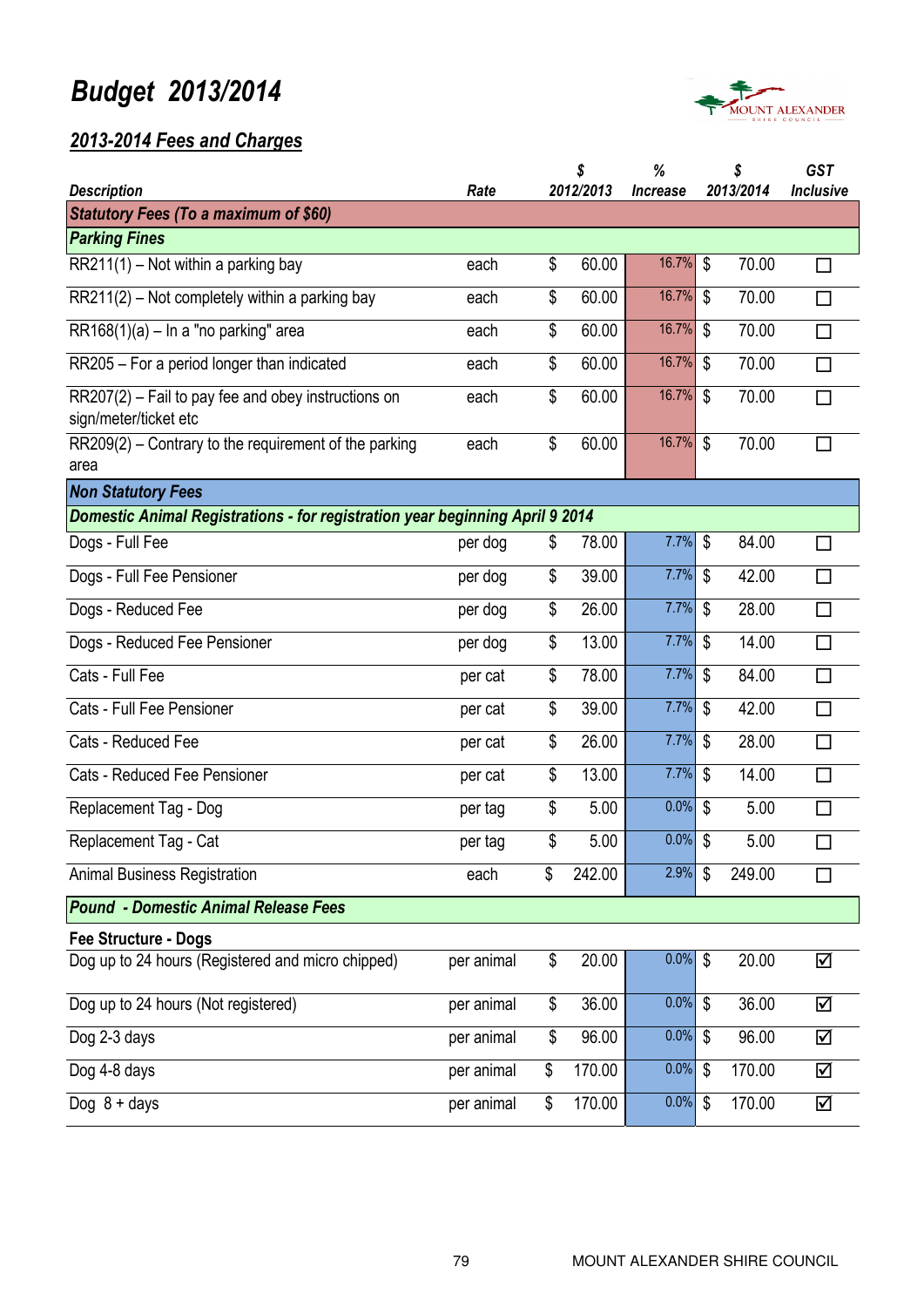



| <b>Description</b>                                                                                 | Rate          | \$<br>2012/2013 | %<br><i><u><b>Increase</b></u></i> | \$<br>2013/2014 | <b>GST</b><br><b>Inclusive</b> |
|----------------------------------------------------------------------------------------------------|---------------|-----------------|------------------------------------|-----------------|--------------------------------|
| <b>Non Statutory Fees</b>                                                                          |               |                 |                                    |                 |                                |
| <b>Pound - Domestic Animal Release Fees (cont)</b>                                                 |               |                 |                                    |                 |                                |
| <b>Fee Structure - Cats</b>                                                                        |               |                 |                                    |                 |                                |
| Cat up to 24 hours (registered and micro chipped)                                                  | per animal    | \$<br>20.00     | 0.0%                               | \$<br>20.00     | ☑                              |
| Cat up to 24 hours (not registered)                                                                | per animal    | \$<br>36.00     | 0.0%                               | \$<br>36.00     | ☑                              |
| Cat 2-3 days                                                                                       | per animal    | \$<br>60.00     | 0.0%                               | \$<br>60.00     | ☑                              |
| Cat 4-8 days                                                                                       | per animal    | \$<br>68.00     | 0.0%                               | \$<br>68.00     | ☑                              |
| $Cat 8+ days$                                                                                      | per animal    | \$<br>68.00     | 0.0%                               | \$<br>68.00     | ☑                              |
| <b>Pound - Livestock Release Fees</b>                                                              |               |                 |                                    |                 |                                |
| <b>Impounding Fee Large Animals</b>                                                                | single animal | \$<br>20.00     | 0.0%                               | \$<br>20.00     | ☑                              |
| <b>Impounding Fee Large Animals</b>                                                                | per group     | \$<br>3.00      | 0.0%                               | \$<br>3.00      | ☑                              |
| <b>Impounding Fee Small Animals</b>                                                                | single animal | \$<br>10.00     | 0.0%                               | \$<br>10.00     | ☑                              |
| <b>Impounding Fee Small Animals</b>                                                                | per group     | \$<br>2.00      | 0.0%                               | \$<br>2.00      | ☑                              |
| <b>Pound - Miscellaneous Fees</b>                                                                  |               |                 |                                    |                 |                                |
| Seized Animals - Pound Accommodation                                                               | per day       | \$<br>13.00     | 0.0%                               | \$<br>13.00     | ☑                              |
| Animal Micro chipping                                                                              | per animal    | \$<br>30.00     | 16.7%                              | \$<br>35.00     | $\Box$                         |
| <b>Miscellaneous Fees</b>                                                                          |               |                 |                                    |                 |                                |
| Animal Trap Hire                                                                                   | per week      | \$<br>10.00     | 0.0%                               | \$<br>10.00     | ☑                              |
| Animal Trap Hire Bond                                                                              | per trap      | \$<br>20.00     | 0.0%                               | \$<br>20.00     | $\Box$                         |
| <b>Resident Parking Permit</b>                                                                     | each          | \$<br>33.00     | 0.0%                               | \$<br>33.00     | $\Box$                         |
| Impounded Vehicle Reclaim                                                                          | each          | cost recovery   |                                    | cost recovery   | $\Box$                         |
| <b>Local Law 2 Roads and Council Land</b>                                                          |               |                 |                                    |                 |                                |
| Application to conduct works on a Council asset or<br>Council land (Clause 10(1))                  | each          | \$<br>67.00     | $3.0\%$ \$                         | 69.00           |                                |
| Application to busk on a road or Council land (Clause<br>18(1)                                     | each          | \$<br>33.00     | $3.0\%$ \$                         | 34.00           |                                |
| Application to remove a tree, vegetation or timber from<br>a road or Council land. (Clause 19 (1)) | each          | \$<br>33.00     | 3.0%                               | \$<br>34.00     |                                |
| Application to erect a sign or hoarding on a road or<br>Council land. (Clause 19 (2))              | each          | \$<br>33.00     | 3.0%                               | \$<br>34.00     |                                |
| Application for parking to carry out works (Clause20(1))                                           | each          | \$<br>33.00     | $3.0\%$ \$                         | 34.00           |                                |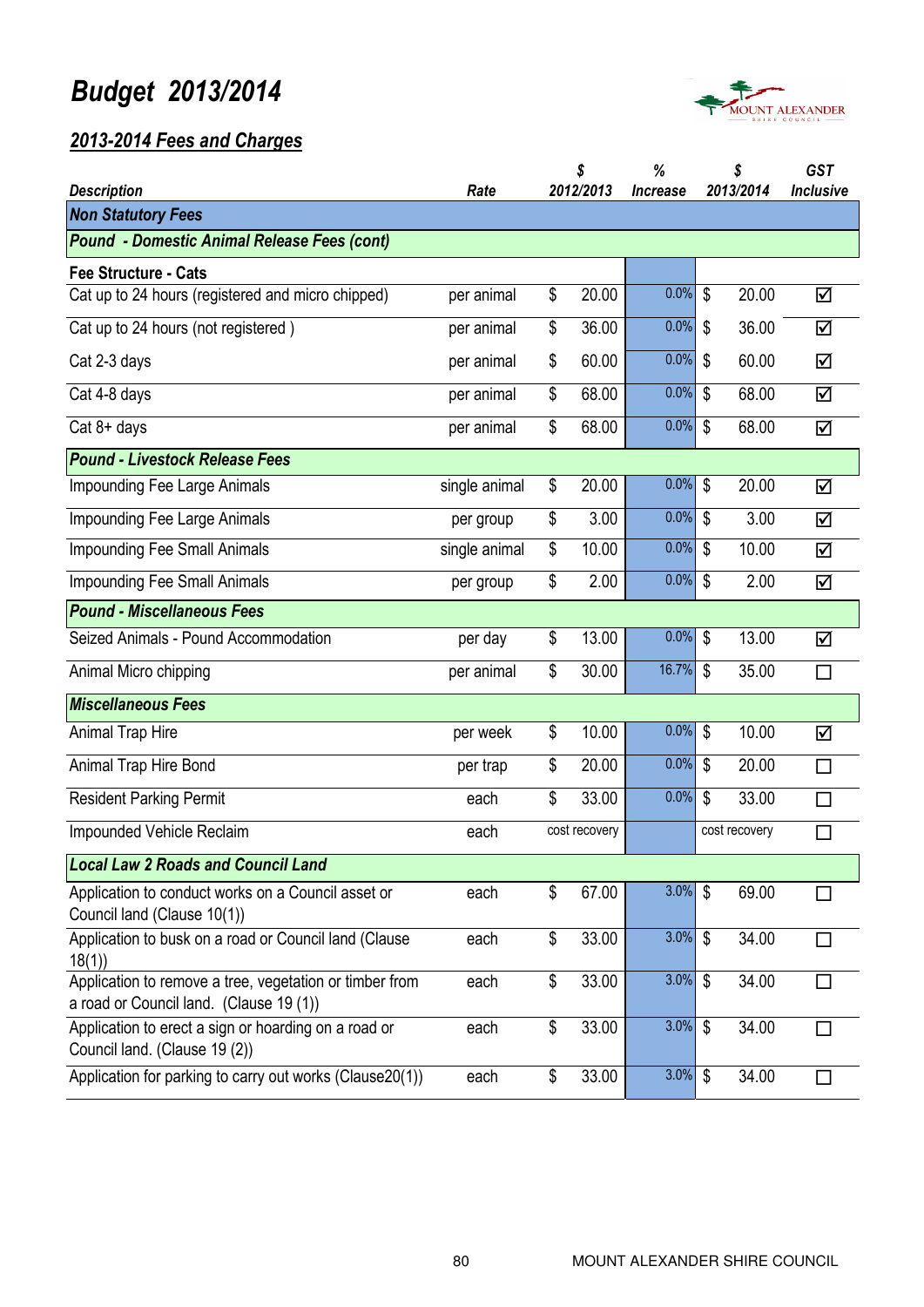

|                                                                                                                         |            | \$<br>2012/2013 | %                             | \$<br>2013/2014                    | <b>GST</b>       |
|-------------------------------------------------------------------------------------------------------------------------|------------|-----------------|-------------------------------|------------------------------------|------------------|
| <b>Description</b><br><b>Non Statutory Fees</b>                                                                         | Rate       |                 | <i><u><b>Increase</b></u></i> |                                    | <b>Inclusive</b> |
| <b>Local Law 3 Environment</b>                                                                                          |            |                 |                               |                                    |                  |
| Application to camp on Council land, public land and<br>private land (Clause 7(1))                                      | each       | \$<br>67.00     | 3.0%                          | $\mathbb{S}$<br>69.00              |                  |
| Application for a temporary dwelling (Clause 8(1))                                                                      | each       | \$<br>67.00     | 3.0%                          | $\mathbb{S}$<br>69.00              | <b>Talent</b>    |
| Application to light an incinerator or fire in the open<br>(Clause 9 (1))                                               | each       | \$<br>33.00     | 3.0%                          | $\boldsymbol{\mathsf{S}}$<br>34.00 | П                |
| <b>Local Law 3 Environment (cont)</b>                                                                                   |            |                 |                               |                                    |                  |
| Application to place a commercial or industrial waste or<br>recycling receptacle on a road or footpath (Clause<br>11(1) | each       | \$<br>67.00     | 3.0%                          | \$<br>69.00                        |                  |
| <b>Local Law 4 Animals</b>                                                                                              |            |                 |                               |                                    |                  |
| Application for roadside grazing of livestock (Clause 7<br>(1)                                                          | each       | \$<br>67.00     | 3.0%                          | \$<br>69.00                        | П                |
| Application to drove livestock (Clause 8(1))                                                                            | each       | \$<br>67.00     | $3.0\%$ \$                    | 69.00                              | П                |
| Application to keep excess animals (Clause 11(a))                                                                       | each       | \$<br>33.00     | 3.0%                          | \$<br>34.00                        | $\Box$           |
| <b>Local Law 5 Trading</b>                                                                                              |            |                 |                               |                                    |                  |
| Application for advertising signs $x$ 1 (Clause 7(1))                                                                   | each       | \$<br>33.00     | 3.0%                          | \$<br>34.00                        |                  |
| Application for advertising signs x 2 (Clause 7(1))                                                                     | each       | \$<br>67.00     | 3.0%                          | $\boldsymbol{\mathsf{S}}$<br>69.00 | П                |
| Application for display of goods (Clause 8(1))                                                                          | each       | \$<br>67.00     | 3.0%                          | \$<br>69.00                        | П                |
| Application for Outdoor eating in CBD (Clause 9(1))                                                                     | < 2 tables | \$<br>67.00     | 3.0%                          | $\boldsymbol{\mathsf{S}}$<br>69.00 | П                |
| Application for Outdoor eating in CBD (Clause 9(1))                                                                     | > 2 tables | \$<br>124.00    | 2.4%                          | \$<br>127.00                       | П                |
| Application for Outdoor eating NOT in CBD (Clause<br>9(1)                                                               | < 2 tables | \$<br>33.00     | 3.0%                          | \$<br>34.00                        | П                |
| Application for Outdoor eating NOT CBD (Clause 9(1))                                                                    | > 2 tables | \$<br>67.00     | $3.0\%$ \$                    | 69.00                              | $\Box$           |
| Application for itinerant trading (Clause 10(1))                                                                        | per annum  | \$<br>314.00    | $2.9\%$ \$                    | 323.00                             | $\Box$           |
| Application for itinerant trading (Clause 10(1))                                                                        | per day    | \$<br>33.00     | 3.0%                          | \$<br>34.00                        | П                |
| <b>Local Laws 6 Fundraising &amp; Events</b>                                                                            |            |                 |                               |                                    |                  |
| Application for placement of advertising signage on<br>Council roads or land. (Clause 7(1))                             | each       | \$<br>33.00     | $3.0\%$ \$                    | 34.00                              | $\Box$           |
| Application for event related road closures (Clause 8<br>(1)                                                            | each       | \$<br>67.00     | $3.0\%$ \$                    | 69.00                              | $\Box$           |
| Application to collect money, gifts or subscriptions<br>(Clause 9(1)).                                                  | each       | \$<br>33.00     | $3.0\%$ \$                    | 34.00                              | П                |
| Application to conduct fundraising activities (Clause<br>10(1)                                                          | each       | \$<br>33.00     | $3.0\%$ \$                    | 34.00                              | ΙI               |